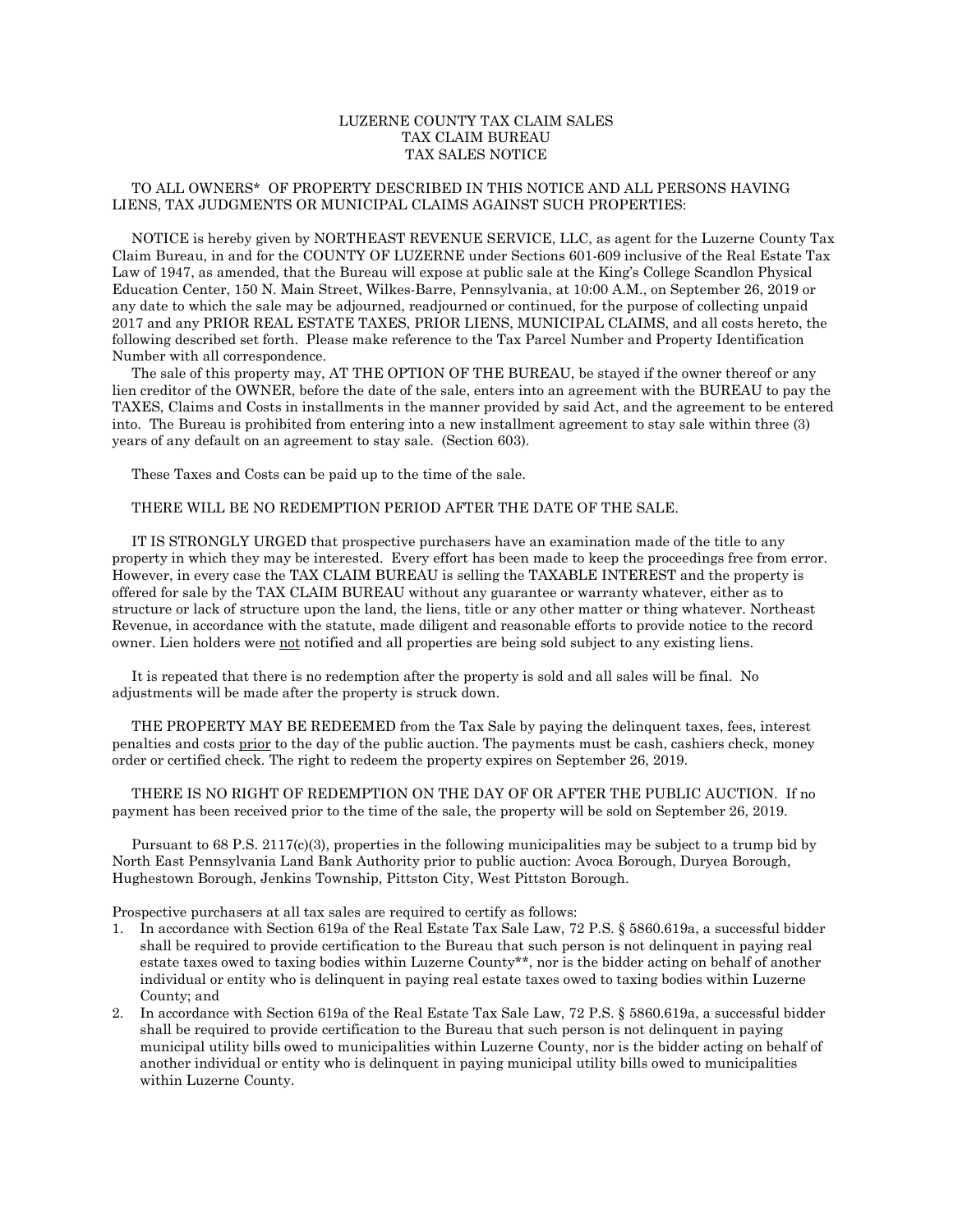- 3. Prospective bidders must register prior to sale. **NO REGISTRATION WILL BE TAKEN THE DAY OF THE SALE.**
- 4. A successful bidder shall not tender a bad check to the Tax Claim Bureau when purchasing property in the sale. If this should occur that bidder shall not be permitted to bid on any properties in future sales and will be referred to the Luzerne County District Attorney's Office for prosecution under Pennsylvania Crimes Code, 18 Pa. C.S.A §4105 which may lead to a CONVICTION OF A FELONY OF THE THIRD DEGREE.
- 5. Pursuant to Section 601 (d) of the Real Estate Tax Sale Law, 72 P.S. § 5860.601 (d), prospective bidders must certify that they have not had a landlord license revoked in any municipality in Luzerne County and that they are not acting as an agent for a person whose landlord license has been revoked.

**PAYMENT BY THE SUCCESSFUL BIDDER IS DUE THE DAY OF SALE AND SHALL BE MADE IN THE FORM OF CASH, CERTIFIED CHECK, OR MONEY ORDER.** In the event that a successful bidder does not tender payment in full for any bid by 4:00 p.m. on September 26, 2019, the bid will be nullified and the bidder will not be permitted to bid at future tax sales conducted by the Luzerne County Tax Claim Bureau.

 Certification forms are available in the Tax Claim Bureau or on-line at www.luzernecountytaxclaim.com. Click on Upset Sale and bidder's certification.

 IMPORTANT: Right to surplus sale proceeds. If the property is not redeemed from public sale and you are the record owner, then you are entitled to sale proceeds which exceed taxes, interest, penalties, costs, Commonwealth Liens, Municipal Liens, Government Liens and Judgment Liens.

Interest accrues at the rate of 9% per year, at ¾% each month effective February 1, of each year.

 The County of Luzerne does not discriminate on the basis of race, color, national origin, sex, religion, age, disability, or familial status in employment or the provision of services.

 The Scandlon Physical Education Center is a facility accessible to persons with disabilities. Please notify this Tax Claim Bureau if special accommodations are required. The Tax Claim Bureau can be contacted at (570) 825-1512 or by fax at (570) 820-6339, or by TDD (570) 825-1860.

 IF YOU HAVE ANY QUESTIONS AS TO WHAT YOU MUST DO PLEASE CONTACT THE TAX CLAIM BUREAU AT (570) 825-1512.

Northeast Revenue Service, LLC Agent for the Luzerne County Tax Claim Bureau Sean P. Shamany, Director

- \* "Owner," the person in whose name the property is last registered, if registered according to law, or, if not registered acording to law, the person whose name last appears as an owner of record on any deed or instrument of conveyance recorded in the county office designated for recording, and in all other cases means any person in open, peaceable and notorious possession of the property, as apparent owner or owners thereof, or the reputed owner or owners thereof, in the neighborhood of such property.
- The successful bidder is also certifying that they are not the owner of the property, as the owner has no right to purchase his own property pursuant to Section 618 of the Real Estate Tax Sale Law. A change of name or business status shall not defeat the purpose of this section. For the purpose of this section, "owner" means any individual, partner, shareholder, trust, partnership, limited partnership, corporation or any other business association or any trust, partnership, limited partnership, corporation or any other business association that has any individual as part of the business association who had any ownership interest or rights in the property.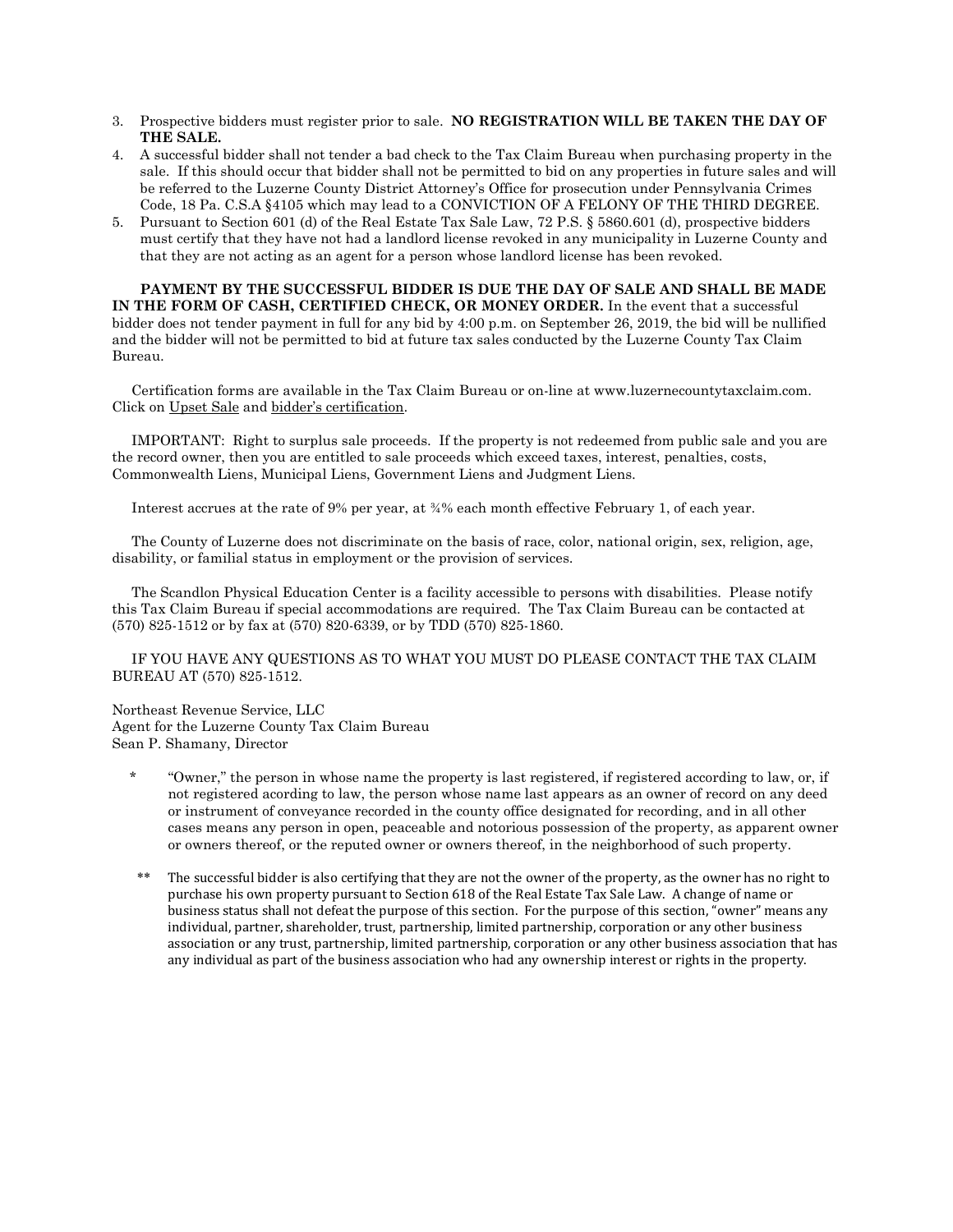| Sale # | <b>Municipality</b>             | Parcel                | Owner                                      | <b>Property Location</b>  | <b>Upset Price</b> |
|--------|---------------------------------|-----------------------|--------------------------------------------|---------------------------|--------------------|
|        | 19-0006 ASHLEY BORO WARD 1      | 01-I9SE4 -001-016-000 | <b>BLAZICK LANCE &amp; BETTY E</b>         | 107 W HARTFORD ST         | 5,492.01           |
|        | 19-0013 ASHLEY BORO WARD 1      | 01-I9SE4 -005-004-000 | CHIPPEL PETER & BARBARA A                  | 120 N MAIN ST             | 8,078.47           |
|        | 19-0002 ASHLEY BORO WARD 1      | 01-I9SE1-001-012-000  | <b>CONLON MICHAEL V</b>                    | 117 MANHATTAN ST          | 6,911.10           |
|        | 19-0011 ASHLEY BORO WARD 1      | 01-I9SE4 -003-022-000 | DOMYAN JAMES & SUSAN                       | 77 BROWN ST               | 10,897.93          |
|        | 19-0001 ASHLEY BORO WARD 1      | 01-I9SE1 -001-011-000 | DOMYAN JAMES & SUSAN OSIF                  | <b>119 MANHATTAN ST</b>   | 3,061.40           |
|        | 19-0007 ASHLEY BORO WARD 1      | 01-I9SE4 -001-043-000 | <b>FRUEHAUF MARILYN</b>                    | 88 ASHLEY ST              | 5,925.33           |
|        |                                 |                       |                                            |                           |                    |
|        | 19-0004 ASHLEY BORO WARD 1      | 01-I9SE1 -002-008-000 | HAYES JAMES & JOLYNN                       | 19 GREEN ST               | 6,953.26           |
|        | 19-0012 ASHLEY BORO WARD 1      | 01-I9SE4 -004-014-000 | <b>KOONRAD WILLIAM P JR</b>                | 10 MARY ST                | 9,506.14           |
|        | 19-0015 ASHLEY BORO WARD 1      | 01-I9SE4 -017-004-000 | MAREK JOHN S & THERESA A                   | E HARTFORD ST             | 1,835.81           |
|        | 19-0016 ASHLEY BORO WARD 1      | 01-I9SE4 -017-005-000 | MAREK JOHN S & THERESA ANN                 | 20 SCHOOL LN              | 6,837.01           |
|        | 19-0005 ASHLEY BORO WARD 1      | 01-I9SE1 -004-006-000 | PLATKO GEORGE & VICTORIA M                 | <b>86 MANHATTAN ST</b>    | 4,622.53           |
|        | 19-0003 ASHLEY BORO WARD 1      | 01-I9SE1 -001-016-000 | STEELE DONALD & ARLENE                     | 128 W HARTFORD ST         | 3,192.31           |
|        |                                 |                       |                                            |                           |                    |
|        | 19-0018 ASHLEY BORO WARD 1      | 01-I9SE4 -022-018-000 | <b>TAYLOR DAMON</b>                        | 83 N MAIN ST              | 11,598.40          |
|        | 19-0024 ASHLEY BORO WARD 2      | 01-J9NE1 -003-01A-000 | <b>ASHLEY PARK LLC</b>                     | <b>LARNE WAY</b>          | \$188,204.35       |
|        | 19-0035 ASHLEY BORO WARD 2      | 01-J9NE1 -T01-079-000 | BENNETT LESTER C JR & DIANE                | 79 ANDREW DR              | 703.93             |
|        | 19-0026 ASHLEY BORO WARD 2      | 01-J9NE1-003-023-000  | <b>COLBCO LLC</b>                          | Route 00309               | 5,032.43           |
|        | 19-0043 ASHLEY BORO WARD 2      | 01-J9NE4 -003-04B-000 | <b>COLBCO LLC</b>                          | 2300 ROUTE 309 HWY        | \$290,139.29       |
|        | 19-0030 ASHLEY BORO WARD 2      | 01-J9NE1-007-011-000  | ELMIR SALIM M & ANNA Z                     | 223 HAZLETON ST           | 8,268.18           |
|        | 19-0028 ASHLEY BORO WARD 2      | 01-J9NE1 -007-003-000 | ELMIR SALIM N ETAL                         | 9 HAZLETON ST             | 9,394.79           |
|        |                                 |                       |                                            |                           |                    |
|        | 19-0042 ASHLEY BORO WARD 2      | 01-J9NE1 -T01-141-000 | <b>FREDERICKS LAURA</b>                    | 141 JANET DR              | 1,635.49           |
|        | 19-0041 ASHLEY BORO WARD 2      | 01-J9NE1 -T01-140-000 | HAZLETINE JOSEPH                           | 140 JANET DR              | 1,430.01           |
|        | 19-0040 ASHLEY BORO WARD 2      | 01-J9NE1 -T01-134-000 | <b>HERNANDEZ PEDRO</b>                     | 134 DONATO DR             | 2,021.50           |
|        | 19-0021 ASHLEY BORO WARD 2      | 01-I9SE4 -020-002-000 | KAHIU JOHN & CARMEN                        | 53 ASHLEY ST              | 8,092.33           |
|        | 19-0036 ASHLEY BORO WARD 2      | 01-J9NE1 -T01-081-000 | <b>MCCONNON</b>                            | 81 ANDREW DR              | 1,971.95           |
|        | 19-0033 ASHLEY BORO WARD 2      | 01-J9NE1 -T01-048-000 | MCDADE ANDREA                              | 48 ANDREW DR              | 1,039.85           |
|        |                                 |                       |                                            |                           |                    |
|        | 19-0029 ASHLEY BORO WARD 2      | 01-J9NE1 -007-009-000 | <b>MCNEIL MOLLY</b>                        | 23 HAZLETON ST            | 8,092.43           |
|        | 19-0031 ASHLEY BORO WARD 2      | 01-J9NE1 -T01-022-000 | PARRISH JAMES                              | <b>22 TAMARA HL</b>       | 2,343.36           |
|        | 19-0022 ASHLEY BORO WARD 2      | 01-I9SE4 -020-010-000 | POTSKO MICHAEL & ELAINE                    | 17 TIMPSON ST             | 8,069.79           |
|        | 19-0038 ASHLEY BORO WARD 2      | 01-J9NE1 -T01-119-000 | <b>RAY ALICE</b>                           | 119 DONATO DR             | 828.19             |
|        | 19-0034 ASHLEY BORO WARD 2      | 01-J9NE1 -T01-053-000 | <b>RYAN CATHLEEN</b>                       | 53 ANDREW DR              | 2,157.64           |
|        | 19-0020 ASHLEY BORO WARD 2      | 01-I9SE4 -019-005-000 | SWOMLA REALTY INVESTMENTS LLC              | 29 ASHLEY ST              | 10,241.82          |
|        |                                 |                       |                                            |                           |                    |
|        | 19-0023 ASHLEY BORO WARD 2      | 01-I9SE4 -020-08A-000 | <b>TAVERAS MAJORIE</b>                     | 16 BELLES AVE             | 7,536.57           |
|        | 19-0025 ASHLEY BORO WARD 2      | 01-J9NE1 -003-01B-000 | <b>TAYLOR DAMON</b>                        | ADJ CR NJ                 | 6,168.78           |
|        | 19-0032 ASHLEY BORO WARD 2      | 01-J9NE1 -T01-036-000 | WICH JOHN D                                | 36 CRNR TAMARA HILL RD    | 1,043.54           |
|        | 19-0052 ASHLEY BORO WARD 3      | 01-J9NE1 -010-25A-000 | CARLO STEPHANIE MARIE                      | 142 S MAIN ST             | 2,467.12           |
|        | 19-0057 ASHLEY BORO WARD 3      | 01-J9NE4 -004-004-000 | DEL ROSARIO MAYUMIN A                      | 80 HIGH ST                | 8,206.05           |
|        | 19-0058 ASHLEY BORO WARD 3      | 01-J9NE4 -004-005-000 | DEL ROSARIO MAYURNIN A                     | <b>HIGH ST</b>            | 3,520.18           |
|        | 19-0044 ASHLEY BORO WARD 3      | 01-I9SE4 -010-008-000 | JANOWSKI ADAM P & JUDITH A                 | 46 BARNES ST              | 8,503.14           |
|        |                                 |                       |                                            |                           |                    |
|        | 19-0060 ASHLEY BORO WARD 3      | 01-J9NW2 -005-011-000 | KAUFER KENNETH W                           | 8 PRESTON ST              | 7,404.80           |
|        | 19-0046 ASHLEY BORO WARD 3      | 01-I9SW3 -004-005-000 | <b>NELSON MARY ANN</b>                     | 33 CAREY ST               | 7,901.73           |
|        | 19-0050 ASHLEY BORO WARD 3      | 01-J9NE1-010-026-000  | NICHOLS GEORGE                             | 134 S MAIN ST             | 14,586.89          |
|        | 19-0055 ASHLEY BORO WARD 3      | 01-J9NE1 -013-017-000 | REAL ESTATE MAGNATE LLC                    | 16 - 18 COOK ST           | 8,367.25           |
|        | 19-0054 ASHLEY BORO WARD 3      | 01-J9NE1 -011-01A-000 | ZELINSKI NELLIE ETAL                       | 2 PLANES ST               | 4,875.42           |
|        | 19-0067 AVOCA BORO WARD 1       | 02-D12SE4-030-003-000 | <b>ATLANTICA LLC</b>                       | 313 PITTSTON AVE          | 8,011.01           |
|        |                                 |                       |                                            |                           |                    |
|        | 19-0068 AVOCA BORO WARD 1       | 02-D12SW3-002-001-000 | HOBBS EDWARD & DAWN                        | 267 LAMPMAN ST            | 18,724.44          |
|        | 19-0064 AVOCA BORO WARD 1       | 02-D12SE4-022-015-000 | <b>HORNICK CYNTHIA A</b>                   | 212 LEHIGH ST             | 1,652.24           |
|        | 19-0072 AVOCA BORO WARD 2       | 02-D12SE4-010-002-000 | REVESZ RAYMOND & MARIE                     | 1008 MCALPINE ST          | 4,449.10           |
|        | 19-0075 AVOCA BORO WARD 2       | 02-E12NE5-002-006-000 | SLEZAK JR STANLEY                          | MAIN ST                   | 7,288.70           |
|        | 19-0070 AVOCA BORO WARD 2       | 02-D12SE2-009-031-000 | TALIPAN JOSEPH JR                          | 709 GROVE ST              | 5,783.20           |
|        | 19-0089 AVOCA BORO WARD 3       | 02-D12SE2-020-025-000 | DUNN JOSEPH                                | 911 HAWTHORNE ST          | 4,392.87           |
|        | 19-0090 AVOCA BORO WARD 3       | 02-D12SE2-020-026-000 | DUNN JOSEPH                                | 909 HAWTHORNE ST          | 4,092.69           |
|        |                                 |                       |                                            |                           |                    |
|        | 19-0082 AVOCA BORO WARD 3       | 02-D12SE1-002-004-000 | <b>HUGHES JEAN</b>                         | 808 WALNUT ST             | 3,501.71           |
|        | 19-0081 AVOCA BORO WARD 3       | 02-D12SE1-002-001-000 | LAVELLE JEAN                               | 825 WALNUT ST             | 4,393.80           |
|        | 19-0076 AVOCA BORO WARD 3       | 02-D12 -00A-019-000   | NOWAKOWSKI KENNETH                         | YORK AVE                  | 6,794.65           |
|        | 19-0077 AVOCA BORO WARD 3       | 02-D12 -00A-19A-000   | NOWAKOWSKI KENNETH                         | YORK AVE                  | 3,531.99           |
|        | 19-0085 AVOCA BORO WARD 3       | 02-D12SE2-012-006-000 | RUDA JOSEPH P ETAL                         | 824 SPRING ST             | 5,882.66           |
|        | 19-0186 BEAR CREEK TWP          | 04-N12S2 -005-017-000 | <b>CENTAMORE VINCENT J &amp; FRANCES A</b> | ASH LN                    | 3,732.47           |
|        | 19-0187 BEAR CREEK TWP          | 04-N12S3 -003-020-000 | <b>DIGUISEPPE DAVID</b>                    |                           |                    |
|        |                                 |                       |                                            | <b>BEECH RD</b>           | 2,901.09           |
|        | 19-0184 BEAR CREEK TWP          | 04-N12S2 -001-011-000 | DOLLOWAY ANITA                             | 301 OLD FORD RD           | 8,963.62           |
|        | 19-0157 BEAR CREEK TWP          | 04-H11 -00A-028-000   | <b>EVANS STEPHEN D</b>                     | <b>1610 PITTSTON BLVD</b> | 2,833.36           |
|        | 19-0166 BEAR CREEK TWP          | 04-I14S3 -007-010-000 | <b>FULLER MARTIN FRANCIS JR</b>            | ADJ LAKE ST               | 2,090.14           |
|        | 19-0167 BEAR CREEK TWP          | 04-I14S3 -007-011-000 | FULLER MARTIN FRANCIS JR                   | <b>LAKE ST</b>            | 5,407.05           |
|        | 19-0168 BEAR CREEK TWP          | 04-J11 -00A-33C-000   | <b>GILMORE HUGH T</b>                      | LAUREL RUN RD             | 29,094.15          |
|        | 19-0169 BEAR CREEK TWP          | 04-J11 -00A-33F-000   | <b>GILMORE HUGH T</b>                      | 1666 LAUREL RUN RD        | 1,102.49           |
|        |                                 |                       |                                            |                           |                    |
|        | 19-0180 BEAR CREEK TWP          | 04-K13S1-004-009-000  | <b>GRIFFITH LEAH</b>                       | <b>BEAR CREEK BLVD</b>    | 1,639.18           |
|        | 19-0163 BEAR CREEK TWP          | 04-114 -00A-004-000   | IN FOX WE TRUST LLC                        | <b>1200 THORNHURST RD</b> | 5,587.37           |
|        | 19-0182 BEAR CREEK TWP          | 04-K13S1-006-01A-000  | <b>JAMES BART S</b>                        | 9525 BEAR CREEK BLVD      | 5,338.99           |
|        | 19-0164 BEAR CREEK TWP          | 04-114S1 -012-017-000 | KISAILUS CLEMENT E & LORRAINE W            | <b>CIRCLE CT</b>          | 16,279.05          |
|        | 19-0162 BEAR CREEK TWP          | 04-I11S3 -002-11A-000 | <b>KOPEC RICHARD A</b>                     | 2111 BEAR CREEK BLVD      | 24,353.22          |
|        | 19-0181 BEAR CREEK TWP          | 04-K13S1-005-007-000  | SAINT PIERRE SABRINA                       | <b>BEAR CREEK BLVD</b>    | 2,002.05           |
|        |                                 | 04-K12S4 -001-062-000 | TIMCHACK STEPHEN & MICHELLE&ROSE M         |                           |                    |
|        | 19-0179 BEAR CREEK TWP          |                       |                                            | 600 SANDSPRING RD         | 53,481.29          |
|        | 19-0185 BEAR CREEK TWP          | 04-N12S2 -002-017-000 | <b>USHER CHARLES J</b>                     | 5103 AZALEA TRL           | 18,084.17          |
|        | 19-4041 BEAR CREEK VILLAGE BORO | 76-K12S3 -001-012-000 | <b>TAFFERA RONALD</b>                      | 857 RAILROAD LN           | 36,396.80          |
|        | 19-0128 BLACK CREEK TWP         | 03-U5S1 -002-016-000  | ABUAN JUAN C                               | <b>HURON CIRCLE</b>       | 3,072.85           |
|        | 19-0149 BLACK CREEK TWP         | 03-U5S5 -005-210-000  | ADEJOLA ABIODUN RICHARDS                   | 210 DAKOTA DR             | 3,838.11           |
|        | 19-0130 BLACK CREEK TWP         | 03-U5S1 -005-004-000  | AGUILERA GERARDO & CONCEPCION              | LAKE VALLEY LN            | 3,180.80           |
|        | 19-0132 BLACK CREEK TWP         | 03-U5S1 -006-013-000  | <b>BONIFACIO ZELPHA P</b>                  | <b>IROQUOIS CIR</b>       | 3,316.31           |
|        |                                 |                       |                                            |                           |                    |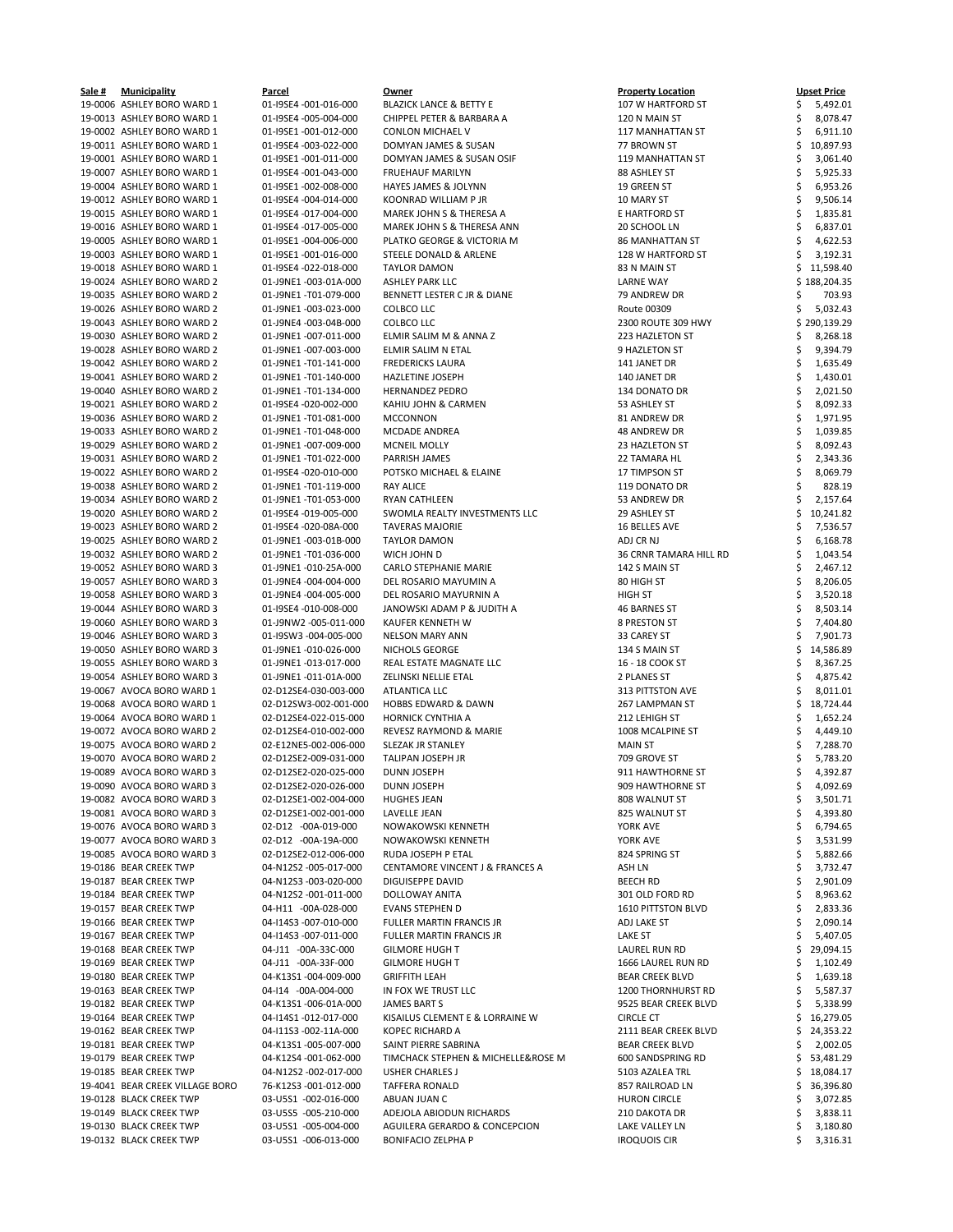| 19-0150 BLACK CREEK TWP   | 03-U5S5 -006-093-000  | <b>BOSMA JOHN &amp; BRIGETTE</b>         | 93 TONKAWA DR              | 3,416.19     |        |
|---------------------------|-----------------------|------------------------------------------|----------------------------|--------------|--------|
| 19-0152 BLACK CREEK TWP   | 03-U5S6 -001-039-000  | <b>BRUNDAGE RONALD E &amp; ANDREA L</b>  | <b>TURNBERRY LN</b>        | 9,818.91     |        |
| 19-0091 BLACK CREEK TWP   | 03-R3 -00A-10D-000    | <b>CABLE TV</b>                          | <b>TOWER RD</b>            | 5,704.53     |        |
| 19-0156 BLACK CREEK TWP   | 03-U5S6 -003-136-000  | <b>CHENG WEI</b>                         | 136 YAZOO DR               | 3,640.93     |        |
| 19-0155 BLACK CREEK TWP   | 03-U5S6 -003-128-000  | COCUZZA JAMES J & THERESA A              | <b>128 TURNBERRY LN</b>    | 3,673.37     |        |
| 19-0141 BLACK CREEK TWP   | 03-U5S1A -009-034-000 | DAGUAY JOVITA & MARIA NUNEZ-TAMAYO       | <b>TUSCARORA DR</b>        | 2,104.17     |        |
| 19-0133 BLACK CREEK TWP   | 03-U5S1 -008-020-000  | DEL MAR ESTRELLA B                       | <b>IROQUOIS CIR</b>        | 2,576.47     |        |
| 19-0146 BLACK CREEK TWP   | 03-U5S3 -001-233-000  | DUCLAYAN MARIA LIZA & FROILAN D          | SLIVERCLOUD LN             | 2,888.65     |        |
| 19-0142 BLACK CREEK TWP   | 03-U5S2 -002-007-000  | <b>ELSANHOURY MOHAB</b>                  | LAKE VALLEY DR             | 3,210.80     |        |
| 19-0134 BLACK CREEK TWP   | 03-U5S1A -002-010-000 | <b>ERDENE GANBOLD</b>                    | <b>TUSCARORA DR</b>        | 3,294.41     |        |
| 19-0093 BLACK CREEK TWP   | 03-S3 -00A-021-000    | <b>GANS JOSEPH &amp; PATRICIA</b>        | <b>BOULEVARD RD</b>        | 15,345.27    |        |
| 19-0095 BLACK CREEK TWP   | 03-S3 -00A-027-000    | <b>GANS JOSEPH III &amp; PATRICIA</b>    | <b>BOULEVARD RD</b>        | 12,172.27    |        |
| 19-0094 BLACK CREEK TWP   | 03-S3 -00A-026-000    | GANS JOSEPH S & PATRICIA M               | SCOTCH VALLEY RD           | 5,988.61     |        |
| 19-0099 BLACK CREEK TWP   | 03-S3 -00A-20A-000    | <b>GANS JOSEPH S III &amp; PATRICIA</b>  | REAR BOULEVARD RD          | 6,434.93     |        |
| 19-0096 BLACK CREEK TWP   | 03-S3 -00A-029-000    | GANS JOSEPH S III & PATRICIA M           | ROCK GLEN RD               | 3,091.49     |        |
| 19-0097 BLACK CREEK TWP   | 03-S3 -00A-030-000    | GANS JOSEPH S III & PATRICIA M           | ROCK GLEN RD               | 1,070.89     |        |
| 19-0129 BLACK CREEK TWP   | 03-U5S1 -003-005-000  | <b>GUERERRO ARIESORT CO</b>              | <b>19 HURON CIR</b>        | 3,034.73     |        |
| 19-0110 BLACK CREEK TWP   | 03-U4S2 -003-013-000  | <b>HOATS CATHERINE</b>                   | 234 MAIN ST                |              |        |
|                           | 03-U5S1A -009-021-000 |                                          |                            | 5,736.98     |        |
| 19-0140 BLACK CREEK TWP   |                       | JUMBA PAMELA A & EVANS A & MEBOL K       | <b>TUSCARORA DR</b>        | 3,503.49     |        |
| 19-0144 BLACK CREEK TWP   | 03-U5S3 -001-175-000  | KANG JESSY                               | PAWNEE AVE                 | 1,998.01     |        |
| 19-0092 BLACK CREEK TWP   | 03-R4 -00A-002-000    | KELLER ARNOLD & BONNIE                   | <b>OVERLOOK RD</b>         | 3,610.93     |        |
| 19-0121 BLACK CREEK TWP   | 03-U4S3 -013-008-000  | KLINGMAN CHARLES & GERLINE               | <b>DERRINGER ST</b>        | 5,048.89     |        |
| 19-0116 BLACK CREEK TWP   | 03-U4S3 -004-002-000  | LAROCCA MICHAEL A                        | <b>MOUNTAIN ST</b>         | 3,734.29     |        |
| 19-0154 BLACK CREEK TWP   | 03-U5S6 -003-127-000  | LI DAYONG & HUANHONG XIA                 | <b>127 TURNBERRY LN</b>    | 3,681.49     |        |
| 19-0131 BLACK CREEK TWP   | 03-U5S1 -006-006-000  | MWANGI NANCY M                           | <b>IROQUOIS CIR</b>        | 2,546.47     |        |
| 19-0143 BLACK CREEK TWP   | 03-U5S3 -001-061-000  | PATIL DILIP & PALLAVI                    | SILVERCLOUD LN             | 2,961.70     |        |
| 19-0147 BLACK CREEK TWP   | 03-U5S5 -001-225-000  | <b>REICH JACK &amp; COLLEEN</b>          | 225 DAKOTA DR              | 3,567.92     |        |
| 19-0148 BLACK CREEK TWP   | 03-U5S5 -001-226-000  | <b>REICH JACK &amp; COLLEEN</b>          | 226 DAKOTA DR              | 3,592.19     |        |
| 19-0117 BLACK CREEK TWP   | 03-U4S3 -008-10M-000  | <b>SCHERR JOHN B &amp; ROSEMARIE</b>     | <b>BACK RD</b>             | 7,107.71     |        |
| 19-0122 BLACK CREEK TWP   | 03-U4S3 -015-006-001  | <b>SCHRADER FRANKLIN</b>                 | <b>MAIN ST</b>             |              | 594.46 |
| 19-0123 BLACK CREEK TWP   | 03-U4S3 -015-06C-000  | <b>SCHRADER FRANKLIN D</b>               | <b>MAIN ST</b>             | 5,629.12     |        |
| 19-0136 BLACK CREEK TWP   | 03-U5S1A -009-006-000 | SOMBITO JOEMAR AND LUIS MA PINKY         | <b>WALDEN DR</b>           | 2,934.89     |        |
| 19-0113 BLACK CREEK TWP   | 03-U4S2 -004-005-000  | THOMASHEFSKY EDWARD & ALBERTA M          | <b>1520 TOMHICKEN RD</b>   | 4,229.70     |        |
| 19-0112 BLACK CREEK TWP   | 03-U4S2 -004-004-000  | THOMASHEFSKY EDWARD & ALVERTA            | <b>1511 TOMHIKEN RD</b>    | 7,733.34     |        |
| 19-0118 BLACK CREEK TWP   | 03-U4S3 -010-002-000  | THOMASHEFSKY EDWARD & ALVERTA            | MAIN & LINE ST             | 6,240.13     |        |
| 19-0114 BLACK CREEK TWP   | 03-U4S2 -004-04A-000  | THOMASHEFSKY EDWARD & ALVERTA M          | 1513 TOMHICKEN RD ST       | 4,479.19     |        |
| 19-0111 BLACK CREEK TWP   | 03-U4S2 -004-003-000  | THOMASHEFSKY EDWARD JR                   | <b>1515 TOMHICKEN RD</b>   | 3,742.38     |        |
| 19-0145 BLACK CREEK TWP   | 03-U5S3 -001-232-000  | TITUS CHRISTOPHER T & VICTORIA O         | SLIVERCLOUD LN             | 2,888.65     |        |
| 19-0102 BLACK CREEK TWP   | 03-T3S1 -001-015-000  | VAN BLARGEN WILMER + BETTY               | C MAHONEY ST               | 4,794.02     |        |
|                           | 03-U5S1A -009-008-000 |                                          |                            |              |        |
| 19-0138 BLACK CREEK TWP   |                       | <b>VARGAS MARIA ANGELES &amp;</b>        | <b>WALDEN DR</b>           | 2,904.89     |        |
| 19-0137 BLACK CREEK TWP   | 03-U5S1A -009-007-000 | VARGAS REYNALDO JR & BRANDON             | WALDEN DR                  | 2,505.71     |        |
| 19-0100 BLACK CREEK TWP   | 03-S4 -00A-035-000    | WALUKIEWICZ EDWARD                       | W COUNTY RD                | 2,663.31     |        |
| 19-0189 BUCK TWP          | 05-K14 -00A-33C-000   | KING ROBIN L S                           | 62 LAUREL RD               | 7,334.54     |        |
| 19-0228 BUTLER TWP WARD 1 | 06-R7S10-002-23A-000  | BAFILE JOSEPH V JR                       | 715 W BUTLER DR            | 4,599.00     |        |
| 19-0236 BUTLER TWP WARD 1 | 06-R7S9A -005-002-000 | <b>BARTENOPE LEAH</b>                    | E COUNTY RD                | 3,008.90     |        |
| 19-0219 BUTLER TWP WARD 1 | 06-Q8S1 -002-005-000  | <b>BRENNAN JEAN L</b>                    | N HUNTER HWY               | 3,938.79     |        |
| 19-0209 BUTLER TWP WARD 1 | 06-Q7 -00A-13H-000    | <b>BROWN NORMAN &amp; CARMELLA</b>       | <b>KLINGERS RD</b>         | 17,019.89    |        |
| 19-0218 BUTLER TWP WARD 1 | 06-Q7S4 -001-02E-000  | DEANDREA MARTHA ANN                      | <b>10 POLICE GROVE RD</b>  | 8,464.94     |        |
| 19-0221 BUTLER TWP WARD 1 | 06-Q8S3 -001-18C-000  | <b>EUBANKS ROBERT</b>                    | <b>JAMES LN</b>            | 1,675.79     |        |
| 19-0230 BUTLER TWP WARD 1 | 06-R7S4 -001-034-000  | <b>KAPISH GREGORY</b>                    | 459 W BUTLER DR            | 9,328.33     |        |
| 19-0199 BUTLER TWP WARD 1 | 06-P8 -T01-046-000    | MCDANIEL WILLIAM P                       | 201 TRACY LN               |              | 898.41 |
| 19-0220 BUTLER TWP WARD 1 | 06-Q8S3 -001-10C-000  | <b>POPICK GARY</b>                       | <b>JAMES LN</b>            | 3,634.27     |        |
| 19-0201 BUTLER TWP WARD 1 | 06-P8S3 -002-006-000  | ROCZNIAK WALTER MARGARET UX              | OAK ST                     | 3,391.48     |        |
| 19-0202 BUTLER TWP WARD 1 | 06-P8S3 -002-014-000  | ROCZNIAK WALTER R & MARGARET             | <b>OAK ST</b>              | 4,180.18     |        |
| 19-0208 BUTLER TWP WARD 1 | 06-Q7 -00A-044-000    | SCHUMACHER WILLIAM J JR                  | MILL MOUNTAIN RD           | 4,205.02     |        |
| 19-0210 BUTLER TWP WARD 1 | 06-Q7 -00A-40A-000    | SCHUMACHER WILLIAM J JR & MARY P         | MILL MOUNTAIN RD           | 2,049.01     |        |
| 19-0217 BUTLER TWP WARD 1 | 06-Q7S3 -002-013-000  | SELL STEPHANIE MARIE                     | <b>ST JOHNS RD</b>         | 4,196.78     |        |
| 19-0204 BUTLER TWP WARD 1 | 06-P8S3 -008-008-000  | <b>TANNER JAMES J</b>                    | <b>BIRCH ST</b>            | 2,029.37     |        |
| 19-0251 BUTLER TWP WARD 2 | 06-Q8S12 -006-018-000 | <b>BARRY KEITH LAWRENCE &amp;</b>        | <b>AVALANCHE LN</b>        | 1,889.69     |        |
| 19-0261 BUTLER TWP WARD 2 | 06-R9S4 -001-020-000  | CERULLA IRENE ETAL                       | TERRACE RD                 | 1,808.17     |        |
| 19-0244 BUTLER TWP WARD 2 | 06-Q8S10-003-033-000  | <b>CONROY CYNTHIA</b>                    | 170 GROUSE RIDGE LN        | 2,416.40     |        |
| 19-0240 BUTLER TWP WARD 2 | 06-P9 -00A-01B-000    | DEEP WOODS LAKE LLC                      | <b>BEECH MTN</b>           | 1,495.17     |        |
| 19-0241 BUTLER TWP WARD 2 | 06-P9 -00A-01C-000    | DEEP WOODS LAKE LLC                      | <b>BEECH MTN</b>           | 1,209.17     |        |
| 19-0242 BUTLER TWP WARD 2 | 06-P9 -00A-01H-000    |                                          |                            |              |        |
|                           |                       | DEEP WOODS LAKE LLC                      | <b>BEECH MTN</b>           | \$144,871.65 |        |
| 19-0254 BUTLER TWP WARD 2 | 06-Q9 -00A-03B-000    | DEEP WOODS LAKE LLC                      | <b>BEECH MOUNTAIN</b>      | 5,189.65     |        |
| 19-0243 BUTLER TWP WARD 2 | 06-Q8S10-003-025-000  | HUTCHISON ROBERT H & CAROL E             | 140 COVEY LN               | 7,218.72     |        |
| 19-0239 BUTLER TWP WARD 2 | 06-P8S3 -005-014-000  | KROMIS BRUCE E & ROSE MARY               | 416 N HUNTER HWY           | 5,948.36     |        |
| 19-0252 BUTLER TWP WARD 2 | 06-Q8S9 -002-017-000  | LAND & RESOURCE HOLDING LLC              | EDGE ROCK DR               | 1,736.32     |        |
| 19-0257 BUTLER TWP WARD 2 | 06-Q9S2 -004-008-000  | LAND & RESOURCE HOLDING LLC              | <b>BEAR RUN DR</b>         | 2,411.10     |        |
| 19-0258 BUTLER TWP WARD 2 | 06-Q9S2 -004-009-000  | LAND & RESOURCE HOLDING LLC              | <b>BEAR RUN DR</b>         | 2,049.01     |        |
| 19-0255 BUTLER TWP WARD 2 | 06-Q9S2 -003-039-000  | MILEY STEPHEN & KERRY                    | 205 BEAR RUN CIR           | 14,482.98    |        |
| 19-0245 BUTLER TWP WARD 2 | 06-Q8S10-008-011-000  | <b>NOLTE KAREN J</b>                     | <b>141 GROUSE RIDGE LN</b> | 13,412.97    |        |
| 19-0246 BUTLER TWP WARD 2 | 06-Q8S10-008-020-000  | <b>ROMAN CARLOS</b>                      | <b>GROUSE RIDGE LN</b>     | 2,378.19     |        |
| 19-0249 BUTLER TWP WARD 2 | 06-Q8S12 -005-041-000 | ROSCOE DAVID A                           | <b>AVALANCHE LN</b>        | 1,782.82     |        |
| 19-0247 BUTLER TWP WARD 2 | 06-Q8S12 -005-016-000 | ZOVKO ZORAN                              | SNOW VALLEY DR             | 1,810.34     |        |
| 19-0278 CONYNGHAM BORO    | 08-S6S3 -007-006-000  | <b>VOLLENDORF NICOLE M</b>               | 1 PARK CIR                 | 13,231.43    |        |
| 19-0305 CONYNGHAM TWP     | 09-N5 -00A-37B-000    | BROWN GEORGE & JANET                     | 246 RUCKLE HILL RD         | 10,574.08    |        |
| 19-0295 CONYNGHAM TWP     | 09-M5S1 -002-013-000  | <b>BURLEIGH JAMES &amp; KIMBERLY ANN</b> | LILLY POND RD              | 1,490.00     |        |
|                           |                       |                                          |                            |              |        |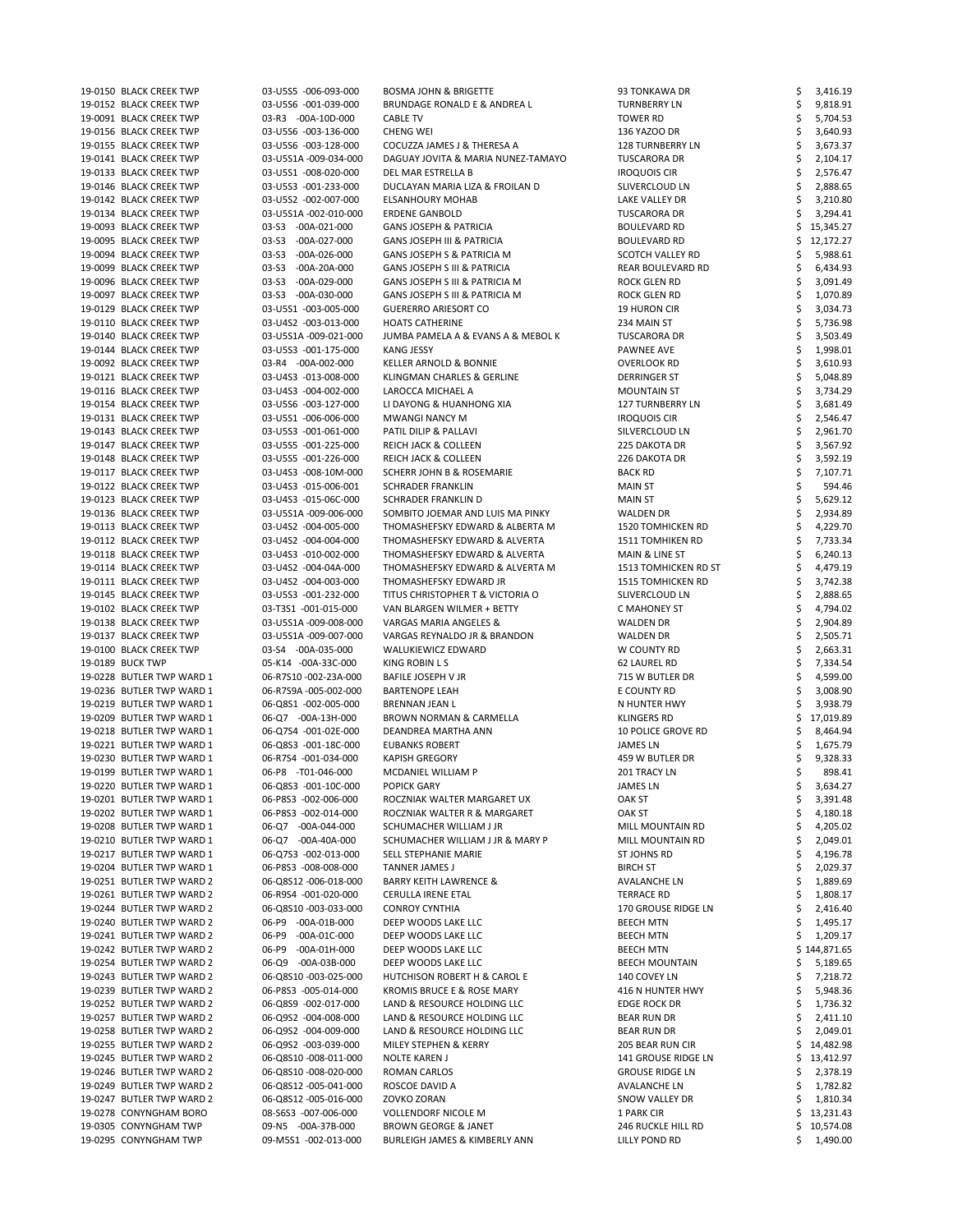| 19-0309 CONYNGHAM TWP                        | 09-05S1 -001-002-000                           | EISENHAUSER BARBARA                                              | 410 S MAIN ST                    | 7,193.93                         |
|----------------------------------------------|------------------------------------------------|------------------------------------------------------------------|----------------------------------|----------------------------------|
| 19-0280 CONYNGHAM TWP                        | 09-M4S1 -009-005-000                           | <b>GLADYSZ WITOLD &amp; MARZENA</b>                              | 138 1/2 RIVER ST                 | 4,072.48                         |
| 19-0311 CONYNGHAM TWP                        | 09-05S1 -002-029-000                           | <b>HASHAGEN CHARLES JR</b>                                       | 427 S MAIN ST                    | 7,722.27                         |
| 19-0313 CONYNGHAM TWP                        | 09-05S1 -002-32A-000                           | <b>HASHAGEN CHARLES JR</b>                                       | <b>REAR MAIN ST</b>              | 1,895.48                         |
| 19-0306 CONYNGHAM TWP                        | 09-N6 -00A-008-000                             | <b>KOCHER JOHN</b>                                               | RUCKLE HILL RD                   | 2,804.86                         |
| 19-0296 CONYNGHAM TWP                        | 09-M5S1 -003-001-000                           | LUKASHEWSKI MARY ANN                                             | POND HILL MOUNTAIN RD            | 3,375.46                         |
|                                              |                                                |                                                                  |                                  |                                  |
| 19-0297 CONYNGHAM TWP                        | 09-M5S1 -003-002-000                           | LUKASHEWSKI MARY ANN                                             | POND HILL MOUNTAIN RD            | 3,027.90                         |
| 19-0281 CONYNGHAM TWP                        | 09-M4S2 -003-003-000                           | <b>MANNINO GUISEPPE</b>                                          | LEE RD                           | 4,635.75                         |
| 19-0293 CONYNGHAM TWP                        | 09-M5 -00A-004-000                             | OKRASINSKI AARON GEOFFREY                                        | SANDY BEACH RD                   | 2,706.76                         |
| 19-0284 CONYNGHAM TWP                        | 09-M4S2 -006-012-000                           | <b>REPOTSKI BARRY</b>                                            | 37 JEANETTE ST                   | 1,334.03                         |
| 19-0285 CONYNGHAM TWP                        | 09-M4S2 -006-12C-000                           | <b>REPOTSKI BARRY</b>                                            | 35 JEANETTE ST                   | 782.25                           |
| 19-0286 CONYNGHAM TWP                        | 09-M4S2 -011-016-000                           | <b>ROYER RICHARD III</b>                                         | 106 POND HILL RD                 | 5,371.62                         |
| 19-0282 CONYNGHAM TWP                        | 09-M4S2 -005-016-000                           | <b>SHERRICK LEONA MARY</b>                                       | 44 JEANETTE ST                   | 8,900.60                         |
|                                              |                                                |                                                                  |                                  |                                  |
| 19-0302 CONYNGHAM TWP                        | 09-M5S4 -004-010-000                           | STEWART WILLIAM R SR & WM R JR                                   | 371 POND HILL MOUNTAIN RD        | 8,992.22                         |
| 19-0303 CONYNGHAM TWP                        | 09-M5S4 -004-014-000                           | <b>TANEY CARL</b>                                                | <b>42 PLANTATION RD</b>          | 8,715.19                         |
| 19-0268 COURTDALE BORO                       | 07-G9S1 -008-024-000                           | HUBERT KARL FRANZ & SARA RUTH                                    | 190 BRYDEN CT                    | 7,407.78                         |
| 19-0269 COURTDALE BORO                       | 07-G9S1 -008-025-000                           | HUBERT KARL FRANZ & SARA RUTH                                    | <b>BRYDEN CT</b>                 | 1,369.82                         |
| 19-0266 COURTDALE BORO                       | 07-G9S1 -004-009-000                           | KAHIU SHELTER INVESTMENTS LLC                                    | <b>237 COURTDALE AVE</b>         | 8,822.92                         |
| 19-0272 COURTDALE BORO                       | 07-G9S2 -004-009-000                           | PEMBLETON BERNARD C & EMMA A                                     | 205 COOPER ST                    | 2,451.26                         |
| 19-0273 COURTDALE BORO - COAL                | 07-G9 -00A-02B-000                             | <b>HEAVY MEDIA INC</b>                                           | KINGSTON COAL CO                 | 7,569.93                         |
| 19-0377 DALLAS BORO                          | 11-E7NE2 -002-018-000                          | <b>BEVEVINO KAREN R</b>                                          | 13 DOE DR                        | 37,017.12                        |
|                                              |                                                |                                                                  |                                  |                                  |
| 19-0379 DALLAS BORO                          | 11-E8NW2 -016-002-000                          | <b>CEASE CHRISTIAN ALLEN</b>                                     | 142 E FRANKLIN ST                | 10,965.43                        |
| 19-0381 DALLAS BORO                          | 11-E8S1 -001-436-000                           | <b>GILROY JOSEPH P JR</b>                                        | 436 ORCHARD W                    | 5,930.27                         |
| 19-0382 DALLAS BORO                          | 11-E8SW1-001-001-000                           | GLESS DALE LEE & MARY ELLEN                                      | 563 HUNTSVILLE RD                | 19,885.52                        |
| 19-0319 DALLAS TWP                           | 10-C7S1 -006-009-000                           | ANCIN MARY C/O CHARLES ANSON                                     | KUNKLE ALDERSON RD               | 1,839.03                         |
| 19-0342 DALLAS TWP                           | 10-C9 -T02-206-000                             | <b>BELLEZZE KRISTY</b>                                           | 206 VALLEY VIEW TRAILER PARK     | 1,129.11                         |
| 19-0328 DALLAS TWP                           | 10-C8S4 -001-008-000                           | DARBENZIO ANTHONY J & TERESA M                                   | LOWER DEMUNDS RD                 | 5,700.78                         |
| 19-0329 DALLAS TWP                           | 10-C8S4 -001-009-000                           | DARBENZIO ANTHONY J & TERESA M                                   | 2543 LOWER DEMUNDS RD            | 8,914.04                         |
| 19-0330 DALLAS TWP                           | 10-C8S4 -001-010-000                           | DARBENZIO MARK & LIBERTY A                                       | 2557 LOWER DEMUNDS RD            | 9,607.02                         |
|                                              |                                                |                                                                  |                                  |                                  |
| 19-0335 DALLAS TWP                           | 10-C9 -T02-099-000                             | DIXON LEONARD & JENN                                             | 99 VALLEY VIEW TRAILER PARK      | 2,361.92                         |
| 19-0314 DALLAS TWP                           | 10-B7 -00A-09B-000                             | FEHER TAMMY L                                                    | Route 00309                      | 5,732.85                         |
| 19-0340 DALLAS TWP                           | 10-C9 -T02-162-000                             | <b>FRANTZ MARY</b>                                               | 162 SOUTH DR                     | 1,996.96                         |
| 19-0359 DALLAS TWP                           | 10-D8S4B -001-012-000                          | <b>GALLAGHER ROBERT E &amp; JENNIFER L</b>                       | 11 GARFIELD STREET               | 20,382.40                        |
| 19-0363 DALLAS TWP                           | 10-E8 -00A-19C-000                             | <b>GEIST STEPHEN</b>                                             | 276 OVERBROOK RD                 | 16,704.96                        |
| 19-0347 DALLAS TWP                           | 10-D7S6 -002-02E-000                           | <b>GEORGE JESSIE J</b>                                           | 17 HAMILTON RD                   | 15,642.37                        |
| 19-0361 DALLAS TWP                           | 10-D8S9 -002-10A-000                           | HAMAD RAED M & MARY JO                                           | LINCOLN STREET                   | 1,579.81                         |
|                                              |                                                |                                                                  |                                  |                                  |
| 19-0373 DALLAS TWP                           | 10-E8S2 -007-016-000                           | HUNTER JAMES                                                     | 1121 ADJ LOWER DEMUNDS RD        | 2,008.11                         |
| 19-0374 DALLAS TWP                           | 10-E8S2 -007-019-000                           | HUNTER JAMES                                                     | 1121 ADJ LOWER DEMUNDS RD        | 2,532.97                         |
| 19-0349 DALLAS TWP                           | 10-D8 -00A-011-000                             | JEC LAND TRUST                                                   | 182 RANSOM RD                    | 4,187.45                         |
| 19-0370 DALLAS TWP                           | 10-E8S2 -003-026-000                           | KARLSEN KATHY M                                                  | <b>REESE ST</b>                  | 1,893.22                         |
| 19-0353 DALLAS TWP                           | 10-D8 -T03-084-000                             | <b>KITTLE CHARLES</b>                                            | 84 DALLAS PARK                   | 1,417.45                         |
| 19-0337 DALLAS TWP                           | 10-C9 -T02-136-000                             | <b>KRESGE JUDITH A</b>                                           | 136 VALLEY DR                    | 863.30                           |
| 19-0345 DALLAS TWP                           | 10-D7S5 -003-02A-000                           | LAKOWSKI MARSHA & JOSEPH A                                       | <b>72 COUNTRY CLUB RD</b>        | 15,801.50                        |
| 19-0351 DALLAS TWP                           | 10-D8 -00A-38E-000                             | <b>MARNIKA GROUP INC</b>                                         | Route 00309                      | 7,156.21                         |
|                                              |                                                |                                                                  |                                  |                                  |
| 19-0331 DALLAS TWP                           | 10-C8S7 -001-138-000                           | <b>MATTHEWS JOHN L</b>                                           | <b>MANORVIEW DRIVE</b>           | 6,751.82                         |
| 19-0327 DALLAS TWP                           | 10-C8 -00A-40A-000                             | MAY DAVID J                                                      | 1512 RYMAN RD                    | 9,581.56                         |
| 19-0367 DALLAS TWP                           | 10-E8S1 -014-007-000                           | MCCABE JAMES F JR                                                | <b>TERACE ST</b>                 | 2,796.67                         |
| 19-0368 DALLAS TWP                           | 10-E8S1 -014-008-000                           | MCCABE JAMES F JR                                                | <b>GLENVIEW TER</b>              | 5,907.68                         |
| 19-0318 DALLAS TWP                           | 10-C7 -T01-013-000                             | <b>MCKAY NOELLE</b>                                              | <b>13 COUNTY PINE TRAILER CT</b> | 1,791.30                         |
| 19-0341 DALLAS TWP                           | 10-C9 -T02-194-000                             | <b>MITTEN KRISTEN</b>                                            | <b>194 VALLEY VIEW TRPK</b>      | 3,189.07                         |
| 19-0360 DALLAS TWP                           | 10-D8S5 -005-023-000                           | MORGAN JOHN + FREDA                                              | 1340 LOWER DEMUNDS RD            | 9,875.60                         |
| 19-0320 DALLAS TWP                           | 10-C7S2 -005-014-000                           | <b>ONUFER JOSEPHINE</b>                                          | KUNKLE ANDERSON RD               | 1,990.46                         |
|                                              |                                                |                                                                  |                                  |                                  |
| 19-0321 DALLAS TWP                           | 10-C7S2 -008-011-000                           | <b>ONUFER JOSEPHINE</b>                                          | KUNKLE ALDERSON RD               | 1,990.46                         |
| 19-0322 DALLAS TWP                           | 10-C7S2 -008-026-000                           | <b>ONUFER JOSEPHINE</b>                                          | KUNKLE ALDERSON RD               | 2,020.46                         |
| 19-0323 DALLAS TWP                           | 10-C7S2 -008-027-000                           | <b>ONUFER JOSEPHINE</b>                                          | KUNKLE ALDERSON RD               | 1,990.46                         |
| 19-0324 DALLAS TWP                           | 10-C7S2 -008-028-000                           | <b>ONUFER JOSEPHINE</b>                                          | KUNKLE ALDERSON RD               | 1,990.46                         |
| 19-0325 DALLAS TWP                           | 10-C7S2 -008-029-000                           | <b>ONUFER JOSEPHINE</b>                                          | KUNKLE ALDERSON RD               | 1,990.46                         |
| 19-0344 DALLAS TWP                           | 10-D7S5 -001-008-000                           | SAXTON ROBYN PATRYCE HANSON                                      | <b>100 COUNTRY CLUB RD</b>       | 29,776.60                        |
| 19-0356 DALLAS TWP                           | 10-D8S3 -003-006-000                           | SHEDLETSKY DAVID M                                               | 75 MIDLAND DR                    | 11,238.46                        |
| 19-0317 DALLAS TWP                           | 10-C7 -T01-004-000                             | SHULTZ DAVID                                                     | <b>4 COUNTRY PINE EST</b>        | 1,564.81                         |
| 19-0371 DALLAS TWP                           | 10-E8S2 -004-006-000                           | SMITH ELAINE L J ETAL                                            | <b>BROOK ST</b>                  |                                  |
|                                              |                                                |                                                                  |                                  | 1,584.16                         |
| 19-0346 DALLAS TWP                           | 10-D7S5 -004-003-000                           | SNYDER DONALD D                                                  | 73 OVAL DR                       | 20,183.95                        |
| 19-0338 DALLAS TWP                           | 10-C9 -T02-146-000                             | <b>UPDYKE DWAYNE</b>                                             | 146 VALLEY VIEW TR PK            | 2,295.91                         |
| 19-0375 DALLAS TWP                           | 10-E8S4 -007-003-000                           | WALLACE WILLIAM J & KRISTIN                                      | <b>19 E OVERBROOK AVE</b>        | 14,890.64                        |
| 19-0419 DENNISON TWP                         | 13-012S1 -004-007-000                          | <b>BEIGHLEY ARTHUR J &amp; ANN</b>                               | 108 WALNUT ST                    | 5,640.36                         |
| 19-0425 DENNISON TWP                         | 13-P9 -00A-004-000                             | DEEP WOODS LAKE LLC                                              | LAKE FOUR SEASONS                | 3,718.12                         |
| 19-0401 DENNISON TWP                         | 13-M11 -00A-014-000                            | JONES BRIDGET ANN                                                | ADJ TUNNEL RD                    | 4,122.46                         |
|                                              |                                                | MENDEZ ACEVEDO JOSE L                                            | <b>148 TUNNEL RD</b>             | 3,817.53                         |
|                                              |                                                |                                                                  |                                  |                                  |
| 19-0418 DENNISON TWP                         | 13-011 -00A-03E-000                            |                                                                  |                                  |                                  |
| 19-0423 DENNISON TWP                         | 13-012S2 -T01-035-000                          | <b>MENICHINI GREG</b>                                            | 35 BEECH CREST LN                | 687.78                           |
| 19-0420 DENNISON TWP                         | 13-012S1-006-006-000                           | MONAGHAN ROBERT L & IRENE C                                      | 9 SIXTH ST                       | 5,410.50                         |
| 19-0402 DENNISON TWP                         | 13-N10S2 -001-010-000                          | RYAN SEAN                                                        | W NESCOPECK CREEK LN             | 2,627.89                         |
| 19-0421 DENNISON TWP                         | 13-012S1 -007-004-000                          | SWEITZER NOAH J                                                  | 57 WALNUT ST                     | 3,039.79                         |
| 19-0417 DENNISON TWP                         | 13-011 -00A-022-000                            | WEAVER CHARLES & JANET                                           | 42 TUNNEL RD                     | 6,169.95                         |
| 19-0404 DENNISON TWP                         | 13-N10S2 -003-012-000                          | <b>WOYTAS JOHN &amp; CAROL</b>                                   | <b>JOANNE LN</b>                 |                                  |
|                                              |                                                |                                                                  |                                  | 2,523.55                         |
| 19-0405 DENNISON TWP                         | 13-N10S2 -003-013-000                          | <b>WOYTAS JOHN &amp; CAROL</b>                                   | <b>JOANNE LN</b>                 | 2,451.31                         |
| 19-0406 DENNISON TWP                         | 13-N10S2 -003-014-000                          | <b>WOYTAS JOHN &amp; CAROL</b>                                   | <b>JOANNE LN</b>                 |                                  |
| 19-0407 DENNISON TWP<br>19-0408 DENNISON TWP | 13-N10S2 -003-015-000<br>13-N10S2 -003-016-000 | <b>WOYTAS JOHN &amp; CAROL</b><br><b>WOYTAS JOHN &amp; CAROL</b> | JOANNE LN<br><b>JOANNE LN</b>    | 2,298.90<br>2,154.43<br>2,130.41 |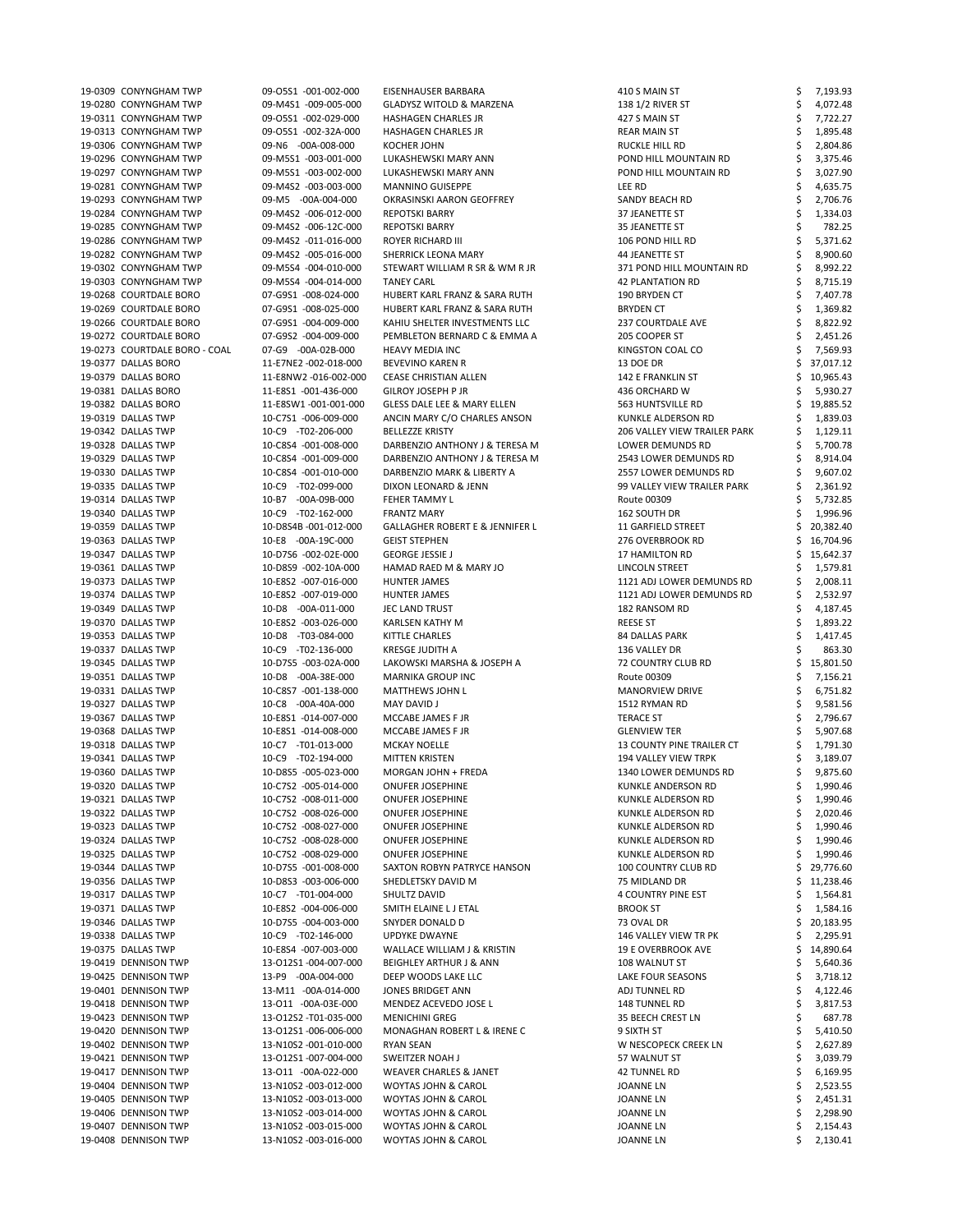| 19-0396 DORRANCE TWP                                      | 12-07 -00A-84C-000                            | <b>FORD THOMAS F</b>                                                      | 552 ST JOHNS RD                  |           | 9,104.92             |
|-----------------------------------------------------------|-----------------------------------------------|---------------------------------------------------------------------------|----------------------------------|-----------|----------------------|
| 19-0393 DORRANCE TWP                                      | 12-07 -00A-58K-000                            | GITTENS LINDA AND GARY                                                    | OFF BLUE RIDGE RD                |           | 4,272.68             |
|                                                           |                                               |                                                                           |                                  |           |                      |
| 19-0400 DORRANCE TWP                                      | 12-08S2 -002-006-000                          | JACOME CINDY D                                                            | 150 BELLA VISTA DR               | 11,537.09 |                      |
| 19-0387 DORRANCE TWP                                      | 12-N7 -00A-30A-000                            | JENKINS WILLIAM E & NORMA J                                               | 11 GEORGES RD                    |           | 3,979.28             |
| 19-0390 DORRANCE TWP                                      | 12-N7S4 -002-017-000                          | MAGUIRE FRANCIS J & EDITH A                                               | 74 GEORGES RD                    | 10,219.96 |                      |
| 19-0394 DORRANCE TWP                                      | 12-07 -00A-66B-000                            | PAWLOWSKI STANLEY                                                         | 7415 BLUE RIDGE TRL              | 11,288.92 |                      |
| 19-0384 DORRANCE TWP                                      | 12-N6 -00A-11E-000                            | SANTULLI DANIEL M                                                         | <b>WYDRALN</b>                   |           | 2,708.12             |
| 19-0385 DORRANCE TWP                                      | 12-N6 -00A-11F-000                            | SANTULLI DANIEL M                                                         | REAR HOLLOW RD                   |           | 1,488.51             |
|                                                           |                                               |                                                                           |                                  |           |                      |
| 19-0499 DUPONT BORO                                       | 15-E12NW3-006-016-000                         | <b>BOYANOWSKI JOHN</b>                                                    | 301 MCLEAN ST                    |           | 6,764.07             |
| 19-0489 DUPONT BORO                                       | 15-E12NE4-014-003-000                         | DOMBRAWSKI DANNY & KAREN                                                  | 14 BEAR CREEK RD                 |           | 9,401.56             |
| 19-0501 DUPONT BORO                                       | 15-E12SW2-001-001-000                         | GLODZIK ROBERT, ALLAN, AKULONIS A JR                                      | 40 SIMPSON ST                    |           | 5,344.52             |
| 19-0502 DUPONT BORO                                       | 15-E12SW2-001-015-000                         | <b>IHNOTS LAWRENCE J</b>                                                  | 325 SIMPSON ST                   |           | 7,917.62             |
| 19-0483 DUPONT BORO                                       | 15-E12NE3-007-006-000                         | LIS ALFRED                                                                | 318 LACKAWANNA AVE               |           | 9,454.28             |
|                                                           |                                               |                                                                           |                                  |           |                      |
| 19-0481 DUPONT BORO                                       | 15-E12NE3-002-017-000                         | MATTHEWS EDWARD D & DONNA M KNOPP                                         | <b>300 EVERHART ST</b>           | 16,481.57 |                      |
| 19-0490 DUPONT BORO                                       | 15-E12NE4-015-004-000                         | PELLO STEPHEN                                                             | 223 SMITH ST                     |           | 8,213.06             |
| 19-0495 DUPONT BORO                                       | 15-E12NE4-018-01A-000                         | STETINA ROBERT & STEPHEN                                                  | 514 MAIN ST                      |           | 5,434.92             |
| 19-0478 DUPONT BORO                                       | 15-E12NE1-006-005-000                         | <b>WEBB MARK</b>                                                          | 109 GILL AVE                     | 18,479.74 |                      |
| 19-0491 DUPONT BORO                                       | 15-E12NE4-015-007-000                         | ZALEDONIS LORI MANTUSH                                                    | 213 SMITH ST                     |           | 5,651.44             |
|                                                           |                                               |                                                                           |                                  |           |                      |
| 19-0476 DURYEA BORO - COAL                                | 14-D12 -00A-023-000                           | <b>GLODZIK LEO</b>                                                        | SEARLE EST SENECA COLL           |           | 3,270.65             |
| 19-0430 DURYEA BORO WARD 1                                | 14-D12NW4-001-010-000                         | <b>GLODZIK ROBERT</b>                                                     | <b>88 CHITTENDEN ST</b>          |           | 8,671.54             |
| 19-0426 DURYEA BORO WARD 1                                | 14-D11S1-002-006-000                          | <b>MILLS DAVID</b>                                                        | 808 COXTON RD                    |           | 7,319.70             |
| 19-0431 DURYEA BORO WARD 1                                | 14-D12NW4-003-018-000                         | <b>TAYLOR DAMONC</b>                                                      | 110 S MAIN ST                    |           | 9,598.51             |
| 19-0432 DURYEA BORO WARD 1                                | 14-D12NW4-003-25A-000                         | TOMASETTI-SMITH TARA                                                      | 222 S MAIN ST                    |           | 5,570.25             |
|                                                           |                                               |                                                                           |                                  |           |                      |
| 19-0427 DURYEA BORO WARD 1                                | 14-D12NW2-009-009-000                         | <b>TRAGLIA ANTHONY</b>                                                    | 272 S MAIN ST                    |           | 5,433.88             |
| 19-0436 DURYEA BORO WARD 2                                | 14-D12NW2-020-004-000                         | FRITZ STEVEN M.                                                           | 212 DICKSON ST                   |           | 7,725.53             |
| 19-0435 DURYEA BORO WARD 2                                | 14-D12NW2-019-020-000                         | NICHEPORCHEK MICHAEL & CATHERINE                                          | <b>209 DICKSON ST</b>            |           | 1,675.61             |
| 19-0433 DURYEA BORO WARD 2                                | 14-D12NW2-002-008-000                         | TROMBLY DAVID H JR                                                        | 140 SWETLAND ST                  |           | 5,652.24             |
| 19-0448 DURYEA BORO WARD 3                                | 14-D12S1-001-012-000                          | BREZNAY BERNARD M & DONNA M                                               | 60 FOOTE AVE                     | 15,632.38 |                      |
|                                                           | 14-D12SW2-004-037-000                         |                                                                           |                                  |           |                      |
| 19-0463 DURYEA BORO WARD 3                                |                                               | <b>COLEMAN ROBERT &amp; SANDRA</b>                                        | 113 MCALPINE ST                  |           | 4,425.65             |
| 19-0452 DURYEA BORO WARD 3                                | 14-D12S1-001-12D-000                          | <b>CONTE KIMBERLY</b>                                                     | <b>FOOTE AVE</b>                 |           | 2,367.20             |
| 19-0445 DURYEA BORO WARD 3                                | 14-D12S1-001-002-000                          | <b>CREMARD RALPH &amp; LELA</b>                                           | 75 FOOTE AVE                     |           | 7,893.24             |
| 19-0453 DURYEA BORO WARD 3                                | 14-D12S1-002-003-000                          | FOREST HEIGHTS REAL ESTATE LLC                                            | <b>3 FIORE COURT</b>             | 17,736.84 |                      |
| 19-0454 DURYEA BORO WARD 3                                | 14-D12S1-002-004-000                          | FOREST HEIGHTS REAL ESTATE LLC                                            | <b>5 FIORE COURT</b>             | 17,736.84 |                      |
| 19-0455 DURYEA BORO WARD 3                                | 14-D12S1-002-006-000                          | FOREST HEIGHTS REAL ESTATE LLC                                            | 9 FIORE COURT                    | 17,736.84 |                      |
|                                                           |                                               |                                                                           |                                  |           |                      |
| 19-0456 DURYEA BORO WARD 3                                | 14-D12S1-002-009-000                          | FOREST HEIGHTS REAL ESTATE LLC                                            | <b>14 FIORE COURT</b>            | 20,338.23 |                      |
| 19-0457 DURYEA BORO WARD 3                                | 14-D12S1-002-043-000                          | FOREST HEIGHTS REAL ESTATE LLC                                            | <b>155 CREMARD STREET</b>        | 21,378.78 |                      |
| 19-0458 DURYEA BORO WARD 3                                | 14-D12S1-002-048-000                          | FOREST HEIGHTS REAL ESTATE LLC                                            | 165 CREMARD                      | 19,817.99 |                      |
| 19-0459 DURYEA BORO WARD 3                                | 14-D12S1-002-049-000                          | FOREST HEIGHTS REAL ESTATE LLC                                            | 167 CREMARD                      | 19,817.99 |                      |
| 19-0449 DURYEA BORO WARD 3                                | 14-D12S1-001-01A-000                          | <b>GLODZIK LEO A III &amp; LOIS A</b>                                     | 83 FOOTE AVE                     | 15,092.64 |                      |
|                                                           |                                               |                                                                           |                                  |           |                      |
|                                                           |                                               |                                                                           |                                  |           |                      |
| 19-0450 DURYEA BORO WARD 3                                | 14-D12S1-001-01G-000                          | GLODZIK LEO A III & LOIS A                                                | MIDWAY BROADCASTING RD           |           | 4,052.37             |
| 19-0442 DURYEA BORO WARD 3                                | 14-D12NW3-021-020-000                         | HAWK JOSEPH J JR                                                          | NEW ST                           |           | 2,179.40             |
| 19-0440 DURYEA BORO WARD 3                                | 14-D12NW3-016-026-000                         | KNOPP CHARLES P                                                           | 511 DONNELLY ST                  |           | 8,007.66             |
|                                                           |                                               | KOYTEK JOHN                                                               | 91 FOOTE AVE                     |           |                      |
| 19-0446 DURYEA BORO WARD 3                                | 14-D12S1-001-003-000                          |                                                                           |                                  |           | 7,765.82             |
| 19-0439 DURYEA BORO WARD 3                                | 14-D12NW3-012-001-000                         | MASRESHA ETSEGENET                                                        | 204 MEADE ST S                   |           | 3,438.46             |
| 19-0437 DURYEA BORO WARD 3                                | 14-D12 -00A-030-000                           | NOWAKOWSKI KENNETH                                                        | 56 REAR FOOTE AVE                | 57,005.65 |                      |
| 19-0460 DURYEA BORO WARD 3                                | 14-D12S2 -002-001-000                         | SA REALTY INC                                                             | 801 BLUEBERRY DR                 | 35,571.87 |                      |
| 19-0447 DURYEA BORO WARD 3                                | 14-D12S1-001-007-000                          | SURPLUS RONALD G JR                                                       | 121 FOOTE AVE                    |           | 6,498.89             |
| 19-0467 DURYEA BORO WARD 4                                | 14-D12NE4-002-009-000                         | <b>FERRI RICHARD</b>                                                      | 121 FERGUSON ST                  |           |                      |
|                                                           |                                               |                                                                           |                                  |           | 3,772.63             |
| 19-0464 DURYEA BORO WARD 4                                | 14-D12NE4-001-013-000                         | NOTHNAGEL WILMA ETAL                                                      | 106 KRAMER ST                    |           | 8,255.52             |
| 19-0465 DURYEA BORO WARD 4                                | 14-D12NE4-001-023-000                         | SCHMALZ WILLIAM ANDREUS                                                   | <b>KRAMER ST</b>                 |           | 1,820.80             |
| 19-0468 DURYEA BORO WARD 4                                | 14-D12NW2-007-023-000                         | WEBB LEROY S JR                                                           | 706 DONNELLY ST                  |           | 5,424.60             |
| 19-0474 DURYEA BORO WARD 5                                | 14-D12NE3-007-010-000                         | HODAK RICHARD & SHERRY LYNN                                               | 723 YORK AVE                     | 14,086.82 |                      |
| 19-0475 DURYEA BORO WARD 5                                | 14-D12NE3-011-011-000                         | REI INVESTOR GROUP LLC                                                    | 1206 GROVE ST                    |           | 9,379.99             |
| 19-0633 EDWARDSVILLE WARD 1                               | 18-G9S3 -005-10A-000                          | <b>GARNETT CHARLES</b>                                                    | 133 ZERBY AVE                    |           |                      |
|                                                           |                                               |                                                                           |                                  |           | 7,388.79             |
| 19-0629 EDWARDSVILLE WARD 1                               | 18-G9S2 -002-19G-000                          | <b>HERNANDEZ PEDRO J</b>                                                  | 663 MAIN ST                      |           | 4,996.64             |
| 19-0631 EDWARDSVILLE WARD 1                               | 18-G9S2 -003-002-000                          | PARALIS JOSEPH & JOHN                                                     | 613 MAIN ST                      |           | 9,282.08             |
| 19-0632 EDWARDSVILLE WARD 1                               | 18-G9S2 -003-025-000                          | REAL ESTATE MAGNATE LLC                                                   | 589 MAIN ST                      | 15,487.55 |                      |
| 19-0630 EDWARDSVILLE WARD 1                               | 18-G9S2 -002-19M-000                          | <b>TSIOLES NICHOLAS</b>                                                   | 625 REAR MAIN ST                 | 10,679.32 |                      |
| 19-0634 EDWARDSVILLE WARD 1                               | 18-G9S3 -010-007-000                          | WILLIAMS ROBERT & STEPHANIE                                               | 38 HURBANE ST                    |           | 7,970.35             |
|                                                           |                                               |                                                                           |                                  |           |                      |
| 19-0639 EDWARDSVILLE WARD 2                               | 18-G9S4 -005-012-000                          | <b>BRANDEAUX GRANT</b>                                                    | 31 PLYMOUTH ST                   |           | 8,715.21             |
| 19-0641 EDWARDSVILLE WARD 2                               | 18-H9NE4 -003-016-000                         | REICHARD KENNETH L & CYNTHIA                                              | <b>386 NORTHAMPTON ST</b>        | 21,485.03 |                      |
| 19-0643 EDWARDSVILLE WARD 3                               | 18-G9S2 -014-008-000                          | KRASAVAGE EDWARD & JUDITH                                                 | 184 SUMMIT ST                    |           | 5,375.75             |
| 19-0653 EDWARDSVILLE WARD 4                               | 18-G9S2 -016-006-000                          | <b>HAMBOUSSI GEORGE</b>                                                   | 116 SHORT ST                     | 4,195.65  |                      |
| 19-0652 EDWARDSVILLE WARD 4                               | 18-G9S2 -010-046-000                          | <b>KAPPER DONALD</b>                                                      | 57 REAR SHORT ST                 |           | 6,957.98             |
|                                                           |                                               |                                                                           |                                  |           |                      |
| 19-0649 EDWARDSVILLE WARD 4                               | 18-G9S2 -008-040-000                          | SCOTLAND QUENCY PHILLIP & EBONY A                                         | 128 BUNNY LN                     |           | 4,930.17             |
| 19-0655 EDWARDSVILLE WARD 5                               | 18-G9S2 -002-030-000                          | PENNINGTON BRIAN &                                                        | 14 GROVE ST                      |           | 8,409.16             |
| 19-0658 EDWARDSVILLE WARD 7                               | 18-G9S2 -008-030-000                          | CIMAKASKY CHRISTOPHER J                                                   | 213 SHORT ST                     |           | 3,753.76             |
| 19-0659 EDWARDSVILLE WARD 7                               | 18-G9S2 -015-001-000                          | CIMAKASKY JOHN B & PATRICIA ETAL                                          | 615 CHERRY ST                    |           | 6,814.80             |
| 19-0661 EDWARDSVILLE WARD 7                               | 18-G9S2 -015-003-000                          | CIMAKASKY JOHN B & PATRICIA ETAL                                          | 615 ADJ CHERRY ST                |           | 3,386.70             |
| 19-0662 EDWARDSVILLE WARD 7                               | 18-G9S2 -015-004-000                          | CIMAKASKY JOHN B & PATRICIA ETAL                                          | <b>200 ADJ SHORT ST</b>          |           | 2,547.77             |
|                                                           |                                               |                                                                           |                                  |           |                      |
| 19-0657 EDWARDSVILLE WARD 7                               | 18-G9S2 -007-09A-000                          | HADVANCE GEO C & DOROTHY C                                                | 610 CHERRY ST                    |           | 2,753.26             |
| 19-0664 EDWARDSVILLE WARD 7                               | 18-G9S2 -015-025-000                          | <b>HOOPER CHARLES</b>                                                     | 197 GREEN ST                     |           | 2,661.13             |
| 19-0660 EDWARDSVILLE WARD 7                               | 18-G9S2 -015-002-000                          | <b>HOOPER PHYLLIS L</b>                                                   | 207 GREEN ST                     |           | 5,318.31             |
| 19-0663 EDWARDSVILLE WARD 7                               | 18-G9S2 -015-005-000                          | KOIRO SANDRA L                                                            | 200 SHORT ST                     |           | 6,083.42             |
| 19-0656 EDWARDSVILLE WARD 7                               | 18-G9S2 -006-016-000                          | OBUHOSKY ROBERT D & MARGARET E                                            | 562 GARFIELD ST                  |           | 8,364.60             |
|                                                           |                                               |                                                                           |                                  |           |                      |
| 19-0666 EDWARDSVILLE WARD 7                               | 18-G9S4 -003-002-000                          | SCIBEK JOAN & THERESA M                                                   | 251 HILLSIDE AVE                 |           | 6,478.74             |
| 19-0667 EDWARDSVILLE WARD 7<br>19-0508 EXETER BORO WARD 1 | 18-G9S4 -003-006-000<br>16-D11S2 -003-004-000 | <b>SCIBEK JOAN &amp; THERESA M</b><br>HOBAN WILLIAM G & YOLANDA P TRUSTEE | 257 HILLSIDE AVE<br>5 TROBACK DR |           | 1,701.49<br>3,376.88 |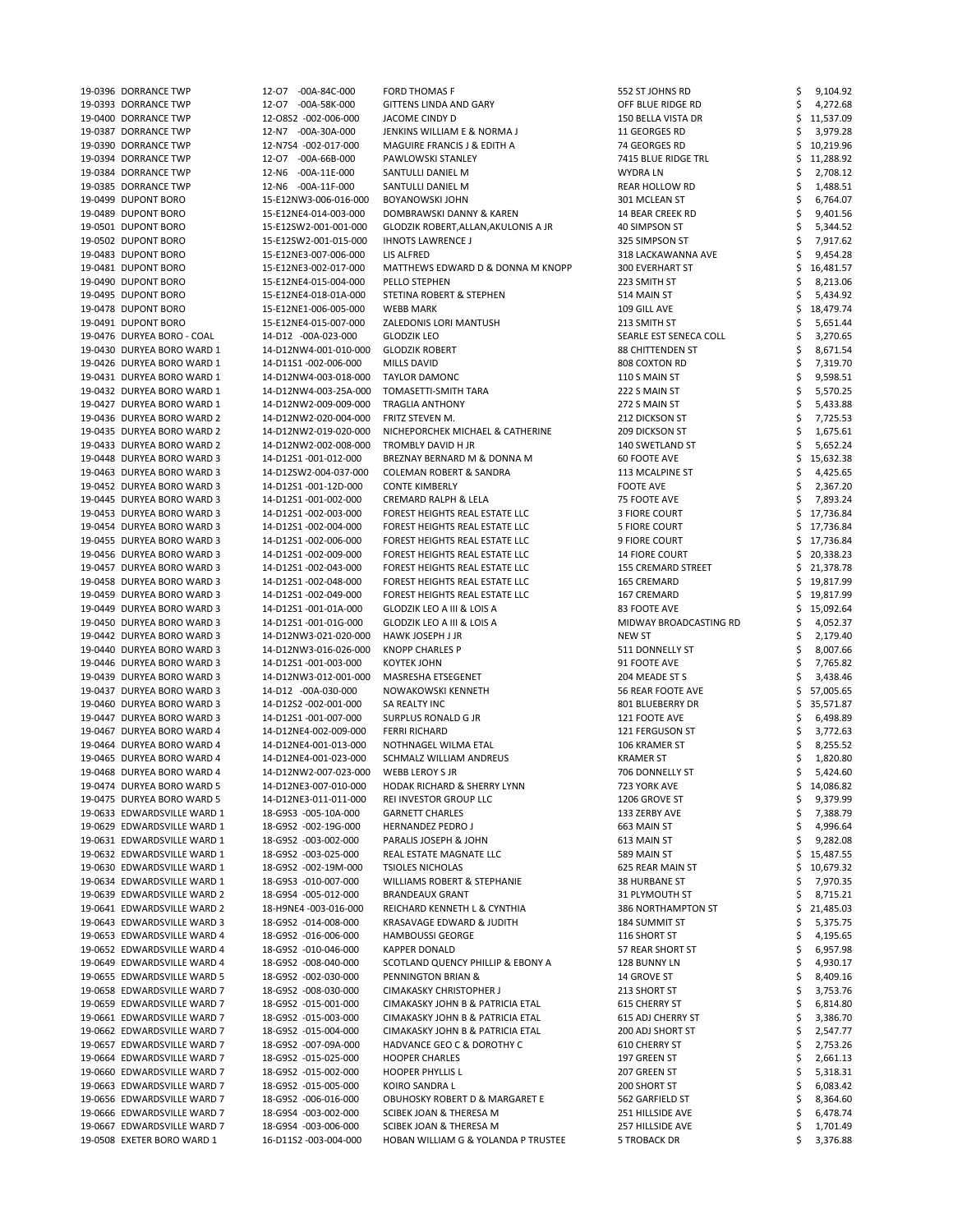19-0509 EXETER BORO WARD 1 16-D11S2 -003-009-000 HOBAN WILLIAM G & YOLANDA P TRUSTEE SYCAMORE DR \$ 2,401.59 19-0503 EXETER BORO WARD 1 16-D11S1 -005-014-000 WILLIAMS HAROLD R 1131 EXETER AVE \$ 6,784.10 19-0530 EXETER BORO WARD 2 16-E11NW4-005-036-000 JAMES KELLY A & SCIANDRA PATRICK J 156 LINCOLN ST \$ 7,333.46 19-0524 EXETER BORO WARD 2 16-E11NW3-011-007-000 MARSTELL JOSEPH & KATHLEEN 63 MEMORIAL ST \$ 3,556.63 19-0531 EXETER BORO WARD 3 16-E11NW1-001-001-000 BATTLE THOMAS J 303 W GRANT ST \$ 11,774.80 19-0538 EXETER BORO WARD 3 16-E11NW4-015-011-000 FRAGER DAVID ALLEN 134 REAR GRANT ST \$ 5,734.90 19-0535 EXETER BORO WARD 3 16-E11NW4-003-02A-000 LYNCH JR JAMES & DEBORAH 104 1/2 WARSAW ST \$ 9,405.19 19-0537 EXETER BORO WARD 3 16-E11NW4-014-015-000 MAHALSKY CHRISTINA 142 MASON ST \$ 4,688.09 19-0540 EXETER BORO WARD 3 16-E11NW4-021-009-000 MCNEIL JOHN 212 CEDAR ST \$ 9,741.26 19-0532 EXETER BORO WARD 3 16-E11NW3-006-008-000 MOSIER PAMELA 299 SUSQUEHANNA AVE \$ 10,176.28 19-0586 EXETER BORO WARD 4 16-E11NW4-001-020-000 ALLEN EDWARD W & VIRGINIA H 51 WARSAW ST \$ 10,319.45 19-0546 EXETER BORO WARD 4 16-D10 -T02-031-000 ALTEMOSE RICHARD A 31 MT LOOKOUT TRAILER CT \$ 643.78 19-0571 EXETER BORO WARD 4 16-E10 -T01-195-000 ANDRASCAVAGE DAVID 195 BIRCHWOOD EST \$ 1,523.80 19-0555 EXETER BORO WARD 4 16-E10 -00A-015-061 BIRCHWOOD MHC LLC 234 BIRCHWOOD EST \$ 838.32 19-0569 EXETER BORO WARD 4 16-E10 -T01-179-000 BIRCHWOOD MHC LLC 179 BIRCHWOOD ESTATES \$ 1,349.79 19-0556 EXETER BORO WARD 4 16-E10 -00A-015-065 BOYCHUK SVITLANA 2 240 BIRCHWOOD EST \$ 1,520.64 19-0573 EXETER BORO WARD 4 16-E10 -T01-216-000 BURLAGA JANICE 216 BIRCHWOOD EST \$ 507.78 19-0579 EXETER BORO WARD 4 16-E10S2 -004-004-000 CARPIN DAVID 130 LEHIGH AVE \$ 10,046.76 19-0590 EXETER BORO WARD 4 16-E11SW1-012-02D-000 CHIAVACCI GINO + BETTY 1301 REAR WYOMING AVE \$ 5,841.41 19-0577 EXETER BORO WARD 4 16-E10 -T01-329-000 DACRI JOSEPH & JULIE 329 BIRCHWOOD ESTATES \$ 931.49 19-0578 EXETER BORO WARD 4 16-E10S2 -001-001-000 DANKO MICHAEL JIII & MICHELLE 95 SLOCUM AVE \$ 17,411.86 19-0566 EXETER BORO WARD 4 16-E10 -00A-015-342 DEZINSKI LARRY 300 BIRCHWOOD EST \$ 1,467.76 19-0582 EXETER BORO WARD 4 16-E10S2 -015-001-000 DONLAVAGE KENNETH A & IRENE M 331 ROOSEVELT ST \$ 6,845.45 19-0576 EXETER BORO WARD 4 16-E10 -T01-328-000 ELIAS CHRISTINE 328 BIRCHWOOD EST \$ 724.95 19-0564 EXETER BORO WARD 4 16-E10 -00A-015-317 FYOCK DAVID JR 209 BIRCHWOOD EST \$ 938.56 19-0567 EXETER BORO WARD 4 16-E10 -00A-015-350 FYOCK HEATHER 194 BIRCHWOOD EST \$ 1,839.22 19-0563 EXETER BORO WARD 4 16-E10 -00A-015-272 GARCIA JOSE 199 11 199 BIRCHWOOD ESTATES \$ 1,982.06 19-0568 EXETER BORO WARD 4 16-E10 -00A-015-366 GRANZA MICHAEL 231 BIRCHWOOD ESTATES \$ 1,560.73 19-0545 EXETER BORO WARD 4 16-D10 -T02-028-001 HERRON SHERRI 28 MT LOOKOUT TRAILER CT \$ 2,526.00 19-0554 EXETER BORO WARD 4 16-E10 -00A-015-054 HUDOCK MARGARET 266 BIRCHWOOD EST \$ 1,887.67 19-0574 EXETER BORO WARD 4 16-E10 -T01-263-000 KUDRAKO JEROME 263 BIRCHWOOD ESTATES \$ 1,206.07 19-0589 EXETER BORO WARD 4 16-E11SW1-009-015-000 LAKE JAMES & LUCILLE 258 SULLIVAN ST \$ 13,842.72 19-0544 EXETER BORO WARD 4 16-D10 -T02-013-000 LKS ENTERPRISES LLC D/B/A 13 MT LOOKOUT TRAILER CT \$ 1,285.06 19-0549 EXETER BORO WARD 4 16-D10 -T02-049-001 LKS ENTERPRISES LLC D/B/A 49 MOUNT LOOKOUT \$ 1,092.13 19-0551 EXETER BORO WARD 4 16-D10 -T02-072-000 LKS ENTERPRISES LLC D/B/A 72 MT LOOKOUT TRAILER CT \$ 726.16 19-0550 EXETER BORO WARD 4 16-D10 -T02-069-000 LKS ENTERPRISES LLC D/B/A/ 69 MT LOOKOUT TRAILER CT \$767.02 19-0570 EXETER BORO WARD 4 16-E10 -T01-181-000 LOPEZ-SNYDER CHRISTINA 181 BIRCHWOOD ESTATES \$ 1,061.41 19-0562 EXETER BORO WARD 4 16-E10 -00A-015-270 NAUGLE ALFRED 213 BIRCHWOOD EST \$ 536.29 19-0553 EXETER BORO WARD 4 16-E10 -00A-015-005 ORLESKI BETTY 163 BIRCHWOOD EST \$ 1,492.85 19-0565 EXETER BORO WARD 4 16-E10 -00A-015-330 SMITH JUSTIN & SUSAN 294 BIRCHWOOD EST \$ 1,077.80 19-0588 EXETER BORO WARD 4 16-E11SW1-001-010-000 SMITH ROBERT & GENE 119 TRAYOR ST \$ 11,630.32 19-0543 EXETER BORO WARD 4 16-D10 -T02-008-000 SUDOSKY TONY 8 MT LOOKOUT TRAILER CT \$ 819.44 19-0548 EXETER BORO WARD 4 16-D10 -T02-039-001 TAYLOR DAMON 39 MT LOOKOUT TRCT \$ 2,139.39 19-0560 EXETER BORO WARD 4 16-E10 -00A-015-204 WATKINS CLARK 186 186 BIRCHWOOD EST 6 347.81 19-0558 EXETER BORO WARD 4 16-E10 -00A-015-136 WITKOWSKI ROBIN 129 BIRCHWOOD EST \$ 2,454.01 19-0601 EXETER TWP 17-B10 -00A-26A-000 AMD LAND DEVELOPMENT LLC SUTTON CREEK RD \$ 1,138.15 19-0617 EXETER TWP 17-C10 -00A-054-000 APPNEL JOHN E JR KITCHEN LN KITCHEN LN \$ 1,333.83 19-0599 EXETER TWP 17-B10 -00A-19A-000 BERTZ JOHN LEWIS RD \$ 5,383.86 19-0595 EXETER TWP 17-B10 -00A-007-000 DONLEY RENNIE & BONNIE BOX 183 BOX 183 \$ 18,458.66 19-0597 EXETER TWP 17-B10 -00A-056-000 FELKER ALBERT R & GINA 558 SUTTON RD \$ 4,886.71 19-0626 EXETER TWP 17-D10 -00A-11C-000 GORTON KATHLEEN A PUBLIC HARRIS TRACT RD \$ 3,732.47 19-0614 EXETER TWP 17-B10S3 -001-03A-000 HECK JOYCE REDMOND SUTTON CREEK RD \$ 1,998.45 19-0598 EXETER TWP 17-B10 -00A-11D-000 HOLLY JASON & BRITTANY APPLETREE RD \$ 711.41 19-0625 EXETER TWP 17-D10 -00A-039-000 MITTEN CHRISTINE 610 CAMPGROUND ROAD \$ 9,183.48 19-0608 EXETER TWP 17-B10 -T01-532-000 NOBLE KIMBERLY L 532 RIVERVIEW VLG \$ 814.81 19-0600 EXETER TWP 17-B10 -00A-20C-000 PUTERBAUGH JOHN E LEWIS RD LEWIS RD \$ 8,204.86

| 19-0606 EXETER TWP    | 17-B10 -00A-45A-000         | PUTERBAUGH JOHN E                      | <b>BODLE RD</b>          | 3,161.49  |
|-----------------------|-----------------------------|----------------------------------------|--------------------------|-----------|
| 19-0616 EXETER TWP    | 17-C10 -00A-001-000         | PUTERBAUGH JOHN E                      | RR3 BOX 185 BODLE RD     | 25,087.30 |
| 19-0610 EXETER TWP    | 17-B10S1-006-002-000        | RAMAKUS WILLIAM & ELIZABETH            | 245 A WILSON AVE         | 7,764.84  |
| 19-0615 EXETER TWP    | 17-B11S1-001-017-000        | REAL ESTATE MAGNATE LLC                | RR1 BOX 131              | 10,860.34 |
| 19-0623 EXETER TWP    | 17-C11S3 -001-01A-000       | <b>REESE MARK &amp; COLLEEN</b>        |                          | 5,178.80  |
| 19-0624 EXETER TWP    | 17-C11S3 -001-01B-000       | <b>REESE MARK &amp; COLLEEN</b>        |                          | 1,905.76  |
| 19-0607 EXETER TWP    | 17-B10 -00A-78B-000         | <b>RESEIGH DENISE &amp; CLARENCE R</b> | <b>SUTTON CREEK RD</b>   | 5,598.53  |
| 19-0613 EXETER TWP    | 17-B10S2 -004-004-000       | <b>RUGER BARBARA</b>                   | 2092 STATE ROUTE 92 HWY  | 7,513.42  |
| 19-0604 EXETER TWP    | 17-B10 -00A-41A-000         | SIMKO STEPHEN & DOROTHY                | 466 SUTTON CREEK ROAD    | 3,426.32  |
| 19-0605 EXETER TWP    | 17-B10 -00A-44G-000         | <b>STECIK CHRISTOPHER &amp; HEIDI</b>  | <b>BODLE RD</b>          | 3,953.17  |
| 19-0685 FAIRMOUNT TWP | 19-H2 -00A-06E-000          | <b>BONHAM RANDY W</b>                  | MOSSVILLE RD             | 4,252.76  |
| 19-0691 FAIRMOUNT TWP | $-00A-015-049$<br>19-12     | <b>CRONK MARJA</b>                     | <b>115 PATTERSON GRV</b> | 1,083.73  |
| 19-0676 FAIRMOUNT TWP | 19-G2<br>$-002 - 002 - 000$ | <b>GIZA RONALD &amp; DONNA</b>         | <b>CRAWFORD RD</b>       | 4,309.45  |
| 19-0675 FAIRMOUNT TWP | 19-G1<br>-00A-33B-000       | <b>HARRISON GARY M</b>                 | 277 MOSSVILLE RD         | 8,134.35  |
| 19-0686 FAIRMOUNT TWP | -00A-25A-000<br>19-H2       | <b>KNORR THOMAS L</b>                  | 32 HANKS HOLLOW RD       | 3,118.54  |
| 19-0688 FAIRMOUNT TWP | 19-H2<br>-00A-48A-000       | LEAR DALE ALAN JR & TINA MARIE         | 247 RED HILL RD          | 16,645.16 |
| 19-0673 FAIRMOUNT TWP | 19-G1<br>-00A-017-001       | NOSS ALFRED R AL                       | 274 PINE CREEK RD        | 716.03    |
| 19-0672 FAIRMOUNT TWP | 19-G1<br>$-00A-017-000$     | <b>NOSS ROBERT</b>                     | MUNICIPAL RD             | 3,370.29  |
| 19-0690 FAIRMOUNT TWP | $-00A-015-004$<br>19-12     | <b>OBORSKI JANE</b>                    | <b>2 PATTERSON GRV</b>   | 1,911.18  |
| 19-0678 FAIRMOUNT TWP | 19-G2<br>-00A-28J-000       | SAXE STEVEN E                          | 79 SAXE RD               | 4,544.17  |
| 19-0681 FAIRMOUNT TWP | $-00A-05C-000$<br>19-H1     | SKOVRONSKY WILLIAM S & PHYLLIS         | 85 PINE CREEK RD         | 12,295.96 |
| 19-0687 FAIRMOUNT TWP | 19-H2 -00A-47H-000          | <b>TROY ROBERT &amp; RACHEL</b>        | <b>16 STONEWALL LN</b>   | 4,269.12  |
|                       |                             |                                        |                          |           |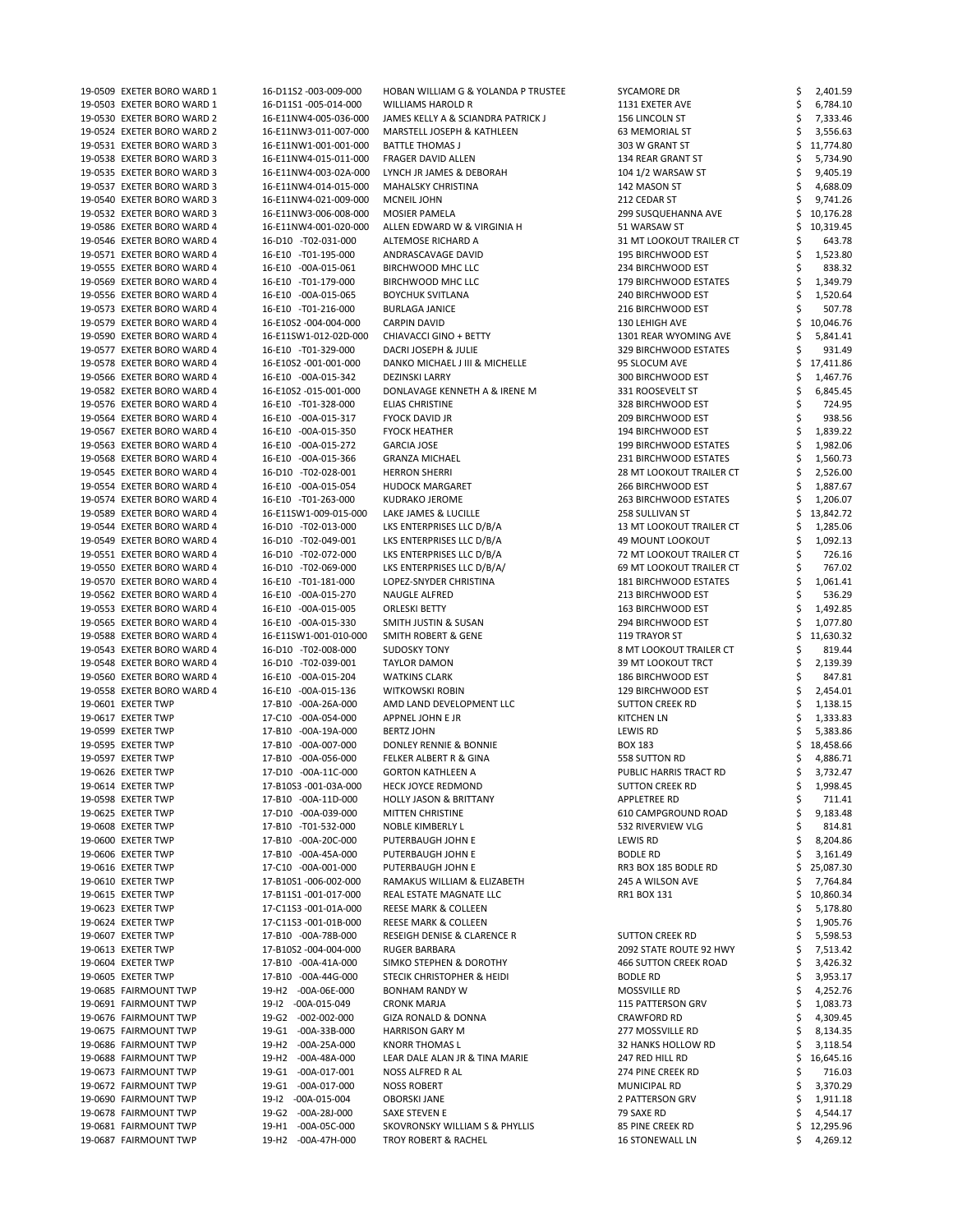| 19-0684 FAIRMOUNT TWP          | 19-H2 -00A-015-000      | <b>VOYTON CHARLES M SR &amp; NORMA</b>  | <b>HUNTINGTON CREEK RD</b> | 12,760.92 |
|--------------------------------|-------------------------|-----------------------------------------|----------------------------|-----------|
| 19-0697 FAIRVIEW TWP           | 20-K10S3 -007-005-000   | ANDES BRIAN                             | N MOUNTAIN BLVD            | 6,154.57  |
| 19-0699 FAIRVIEW TWP           | 20-L10S3 -02A-039-000   | <b>COATES DAVID R</b>                   | 20 STREAM VIEW CT          | 14,454.52 |
| 19-0695 FAIRVIEW TWP           | 20-K10S3 -001-01E-000   | DOUGLAS MARJORIE R                      | <b>25 GRACEDALE AVE</b>    | 7,258.78  |
| 19-0701 FAIRVIEW TWP           | 20-L10S6 -003-001-000   | ENGELMAN RICHARD L & SUE E              | KIRBY AVE                  | 4,682.15  |
| 19-0702 FAIRVIEW TWP           | 20-L10S6 -003-002-000   | ENGELMAN RICHARD L & SUE ELLEN          | <b>KIRBY AVE</b>           | 4,723.06  |
|                                |                         |                                         |                            |           |
| 19-0696 FAIRVIEW TWP           | 20-K10S3 -005-28A-000   | <b>ENGELMAN SUE ELLEN &amp; RICHARD</b> | 75 N MOUNTAIN BLVD         | 43,380.18 |
| 19-0703 FAIRVIEW TWP           | 20-L9S2 -007-005-000    | HARCHARUFKA JOHN & ANNETTE              | 12 BROOK LN                | 18,247.36 |
| 19-0698 FAIRVIEW TWP           | 20-L10S2 -002-003-000   | <b>KLEPPINGER NICOLE</b>                | 99 KIRBY AVE               | 8,192.90  |
| 19-0693 FAIRVIEW TWP           | 20-K10S1-006-003-000    | REAL ESTATE MAGNATE LLC                 | N MOUNTAIN BLVD            | 6,669.82  |
| 19-0714 FORTY FORT BORO WARD 1 | 21-G10SW1-001-07C-000   | <b>AUSTIN RICHARD &amp; SHARON</b>      | 5 W TURNER ST              | 15,888.53 |
| 19-0712 FORTY FORT BORO WARD 1 | 21-G10NW4-009-003-000   | EID SAMED D                             | 11 CAYUGA ST               | 5,702.78  |
| 19-0708 FORTY FORT BORO WARD 1 | 21-G10NW4-004-018-000   | FERN LAURA & L DAWN BEICHLER            | 46 WELLES ST               | 8,893.73  |
| 19-0711 FORTY FORT BORO WARD 1 | 21-G10NW4-009-001-000   | KELLY EDW E & FRANCES                   | 3 CAYUGA ST                | 8,740.45  |
| 19-0706 FORTY FORT BORO WARD 1 | 21-G10NW1-006-010-000   | KERSTEEN DUANE E & MICHELLE M           | 189 RIVER ST               | 20,300.60 |
| 19-0710 FORTY FORT BORO WARD 1 | 21-G10NW4-008-022-000   | NICHOL REBECCA ANN                      | 368 RIVER ST               | 6,483.61  |
| 19-0717 FORTY FORT BORO WARD 2 | 21-G10NW1-003-024-000   | <b>CLEGG CAROL SIEGEL</b>               | 85 DANA ST                 | 10,838.13 |
|                                |                         |                                         |                            |           |
| 19-0716 FORTY FORT BORO WARD 2 | 21-F10SW4-009-017-000   | SHARA ERNEST JOHN                       | 33 BEDFORD ST              | 13,893.82 |
| 19-0723 FORTY FORT BORO WARD 3 | 21-F10SW4-012-010-000   | <b>CAMPBELL ELLEN E</b>                 | 70 YATES ST                | 11,021.21 |
| 19-0722 FORTY FORT BORO WARD 3 | 21-F10SW4-007-004-000   | MITCHELL COREY S & EMMA M               | 1451 WYOMING AVE           | 16,340.49 |
| 19-0727 FORTY FORT BORO WARD 3 | 21-F10SW4-015-022-000   | PASCUCCI ANDREW B & GAIL S              | 1390 WYOMING AVE           | 14,180.20 |
| 19-0719 FORTY FORT BORO WARD 3 | 21-F10SW1-005-006-000   | SMITH JAMES N & DAVID J                 | 1603 WYOMING AVE           | 9,001.75  |
| 19-0818 FOSTER TWP             | 23-R12S1-003-001-000    | BARLOW JOSEPH & MULHOLLAN LINDA         | 19 SPRING MEADOW DR        | 6,704.37  |
| 19-0832 FOSTER TWP             | 23-R9NE4 -006-002-000   | <b>BEGIA DIANE</b>                      | 307 FERN ST                | 1,976.50  |
| 19-0833 FOSTER TWP             | 23-S11S1-001-001-000    | <b>BIGGAN LEONA</b>                     | 6813 N BUCK MOUNT RD       | 4,745.79  |
| 19-0774 FOSTER TWP             | 23-Q11 -T01-030-000     | <b>BRIENER MARY JANE</b>                | 30 HESS LN                 | 697.37    |
| 19-0783 FOSTER TWP             | 23-Q11S6 -001-005-000   | CARAMELLI HEATHER                       | 24 VACATION DR             | 8,025.14  |
|                                |                         |                                         |                            |           |
| 19-0788 FOSTER TWP             | 23-Q11S6 -013-009-000   | CASTELLUCCI CHARLES N & FLORENCE N      | <b>LEISURE LN</b>          | 1,064.73  |
| 19-0796 FOSTER TWP             | 23-Q11S8 -006-004-000   | <b>COX ANTHONY J</b>                    | 47 VACATION DR             | 6,760.27  |
| 19-0773 FOSTER TWP             | 23-Q11 -T01-006-001     | <b>CULL ROBERT &amp; ELAINE</b>         | 42 HESS LANE               | 613.30    |
| 19-0792 FOSTER TWP             | 23-Q11S7-004-010-000    | <b>DAMATO FRANK</b>                     | <b>HOLIDAY DR</b>          | 1,164.79  |
| 19-0816 FOSTER TWP             | 23-R12S1-002-010-000    | DRURY KENNETH H & PAMELA M              | SPRING MEADOW CT           | 3,378.67  |
| 19-0817 FOSTER TWP             | 23-R12S1-002-011-000    | DRURY KENNETH H & PAMELA M              | 22 WILDWOOD DR             | 10,620.63 |
| 19-0770 FOSTER TWP             | 23-Q10 -T01-242-000     | <b>GETZ GEORGE</b>                      | 242 SILVER MAPLE LN        | 673.28    |
| 19-0787 FOSTER TWP             | 23-Q11S6 -010-011-000   | <b>GRITENAS JOHN A</b>                  | 74 HOLIDAY DR              | 7,128.35  |
| 19-0831 FOSTER TWP             | 23-R9NE3 -010-008-000   | <b>HELLER HELEN V</b>                   | 805 HAZLE ST               | 9,590.18  |
| 19-0830 FOSTER TWP             | 23-R9NE3 -010-007-000   | <b>HELLER JOHN &amp; HELEN</b>          | 104 CENTER ST              | 4,469.85  |
| 19-0809 FOSTER TWP             | 23-R10NW1-001-016-000   | <b>HERRING DANIEL H</b>                 | Route 00940                |           |
|                                |                         |                                         |                            | 7,710.08  |
| 19-0807 FOSTER TWP             | 23-R10NW1-001-012-000   | <b>HERRING DANIEL J</b>                 | <b>REAR FOSTER AVE</b>     | 3,041.91  |
| 19-0808 FOSTER TWP             | 23-R10NW1-001-015-000   | <b>HERRING DANIEL J</b>                 | Route 00940                | 6,482.12  |
| 19-0834 FOSTER TWP             | 23-S11S1-001-006-000    | HLIVA CHARLES J & MARY ANNA             | <b>BUCK MOUNTAIN RD</b>    | 2,860.20  |
| 19-0800 FOSTER TWP             | 23-Q12 -00A-011-056     | <b>HOLLIDAY JOHN</b>                    | <b>56 LADNER ACRES</b>     | 1,337.51  |
| 19-0791 FOSTER TWP             | 23-Q11S7 -003-001-000   | <b>IANNACCONE ROBERT L</b>              | C COLETTE DR               | 1,480.26  |
| 19-0822 FOSTER TWP             | 23-R9NE2 -004-008-000   | <b>KISLAN MARIE T &amp;</b>             | <b>JUNIPER RD</b>          | 1,374.43  |
| 19-0823 FOSTER TWP             | 23-R9NE2 -004-009-000   | <b>KISLAN MARIE T &amp;</b>             | <b>JUNIPER ST</b>          | 2,375.35  |
| 19-0824 FOSTER TWP             | 23-R9NE2 -005-006-000   | KISLAN MARIE T &                        | 344 JUNIPER ST             | 6,092.79  |
| 19-0825 FOSTER TWP             | 23-R9NE2 -005-007-000   | KISLAN MARIE T &                        | <b>JUNIPER ST</b>          | 1,486.74  |
| 19-0786 FOSTER TWP             | 23-Q11S6 -008-010-000   | KNIEF BERNARD & LILLIAN                 | WOODHAVEN DR               | 1,134.79  |
|                                |                         |                                         |                            |           |
| 19-0767 FOSTER TWP             | 23-P10 -00A-022-000     | LAUDER HELEN & CHARLES DECOWSKI         | <b>DECOWSKI RD</b>         | 11,002.84 |
| 19-0768 FOSTER TWP             | 23-P10 -00A-022-001     | LAUDER HELEN D                          | DECOWSKI RD                | 832.64    |
| 19-0803 FOSTER TWP             | 23-Q9S1 -008-004-000    | LAURENT LAURENTIS                       | 102 MAIN ST                | 6,433.11  |
| 19-0780 FOSTER TWP             | 23-Q11S3 -T01-129-000   | MALONEY JAMIE & AMOURT MELISSA          | 129 SKYWAY LN              | 1,181.67  |
| 19-0782 FOSTER TWP             | 23-Q11S5 -004-044-000   | <b>MCNAMARA PATRICK</b>                 | <b>SHADE TREE RD</b>       | 4,510.34  |
| 19-0771 FOSTER TWP             | 23-Q10 -T01-517-000     | MOVING-SKY GARRY                        | 517 SUGAR MAPLE LN         | 1,315.06  |
| 19-0806 FOSTER TWP             | 23-R10 -00A-039-000     | NAUMOWICZ MARGARET & EDWARD D ETAL      | 199 VALLEY RD              | 29,560.39 |
| 19-0797 FOSTER TWP             | 23-Q11S8 -009-004-000   | ODORICO DOMENICO & JEANNE               | <b>COUGAR DR</b>           | 1,034.73  |
| 19-0805 FOSTER TWP             | 23-Q9S1 -012-005-000    | PETRUSKY CURT M                         | 123 MAIN ST                | 5,672.41  |
| 19-0789 FOSTER TWP             | 23-Q11S6-016-006-000    | PHILLIPS DEBORAH HAMILTON               | WOODHAVEN DR               | 10,969.00 |
| 19-0790 FOSTER TWP             | 23-Q11S6-016-007-000    | PHILLIPS DEBORAH HAMILTON               | <b>WOODHAVEN DR</b>        |           |
|                                |                         |                                         |                            | 1,296.45  |
| 19-0815 FOSTER TWP             | 23-R11S1-001-009-000    | PIETRZYK EMILIA                         | POLONIA CT                 | 3,832.24  |
| 19-0785 FOSTER TWP             | 23-Q11S6 -008-007-000   | RANEK JOSEPH JR & DARLENE               | 1268 WOODHAVEN DR          | 10,560.59 |
| 19-0777 FOSTER TWP             | 23-Q11S1-007-006-000    | SABELLA MICHAEL                         | 1013 WOODHAVEN DR          | 5,054.58  |
| 19-0812 FOSTER TWP             | 23-R10S3 -001-003-000   | SACCKETTI ALBERT J & PATRICIA A         | 110 SAWMILL ST             | 5,072.36  |
| 19-0794 FOSTER TWP             | 23-Q11S8 -005-006-000   | SIMS JOSEPH W                           | <b>WOODHAVEN DR</b>        | 1,245.96  |
| 19-0795 FOSTER TWP             | 23-Q11S8 -005-007-000   | SIMS JOSEPH W                           | WOODHAVEN DR               | 1,245.96  |
| 19-0793 FOSTER TWP             | 23-Q11S7 -008-016-000   | SORRWNTINO LOUIS                        | <b>HOLIDAY DR</b>          | 738.64    |
| 19-0826 FOSTER TWP             | 23-R9NE2 -008-011-000   | <b>STENNETT VENICE</b>                  | 405 PARK ST                | 2,798.13  |
| 19-0769 FOSTER TWP             | 23-Q10 -T01-239-000     | SZABO DAVE                              | 239 SILVER MAPLE LN        | 818.84    |
| 19-0772 FOSTER TWP             | 23-Q11 -00A-03A-000     | <b>TARONE PAMELA R</b>                  | 939 FOSTER AVE             | 9,175.43  |
|                                |                         |                                         |                            |           |
| 19-0820 FOSTER TWP             | 23-R9NE1-013-15C-000    | <b>UHRIN MICHAEL</b>                    | 415 GREEN ST               | 8,398.10  |
| 19-0776 FOSTER TWP             | 23-Q11S1-003-008-000    | <b>UPTON SHERRY</b>                     | 27 HICKORY HILLS DR        | 8,350.04  |
| 19-0827 FOSTER TWP             | 23-R9NE3 -007-009-000   | <b>WURTZ LORI A</b>                     | 145 ADAM ST                | 5,055.53  |
| 19-0775 FOSTER TWP             | 23-Q11 -T01-051-000     | YORK GEORGE                             | 51 HESS LN                 | 618.12    |
| 19-0851 FRANKLIN TWP           | 24-C9 -T02-046-000      | <b>BALOGA JUSTIN</b>                    | <b>46 VALLEY VIEW PARK</b> | 928.71    |
| 19-0841 FRANKLIN TWP           | 24-B9 -00A-40B-000      | DANKULICH ELIZABETH                     | 305 VILLAGE RD             | 19,364.07 |
| 19-0859 FRANKLIN TWP           | 24-D9<br>$-00A-06B-000$ | KOCHER JOHN & BARBARA                   | PARRISH RD                 | 1,030.54  |
| 19-0844 FRANKLIN TWP           | 24-C9 -00A-22F-000      | NYZIO LEANNE M & STEPHEN A              | COON RD                    | 22,834.74 |
| 19-0855 FRANKLIN TWP           | 24-C9 -T02-388-001      | <b>REDMOND ARTHUR</b>                   | 388 SOUTH DRIVE            | 5,357.60  |
|                                |                         |                                         |                            |           |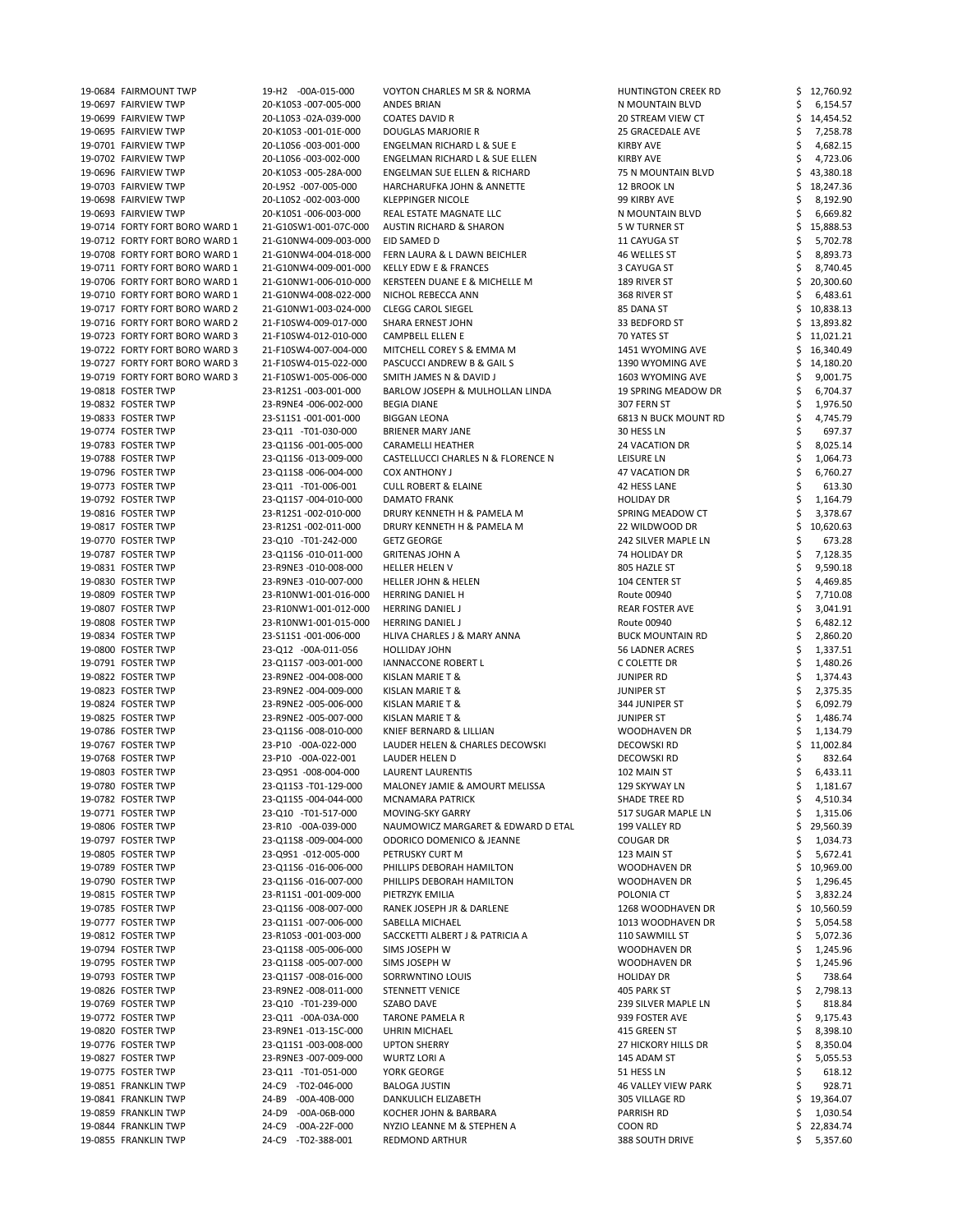| 19-0849 FRANKLIN TWP         | 24-C9 -T02-015-000    | <b>STANTON CARL</b>                     | <b>15 VALLEY VIEW TRAILER PARK</b> |   | 2,407.71  |
|------------------------------|-----------------------|-----------------------------------------|------------------------------------|---|-----------|
| 19-0835 FRANKLIN TWP         | 24-B8 -00A-09F-000    | TAYLOR FRANK J & HEATHER C              | 745 DEMUNDS RD                     |   | 17,492.35 |
| 19-0852 FRANKLIN TWP         | 24-C9 -T02-065-000    | <b>WARD PATRICK</b>                     | 335 S DRIVE VALLEY VIEW TR PARK    |   | 2,332.46  |
| 19-0731 FREELAND BORO WARD 1 | 22-Q9SE3 -012-003-000 | FREELAND PATTERN WORKS SHOPPES LLC      | 415 REAR JOHNSON ST                |   | 10,479.37 |
| 19-0735 FREELAND BORO WARD 1 | 22-R9NE2 -023-22A-000 | LANDERS THOMAS F & ALICE M              | 545 FRONT ST                       |   | 4,884.25  |
| 19-0733 FREELAND BORO WARD 1 | 22-R9NE2 -004-008-000 | RADLER EDITH                            | 804 BIRKBECK ST                    |   | 4,583.20  |
| 19-0732 FREELAND BORO WARD 1 | 22-R9NE2 -002-018-000 | RUCH JACOB A                            | 827 CENTER ST                      |   | 8,336.74  |
| 19-0737 FREELAND BORO WARD 2 | 22-Q9SE3 -002-013-000 | ADAMES FATIMA                           | 519 SCHWABE ST                     |   | 3,332.64  |
| 19-0740 FREELAND BORO WARD 2 | 22-Q9SE3 -022-001-000 | ADAMES FATIMA                           | <b>CRNR C WASHINGTON ST</b>        |   | 5,946.71  |
| 19-0741 FREELAND BORO WARD 2 | 22-Q9SE3 -022-015-000 | ADAMES FATIMA                           | <b>WASHINGTON ST</b>               |   | 1,978.31  |
| 19-0739 FREELAND BORO WARD 2 | 22-Q9SE3 -013-07A-000 | <b>ARIAS OMAR</b>                       | 911 BIRKBECK ST                    |   | 5,751.08  |
| 19-0745 FREELAND BORO WARD 3 | 22-Q9SE3 -019-014-000 | <b>CROFCHEK MICHAEL</b>                 | 1015 RIDGE ST                      |   | 4,039.74  |
| 19-0749 FREELAND BORO WARD 3 | 22-Q9SE4 -010-011-000 | <b>MARSH JOHN &amp;</b>                 | <b>NORTH ST</b>                    |   | 1,610.43  |
| 19-0750 FREELAND BORO WARD 3 | 22-Q9SE4 -010-015-000 | MARSH JOHN & AMY                        | NORTH ST                           |   | 1,171.42  |
| 19-0746 FREELAND BORO WARD 3 | 22-Q9SE3 -020-021-000 | NITKA EDWARD P & EUGENE E               | 1150 RIDGE ST                      |   | 3,671.22  |
| 19-0744 FREELAND BORO WARD 3 | 22-Q9SE3 -017-020-000 | <b>SCRANTON EQUITIES LLC</b>            | 907 CENTER ST                      |   | 4,519.13  |
| 19-0747 FREELAND BORO WARD 3 | 22-Q9SE4 -006-002-000 | YENSHAW RAYMOND                         | 1005 CHESTNUT ST                   |   | 3,473.70  |
| 19-0754 FREELAND BORO WARD 4 | 22-R9NE1-019-015-000  | <b>BYE TERESA E</b>                     | 608 VINE ST                        |   | 5,627.02  |
| 19-0755 FREELAND BORO WARD 4 | 22-R9NE2 -019-008-000 | <b>GETAWAY RENTAL PROPERTIES LLC</b>    | 628 CENTER ST                      |   | 3,714.36  |
| 19-0752 FREELAND BORO WARD 4 | 22-R9NE1-012-006-000  | KONSTANTIN RADE Z                       | 951 953 WALNUT ST                  |   | 12,087.32 |
| 19-0757 FREELAND BORO WARD 4 | 22-R9NE2 -020-010-000 | PAULINO LEIDI M                         | 712 CENTER ST                      |   | 14,840.95 |
| 19-0751 FREELAND BORO WARD 4 | 22-R9NE1-005-025-000  | POPICK GARY J & DAVID                   | 601 FERN ST                        |   | 6,959.06  |
| 19-0756 FREELAND BORO WARD 4 | 22-R9NE2 -020-009-000 | TORNER RENTAL PROPERTIES LLC            | 716 CENTRE ST                      |   | 12,549.56 |
| 19-0761 FREELAND BORO WARD 5 | 22-R9NE2 -030-008-000 | <b>GETAWAY RENTALS LLC</b>              | 608 - A MAIN ST                    |   | 7,599.92  |
| 19-0762 FREELAND BORO WARD 5 | 22-R9NE2 -030-08A-000 | <b>GETAWAY RENTALS LLC</b>              | 608 MAIN ST                        |   | 20,699.04 |
| 19-0760 FREELAND BORO WARD 5 | 22-R9NE2 -026-025-000 | TORNER RENTAL PROPERTIES LLC            | 437 CENTRE ST                      |   | 8,246.02  |
| 19-0763 FREELAND BORO WARD 6 | 22-R9NE1-015-001-000  | <b>OLEYAR FRANK ETAL</b>                | 533 VINE ST                        |   | 10,292.54 |
| 19-0765 FREELAND BORO WARD 6 | 22-R9NE2 -017-008-000 | <b>TKACZ NINA</b>                       | 442 CENTER ST                      |   | 11,222.84 |
| 19-0861 HANOVER TWP WARD 1   | 25-I8S1 -004-018-000  | DYMOND LINDA                            | PARK ST                            |   | 1,823.28  |
| 19-0866 HANOVER TWP WARD 1   | 25-I8S1 -012-008-000  | KOLLARICK JOHN J & DONNA J              | 705 CHURCH ST                      |   | 9,597.47  |
| 19-0872 HANOVER TWP WARD 1   | 25-I8S2 -008-011-000  | LPP HOLDINGS LLC                        | 441 MAIN RD                        |   | 2,769.74  |
| 19-0869 HANOVER TWP WARD 1   | 25-18S1 -019-010-000  | MARGAVITCH AMY & ANTHONY JR             | 763 CHURCH ST                      | ১ | 9,936.89  |
| 19-0864 HANOVER TWP WARD 1   | 25-I8S1 -009-014-000  | <b>MCCOY LUIS</b>                       | 516 CHESTNUT ST                    |   | 10,061.77 |
| 19-0863 HANOVER TWP WARD 1   | 25-I8S1 -007-008-000  | RICHARDS WILLIAM & GALE                 | 555 HIGH ST                        |   | 10,134.56 |
| 19-0876 HANOVER TWP WARD 1   | 25-I8S3 -T01-044-000  | <b>ROGERS SONYA RENEE</b>               | 44 SANS SOUCI TR CT                |   | 823.75    |
| 19-0873 HANOVER TWP WARD 1   | 25-I8S3 -001-009-000  | <b>SELECKY LARRY &amp; ANGELA</b>       | 696 MAIN RD                        |   | 20,062.55 |
| 19-0860 HANOVER TWP WARD 1   | 25-I8S1 -002-007-000  | YENCHA ROBERT A                         | 126 REGAL ST                       |   | 6,569.79  |
| 19-0880 HANOVER TWP WARD 2   | 25-I9NE4 -001-001-000 | FUTURE HORIZONS-HANOVER LTD             | <b>NEW GROVE ST</b>                |   | 5,166.70  |
| 19-0887 HANOVER TWP WARD 2   | 25-I9SE1 -014-023-000 | HOME OPPORTUNITY LLC                    | <b>19 REAR EMPIRE ST</b>           |   | 8,351.75  |
| 19-0892 HANOVER TWP WARD 2   | 25-I9SE4 -001-08A-000 | HUNTER THOMAS J & MARIA                 | 10 AUMANS LN                       |   | 19,255.01 |
| 19-0884 HANOVER TWP WARD 2   | 25-I9SE1 -009-020-000 | RUMINSKI LABERTA LYNN                   | 8 MARCY CT                         |   | 8,690.07  |
| 19-0883 HANOVER TWP WARD 2   | 25-I9SE1 -008-038-000 | <b>SCHAFFER DARLENE</b>                 | 281 RIDGE ST                       |   | 11,190.03 |
| 19-0885 HANOVER TWP WARD 2   | 25-I9SE1 -013-004-000 | SIEGEL JAMES M JR                       | 12 SPRING ST                       |   | 5,558.80  |
| 19-0897 HANOVER TWP WARD 2   | 25-J10S1-002-03A-000  | SWIDA EDWARD L JR                       | Route 40125                        |   | 1,225.50  |
| 19-0891 HANOVER TWP WARD 2   | 25-I9SE3 -005-01A-000 | <b>WALLACE CELIA</b>                    | 68 JAMES ST                        |   | 4,947.76  |
| 19-0889 HANOVER TWP WARD 2   | 25-I9SE2 -002-012-000 | WOLFE HOWARD W SR                       | 93 COLUMBIA AVE                    |   | 6,696.71  |
| 19-0881 HANOVER TWP WARD 2   | 25-I9NW3 -07A-003-000 | WYOMING VALLEY LODGE 36 HOME ASSOC      | 200 E DIVISION ST                  |   | 5,727.85  |
| 19-0910 HANOVER TWP WARD 4   | 25-I9NW3 -007-002-000 | APONTE JAMES                            | 989 S MAIN ST                      |   | 3,668.83  |
| 19-0899 HANOVER TWP WARD 4   | 25-I9NW1-017-040-000  | <b>BDAH PROPERTIES LLC</b>              | PLYMOUTH AVE                       |   | 3,617.76  |
| 19-0905 HANOVER TWP WARD 4   | 25-I9NW2 -003-024-000 | <b>COLLOTTY ELIZABETH A</b>             | <b>10 WOODBURY ST</b>              |   | 3,576.66  |
| 19-0906 HANOVER TWP WARD 4   | 25-I9NW2 -004-036-000 | <b>GOBLE DUSTIN J</b>                   | 74 OXFORD ST                       |   | 5,176.45  |
| 19-0900 HANOVER TWP WARD 4   | 25-I9NW1-020-017-000  | <b>GRAZIANO PASQUALE &amp; BEATRICE</b> | 113 LYNDWOOD AVE                   |   | 10,032.21 |
| 19-0901 HANOVER TWP WARD 4   | 25-I9NW2 -002-027-000 | RAMSEY JOHN & JEAN                      | 42 DEXTER ST                       |   | 2,835.54  |
| 19-0904 HANOVER TWP WARD 4   | 25-I9NW2 -003-019-000 | THOMAS CHARLES J & CHERYL A             | 206 DIVISION ST                    |   | 6,190.66  |
| 19-0908 HANOVER TWP WARD 4   | 25-I9NW3 -006-001-000 | <b>WILLIAMS PATRICIA A</b>              | 81/2 OXFORD ST                     |   | 7,082.18  |
| 19-0913 HANOVER TWP WARD 5   | 25-I8NE2 -007-030-000 | <b>BAILEY SCOTT &amp; MARIA</b>         | 401 FIRST ST                       |   | 6,507.15  |

19-0935 HANOVER TWP WARD 5 25-I9NW4 -017-001-000 BREGA ROBERT L & KELLY R 7 KING RD \$ 40,066.86

19-0920 HANOVER TWP WARD 5 25-I8NE3 -006-006-000 EVANS WYDHAN J& JEAN M 578 NANTICOKE ST \$ 7,747.51 19-0925 HANOVER TWP WARD 5 25-18S2 -005-007-000 FITSER HARRY & ROSEMARY 361 MAIN RD \$ 10,785.75 19-0916 HANOVER TWP WARD 5 25-I8NE3 -002-014-000 FLYTE ROSEMARY 554 WILKES BARRE ST \$ 6,481.50 19-0926 HANOVER TWP WARD 5 25-18S2 -007-012-000 LPP HOLDINGS LLC 433 MAIN RD \$ 24,376.64 19-0912 HANOVER TWP WARD 5 25-I8NE2 -007-016-000 POLITZ JEFF 528 FELLOWS AVE 528 FELLOWS AVE \$ 7,151.40 19-0938 HANOVER TWP WARD 5 25-19SW1 -001-019-000 SERRANO RICHARD 1010 SIVELY ST \$ 12,725.53 19-0936 HANOVER TWP WARD 5 25-I9NW4 -12A-04A-000 SHAFFER STANLEY R JR SAN SOUCI PKWY 5 693.33 19-0933 HANOVER TWP WARD 5 25-I9NW4 -012-002-000 SWINKA REALTY INVESTMENTS 12 W ST MARYS RD \$ 9,097.38 19-0927 HANOVER TWP WARD 5 25-1852 -010-005-000 TENCZA EDWARD & PATRICIA I PULASKI ST \$ 2,400.75 19-0924 HANOVER TWP WARD 5 25-18S2 -004-009-000 TIMEK GERALD JR 22 CIST ST 22 CIST ST \$ 5,012.14 19-0923 HANOVER TWP WARD 5 25-18S2 -004-007-000 WALSH ANTHONY CHRISTOPHER 30 CIST ST \$ 7,397.58 19-0917 HANOVER TWP WARD 5 25-I8NE3 -003-004-000 WOSS BARBARA 5 568 SHAWNEE ST \$ 6,790.62 19-0941 HANOVER TWP WARD 6 25-J8S1 -002-004-000 CARBOHN JANE 3037 S MAIN ST \$ 9,291.73 19-0955 HANOVER TWP WARD 6 25-J8S2 -008-009-000 COTE BRIAN J 2617 S MAIN ST \$ 11,452.59 19-0945 HANOVER TWP WARD 6 25-J8S1 -004-009-000 ECKROTE PAUL J 14 HAEFELE ST \$ 2,928.39 19-0948 HANOVER TWP WARD 6 25-J8S2 -001-013-000 EVANS NELSON & MARGARET 2622 S MAIN ST \$ 7,615.92 19-0964 HANOVER TWP WARD 6 25-K8S1 -006-006-000 HOLDA DAVID 162 TOMKO AVE \$ 4,344.33 19-0957 HANOVER TWP WARD 6 25-J8S2 -009-011-000 HOLENA FRANCIS J & STACIE P 38 STANLEY ST \$ 4,233.78 19-0966 HANOVER TWP WARD 6 25-K8S1 -05A-013-000 KEISER DEITRICH **19-0966 HANOVER TWP WARD 6** 1,520.64 19-0965 HANOVER TWP WARD 6 25-K8S1 -008-004-000 MARKOWSKI RUTH A 52 TOMCO AVE \$ 5,224.87 19-0963 HANOVER TWP WARD 6 25-K8S1 -004-001-000 PIENTKA CHESTER & ELEANOR TRUESDALE TER \$ 1,853.28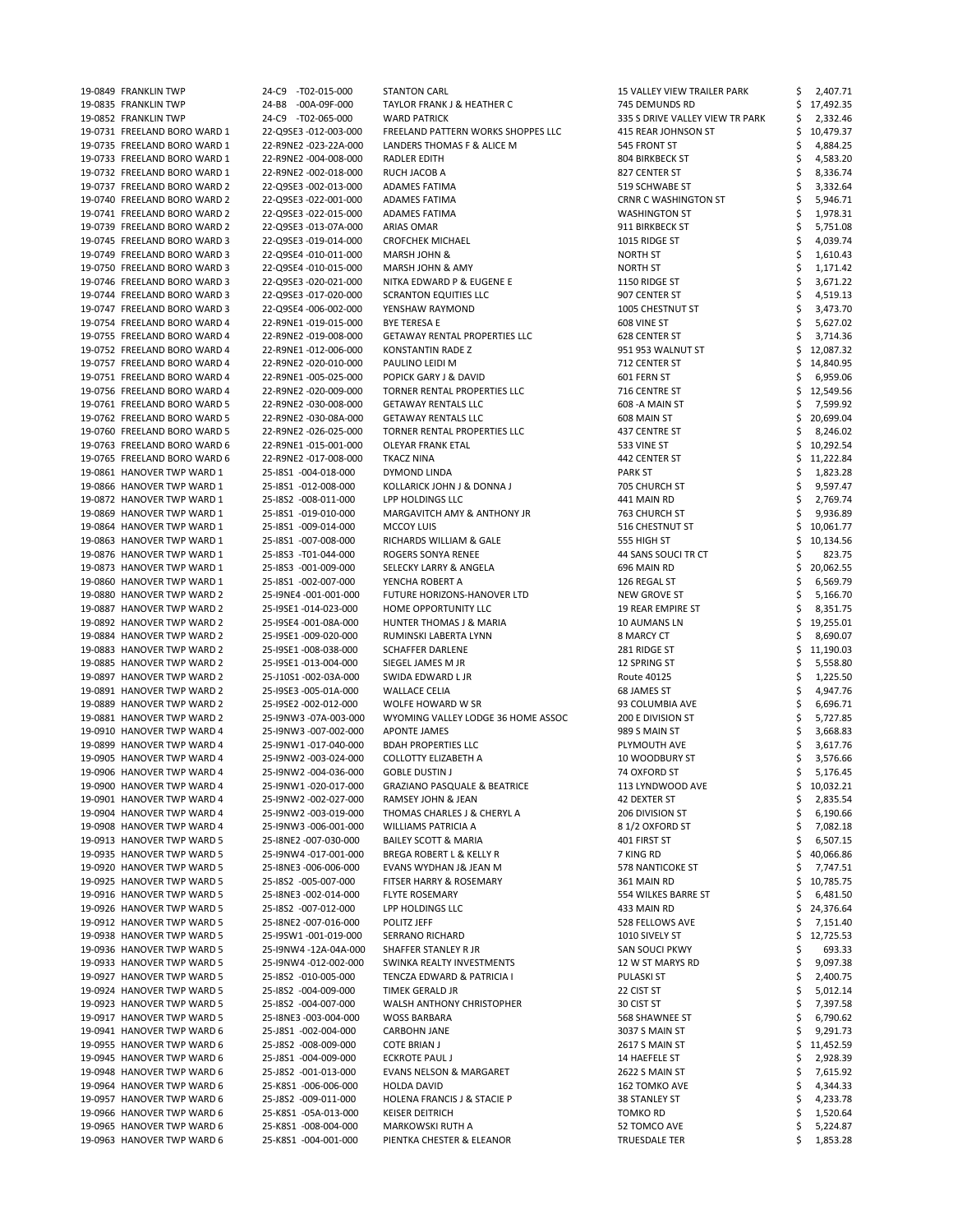| 19-0952 HANOVER TWP WARD 6 | 25-J8S2 -005-04A-000  | RAMNARINE AHALILYA                    | 10 MCGOVERN HL           | 7,097.69  |
|----------------------------|-----------------------|---------------------------------------|--------------------------|-----------|
| 19-0962 HANOVER TWP WARD 6 | 25-K8 -00A-08E-000    | RASMUS JOAN                           | 12 SLOPE ST              | 2,684.71  |
| 19-0942 HANOVER TWP WARD 6 | 25-J8S1 -003-004-000  | RUTKOSKI ROBERT E                     | 3067 S MAIN ST           | 3,748.47  |
| 19-0944 HANOVER TWP WARD 6 | 25-J8S1 -003-021-000  | RUTKOSKI ROBERT E & ANN MARIE         | 13 HAEFELE ST            | 4,085.06  |
| 19-0961 HANOVER TWP WARD 6 | 25-J8S2A -002-011-000 | SOLOMON JOSEPH & DEBORAH              | 40 TANYA DR              | 24,334.38 |
| 19-0946 HANOVER TWP WARD 6 | 25-J8S2 -001-003-000  | ULOZAS JOSEPH & BEVERLY               | 2698 S MAIN ST           | 1,835.80  |
| 19-0947 HANOVER TWP WARD 6 | 25-J8S2 -001-004-000  | ULOZAS JOSEPH & BEVERLY               | 2694 S MAIN ST           | 4,936.82  |
| 19-0978 HANOVER TWP WARD 7 | 25-I9NW1-010-023-000  | DWYER KEVIN                           | 186 LYNDWOOD AVE         | 11,181.53 |
| 19-0982 HANOVER TWP WARD 7 | 25-I9NW3 -011-001-000 | <b>HARDY RICHARD C JR</b>             | 15 GRAHAM ST             | 4,684.68  |
| 19-0979 HANOVER TWP WARD 7 | 25-I9NW1-011-002-000  | KARPOVICH ROBERT A & KAREN A          | 238 PHILLIPS ST          | 6,572.22  |
| 19-0987 HANOVER TWP WARD 7 | 25-I9NW3 -017-07A-000 | <b>KENNEY ALICIA M</b>                | 15 OXFORD ST             | 5,795.22  |
| 19-0984 HANOVER TWP WARD 7 | 25-I9NW3 -014-019-000 | MARLEY MICHAEL & JOAN                 | 59 OXFORD ST             | 1,853.28  |
| 19-0972 HANOVER TWP WARD 7 | 25-I8NE2 -019-020-000 | MESH THADDEWUS & BERNADINE            | 317 LYNDWOOD AVE         | 14,686.44 |
| 19-0970 HANOVER TWP WARD 7 | 25-I8NE2 -016-021-000 | PINKOWSKI STANLEY                     | 31 GARRAHAN ST           | 9,755.04  |
| 19-0983 HANOVER TWP WARD 7 | 25-I9NW3 -013-023-000 | PISANO LOUIS JR & ROSEANN             | 468 WYOMING ST           | 6,429.24  |
| 19-0991 HANOVER TWP WARD 7 | 25-I9NW4 -006-015-000 | REAL ESTATE MAGNATE LLC               | 247 LEE PARK AVE         | 8,100.64  |
| 19-0992 HANOVER TWP WARD 7 | 25-I9NW4 -007-003-000 | REAL ESTATE MAGNATE LLC               | 262 LEE PARK AVE         | 11,239.40 |
| 19-0993 HANOVER TWP WARD 7 | 25-I9S1 -001-010-000  | SAPULAK KIMBERLY                      | E ST MARYS RD            | 5,243.24  |
|                            |                       |                                       |                          |           |
| 19-0995 HANOVER TWP WARD 7 | 25-I9SW2 -001-020-000 | <b>STRAIT BRIAN</b>                   | 23 OAKLAWN AVE           | 12,577.50 |
| 19-0986 HANOVER TWP WARD 7 | 25-I9NW3 -016-022-000 | <b>WAKLEY KENNETH</b>                 | 17 LOXLEY ST             | 2,121.28  |
| 19-3981 HARVEYS LAKE BORO  | 74-C6S1 -005-009-000  | <b>BARCHESKI ALBERT</b>               | <b>CENTER ST</b>         | 1,326.47  |
| 19-3982 HARVEYS LAKE BORO  | 74-C6S1 -005-011-000  | <b>BARCHESKI ALBERT</b>               | SECOND ST                | 1,336.06  |
| 19-4017 HARVEYS LAKE BORO  | 74-D6S4 -012-004-000  | <b>BINDULSKY WALTER J</b>             | 7 SCHOOL STREET          | 1,418.25  |
| 19-3975 HARVEYS LAKE BORO  | 74-C6S1 -002-024-000  | DEADY GERALD P & CONSTANCE M          | <b>HIGH ST</b>           | 2,021.63  |
| 19-4018 HARVEYS LAKE BORO  | 74-D6S4 -017-017-000  | HUNTER JEREMY & LAWRENCE D HODGES     | 19 WOOD ST               | 15,667.42 |
| 19-4031 HARVEYS LAKE BORO  | 74-D7S10A-005-004-000 | JAMES JOSEPH T                        | COOK ST                  | 2,169.57  |
| 19-4032 HARVEYS LAKE BORO  | 74-D7S10A-005-005-000 | JAMES JOSEPH T                        | <b>COOK ST</b>           | 9,477.20  |
| 19-3993 HARVEYS LAKE BORO  | 74-C6S6 -001-002-000  | KINNEY EVAN & THERESA                 | <b>REAR SPRUCE ST</b>    | 3,432.13  |
| 19-3994 HARVEYS LAKE BORO  | 74-C6S6 -001-019-000  | KINNEY EVAN D & THERESA               | 25 SPRUCE ST             | 7,107.10  |
| 19-3985 HARVEYS LAKE BORO  | 74-C6S1 -008-017-000  | KOOR THEODORE M                       | 30 WASHINGTON ST         | 10,846.09 |
| 19-4029 HARVEYS LAKE BORO  | 74-D7S10 -004-11A-000 | KRIEL JOHN & JULIA                    | <b>CASTERLINE RD</b>     | 890.96    |
| 19-3989 HARVEYS LAKE BORO  | 74-C6S4 -011-027-000  | <b>KUKOSKY CHRISTOPHER</b>            | 73 BAIRD ST              | 11,265.37 |
| 19-3999 HARVEYS LAKE BORO  | 74-C6S9 -006-017-000  | MCCUE MARY TERESE                     | 11 GWILLIAM AVE          | 5,978.04  |
| 19-4002 HARVEYS LAKE BORO  | 74-D6S12 -001-005-000 | MEEHAN TERRANCE D SR & TERRANCE JR    | <b>CONNOLLY RD</b>       | 1,258.22  |
| 19-4003 HARVEYS LAKE BORO  | 74-D6S12 -006-003-000 | MEEHAN TERRANCE D SR & TERRANCE JR    | <b>CONNOLLY RD</b>       | 1,678.07  |
| 19-3995 HARVEYS LAKE BORO  | 74-C6S6 -003-004-000  | <b>MORRISON CARPENTER JANE</b>        | <b>LAKESIDE DR</b>       | 19,071.31 |
| 19-4019 HARVEYS LAKE BORO  | 74-D6S4 -019-03A-000  | MURRAY FISCHER IRREVOCABLE TRUST      | <b>MAY ST</b>            | 3,789.83  |
| 19-3987 HARVEYS LAKE BORO  | 74-C6S4 -004-023-000  | NEW DIRECTION IRA INC                 | 5 A BAIRD ST             | 9,618.01  |
| 19-4000 HARVEYS LAKE BORO  | 74-C7S2 -021-002-000  | <b>RIFKIN HARRY</b>                   | <b>COLUMBUS AVE</b>      | 1,758.35  |
| 19-4036 HARVEYS LAKE BORO  | 74-D7S6 -003-012-000  | RIFKIN LAZARUS & BECCA                | REAR CARPENTER RD        | 1,421.11  |
| 19-4037 HARVEYS LAKE BORO  | 74-D7S6 -003-020-000  | RIFKIN LAZARUS & BECCA                | <b>REAR CARPENTER RD</b> |           |
|                            |                       |                                       |                          | 1,421.11  |
| 19-4020 HARVEYS LAKE BORO  | 74-D6S4 -021-001-000  | ROCHAEWICZ MICHAEL                    | 225 BROOK ST             | 12,381.74 |
| 19-3998 HARVEYS LAKE BORO  | 74-C6S7 -001-005-098  | <b>SCHNEIDER KEVIN</b>                | 109 CARDINAL LN          | 742.75    |
| 19-4001 HARVEYS LAKE BORO  | 74-D6 -00A-02A-020    | <b>SCHULTZ FRED B &amp; MARION E</b>  | 75 OLD LAKE RD           | 10,961.68 |
| 19-3997 HARVEYS LAKE BORO  | 74-C6S6 -005-02N-000  | TERRANA ANGELO C JR & NANCY           | 1636 LAKESIDE DRIVE      | 19,600.98 |
| 19-4008 HARVEYS LAKE BORO  | 74-D6S2 -008-019-000  | TILGHMAN ROBERT & SHARON              | <b>HILL ST</b>           | 9,698.26  |
| 19-3986 HARVEYS LAKE BORO  | 74-C6S3 -001-008-000  | WHITESELL MARK ELWOOD                 | <b>REAR LAKESIDE DR</b>  | 3,433.27  |
| 19-4005 HARVEYS LAKE BORO  | 74-D6S2 -002-010-000  | <b>WRIGHT STANLEY</b>                 | <b>OUTLET RD</b>         | 11,616.79 |
| 19-4006 HARVEYS LAKE BORO  | 74-D6S2 -002-011-000  | <b>WRIGHT STANLEY</b>                 | <b>OUTLET RD</b>         | 2,133.75  |
| 19-4009 HARVEYS LAKE BORO  | 74-D6S2 -009-012-000  | <b>WRIGHT STANLEY M</b>               | SPARROW ST               | 16,422.94 |
| 19-4021 HARVEYS LAKE BORO  | 74-D6S5 -004-006-000  | <b>WYNNE KATHY &amp; JOE</b>          | TROLLEY HL               | 3,740.46  |
| 19-3976 HARVEYS LAKE BORO  | 74-C6S1 -002-032-000  | YANKOVICH MICHAEL                     | <b>HIGH ST</b>           | 4,296.85  |
| 19-4007 HARVEYS LAKE BORO  | 74-D6S2 -008-004-000  | ZIMMERMAN THOMAS H JR                 | <b>SPARROW ST</b>        | 1,577.38  |
| 19-0999 HAZLE TWP WARD 1   | 26-R9S1 -004-013-000  | AMATEUR SOFTBALL ASSOCIATION OF PA    | 10 SECOND ST             | 5,050.36  |
| 19-1007 HAZLE TWP WARD 1   | 26-S7 -T02-007-000    | ANGELO JOHN R JR                      | 326 HOLLY LYNN DR        | 1,061.25  |
| 19-1000 HAZLE TWP WARD 1   | 26-R9S2 -001-008-000  | <b>BACHISON JOSEPH W</b>              | 114 JAMES DR             | 5,240.56  |
| 19-1047 HAZLE TWP WARD 1   | 26-S8S6 -014-011-000  | <b>BILDOM INC</b>                     | <b>PALANCE AVE</b>       | 1,881.29  |
| 19-1048 HAZLE TWP WARD 1   | 26-S8S6 -015-024-000  | <b>BILDOM INC</b>                     | <b>FERRARA DR</b>        | 1,917.72  |
| 19-1049 HAZLE TWP WARD 1   | 26-S8S6 -015-026-000  | <b>BILDOM INC</b>                     | CRNR FREEDOM CT          | 1,917.72  |
| 19-1050 HAZLE TWP WARD 1   | 26-S8S7 -003-004-000  | <b>BOTT LAWRENCE S</b>                | <b>BACK ST</b>           | 4,049.86  |
| 19-1003 HAZLE TWP WARD 1   | 26-S7 -00A-012-003    | CABLE TV CO                           | HAZLETON AIRPORT         | 10,312.84 |
| 19-1062 HAZLE TWP WARD 1   | 26-T8NE1 -001-01A-000 | <b>CABLE TV INC</b>                   | THOMPSON ST              | 8,404.61  |
| 19-0998 HAZLE TWP WARD 1   | 26-R9 -00A-10J-000    | CADWALADER THOMAS F & JOHN            | RT 940                   | 5,405.20  |
| 19-1041 HAZLE TWP WARD 1   | 26-S8S5 -011-005-000  | <b>COLES JULIE</b>                    | 54 OLD AIRPORT RD        | 1,407.15  |
| 19-1008 HAZLE TWP WARD 1   | 26-S7 -T02-008-000    | <b>COXE CHRISTINA</b>                 | 152 HOLLY LYNN DR        | 898.00    |
| 19-1043 HAZLE TWP WARD 1   | 26-S8S6 -003-05A-000  | DANIELS JOHN                          | <b>WALTER LN</b>         | 8,184.44  |
| 19-1011 HAZLE TWP WARD 1   | 26-S7S1 -003-010-000  | DEANGELO BRIAN                        | RR4 BOX 4123             | 3,277.97  |
| 19-1012 HAZLE TWP WARD 1   | 26-S7S1 -003-011-000  | <b>DEANGELO BRIAN</b>                 | 4195 HOLLYWOOD BLVD      | 2,822.54  |
| 19-1039 HAZLE TWP WARD 1   | 26-S8S5 -010-09B-000  | DURAN JUAN                            | 36TH ST                  | 1,869.93  |
| 19-1025 HAZLE TWP WARD 1   | 26-S8S1 -003-006-000  | FELIZ ADAM J                          | 13 MAIN ST               | 3,117.67  |
| 19-1061 HAZLE TWP WARD 1   | 26-S9S5 -005-009-000  | <b>FERKO MARY ETAL</b>                | 8 MAIN ST                | 4,781.23  |
| 19-1009 HAZLE TWP WARD 1   | 26-S7 -T02-018-000    | HOTTENSTEIN RONALD                    | 147 HOLLY LYNN DR        | 730.89    |
| 19-1038 HAZLE TWP WARD 1   | 26-S8S5 -005-003-000  | <b>HOWELLS BERNADETTE MUMIE &amp;</b> | MILNESVILLE              | 2,400.00  |
|                            |                       |                                       |                          |           |
| 19-1045 HAZLE TWP WARD 1   | 26-S8S6 -006-002-000  | <b>KELLER ROBERT &amp; DORIS</b>      | <b>QUALITY RD</b>        | 10,953.70 |
| 19-1054 HAZLE TWP WARD 1   | 26-S9S3 -009-005-000  | <b>KLUCK DANIEL J</b>                 | 40 MAIN ST               | 3,957.57  |
| 19-1028 HAZLE TWP WARD 1   | 26-S8S13 -005-009-000 | LAPUTKA THEODORE R III                | 2240 SUNBURST DR         | 10,364.75 |
| 19-1010 HAZLE TWP WARD 1   | 26-S7S1 -003-001-000  | <b>MARSCH LUCILLE T</b>               | 4217 HOLLYWOOD BLVD      | 6,300.64  |
| 19-0996 HAZLE TWP WARD 1   | 26-R8S1 -008-004-000  | MEROLA SALVADORE & PHILOMENA          | 1087 S JOHNS ST          | 12,348.99 |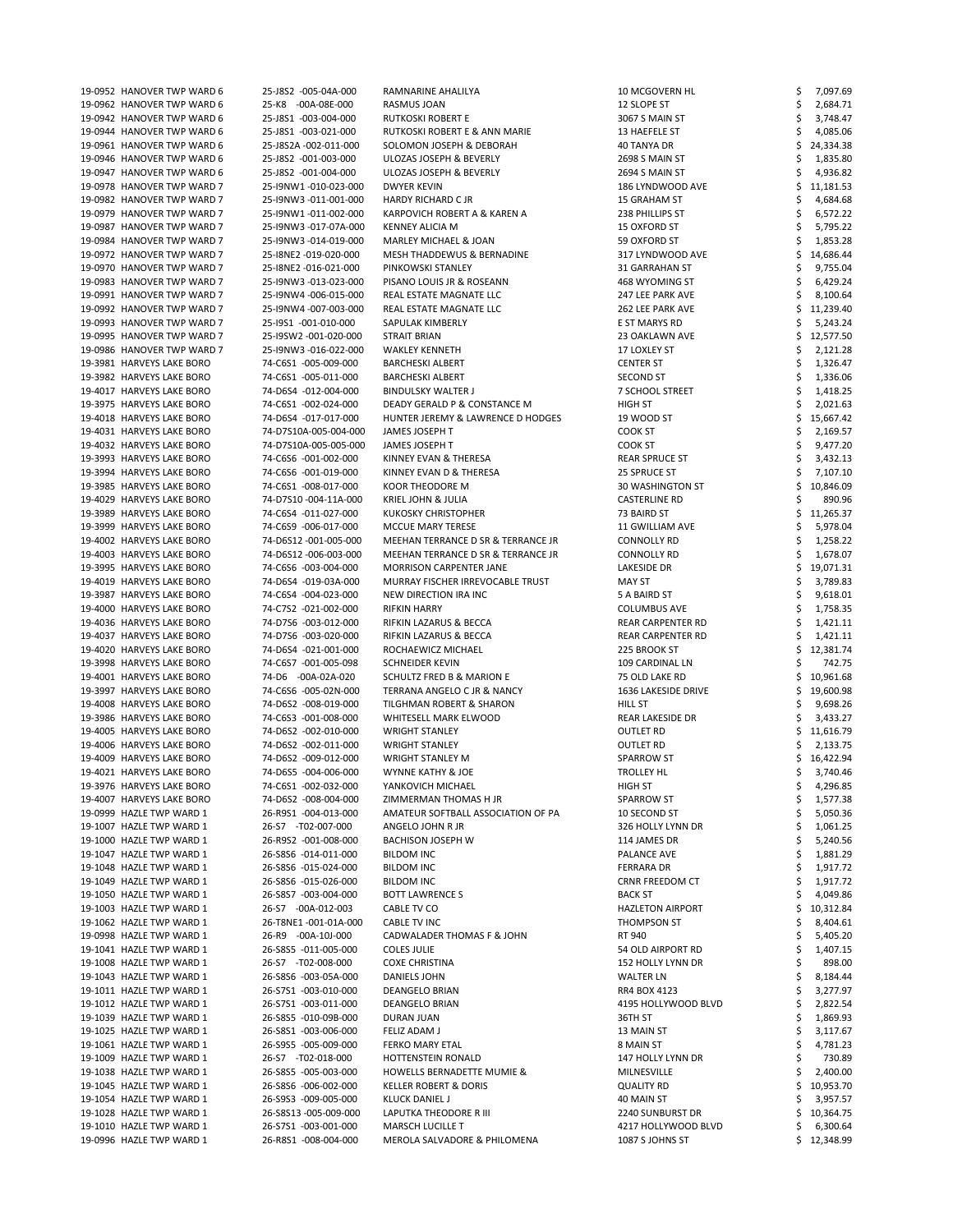| 19-0997 HAZLE TWP WARD 1 | 26-R8S1A -004-006-000 | MEROLA SALVADORE & PHILOMENA              | COR THIRD ST              | 5,452.57     |
|--------------------------|-----------------------|-------------------------------------------|---------------------------|--------------|
| 19-1030 HAZLE TWP WARD 1 | 26-S8S3 -002-035-000  | MRAZIK KRISTIN D                          | 129 ST CHARLES PL         | 23,350.02    |
| 19-1026 HAZLE TWP WARD 1 | 26-S8S1 -004-007-000  | RIEGER RONALD D                           | 61 MAIN ST                | 2,742.90     |
| 19-1005 HAZLE TWP WARD 1 | 26-S7 -00A-012-014    | RODRIGUEZ SHARON R                        | <b>HAZLETON AIRPORT</b>   | 5,902.47     |
| 19-1053 HAZLE TWP WARD 1 | 26-S9S3 -008-008-000  | SACCKETTI JEFF                            | 56 MAIN ST                | 2,922.33     |
|                          |                       |                                           |                           |              |
| 19-1058 HAZLE TWP WARD 1 | 26-S9S4 -003-008-000  | <b>SCARLATO CHARLES M</b>                 | 110 MIDDLETOWN RD         | 3,432.27     |
| 19-1029 HAZLE TWP WARD 1 | 26-S8S2 -002-009-000  | THOMAS ELAINE MARY                        | <b>HARLEIGH BLVD</b>      | 1,804.67     |
| 19-1035 HAZLE TWP WARD 1 | 26-S8S5 -002-007-000  | <b>VALERIO JOSE</b>                       | 51 MAIN ST                | 2,606.51     |
| 19-1022 HAZLE TWP WARD 1 | 26-S7S2 -001-08F-000  | YANAC AMANDA L                            | 110 SOUTH ST              | 3,009.52     |
| 19-1291 HAZLE TWP WARD 2 | 26-U7S4 -012-008-000  | ABREU ALAN S & JENNIFER L                 | 512 CROSS ST              | 4,707.82     |
| 19-1142 HAZLE TWP WARD 2 | 26-U5S10 -001-042-000 | AFANTE JEAN R & MARIO D JR                | <b>MOUNTAIN LAUREL DR</b> | 6,131.27     |
| 19-1187 HAZLE TWP WARD 2 | 26-U5S13 -001-326-000 | AGCIO MARLO & FILIPINA MORENO             | LOT 326 THE VISTAS        |              |
|                          |                       |                                           |                           | 2,296.18     |
| 19-1263 HAZLE TWP WARD 2 | 26-U5S7 -001-002-000  | AGUILERA FRANCISCO JR & JOCELYN           | <b>KICKAPOO DR</b>        | 3,218.11     |
| 19-1189 HAZLE TWP WARD 2 | 26-U5S13 -001-366-000 | AGUILERA GERARDO C & CONCEPCION A         | <b>HONEYSUCKLE DR</b>     | 3,585.09     |
| 19-1158 HAZLE TWP WARD 2 | 26-U5S10 -006-308-000 | ALNASIR JAMILAH LAO                       | LAUREL VALLEY DR          | 3,615.09     |
| 19-1177 HAZLE TWP WARD 2 | 26-U5S13 -001-086-000 | ANGELES TERENCE JOVEN S & CHONNA F        | <b>HICKORY LANE</b>       | 4,465.78     |
| 19-1253 HAZLE TWP WARD 2 | 26-U5S4 -006-019-000  | ARIOJA MILAFLOR & RAMIL                   | PINE VALLEY DR            | 2,530.89     |
| 19-1162 HAZLE TWP WARD 2 | 26-U5S10 -007-348-000 | BAILEY PHILIP D & LINDA A                 | LAUREL VLY                | 3,309.89     |
|                          |                       |                                           |                           |              |
| 19-1242 HAZLE TWP WARD 2 | 26-U5S3 -002-007-000  | BALANE JASMIN & REUEL ESTABAS             | LAKE VALLEY DR            | 1,803.40     |
| 19-1192 HAZLE TWP WARD 2 | 26-U5S14 -001-074-000 | BALUYUT NORA S AND ELINO V JR             | WHITE OAK LN              | 3,606.91     |
| 19-1260 HAZLE TWP WARD 2 | 26-U5S6 -004-003-000  | <b>BARKET EDWARD D</b>                    | <b>SPYGLASS DR</b>        | 4,425.07     |
| 19-1119 HAZLE TWP WARD 2 | 26-T7SE1-004-21A-000  | <b>BATISTA JOSE A</b>                     | 629 WINTERS AVE           | 4,914.34     |
| 19-1183 HAZLE TWP WARD 2 | 26-U5S13 -001-258-000 | BAYONA EMMANUEL H & WINDY G               | <b>BUTTERNUT LN</b>       | 3,574.34     |
| 19-1091 HAZLE TWP WARD 2 | 26-T5S1 -001-401-000  | BERMUDEZ ALLOYSIUS AND AIRYN              | MTN VIEW DR               | 2,916.37     |
| 19-1105 HAZLE TWP WARD 2 | 26-T5S2 -001-287-000  | BERNABE LYDIA & MARIO                     |                           | 2,758.02     |
|                          |                       |                                           |                           |              |
| 19-1167 HAZLE TWP WARD 2 | 26-U5S10 -014-444-000 | BERNALES CYNTHIA E & NIMROD               | <b>LAUREL VLY</b>         | 3,574.34     |
| 19-1243 HAZLE TWP WARD 2 | 26-U5S3 -002-017-000  | BERNARDO ERIC & CLARIVELLE                | 106 CALUMET CIR           | 2,864.28     |
| 19-1259 HAZLE TWP WARD 2 | 26-U5S6 -003-007-000  | BLOMQUIST JAMES E AND CATHERINE E         | <b>TURNBERRY LN</b>       | 5,110.09     |
| 19-1280 HAZLE TWP WARD 2 | 26-U7 -T03-100-000    | <b>BLUMMER ALLEN</b>                      | 348 WESTGATE DR           | 1,008.97     |
| 19-1153 HAZLE TWP WARD 2 | 26-U5S10 -003-161-000 | <b>BOVENZI LARRY &amp; EILEEN</b>         | LAUREL VALLEY DR          | 5,603.76     |
| 19-1298 HAZLE TWP WARD 2 | 26-U8 -00A-00A-000    | <b>BROADCASTERS 7 INC</b>                 | <b>HILLTOP RD</b>         | 4,506.56     |
| 19-1151 HAZLE TWP WARD 2 | 26-U5S10 -002-224-000 | <b>BRUCHAK FRANK JOHN &amp; KAREN T</b>   | LAUREL VALLEY RD          | 2,604.26     |
|                          |                       |                                           | E 10TH ST                 |              |
| 19-1123 HAZLE TWP WARD 2 | 26-T8 -00A-01A-000    | CABLE TV INC                              |                           | 3,943.91     |
| 19-1124 HAZLE TWP WARD 2 | 26-T8 -00A-01A-002    | CABLE TV INC                              | 1059 E 10TH ST            | \$156,978.49 |
| 19-1190 HAZLE TWP WARD 2 | 26-U5S13 -001-387-000 | CAILIN CRISPIN P & ELSA A                 | LOT 387 THE VISTAS        | 2,052.76     |
| 19-1155 HAZLE TWP WARD 2 | 26-U5S10 -003-268-000 | CAJULIS RAYMOND S & CORAZON B             | LAUREL VALLEY DR          | 3,495.40     |
| 19-1296 HAZLE TWP WARD 2 | 26-U7S6 -001-008-000  | CALABRESE FRANK JR & LISA                 | 1273 S CHURCH ST          | 6,061.95     |
| 19-1297 HAZLE TWP WARD 2 | 26-U7S6 -001-009-000  | <b>CALABRESE LISA</b>                     | <b>S CHURCH STREET</b>    | 1,754.50     |
| 19-1202 HAZLE TWP WARD 2 | 26-U5S14 -001-315-000 | CAMPOS CANDIDO AND REMEDIOS &             | <b>CAMELLIA LN</b>        | 3,585.09     |
| 19-1272 HAZLE TWP WARD 2 | 26-U5S7 -010-004-000  | <b>CARINO LEO &amp; MARITES</b>           | 223 CHIPPEWA DR           | 1,623.44     |
|                          |                       |                                           |                           |              |
| 19-1250 HAZLE TWP WARD 2 | 26-U5S4 -004-019-000  | CATAJOY ANNALYN C                         | <b>CROOKED STICK LN</b>   | 1,498.23     |
| 19-1236 HAZLE TWP WARD 2 | 26-U5S15 -001-555-000 | <b>CENKEN GROUP LLC</b>                   | <b>BLUE SPRUCE DRIVE</b>  | 3,615.09     |
| 19-1081 HAZLE TWP WARD 2 | 26-T5S1 -001-031-000  | <b>CHONG CHAEHUN &amp; JASON</b>          | APPALACHIAN WAY           | 1,350.49     |
| 19-1209 HAZLE TWP WARD 2 | 26-U5S14 -001-450-000 | <b>COLLINS PETER</b>                      | <b>MAPLE LN</b>           | 3,615.09     |
| 19-1178 HAZLE TWP WARD 2 | 26-U5S13 -001-134-000 | CORDON JUAN CARLO & ELOY                  | <b>SYCAMORE LANE</b>      | 2,846.26     |
| 19-1116 HAZLE TWP WARD 2 | 26-T7SE1-003-018-000  | CORREA ORLANDO ANTONIO                    | 633 GREEN ST              | 4,246.00     |
| 19-1197 HAZLE TWP WARD 2 | 26-U5S14 -001-176-000 | CRUZ DAMARYS A AND ROMAN ANGEL A          | <b>MAPLE LN</b>           | 3,696.64     |
| 19-1185 HAZLE TWP WARD 2 | 26-U5S13 -001-276-000 | CRUZ WILMER E AND ELSA M                  | <b>BUTTERNUT LANE</b>     |              |
|                          |                       |                                           |                           | 3,411.21     |
| 19-1219 HAZLE TWP WARD 2 | 26-U5S15 -001-151-000 | <b>CUENCA MIRIAM S ALBANO</b>             | <b>BUTTONBUSH LN</b>      | 3,248.11     |
| 19-1096 HAZLE TWP WARD 2 | 26-T5S2 -001-038-000  | DANFORTH WILLIAM W                        |                           | 3,158.42     |
| 19-1097 HAZLE TWP WARD 2 | 26-T5S2 -001-039-000  | DANFORTH WILLIAM W                        |                           | 3,419.36     |
| 19-1200 HAZLE TWP WARD 2 | 26-U5S14 -001-211-000 | DE LEON AYAM DE & SHLEBY                  | SASSAFRAS LN              | 3,748.18     |
| 19-1220 HAZLE TWP WARD 2 | 26-U5S15 -001-197-000 | DE OCAMPO JUANITO M &                     | <b>BUTTONBUSH LN</b>      | 3,288.87     |
| 19-1094 HAZLE TWP WARD 2 | 26-T5S1 -001-536-000  | DIAZ GINALYN P AND BOBBY                  | APPALACHIAN WAY           | 2,720.04     |
| 19-1227 HAZLE TWP WARD 2 | 26-U5S15 -001-317-000 | DILAG ADRIA & LEOSANDRO                   | <b>BLUE SPRUCE DR</b>     | 3,503.50     |
|                          |                       |                                           |                           |              |
| 19-1085 HAZLE TWP WARD 2 | 26-T5S1 -001-183-000  | DIMAILIG MARLON AND RITCHIE               |                           | 4,724.18     |
| 19-1103 HAZLE TWP WARD 2 | 26-T5S2 -001-242-000  | DISO NORMA &                              |                           | 3,063.19     |
| 19-1075 HAZLE TWP WARD 2 | 26-S8S9 -002-007-000  | <b>DJORDJEVIC RADMILA</b>                 | 1010 JAMES ST             | 1,173.29     |
| 19-1171 HAZLE TWP WARD 2 | 26-U5S12 -001-191-000 | EAGLE MOUNTAIN PROPERTIES LLC             | SPICE BUSH LN             | 6,847.09     |
| 19-1172 HAZLE TWP WARD 2 | 26-U5S12 -001-192-000 | EAGLE MOUNTAIN PROPERTIES LLC             | SPICE BUSH DR             | 6,847.09     |
| 19-1238 HAZLE TWP WARD 2 | 26-U5S2 -007-001-000  | ELESTERIO LEMUEL & MAE                    | JA 131 TUSCARORA DR       | 1,774.82     |
| 19-1249 HAZLE TWP WARD 2 | 26-U5S4 -004-018-000  | ELEUTERI KAREN                            | <b>CROOKED STICK LN</b>   | 2,932.71     |
| 19-1225 HAZLE TWP WARD 2 | 26-U5S15 -001-280-000 | <b>ENRIQUEZ PATRICK EUGENE</b>            | <b>CRANBERRY LANE</b>     | 3,111.16     |
|                          |                       |                                           |                           |              |
| 19-1211 HAZLE TWP WARD 2 | 26-U5S14 -001-469-000 | ESGUERRA CHARLIE & LIBERTY                | WHITE OAK LN              | 4,155.94     |
| 19-1186 HAZLE TWP WARD 2 | 26-U5S13 -001-304-000 | ESTARIS ANISSA MAE & MARIA SOPHIE         | <b>CRANBERRY LANE</b>     | 2,718.67     |
| 19-1149 HAZLE TWP WARD 2 | 26-U5S10 -002-218-000 | EUGENIO JERARDO A                         | LAUREL VALLEY RD          | 3,256.74     |
| 19-1106 HAZLE TWP WARD 2 | 26-T5S2 -001-356-000  | EVANGELIO NAPOLEON G JR AND ANGELA        | SPRING MTN RD             | 3,166.54     |
| 19-1241 HAZLE TWP WARD 2 | 26-U5S2 -009-007-000  | <b>FAJARDO PAUL ALLEN &amp; ELLEN R</b>   | E CALUMET DR              | 2,938.19     |
| 19-1082 HAZLE TWP WARD 2 | 26-T5S1 -001-114-000  | <b>FAJUTAGANA FRANK &amp; CATHERINE V</b> | <b>GREEN MT DR</b>        | 1,273.27     |
| 19-1310 HAZLE TWP WARD 2 | 26-V7S2 -003-007-000  | <b>GALLO RUTH ANN</b>                     | 354 COAL ST               | 4,876.74     |
|                          |                       |                                           |                           |              |
| 19-1148 HAZLE TWP WARD 2 | 26-U5S10 -002-207-000 | <b>GANGEWERE PAUL AND KAREN</b>           | LAUREL VALLEY RD          | 3,218.11     |
| 19-1258 HAZLE TWP WARD 2 | 26-U5S5 -008-012-000  | <b>GARCIA RHODORA &amp; WILLIAM</b>       | PINE VALLEY LN            | 3,378.62     |
| 19-1246 HAZLE TWP WARD 2 | 26-U5S3 -005-019-000  | <b>GIBALDI JOSEPH</b>                     | <b>MUSKEGON CIR</b>       | 3,911.25     |
| 19-1295 HAZLE TWP WARD 2 | 26-U7S5 -001-006-000  | <b>GONZALEZ RAFAEL A</b>                  | 1060 S CHURCH ST          | 8,252.63     |
| 19-1146 HAZLE TWP WARD 2 | 26-U5S10 -001-136-000 | <b>GONZALEZ ROSA A</b>                    | ELDERBERRY LN             | 4,104.32     |
| 19-1257 HAZLE TWP WARD 2 | 26-U5S5 -006-007-000  | <b>GYORI JANOS</b>                        | SHINNECOCK HILLS LN       | 2,441.17     |
| 19-1244 HAZLE TWP WARD 2 | 26-U5S3 -002-018-000  | HILARIO LEONIDA MINA & JOSE DY            | 105 CALUMET CIR           | 2,738.23     |
| 19-1134 HAZLE TWP WARD 2 | 26-T8S2 -001-019-000  | <b>HK PARTNERS</b>                        | <b>SUNSET BLVD</b>        | 2,544.53     |
|                          |                       |                                           |                           |              |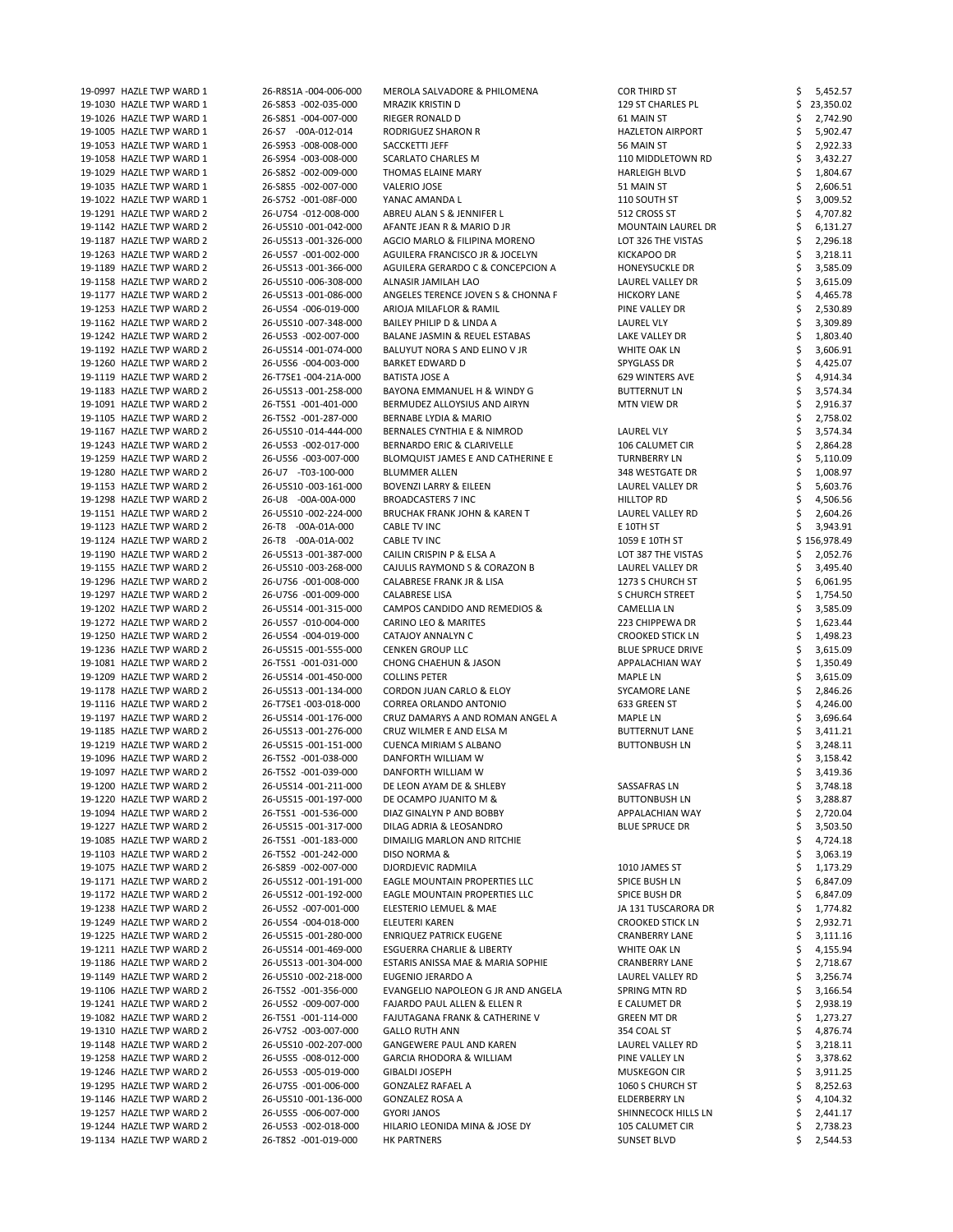| 19-1135 HAZLE TWP WARD 2<br>19-1136 HAZLE TWP WARD 2 |                                                |                                             |                                |                      |
|------------------------------------------------------|------------------------------------------------|---------------------------------------------|--------------------------------|----------------------|
|                                                      | 26-T8S2 -001-020-000                           | <b>HK PARTNERS</b>                          | <b>SUNSET BLVD</b>             | 2,544.53             |
|                                                      | 26-T8S2 -001-021-000                           | <b>HK PARTNERS</b>                          | <b>SUNSET BLVD</b>             | 2,298.35             |
| 19-1137 HAZLE TWP WARD 2                             | 26-T8S2 -001-022-000                           | <b>HK PARTNERS</b>                          | <b>SUNSET BLVD</b>             | 2,592.40             |
| 19-1087 HAZLE TWP WARD 2                             | 26-T5S1 -001-219-000                           | HODLOFSKI MATTHEW M AND CHRISTINA M         | <b>BUCK MTN RD</b>             | 1,767.64             |
| 19-1226 HAZLE TWP WARD 2                             | 26-U5S15 -001-306-000                          |                                             |                                |                      |
|                                                      |                                                | HUBILLA ANTHONY & MARIBELLE                 | <b>CRANBERRY LN</b>            | 2,546.68             |
| 19-1066 HAZLE TWP WARD 2                             | 26-S7S10 -T04-016-000                          | HUNSICKER WALTER & DORIS                    | <b>16 VALMONT PARK</b>         | 1,110.79             |
| 19-1092 HAZLE TWP WARD 2                             | 26-T5S1 -001-519-000                           | IMASA DERRICK AND ABIGAIL                   | APPALACHIAN WAY                | 2,787.16             |
| 19-1252 HAZLE TWP WARD 2                             | 26-U5S4 -006-006-000                           | <b>INES JERMONE CHRISTIAN &amp;</b>         | PINE VALLEY LN                 | 2,454.36             |
|                                                      |                                                |                                             |                                |                      |
| 19-1163 HAZLE TWP WARD 2                             | 26-U5S10 -007-354-000                          | INGLES GODOFREDO A JR                       | LAUREL VLY                     | 3,544.34             |
| 19-1210 HAZLE TWP WARD 2                             | 26-U5S14 -001-453-000                          | <b>INGRAM VIRGINIA W</b>                    | MAPLE LN                       | 3,509.53             |
| 19-1109 HAZLE TWP WARD 2                             | 26-T5S2 -001-421-000                           | JARBADAN LUVIMIN A                          |                                | 2,978.98             |
| 19-1160 HAZLE TWP WARD 2                             | 26-U5S10 -007-326-000                          | JOHNSON PHILLIP J AND MARIA                 |                                |                      |
|                                                      |                                                |                                             | <b>LAUREL VLY</b>              | 3,778.18             |
| 19-1164 HAZLE TWP WARD 2                             | 26-U5S10 -009-368-000                          | JOHNSON PHILLIP J AND MARIA                 | LAUREL VLY                     | 7,529.46             |
| 19-1302 HAZLE TWP WARD 2                             | 26-U9S1 -003-015-000                           | <b>JUGAN DOUGLAS P</b>                      | 1956 E BROAD ST                | 3,682.43             |
| 19-1093 HAZLE TWP WARD 2                             | 26-T5S1 -001-535-000                           | <b>JUNG VINCENT R</b>                       | APPALACHIAN WAY                | 3,359.47             |
|                                                      |                                                |                                             |                                |                      |
| 19-1090 HAZLE TWP WARD 2                             | 26-T5S1 -001-360-000                           | KABUE NATHAN N & MARK M                     | <b>ROCK CREST DRIVE</b>        | 3,829.72             |
| 19-1281 HAZLE TWP WARD 2                             | 26-U7S2 -002-001-000                           | KAPUSCHINSKY EDWARD & CAROL A ETAL          | 9 CRYSTAL RIDGE RD             | 2,173.04             |
| 19-1282 HAZLE TWP WARD 2                             | 26-U7S2 -002-002-000                           | KAPUSCHINSKY EDWARD & CAROL A ETAL          | 10 CRYSTAL RDG                 | 3,680.31             |
| 19-1293 HAZLE TWP WARD 2                             | 26-U7S4 -014-013-000                           | <b>KAPUSCHINSKY RONALD</b>                  | 879 OLD ST                     | 3,300.11             |
|                                                      |                                                |                                             |                                |                      |
| 19-1214 HAZLE TWP WARD 2                             | 26-U5S14 -001-492-000                          | KATZ ETHAN J                                | WHITE OAK LN                   | 3,585.09             |
| 19-1275 HAZLE TWP WARD 2                             | 26-U5S8 -004-024-000                           | KINGOINA PAULINE K                          | LITTLE BEAR LN                 | 3,525.40             |
| 19-1278 HAZLE TWP WARD 2                             | 26-U6S1 -001-018-000                           | KIPIKAS JR EMRO & ELIZ                      | 30 HUMBOLDT ST                 | 4,259.35             |
|                                                      |                                                |                                             |                                |                      |
| 19-1114 HAZLE TWP WARD 2                             | 26-T7S1 -004-016-000                           | KULSA MATTHEW M                             | <b>13 OLD CRANBERRY ST</b>     | 3,080.45             |
| 19-1086 HAZLE TWP WARD 2                             | 26-T5S1 -001-185-000                           | LANDICHO JULIUS NOEL                        | <b>BROAD MT DR</b>             | 1,195.23             |
| 19-1193 HAZLE TWP WARD 2                             | 26-U5S14 -001-111-000                          | LANDINGIN EUGENE R AND                      | <b>CRNR BAYTREE LN</b>         | 3,419.36             |
| 19-1122 HAZLE TWP WARD 2                             | 26-T7SE1-012-014-000                           | <b>LANTIGUA EGGLEYS S</b>                   | 719 W GREEN ST                 |                      |
|                                                      |                                                |                                             |                                | 8,565.11             |
| 19-1079 HAZLE TWP WARD 2                             | 26-T5S1 -001-013-000                           | LEAHY WILLIAM J AND DAWN L                  | <b>MOUNTAIN VIEW DR</b>        | 6,749.16             |
| 19-1080 HAZLE TWP WARD 2                             | 26-T5S1 -001-015-000                           | LEE ENUJUNG A                               | CRNR MTN VIEW DR               | 2,840.36             |
| 19-1234 HAZLE TWP WARD 2                             | 26-U5S15 -001-496-000                          | LEE JUNG KYU AND YOUNG SOO                  | <b>SCOTS PINE LN</b>           | 4,259.35             |
|                                                      |                                                |                                             |                                |                      |
| 19-1182 HAZLE TWP WARD 2                             | 26-U5S13 -001-175-000                          | LEE YOUNG SOOK                              | <b>CRNR HUCKLEBERRY LN</b>     | 3,492.73             |
| 19-1102 HAZLE TWP WARD 2                             | 26-T5S2 -001-238-000                           | LIGSAY SONIA P AND RICARTE S                | <b>BIG MOUNTAIN</b>            | 3,691.11             |
| 19-1165 HAZLE TWP WARD 2                             | 26-U5S10 -011-479-000                          | LIU ZONG YING                               | <b>LAUREL VLY</b>              | S<br>2,798.05        |
|                                                      |                                                |                                             |                                |                      |
| 19-1175 HAZLE TWP WARD 2                             | 26-U5S13 -001-066-000                          | <b>LLORENTE MARIA</b>                       | SASSAFRASS LN                  | \$<br>3,837.85       |
| 19-1156 HAZLE TWP WARD 2                             | 26-U5S10 -006-276-000                          | LOPEZ CONRADO D JR                          | LAUREL VALLEY RD               | 3,615.09             |
| 19-1266 HAZLE TWP WARD 2                             | 26-U5S7 -003-047-000                           | LOSBANES HERMES GONZALES                    | <b>KICKAPOO DR</b>             | 4,025.47             |
| 19-1213 HAZLE TWP WARD 2                             | 26-U5S14 -001-472-000                          | MAGPANTAY BIENVENIDO L AND NENITA           | WHITE OAK LANE                 | 4,196.72             |
|                                                      |                                                |                                             |                                |                      |
| 19-1232 HAZLE TWP WARD 2                             | 26-U5S15 -001-476-000                          | MANGONA PIA AND GILBERT O                   | <b>SCOTS PINE LN</b>           | 3,476.43             |
| 19-1107 HAZLE TWP WARD 2                             | 26-T5S2 -001-381-000                           | MARTINEZ CASIANO Z & MARY LOREDEL           |                                | 2,805.53             |
| 19-1269 HAZLE TWP WARD 2                             | 26-U5S7 -006-001-000                           | MCFEETERS DOUGLAS I & DIANNE P              | <b>158 KICKAPOO DR</b>         | 3,340.39             |
|                                                      | 26-U8S3 -004-004-000                           |                                             |                                |                      |
|                                                      |                                                | <b>MILLER JANET</b>                         | 250 HOPE ST                    | 2,549.83             |
| 19-1300 HAZLE TWP WARD 2                             |                                                |                                             |                                |                      |
| 19-1180 HAZLE TWP WARD 2                             | 26-U5S13 -001-141-000                          | MILLER MARC & MADHAVAN MADHUSUDHAN          | <b>SYCAMORE LN</b>             | 3,867.85             |
|                                                      |                                                |                                             |                                |                      |
| 19-1233 HAZLE TWP WARD 2                             | 26-U5S15 -001-479-000                          | MONTEALEGRE FAMELA AND                      | <b>SCOTS PINE LN</b>           | 3,853.49             |
| 19-1196 HAZLE TWP WARD 2                             | 26-U5S14 -001-155-000                          | MONTEMAYOR JODITO C & THELMINA A            | MAPLE LN                       | 4,063.60             |
| 19-1076 HAZLE TWP WARD 2                             | 26-S8S9 -007-010-000                           | MOTEL ROXANNE BARBARA                       | 22ND & LAFAYETTE ST            | 4,968.27             |
| 19-1176 HAZLE TWP WARD 2                             | 26-U5S13 -001-084-000                          | <b>MUKOMA STEPHEN</b>                       | <b>HICKORY LANE</b>            | 4,381.66             |
|                                                      |                                                |                                             |                                |                      |
| 19-1245 HAZLE TWP WARD 2                             | 26-U5S3 -005-017-000                           | MUNOZ RODERICK A & ARFELIA V                | <b>MUSKEGON CIR</b>            | 1,745.94             |
| 19-1100 HAZLE TWP WARD 2                             | 26-T5S2 -001-161-000                           | NAVARRA GLEN                                |                                | 3,063.19             |
| 19-1216 HAZLE TWP WARD 2                             | 26-U5S15 -001-059-000                          | <b>NDUNGU PETER &amp;</b>                   | SWEET BIRCH LN                 | 2,009.79             |
| 19-1169 HAZLE TWP WARD 2                             | 26-U5S12 -001-092-000                          | <b>NOEL FRANCIS &amp; ARACELI</b>           | <b>BUTTONBUSH LN</b>           | 2,041.80             |
|                                                      |                                                |                                             |                                |                      |
| 19-1111 HAZLE TWP WARD 2                             | 26-T7NE2 -004-16B-000                          | NORK LEONARD J JR & JUDITH ANN              | 21ST ST                        | 6,569.74             |
| 19-1098 HAZLE TWP WARD 2                             | 26-T5S2 -001-115-000                           | OBEND STANLEY OMERENMA AND                  |                                | 3,071.47             |
| 19-1268 HAZLE TWP WARD 2                             | 26-U5S7 -003-072-000                           | OBI VALENTINE O & NNENNA M                  | <b>KICKAPOO RD</b>             | 3,615.09             |
| 19-1254 HAZLE TWP WARD 2                             | 26-U5S4 -006-041-000                           | <b>OCAMPO ESTER D</b>                       | <b>GREENBRIAR LN</b>           | 3,071.30             |
|                                                      |                                                |                                             |                                |                      |
| 19-1088 HAZLE TWP WARD 2                             | 26-T5S1 -001-259-000                           | OH DONG G & HAN JU R                        | <b>BUCK MOUNTAIN BLVD</b>      | 3,533.50             |
| 19-1206 HAZLE TWP WARD 2                             | 26-U5S14 -001-394-000                          | <b>OLARTE CONCHITA L &amp;</b>              | <b>WHITE OAK LN</b>            | 3,220.35             |
| 19-1145 HAZLE TWP WARD 2                             | 26-U5S10 -001-135-000                          | ORTIZ CARLOS & MARIA VICTORIA               | ELDERBERRY LN                  | 2,707.03             |
| 19-1095 HAZLE TWP WARD 2                             | 26-T5S1 -001-631-000                           | <b>OSEBE PARTICK O &amp;</b>                | APPALACHIAN WAY                | 3,007.38             |
|                                                      |                                                |                                             |                                |                      |
| 19-1256 HAZLE TWP WARD 2                             | 26-U5S4 -010-023-000                           | OSTREA BRIGITTE LIENU L & JOAQUIN P         | <b>GLEN EAGLES DR</b>          | 3,585.09             |
| 19-1184 HAZLE TWP WARD 2                             | 26-U5S13 -001-266-000                          | PAGULAYAN ALANLANE B & JANET M              | <b>BUTTERNUT LN</b>            | 3,250.35             |
| 19-1191 HAZLE TWP WARD 2                             | 26-U5S14 -001-072-000                          | PAVLOCAK JAMES B AND PATRICIA C             | <b>WHITE OAK LN</b>            | 3,220.35             |
| 19-1104 HAZLE TWP WARD 2                             | 26-T5S2 -001-257-000                           | PETROLA RONALDO & WILMA                     |                                |                      |
|                                                      |                                                |                                             |                                | 1,800.52             |
| 19-1294 HAZLE TWP WARD 2                             | 26-U7S4 -014-017-000                           | PETRUSHKA ANDREW & JANIS                    | 110 OLD ST                     | 7,524.31             |
| 19-1285 HAZLE TWP WARD 2                             | 26-U7S3 -004-002-000                           | PINDAR JOHN                                 | 1271 HARWOOD RD                | 10,280.27            |
| 19-1286 HAZLE TWP WARD 2                             | 26-U7S3 -01A-002-000                           | PINDAR JOHN                                 | S KUNKLE                       | 6,117.55             |
|                                                      |                                                |                                             |                                |                      |
| 19-1150 HAZLE TWP WARD 2                             | 26-U5S10 -002-219-000                          | PONGAN MICHAEL JOSEPH & GEODESA             | LAUREL VALLEY RD               | 3,585.09             |
| 19-1222 HAZLE TWP WARD 2                             | 26-U5S15 -001-239-000                          | POSADAS CRISTINA T                          | <b>BUTTERNUT LN</b>            | 3,577.81             |
| 19-1133 HAZLE TWP WARD 2                             | 26-T8S1 -001-002-000                           | PUPKO ROSANNE M                             | 211 CLUB FORTY RD              | 3,895.39             |
| 19-1235 HAZLE TWP WARD 2                             | 26-U5S15 -001-532-000                          | RAMOS DANILLO M & REBECCA                   | <b>BLACK WALNUT DRIVE</b>      | 2,247.82             |
|                                                      |                                                |                                             |                                |                      |
| 19-1207 HAZLE TWP WARD 2                             | 26-U5S14 -001-409-000                          | REDUBLADO CHARIS BLANCA &                   | CASHAW DR                      | 2,522.04             |
| 19-1223 HAZLE TWP WARD 2                             | 26-U5S15 -001-247-000                          | RIVERA ERIC J & CHRISTINE                   | <b>BUTTERNUT LN</b>            | 3,329.66             |
| 19-1143 HAZLE TWP WARD 2                             | 26-U5S10 -001-068-000                          | ROSS HAROLD CHARLES JR                      | WILD PLUM WAY                  | 6,594.27             |
|                                                      |                                                |                                             |                                |                      |
| 19-1289 HAZLE TWP WARD 2                             | 26-U7S4 -003-007-000                           | ROSSI SUE ANN & CLARE                       | 85 MAIN ST                     | 3,901.97             |
| 19-1198 HAZLE TWP WARD 2                             | 26-U5S14 -001-198-000                          | SABALLA MERLY                               | SASSAFRAS LN                   | 3,615.09             |
| 19-1290 HAZLE TWP WARD 2                             | 26-U7S4 -003-010-000                           | SANCHEZ KELVIN                              | 1336 HARWOOD RD                | 4,565.67             |
| 19-1089 HAZLE TWP WARD 2                             | 26-T5S1 -001-269-000                           | SANTOS JULLILET M                           | <b>BUCK MOUNTAIN BLVD</b>      | 4,022.83             |
|                                                      |                                                |                                             |                                |                      |
| 19-1239 HAZLE TWP WARD 2                             | 26-U5S2 -008-005-000                           | SCHUMACHER ENGINEE INC                      | E JA 149 TUSCARORA DR          | 2,361.84             |
| 19-1131 HAZLE TWP WARD 2<br>19-1126 HAZLE TWP WARD 2 | 26-T8NE4 -004-009-000<br>26-T8NE4 -004-004-000 | SCHUMACHER WILLIA J<br>SCHUMACHER WILLIAM J | DIAMOND AVE<br><b>FIRST ST</b> | 1,416.46<br>1,426.11 |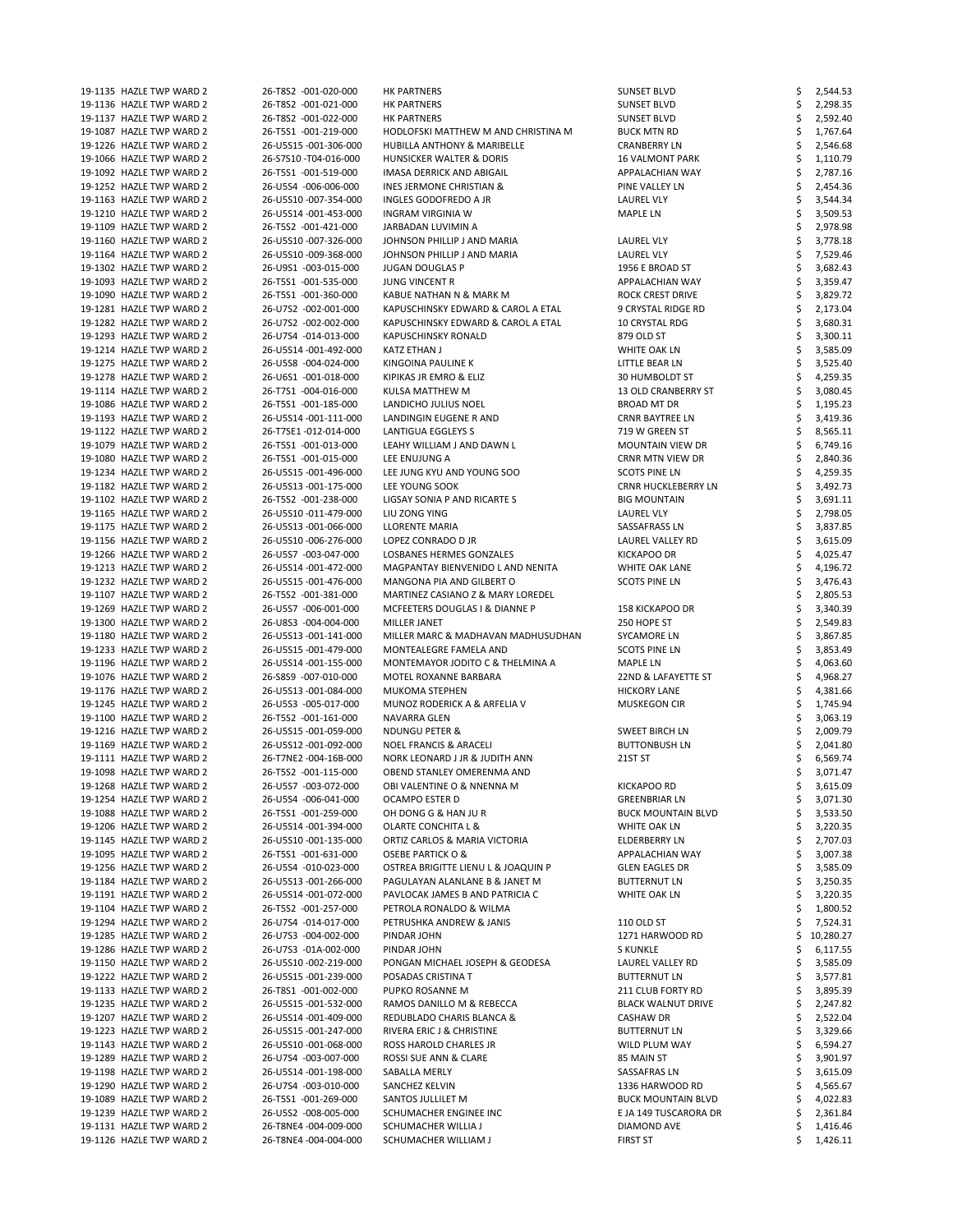19-1127 HAZLE TWP WARD 2 26-T8NE4 -004-005-000 SCHUMACHER WILLIAM J FIRST ST ST \$ 1,416.46 19-1128 HAZLE TWP WARD 2 26-T8NE4 -004-006-000 SCHUMACHER WILLIAM J FIRST ST FIRST ST \$ 1,401.96 19-1129 HAZLE TWP WARD 2 26-T8NE4 -004-007-000 SCHUMACHER WILLIAM J DIAMOND AVE S 1,401.96 19-1130 HAZLE TWP WARD 2 26-T8NE4 -004-008-000 SCHUMACHER WILLIAM J DIAMOND AVE DIAMOND AVE \$ 1,416.46 19-1112 HAZLE TWP WARD 2 26-T7NE2 -008-004-000 SENCION FRANCIS V 616 LANDMESSER ST \$ 5,580.66 19-1277 HAZLE TWP WARD 2 26-U6S1 -001-009-000 SKUNTZ JR ANDREW & EILEEN 34 HUMBOLDT ST \$ 4,561.02 19-1237 HAZLE TWP WARD 2 26-U5S2 -005-011-000 SMITH WILLIAM W JR & LAURA J-28 CALUMET DR \$ 2,973.46 19-1262 HAZLE TWP WARD 2 26-U5S6 -007-009-000 SPERANDIO JEFFREY F PEBBLE BEACH DR \$ 5,857.67 19-1173 HAZLE TWP WARD 2 26-U5S12 -001-193-000 SY RICHARD O SPICE BUSH LN \$ 5,971.12 19-1261 HAZLE TWP WARD 2 26-U5S6 -004-011-000 TALAUE FLORENTINA F ETAL SPYGLASS RD \$ 2,167.22 19-1083 HAZLE TWP WARD 2 26-T5S1 -001-139-000 TAO KENNETH CRNR RED MOUNTAIN DR \$ 5,367.65 19-1287 HAZLE TWP WARD 2 26-U7S4 -002-006-000 TEJEDA BLADE NAM ST MAIN ST \$ 1,820.99 19-1288 HAZLE TWP WARD 2 26-U7S4 -002-007-000 TEJEDA BLADE NAM MALLE MAIN ST \$ 11,769.96 19-1247 HAZLE TWP WARD 2 26-U5S3 -006-013-000 THOMPSON RYAN O MUSKEGON CIR \$ 3,022.41 19-1274 HAZLE TWP WARD 2 26-U5S8 -003-018-000 TINAZA EVANGELINE R & 222 CORNSILK AVE \$ 3,140.31 19-1144 HAZLE TWP WARD 2 26-U5S10 -001-086-000 TOFEL KEVIN C AND BRAUENIG BARBARA ELDERBERRY LN \$ 4,920.08 19-1157 HAZLE TWP WARD 2 26-U5S10 -006-292-000 TRINCHERE ANGELO A JR & RENEE D LAUREL VALLEY DR \$ 3,615.09 19-1308 HAZLE TWP WARD 2 26-V7S2 -002-006-000 TUGGLE BRIAN 213 BEAVER BROOK RD \$ 2,606.51 19-1166 HAZLE TWP WARD 2 26-U5S10 -014-442-000 VERA MAMONLUK ANTONINA & WINTERBERRY WAY \$ 1,784.42 19-1179 HAZLE TWP WARD 2 26-U5S13 -001-135-000 VILLA GERRY AND DULCE SYCAMORE LN \$ 3,666.64 19-1170 HAZLE TWP WARD 2 26-U5S12 -001-154-000 VISAYA ESTRELLITA TORRES & EDUARDO BUTTONBUSH LN \$ 4,122.58 19-1195 HAZLE TWP WARD 2 26-U5S14 -001-121-000 VO JONATHAN SYCAMORE LN \$ 3,900.47 19-1199 HAZLE TWP WARD 2 26-U5S14 -001-199-000 VO JONATHAN SASSAFRAS LN \$ 3,615.09 19-1194 HAZLE TWP WARD 2 26-U5S14 -001-112-000 WONG DEXTER R & ANNA BAYTREE CIRCLE \$ 3,356.40 19-1231 HAZLE TWP WARD 2 26-U5S15 -001-380-000 XIA BING HONEYSUCKLE DR \$ 3,218.11 19-1078 HAZLE TWP WARD 2 26-S8S9 -012-003-000 YANOSKI ROBERT P 2.110.20 19-1309 HAZLE TWP WARD 2 26-V7S2 -002-008-000 ZOVKO ZORAN 320 COAL ST 31 SAMPLE TWP WARD 2 4,922.46 19-2932 HAZLETON CITY WARD 1 71-T8SW31-012-005-000 ASHMAN LAURA A 132 E MAPLE ST \$ 6,718.93 19-2931 HAZLETON CITY WARD 1 71-T8SW31-006-024-000 BENNAGE MICHAELA G 29 N CEDAR ST \$ 2,805.92 19-2927 HAZLETON CITY WARD 1 71-T8SW24-006-005-000 HERNANDEZ LUCAS 213 E HEMLOCK ST \$ 5,651.84 19-2928 HAZLETON CITY WARD 1 71-T8SW24-015-015-000 TORREZ RAMON Y 102 N BENNETT CT \$ 4,472.32 19-2934 HAZLETON CITY WARD 2 71-T8SW34-002-001-000 ZOQIUER JUAN B 200 200 200 E MINE ST \$ 19,892.67 19-2942 HAZLETON CITY WARD 3 71-T8SW33-007-004-000 BURGER RACHEL & KARIN 432 E WALNUT ST \$ 3,211.33 19-2941 HAZLETON CITY WARD 3 71-T8SE44-001-006-000 FANNING JOHN 9 LAUREL HL \$ 5,265.04 19-2955 HAZLETON CITY WARD 3 71-U8NW21-016-007-000 FERMIN JEFENI L 321 E BEECH ST \$ 8,659.15 19-2944 HAZLETON CITY WARD 3 71-T8SW33-011-03A-000 HERNANDEZ-TORRES LUCAS 415 E CHESTNUT ST \$ 4,409.90 19-2948 HAZLETON CITY WARD 3 71-T8SW34-012-018-000 MAVRICIO REYES 339 E JUNIPER ST \$ 4,400.50 19-2946 HAZLETON CITY WARD 3 71-T8SW33-019-001-000 REYES JOHN A & JOSEPHINE A 502 E CHESTNUT ST \$ 7,878.49 19-2954 HAZLETON CITY WARD 3 71-U8NE14-003-007-000 SEKOSAN DANIEL CLAUDIO 1224 E BROAD ST \$ 8,522.51 19-2968 HAZLETON CITY WARD 4 71-U8NW21-020-003-000 ARDELEAN VASA JR & ANA 217 S CEDAR ST \$ 3,313.78 19-2959 HAZLETON CITY WARD 4 71-T8SW34-022-007-000 EHRENBERG CHARLES 117 REAR S CEDAR ST \$ 3,513.03 19-2958 HAZLETON CITY WARD 4 71-T8SW34-018-008-000 HEREDIA WILFRIDA 133 S PINE ST \$ 7,843.82 19-2967 HAZLETON CITY WARD 4 71-U8NW21-014-006-000 KRZYWICKI MICHAEL & RUTH 194 S CEDAR ST \$ 2,441.37 19-2963 HAZLETON CITY WARD 4 71-U8NW12-004-11A-000 PEREZ JULIO C 197 S WYOMING ST \$ 16,262.40 19-2956 HAZLETON CITY WARD 4 71-T8SW34-006-03A-000 SWEENEY CLAIRE T 122 S PINE ST \$ 7,637.89 19-2960 HAZLETON CITY WARD 4 71-T8SW34-022-008-000 VASQUEZ PETER 109 S CEDAR ST \$ 13,774.74 19-2980 HAZLETON CITY WARD 5 71-U8NW44-001-131-000 ANZIANI MARCIAL 131 S PINE TREE RD \$ 4,714.42 19-2985 HAZLETON CITY WARD 5 71-U8NW44-001-189-000 DEMSHICK JOHN & DEBORAH 189 BIRCH KNOLL DR \$ 5,432.22 19-2975 HAZLETON CITY WARD 5 71-T8SW43-022-005-000 KISTLER MARGARET M 144 S LAUREL ST \$ 5,829.87 19-2981 HAZLETON CITY WARD 5 71-U8NW44-001-140-000 LITTLETON KEVIN D & MARGARET A 140 JASON RD \$ 6,237.44 19-2982 HAZLETON CITY WARD 5 71-U8NW44-001-176-001 ORTIZ YOLANDA 176 BIRCH KNOLL DR \$ 2,318.20 19-2979 HAZLETON CITY WARD 5 71-U8NW44-001-021-000 ROMERO DIANE 21 NEWPORT DR \$ 2,486.12 19-2986 HAZLETON CITY WARD 6 71-T8SW42-007-11A-000 CASTEL SIMON 97 S CHURCH ST \$ 12,546.38 19-3003 HAZLETON CITY WARD 7 71-T8SW24-09A-005-000 ASARO THOMAS 68 N WYOMING ST \$ 15,307.60 19-3002 HAZLETON CITY WARD 7 71-T8SW24-017-004-000 CESPEDE VICTOR 88 N WYOMING ST \$ 21,556.52 19-3001 HAZLETON CITY WARD 7 71-T8SW24-012-021-000 DE LA ROSA NIURKA 133 N LAUREL ST \$ 19,679.83

| 19-2994 HAZLETON CITY WARD 7  | 71-T8SW13-016-003-000 | <b>DURYEA SHIRLEY</b>              | 232 W HEMLOCK ST    | 4,708.83  |
|-------------------------------|-----------------------|------------------------------------|---------------------|-----------|
| 19-2991 HAZLETON CITY WARD 7  | 71-T8SW13-006-01B-000 | REIMILLER BARBARA                  | 98 N LEE CT         | 5,387.18  |
| 19-2997 HAZLETON CITY WARD 7  | 71-T8SW24-010-001-000 | <b>TORRES LUCAS HERNANDEZ</b>      | 122 W HEMLOCK ST    | 3,711.94  |
| 19-3006 HAZLETON CITY WARD 8  | 71-T8SW12-008-05A-000 | <b>COLL WILLIAM &amp; ARLENE</b>   | 420 W HEMLOCK ST    | 3,146.77  |
| 19-3008 HAZLETON CITY WARD 8  | 71-T8SW13-014-004-000 | <b>HENRIQUEZ AARON</b>             | 416 W MAPLE ST      | 5,440.68  |
| 19-3014 HAZLETON CITY WARD 8  | 71-T8SW14-003-001-000 | <b>HEREDIA WILFRIDA</b>            | 79 N JAMES ST       | 5,945.50  |
| 19-3015 HAZLETON CITY WARD 8  | 71-T8SW14-005-010-000 | LAUCET ANDRES                      | 420 W GREEN ST      | 4,651.52  |
| 19-3018 HAZLETON CITY WARD 8  | 71-T8SW42-012-003-000 | NEMETH ROBERT & SCALLEAT JOANNE    | 336 W MINE ST       | 6,149.60  |
| 19-3005 HAZLETON CITY WARD 8  | 71-T8SW11-006-002-000 | NIKOLIC SLOBODAN                   | 610 W DIAMOND AVE   | 23,970.73 |
| 19-3016 HAZLETON CITY WARD 8  | 71-T8SW14-006-02A-000 | PAYANO MANUEL                      | 447 REAR W BROAD ST | 4,835.44  |
| 19-3007 HAZLETON CITY WARD 8  | 71-T8SW13-011-002-000 | SIMUTIO GAVRIL & GEORGE BOROS      | 353 W BROAD ST      | 17,999.97 |
| 19-3013 HAZLETON CITY WARD 8  | 71-T8SW13-021-022-000 | <b>WALKER NORMAN T</b>             | 323 W GREEN ST      | 7,937.48  |
| 19-3025 HAZLETON CITY WARD 9  | 71-T8SW21-001-009-000 | CRUZ YAJAIRA DE LA                 | 535 N CHURCH ST     | 5,903.19  |
| 19-3026 HAZLETON CITY WARD 9  | 71-T8SW21-004-009-000 | DISLA CARLOS                       | 31 E DIAMOND AVE    | 11,328.74 |
| 19-3027 HAZLETON CITY WARD 9  | 71-T8SW21-008-006-000 | <b>GONZALEZ ELSA</b>               | 115 W HOLLY ST      | 2,032.83  |
| 19-3030 HAZLETON CITY WARD 9  | 71-T8SW21-020-011-000 | <b>KRISTOFF JOAN M</b>             | 13 W SPRING ST      | 6,850.48  |
| 19-3024 HAZLETON CITY WARD 9  | 71-T8NW34-023-01A-000 | MUNOZ ERNESTO V                    | 598 N MANHATTAN CT  | 6,139.22  |
| 19-3023 HAZLETON CITY WARD 9  | 71-T8NW34-020-011-000 | PARRELL DOMINICK J                 | 523 N LAUREL ST     | 11,794.45 |
| 19-3042 HAZLETON CITY WARD 10 | 71-T8SW12-005-002-000 | FKNUNEZ REALTY LIMITED LIABILTY CO | 222 W FERN ST       | 12,487.16 |
| 19-3038 HAZLETON CITY WARD 10 | 71-T8NW43-016-003-000 | <b>MENJIVAR YESI</b>               | 594 ALTER ST        | 26,623.40 |
| 19-3031 HAZLETON CITY WARD 10 | 71-T8NW43-006-002-000 | SURIEL ESMELDY                     | 344 W FOURTH ST     | 3,566.42  |
| 19-3040 HAZLETON CITY WARD 10 | 71-T8SW12-002-012-000 | <b>TORRES LUCAS HERNANDEZ</b>      | 225 W 2ND ST        | 4,724.78  |
|                               |                       |                                    |                     |           |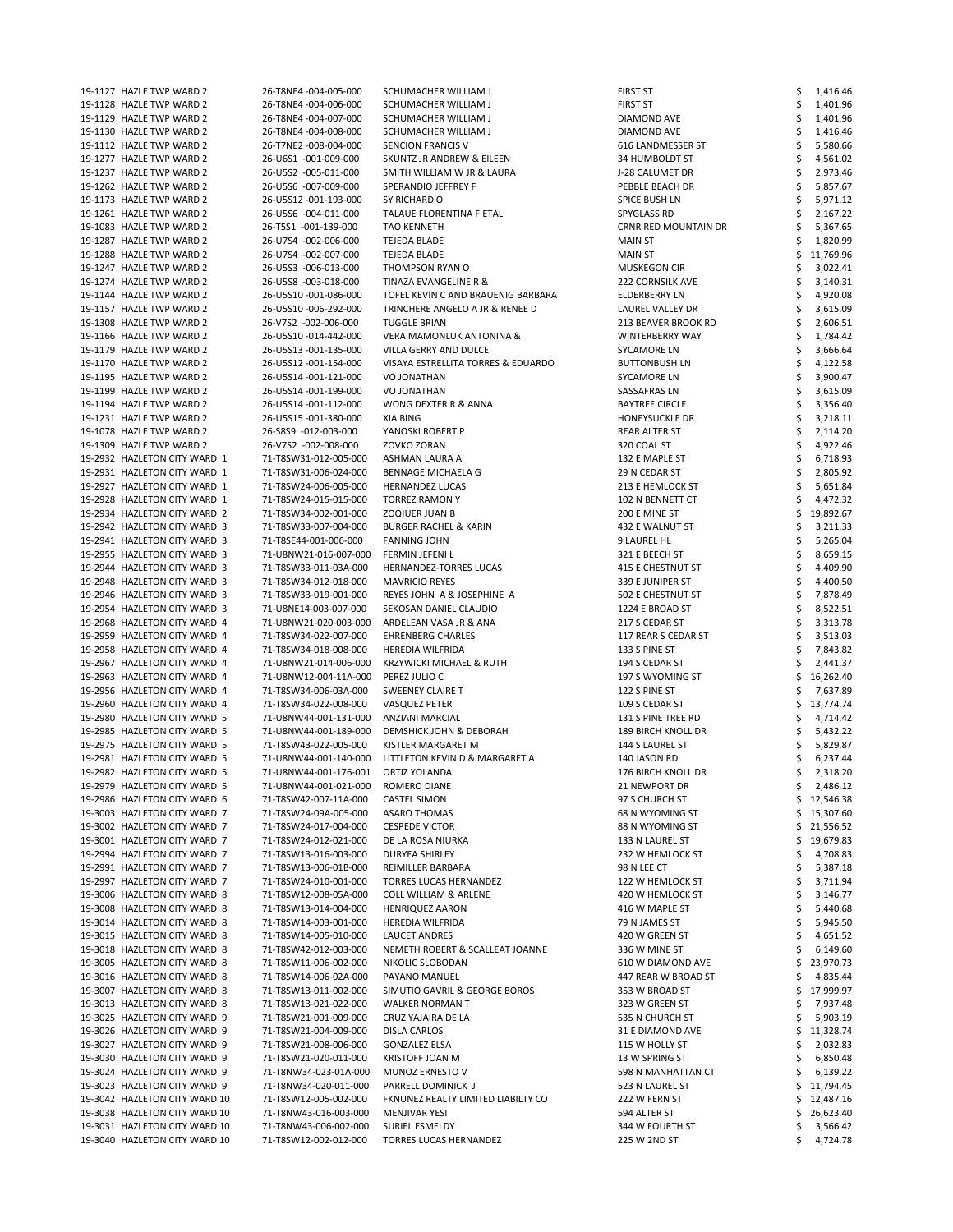| 19-3054 HAZLETON CITY WARD 11 | 71-T8SW11-005-015-000 | <b>BATISTA JHON</b>                 | 525 JAMES ST               | 3,682.28  |
|-------------------------------|-----------------------|-------------------------------------|----------------------------|-----------|
| 19-3063 HAZLETON CITY WARD 11 | 71-T8SW12-011-002-000 | COLETTA MICHAEL & BARBARA           | 535 PENN CT                | 9,356.65  |
|                               |                       |                                     |                            |           |
| 19-3044 HAZLETON CITY WARD 11 | 71-T8NW44-006-007-000 | <b>COLON JOSE DOLORE</b>            | 626 N LOCUST ST            | 6,709.67  |
| 19-3049 HAZLETON CITY WARD 11 | 71-T8NW44-022-010-000 | FELIPE JOSE LUIS                    | 627 GRANT ST               | 2,197.81  |
| 19-3060 HAZLETON CITY WARD 11 | 71-T8SW11-015-06B-000 | <b>LANTIGUA EGGLEYS S</b>           | 819 W DIAMOND AVE          | 12,300.31 |
| 19-3045 HAZLETON CITY WARD 11 | 71-T8NW44-010-009-000 | MANGANELLI FRANK & ROMAINE          | 611 N LINCOLN ST           | 6,684.80  |
| 19-3061 HAZLETON CITY WARD 11 | 71-T8SW11-019-05A-000 | PAYANO FELIPE ARCANGEL              | 526 PEACE ST               | 5,830.03  |
|                               |                       |                                     |                            |           |
| 19-3059 HAZLETON CITY WARD 11 | 71-T8SW11-014-006-000 | SALAZAR LETICIA CORONA              | 720 W FIRST ST             | 4,036.98  |
| 19-3057 HAZLETON CITY WARD 11 | 71-T8SW11-012-003-000 | TRATTNER LEONARD & LEANNE           | 536 N JAMES ST             | 10,746.99 |
| 19-3064 HAZLETON CITY WARD 11 | 71-T8SW12-011-004-000 | <b>VALDEZ ROSAMARIA</b>             | 522 N LOCUST ST            | 16,233.97 |
| 19-3055 HAZLETON CITY WARD 11 | 71-T8SW11-011-02A-000 | <b>VANIK PATRICIA</b>               | 618 W THIRD ST             | 5,092.43  |
| 19-3118 HAZLETON CITY WARD 12 | 71-T8NW44-003-005-000 | <b>ALEXIS CHRISTOPHER</b>           | 688 N LOCUST ST            | 4,296.89  |
|                               |                       |                                     |                            |           |
| 19-3091 HAZLETON CITY WARD 12 | 71-T8NW14-013-05A-000 | COLLADO SANTOS WALDIN               | PENN CT                    | 3,124.72  |
| 19-3121 HAZLETON CITY WARD 12 | 71-T8NW44-024-002-000 | <b>DENIS YEREMY</b>                 | 673 REAR GRANT ST          | 18,748.01 |
| 19-3090 HAZLETON CITY WARD 12 | 71-T8NW14-011-008-000 | DURAN AMADEUS                       | 906 JAMES ST               | 5,959.08  |
| 19-3094 HAZLETON CITY WARD 12 | 71-T8NW41-004-01A-000 | ENGLE JAMES A & MONICA M            | 432 W FOURTEENTH ST        |           |
|                               |                       |                                     |                            | 3,421.29  |
| 19-3082 HAZLETON CITY WARD 12 | 71-T8NW13-016-009-000 | <b>GONZALES LUIS G PEREZ</b>        | CRNR N VINE ST             | 2,169.95  |
| 19-3115 HAZLETON CITY WARD 12 | 71-T8NW43-010-002-000 | <b>GORZIO RITA ETAL</b>             | 658 R N VINE ST            | 9,626.33  |
| 19-3078 HAZLETON CITY WARD 12 | 71-T8NW11-002-17B-000 | <b>GREEN RICHARD M</b>              | 1003 N JAMES ST            | 13,509.45 |
| 19-3083 HAZLETON CITY WARD 12 | 71-T8NW13-018-007-000 | <b>HERNANDEZ FREDY</b>              | 842 N VINE ST              | 7,967.48  |
|                               |                       |                                     |                            |           |
| 19-3109 HAZLETON CITY WARD 12 | 71-T8NW42-017-05A-000 | HERNANDEZ-TORRES LUCAS              | 223 W NINTH ST             | 3,054.36  |
| 19-3070 HAZLETON CITY WARD 12 | 71-T7NE33-016-008-000 | <b>HLUDZIK GEORGE R &amp; NANCY</b> | <b>658 MCKINLEY ST</b>     | 2,513.93  |
| 19-3122 HAZLETON CITY WARD 12 | 71-T8SW14-001-005-000 | KOMINSKI DENNIS J                   | 910 W FIRST ST             | 5,048.53  |
| 19-3098 HAZLETON CITY WARD 12 | 71-T8NW42-001-05A-000 | LOPEZ DOMINGO                       | 784 ALTER ST               | 6,814.71  |
|                               |                       |                                     |                            |           |
| 19-3108 HAZLETON CITY WARD 12 | 71-T8NW42-011-002-000 | <b>MISTO JASON</b>                  | 718 ALTER ST               | 16,182.13 |
| 19-3087 HAZLETON CITY WARD 12 | 71-T8NW14-004-002-000 | MISTO STEPHEN P & HELEN             | 857 LAFAYETTE CT           | 8,492.74  |
| 19-3092 HAZLETON CITY WARD 12 | 71-T8NW41-002-003-000 | PEREZ JULIO C                       | 826 N JAMES ST             | 4,801.32  |
| 19-3111 HAZLETON CITY WARD 12 | 71-T8NW42-020-013-000 | PEREZ WILTON MORONTA                | 729 731 ALTER ST           | 7,554.72  |
|                               |                       |                                     |                            |           |
| 19-3086 HAZLETON CITY WARD 12 | 71-T8NW13-021-10A-000 | <b>SCARLATO MARIA</b>               | N SHERMAN CT               | 2,813.42  |
| 19-3113 HAZLETON CITY WARD 12 | 71-T8NW43-009-008-000 | <b>SCATTON GINA MARIE</b>           | 642 LAFAYETTE CT           | 5,132.31  |
| 19-3114 HAZLETON CITY WARD 12 | 71-T8NW43-009-08C-000 | <b>SCATTON GINA MARIE</b>           | W SEVENTH ST               | 1,295.37  |
| 19-3072 HAZLETON CITY WARD 12 | 71-T7SE22-004-006-000 | TITO THOMAS M & MARY AR             | 958 W 4TH ST               | 10,870.26 |
|                               |                       | <b>VEACH JOSEPH C</b>               | 922 ALTER ST               |           |
| 19-3079 HAZLETON CITY WARD 12 | 71-T8NW11-05A-02A-000 |                                     |                            | 7,450.74  |
| 19-3088 HAZLETON CITY WARD 12 | 71-T8NW14-005-005-000 | <b>VICTOR RUIZ MINISTRIES</b>       | 411 W SIXTEENTH ST         | 22,516.45 |
| 19-3074 HAZLETON CITY WARD 12 | 71-T7SE22-007-05A-000 | YOUNES LYLA                         | 590 MCKINLEY ST            | 2,139.95  |
| 19-3141 HAZLETON CITY WARD 13 | 71-T8NW33-002-01A-000 | <b>GANTEA IOSIF</b>                 | 316 E FIFTH ST             | 4,518.43  |
| 19-3142 HAZLETON CITY WARD 13 | 71-T8NW33-002-01B-000 | <b>GANTEA IOSIF</b>                 | 314 E FIFTH ST             | 4,459.42  |
|                               |                       |                                     |                            |           |
| 19-3143 HAZLETON CITY WARD 13 | 71-T8NW33-011-006-000 | <b>GUERRERO FRANCISCO</b>           | 561 SEYBERT ST             | 4,688.30  |
| 19-3139 HAZLETON CITY WARD 13 | 71-T8NW32-020-011-000 | KEMMERLE MARY T & WAYNE T           | 629 HAYES ST               | 8,026.35  |
| 19-3123 HAZLETON CITY WARD 13 | 71-T8NW12-004-002-000 | <b>NGUYEN LIHN &amp; THAO</b>       | 2 W 21ST ST                | 19,376.25 |
| 19-3132 HAZLETON CITY WARD 13 | 71-T8NW24-011-12A-000 | PAEZ ZORAIDA D BONIFACIO            | 105 E 15TH ST              | 4,316.82  |
|                               |                       |                                     |                            |           |
| 19-3133 HAZLETON CITY WARD 13 | 71-T8NW24-017-003-000 | POPICK GARY TRUSTEE                 | 790 CARSON ST              | 7,117.12  |
| 19-3134 HAZLETON CITY WARD 13 | 71-T8NW24-017-004-000 | <b>POPICK GARY TRUSTEE</b>          | 790 CARSON ST              | 4,095.86  |
| 19-3140 HAZLETON CITY WARD 13 | 71-T8NW33-002-013-000 | <b>SCATTON RITA M</b>               | 589 HAYES ST               | 6,277.36  |
| 19-3130 HAZLETON CITY WARD 13 | 71-T8NW24-009-03A-000 | <b>UMBRIAC JOSEPH</b>               | 9 W 15TH ST                | 19,635.71 |
| 19-3131 HAZLETON CITY WARD 13 |                       |                                     |                            |           |
|                               | 71-T8NW24-010-004-000 | <b>UMBRIAC JOSEPH</b>               | W 15TH ST                  | 5,186.59  |
| 19-3169 HAZLETON CITY WARD 14 | 71-T8NW33-017-018-000 | AYALA JESSICA                       | 246 E FIRST ST             | 17,864.04 |
| 19-3155 HAZLETON CITY WARD 14 | 71-T8NE44-013-011-000 | <b>BENKO ELIZABETH</b>              | 733 E DIAMOND AVE          | 5,548.96  |
| 19-3173 HAZLETON CITY WARD 14 | 71-T8NW33-018-001-000 | BERNABEL DE ANZIANI MAYRA G         | 539 SEYBERT ST             | 4,900.49  |
| 19-3154 HAZLETON CITY WARD 14 | 71-T8NE44-012-013-000 | DELESSIO JESSICA M                  | 543 HARRISON ST            | 10,025.71 |
|                               |                       |                                     |                            |           |
| 19-3150 HAZLETON CITY WARD 14 | 71-T8NE42-003-012-000 | HERNANDEZ JOSEFINA                  | THOMPSON ST                | 2,071.71  |
| 19-3164 HAZLETON CITY WARD 14 | 71-T8NW32-021-002-000 | KACHURAK ELENA & JOHN               | 658 GARFIELD ST            | 12,373.69 |
| 19-3152 HAZLETON CITY WARD 14 | 71-T8NE43-001-012-000 | <b>MARCELINO PEDRO</b>              | 935 E DIAMOND AVE          | 2,945.40  |
| 19-3168 HAZLETON CITY WARD 14 | 71-T8NW33-009-02A-000 | MARTOCCIO JEFFREY N & LINDA M       | 310 REAR E DIAMOND AVE     | 7,057.68  |
| 19-3157 HAZLETON CITY WARD 14 | 71-T8NE44-015-005-000 | NOVITSKY EDWARD F & ELEANOR M       | 530 HARRISON ST            | 7,357.67  |
|                               |                       |                                     |                            |           |
| 19-3156 HAZLETON CITY WARD 14 | 71-T8NE44-015-004-000 | <b>NOVITSKY ELEANOR</b>             | 532 HARRISON ST            | 6,212.57  |
| 19-3167 HAZLETON CITY WARD 14 | 71-T8NW33-009-011-000 | <b>RUIZ NILDA J</b>                 | 338 E DIAMOND AVE          | 13,322.22 |
| 19-3170 HAZLETON CITY WARD 14 | 71-T8NW33-017-05A-000 | TAVAREZ LUIS RAMON GUTIERREZ        | 210 E FIRST ST             | 2,665.44  |
| 19-3171 HAZLETON CITY WARD 14 | 71-T8NW33-017-06A-000 | TAVAREZ LUIS RAMON GUTIERREZ        | E FIRST ST                 | 2,656.30  |
| 19-3149 HAZLETON CITY WARD 14 | 71-T8NE42-003-009-000 | TINEO RENAN                         | THOMPSON ST                | 2,041.71  |
|                               |                       |                                     |                            |           |
| 19-3196 HAZLETON CITY WARD 15 | 71-U8NW42-002-02A-000 | DEMSKO MARK W & LINDA               | 112 MUIR AVE               | 5,990.69  |
| 19-3176 HAZLETON CITY WARD 15 | 71-U7NE33-002-003-000 | ECKER ROBERT J & ROBERT J III       | HAZLETON MEMORIAL HWY      | 6,503.29  |
| 19-3177 HAZLETON CITY WARD 15 | 71-U7NE33-002-03A-000 | ECKER ROBERT J & ROBERT J III       | S CHURCH ST                | 15,840.52 |
| 19-3188 HAZLETON CITY WARD 15 | 71-U8NW31-010-01A-000 | LITCHKO MARY - ESTE.                | 174 MUIR AVE               | 4,834.56  |
|                               |                       |                                     |                            |           |
| 19-3181 HAZLETON CITY WARD 15 | 71-U8NW23-005-001-000 | LITCHKO MARYANN & MICHAEL R         | 500 SAMUELS AVE            | 15,651.23 |
| 19-3192 HAZLETON CITY WARD 15 | 71-U8NW34-004-003-000 | NASTI MICHAEL JR                    | 412 KIEFER AVE             | 9,451.78  |
| 19-3179 HAZLETON CITY WARD 15 | 71-U8 -00A-09U-000    | SCHUMACHER ENGINEERING INC          | 55 N CONAHAN DR            | 25,860.49 |
| 19-3180 HAZLETON CITY WARD 15 | 71-U8 -00A-09W-000    | SCHUMACHER WILLIAM J JR & MARY      | <b>12 CONAHAN DR</b>       | 8,576.18  |
| 19-1313 HOLLENBACK TWP        | 27-06 -00A-013-000    | <b>BURD EUGENE F IV</b>             | 732 E COUNTY RD            | 13,196.78 |
|                               |                       |                                     |                            |           |
| 19-1314 HOLLENBACK TWP        | 27-P5 -00A-029-000    | CHURCH KENNETH A III & LINDA        | POWDER GLEN RD             | 540.24    |
| 19-1316 HOLLENBACK TWP        | 27-P5 -00A-45C-000    | CHURCH KENNETH A III & LINDA HELEN  | 102 POWDER GLEN RD         | 5,977.42  |
| 19-1324 HUGHESTOWN BORO       | 28-E12NW1-004-021-000 | ALTIERI GINA M                      | <b>REYNOLDS ST</b>         | 1,239.47  |
| 19-1334 HUGHESTOWN BORO       | 28-E12NW1-007-068-000 | AXE REAL ESTATE LLC                 | <b>8 REAR DICKENSON ST</b> | 3,170.14  |
|                               |                       |                                     |                            |           |
| 19-1323 HUGHESTOWN BORO       | 28-E12NW1-004-020-000 | <b>BAUMAN WILLIAM</b>               | 46 REYNOLDS ST             | 2,651.15  |
| 19-1328 HUGHESTOWN BORO       | 28-E12NW1-006-005-000 | DRUMMOND RICHARD & TRACY A          | <b>DIVISION ST</b>         | 1,610.18  |
| 19-1329 HUGHESTOWN BORO       | 28-E12NW1-006-006-000 | DRUMMOND RICHARD & TRACY A          | 194 DIVISION ST            | 6,058.69  |
| 19-1331 HUGHESTOWN BORO       | 28-E12NW1-006-04A-000 | DRUMMOND RICHARD N & ALAN J         | 302 DIVISION ST            | 5,358.32  |
|                               |                       |                                     |                            |           |
| 19-1327 HUGHESTOWN BORO       | 28-E12NW1-005-12X-000 | KEEZER KENNETH & DEBORAH            | 51 REAR REYNOLDS ST        | 19,939.91 |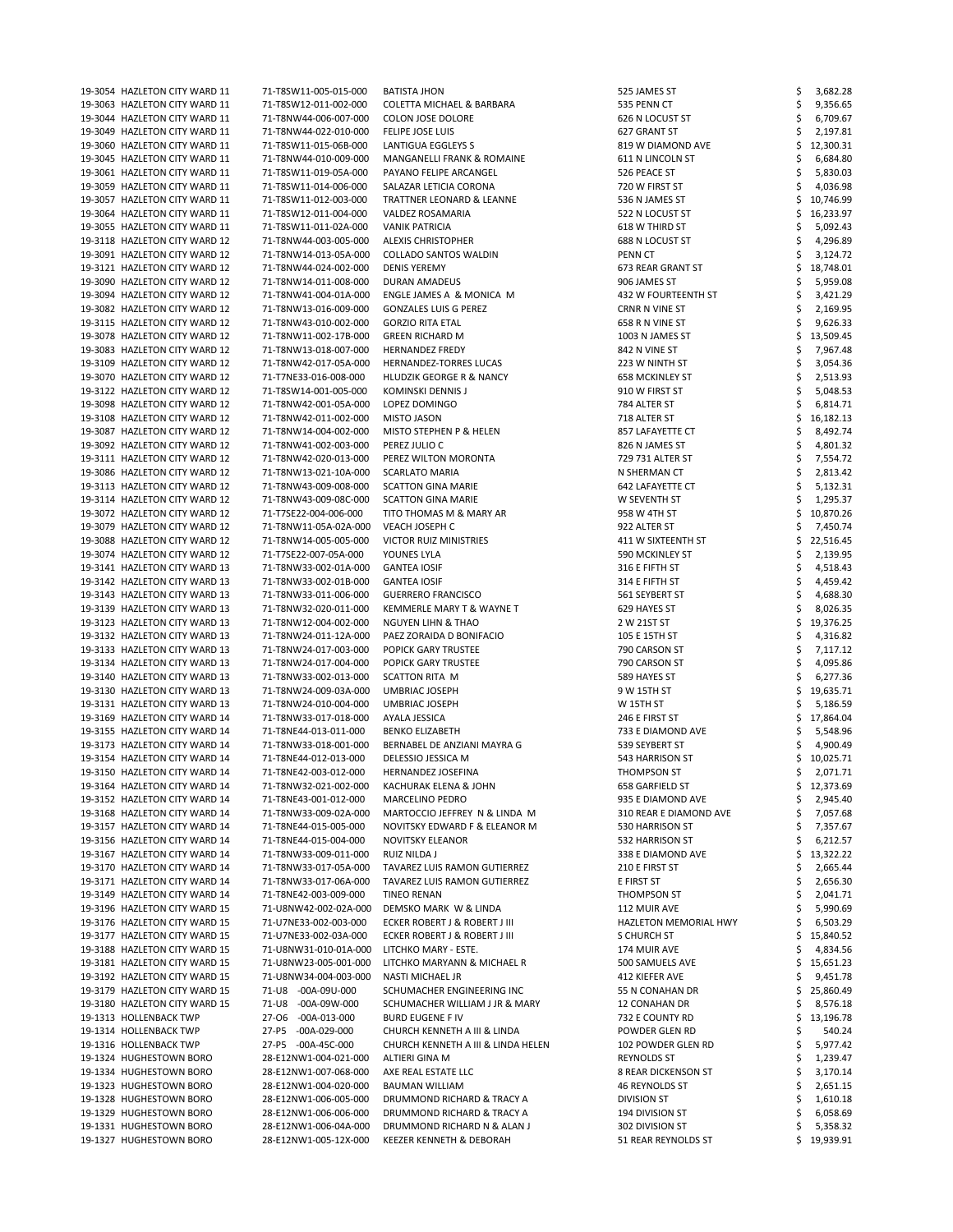| 19-1333 HUGHESTOWN BORO                    | 28-E12NW1-007-067-000                          | MARINO ALGRETA BREYMEIR                                  | <b>10 DICKENSON ST</b>                | 5,918.76           |
|--------------------------------------------|------------------------------------------------|----------------------------------------------------------|---------------------------------------|--------------------|
| 19-1341 HUGHESTOWN BORO                    | 28-E12NW4-011-009-000                          | PAHL JACK DAVID & DEANNA                                 | 34 DRAKE ST                           | 8,293.79           |
| 19-1332 HUGHESTOWN BORO                    | 28-E12NW1-007-006-000                          | ROSENCRANS JASON & KATHY                                 | 32 REYNOLDS ST                        | 4,847.00           |
| 19-1340 HUGHESTOWN BORO                    | 28-E12NW4-009-007-000                          | <b>SCOTTI RUTH ETAL</b>                                  | 11 DRAKE ST                           | 6,013.71           |
| 19-1322 HUGHESTOWN BORO                    | 28-E12NW1-003-018-000                          | WALKER FRANK A & SARA A                                  | 34 WASHINGTON TER                     | 9,140.93           |
| 19-1337 HUGHESTOWN BORO                    | 28-E12NW4-002-010-000                          | WALKER FRANK A & SARAH A                                 | 10 RENFER ST                          | 6,432.53           |
| 19-1335 HUGHESTOWN BORO                    | 28-E12NW1-008-026-000                          | WALKER FRANK A JR & SARA A                               | 106 ROCK ST                           | 9,130.50           |
| 19-1336 HUGHESTOWN BORO                    | 28-E12NW1-008-15D-000                          | WALKER FRANK A JR & SARA A                               | 112 CEMETERY ST                       | 13,026.51          |
| 19-1338 HUGHESTOWN BORO                    | 28-E12NW4-003-03A-000                          | <b>WALKER OLIVER PAULA</b>                               | <b>150 REAR ROCK ST</b>               | 2,045.61           |
| 19-1383 HUNLOCK TWP                        | 29-J6S1 -003-016-000                           | ABC AUTO & PARTS INC                                     | <b>158 ROUTE 11</b>                   | 1,826.52           |
|                                            |                                                |                                                          |                                       |                    |
| 19-1375 HUNLOCK TWP                        | 29-J6 -00A-008-000                             | <b>CROOP ALICE C ETAL</b>                                | <b>CRNR STATE ROUTE 11 RD</b>         | 25,348.83          |
| 19-1376 HUNLOCK TWP                        | 29-J6 -00A-008-002                             | <b>CROOP ALICE C ETAL</b>                                | Route 00011                           | 4,594.67           |
| 19-1350 HUNLOCK TWP                        | 29-H5 -00A-15C-000                             | <b>CROOP STANLEY</b>                                     | ROARING BROOK DR                      | 14,590.27          |
| 19-1351 HUNLOCK TWP                        | 29-H5 -00A-15H-000                             | <b>CROOP STANLEY</b>                                     | SWAMP RD                              | 11,093.76          |
| 19-1374 HUNLOCK TWP                        | 29-J5S2 -004-05A-000                           | <b>CROOP STANLEY</b>                                     | SORBERTOWN RD                         | 2,030.28           |
| 19-1382 HUNLOCK TWP                        | 29-J6S1 -001-015-000                           | <b>CROOP STANLEY</b>                                     | STATE ROUTE 11                        | 3,201.07           |
| 19-1342 HUNLOCK TWP                        | 29-G4 -00A-001-000                             | EVANS ROBERT W & CHARELYN J                              | 38 SAND HILL RD                       | 19,430.03          |
| 19-1363 HUNLOCK TWP                        | 29-15 -00A-21B-000                             | <b>EVART PAUL &amp; HANNAH</b>                           | MAIN RD                               | 4,726.29           |
| 19-1346 HUNLOCK TWP                        | 29-H4 -00A-03D-000                             | <b>GRANT GREGORY J</b>                                   | <b>GRAVEL RD</b>                      | 5,272.56           |
| 19-1378 HUNLOCK TWP                        | 29-J6 -00A-05A-000                             | <b>GRAY GARY E</b>                                       | 371 ROUTE 11                          | 9,393.68           |
| 19-1355 HUNLOCK TWP                        | 29-14 -00A-16F-000                             | <b>GUNTHER TAMMY</b>                                     | 412 SPRING HILLS DR                   | 6,596.97           |
| 19-1348 HUNLOCK TWP                        | 29-H5 -00A-046-000                             | HILLARD CRYSTAL LYNNE                                    | <b>TEDS LN</b>                        | 7,042.49           |
| 19-1373 HUNLOCK TWP                        | 29-J5S2 -002-002-000                           | <b>INVESTORS DIVERSIFIED LLC</b>                         | SORERTWON HILL RD                     | 645.58             |
| 19-1379 HUNLOCK TWP                        | 29-J6 -00A-06K-000                             | KASPER DONALD & ELIZABETH J                              | 554 MAIN RD                           | 12,500.43          |
| 19-1352 HUNLOCK TWP                        | 29-H5 -00A-29Z-000                             | <b>NEARY THOMAS JR &amp; SUSAN J</b>                     | 148 VALLEY VIEW DR                    | 6,587.02           |
| 19-1367 HUNLOCK TWP                        | 29-16 -00A-11G-000                             | REAKES WILSON T III & LORI A                             | 60 HOLLYWOOD DR                       | 4,826.73           |
| 19-1386 HUNLOCK TWP                        | 29-J6S1 -003-16A-000                           | <b>SPENCER MARK</b>                                      | <b>176 ROUTE 11</b>                   | 10,732.27          |
| 19-1369 HUNLOCK TWP                        | 29-J5 -00A-03A-000                             | TEMPLE MARGARET A & POLLOCK BEN III                      | <b>CRAGLE HILL RD</b>                 | 27,475.13          |
| 19-1370 HUNLOCK TWP                        | 29-J5 -00A-05D-000                             | YENCHA ROBERT A & ROBERT J                               | <b>CRAGLE HILL RD</b>                 | 10,156.61          |
| 19-1388 HUNTINGTON TWP                     | 30-J1 -00A-022-000                             | <b>CRAGLE VICKI R &amp; KEVIN M</b>                      | 949 BONNIEVILLE RD                    | 9,736.22           |
| 19-1395 HUNTINGTON TWP                     | 30-K1 -00A-06B-000                             | <b>CRIST RITA</b>                                        | 1728 STATE ROUTE 239 HWY              | 3,857.69           |
| 19-1407 HUNTINGTON TWP                     | 30-K3<br>$-00A-016-000$                        | <b>GOWER KEITH</b>                                       | 530 STATE ROUTE 239                   |                    |
|                                            |                                                |                                                          |                                       | 8,058.61           |
| 19-1406 HUNTINGTON TWP                     | 30-K3 -00A-013-000                             | <b>GOWER KEITH GLENN</b>                                 | 530 STATE ROUTE 239                   | 4,600.66           |
| 19-1409 HUNTINGTON TWP                     | 30-K3 -00A-38G-000                             | <b>GRAY PHILIP C JR</b>                                  | Route 00239                           | 3,547.83           |
| 19-1405 HUNTINGTON TWP                     | 30-K2 -00A-77A-000                             | <b>HUDACK EDWARD J</b>                                   | TOWN HILL RD                          | 2,543.73           |
| 19-1400 HUNTINGTON TWP                     | 30-K2 -00A-077-000                             | HUDACK EDWARD J & MELISSA PASCARELL                      | 264 TOWN HILL RD                      | 8,743.41           |
| 19-1404 HUNTINGTON TWP                     | 30-K2 -00A-52A-000                             | HUNTER WILLIAM                                           | Route 00239                           | 5,656.76           |
| 19-1399 HUNTINGTON TWP                     | 30-K2 -00A-052-000                             | HUNTER WILLIAM E                                         | 1112 STATE ROUTE 239 HWY              | 3,699.36           |
| 19-1416 HUNTINGTON TWP                     | 30-L2S2 -001-007-000                           | HUNTER WILLIAM E                                         | 713 MUNICIPAL RD                      | 4,881.73           |
| 19-1391 HUNTINGTON TWP                     | 30-J2 -00A-21C-000                             | LECHLEITNER GLENDA K                                     | <b>46 BRITTNEY LN</b>                 | 8,743.66           |
| 19-1389 HUNTINGTON TWP                     | 30-J2 -00A-041-000                             | MIDDAUGH ZACHERY & ROBYN                                 | BETHEL HILL RD                        | 3,953.11           |
| 19-1408 HUNTINGTON TWP                     | 30-K3<br>$-00A-043-000$                        | PIATT JENNA L                                            | <b>309 THORNEHILL RD</b>              | 8,930.77           |
| 19-1417 HUNTINGTON TWP                     | $30-L3$<br>-00A-002-000                        | ROY MARCO & GERARD                                       | <b>HIGH BRIDGE RD</b>                 | 15,668.55          |
| 19-1401 HUNTINGTON TWP                     | 30-K2 -00A-09B-000                             | <b>SPAK JOHN P III</b>                                   | 13 OLD KOONS RD                       | 4,997.96           |
| 19-1396 HUNTINGTON TWP                     | 30-K2 -00A-015-000                             | <b>STONE DONALD J</b>                                    | <b>401 SHICKSHINNY LAKE RD</b>        | 10,909.24          |
| 19-1412 HUNTINGTON TWP                     | $30-K3$<br>-00A-52B-000                        | <b>SUTTON RICHARD &amp; MICHELLE</b>                     | <b>HIGHBRIDGE RD</b>                  | 6,022.40           |
| 19-1410 HUNTINGTON TWP                     | $30-K3$<br>$-00A-50A-000$                      | <b>ZAGATA PAUL</b>                                       | 52 FORDS HILL RD                      | 6,949.15           |
| 19-1414 HUNTINGTON TWP                     | 30-L2 -00A-08C-000                             | ZAGATA PAUL D                                            | <b>18 WATERTON HILL RD</b>            | 4,519.72           |
| 19-1421 JACKSON TWP                        | 31-F8S10-004-018-000                           | ALBERT JOSEPH G & KIMBERLY C                             | <b>40 STONEYBROOK RD</b>              | 46,331.75          |
| 19-1425 JACKSON TWP                        | 31-G8 -00A-005-000                             | <b>HAVRILLA MARY</b>                                     | <b>CIGARSKI RD</b>                    | 4,409.20           |
| 19-1426 JACKSON TWP                        | 31-G8 -00A-043-000                             | <b>HAZELTINE ROBERT &amp; EUNICE</b>                     | 2033 HUNTSVILLE RD                    | 9,672.69           |
| 19-1430 JACKSON TWP                        | 31-G8 -00A-42A-000                             | <b>HAZELTINE ROBT &amp; EUNICE</b>                       | HUNTSVILLE RD                         | 5,783.41           |
| 19-1429 JACKSON TWP                        | 31-G8 -00A-068-000                             | <b>HAZLETINE WILLIAM</b>                                 | 377 STEELE RD                         | 10,606.57          |
| 19-1427 JACKSON TWP                        | 31-G8 -00A-044-000                             | HUNTER JEAN E & CLAUDE GOLIGHTLY                         | 134 WEAVERTOWN RD                     | 9,491.53           |
|                                            | 32-S9S2 -004-006-000                           | BROWN DAVID J ETAL                                       |                                       |                    |
| 19-1434 JEDDO BORO<br>19-1455 JENKINS TWP  |                                                |                                                          |                                       |                    |
|                                            |                                                |                                                          | 33 HIGHLAND ST                        | 2,817.97           |
|                                            | 33-F11 -T01-098-000                            | ALFARO FRANCISCO PLATERO                                 | 98 HEATHER HIGHLANDS                  | 2,323.65           |
| 19-1471 JENKINS TWP                        | 33-F11S10-001-017-000                          | AMD LAND DEVELOPMENT LLC                                 | <b>WESTMINSTER</b>                    | 1,643.14           |
| 19-1461 JENKINS TWP                        | 33-F11 -T01-279-000                            | <b>BELL DEBORAH</b>                                      | <b>279 HEATHER HIGHLANDS</b>          | 1,585.46           |
| 19-1451 JENKINS TWP                        | 33-E11S2 -008-011-000                          | <b>BEST JAYSON L</b>                                     | 16 FRIEND ST                          | 7,021.53           |
| 19-1479 JENKINS TWP                        | 33-G12S1-001-006-000                           | CHIRIAC MICHAEL                                          | 795 WESTMINSTER RD                    | 28,665.58          |
| 19-1454 JENKINS TWP                        | 33-F11 -T01-031-000                            | <b>CONNELL JOSEPH &amp;</b>                              | 31 HEATHER HIGHLANDS                  | 729.80             |
| 19-1460 JENKINS TWP                        | 33-F11 -T01-232-000                            | <b>FADDEN SHIRLEY</b>                                    | 232 HEATHER HIGHLANDS                 | 2,264.43           |
| 19-1473 JENKINS TWP                        | 33-F11S2 -001-001-000                          | <b>FARTHING KENNETH R</b>                                | 128 E SAYLOR AVE                      | 5,491.77           |
| 19-1465 JENKINS TWP                        | 33-F11S1-006-009-000                           | <b>HAGGERTY DENISE</b>                                   | 76 MAIN ST                            | 7,205.39           |
| 19-1441 JENKINS TWP                        | 33-E11S1-010-022-000                           | KASPER JOSHUA                                            | <b>26 RAILROAD ST</b>                 | 5,235.91           |
| 19-1458 JENKINS TWP                        | 33-F11 -T01-188-000                            | <b>KELLY CHARLES</b>                                     | <b>188 HEATHER HIGHLANDS</b>          | 3,332.07           |
| 19-1467 JENKINS TWP                        | 33-F11S1-007-003-000                           | LAVERDI BONNIE M                                         | <b>72 CHAPMAN ST</b>                  | 5,445.39           |
| 19-1459 JENKINS TWP                        | 33-F11 -T01-225-000                            | LICINA MARK                                              | <b>225 HEATHER HIGHLANDS</b>          | 717.92             |
| 19-1478 JENKINS TWP                        | 33-F12S9 -002-07B-000                          | <b>MANCINI JOSEPH C</b>                                  | OFF OLD BOSTON RD                     | 2,500.35           |
| 19-1477 JENKINS TWP                        | 33-F12S9 -002-007-000                          | <b>MANCINI SHEILA</b>                                    | 23 OLD BOSTON RD                      | 8,863.87           |
| 19-1449 JENKINS TWP                        | 33-E11S2 -007-044-000                          | MCGRATH CHARLES & MARGARET                               | 102 FRIEND ST                         | 5,665.89           |
| 19-1444 JENKINS TWP                        | 33-E11S2 -001-15A-000                          | MONTIJO TITO JR                                          | 17 GAUGHAN ST                         |                    |
| 19-1450 JENKINS TWP                        |                                                | MOSKA PETER A & BRIGETTE                                 |                                       | 2,562.76           |
|                                            | 33-E11S2 -008-008-000                          |                                                          | <b>13 THOMPSON ST</b>                 | 3,800.10           |
| 19-1447 JENKINS TWP                        | 33-E11S2 -005-027-000                          | <b>MURPHY MAUREEN</b>                                    | 1205 MAIN ST                          | 8,757.54           |
| 19-1456 JENKINS TWP                        | 33-F11 -T01-139-000                            | <b>REID JOSEPH</b>                                       | 139 HEATHER HIGHLANDS MHPK            | 4,247.03           |
| 19-1464 JENKINS TWP                        | 33-F11S1-006-007-000                           | RINALDI VITO J                                           | 83 MAIN ST                            | 7,515.93           |
| 19-1448 JENKINS TWP<br>19-1472 JENKINS TWP | 33-E11S2 -007-005-000<br>33-F11S10-001-17A-000 | <b>TAYLOR DAMON</b><br>WHISPERING WOODS HOMEOWNERS ASSOC | 1387 MAIN ST<br><b>WESTMINSTER RD</b> | 6,523.74<br>675.81 |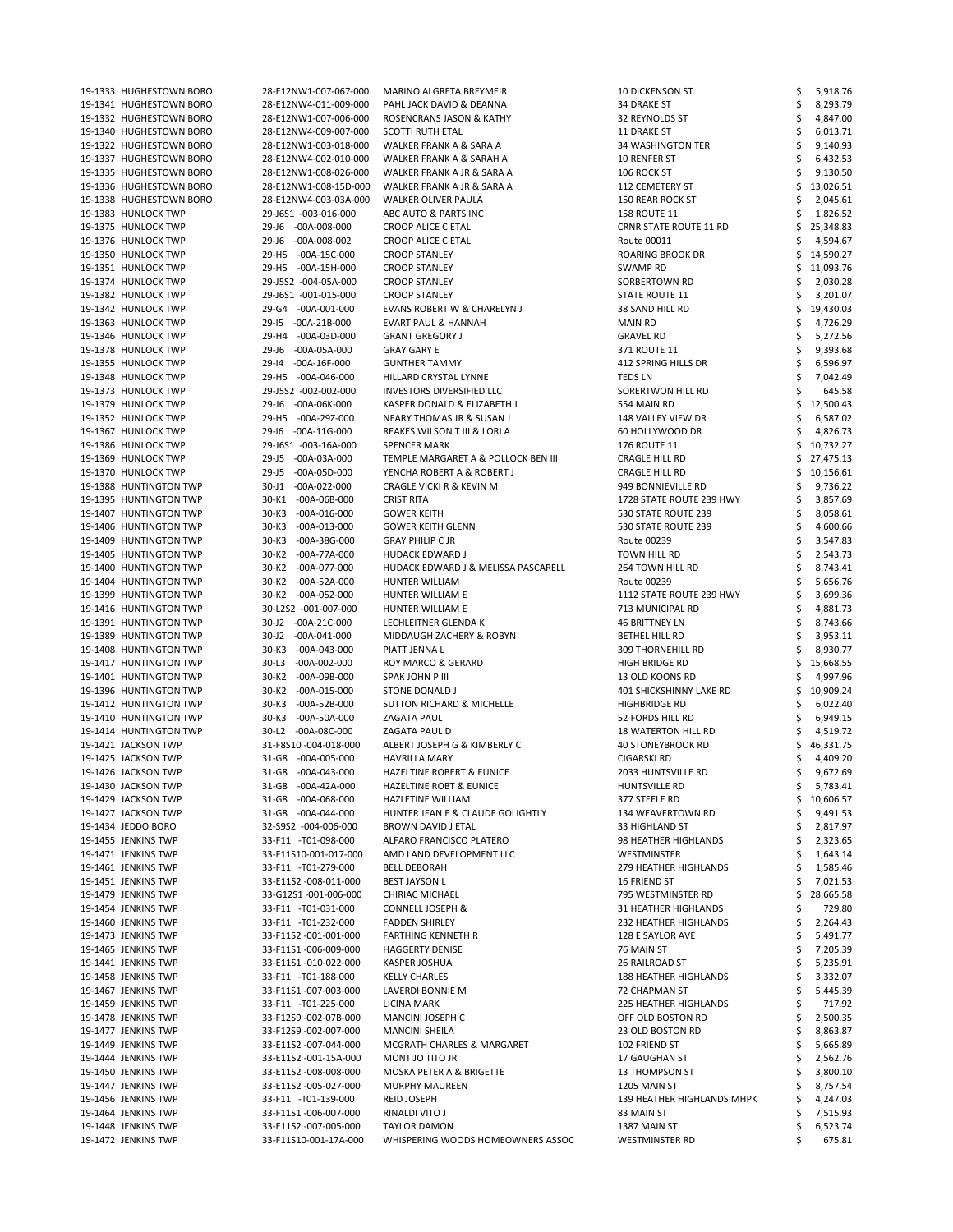| 19-1457 JENKINS TWP            | 33-F11 -T01-156-000       | ZWARYCZ JOHN & JIM                      | <b>156 HEATHER HIGHLANDS TRLR PARK</b> | 1,113.64  |
|--------------------------------|---------------------------|-----------------------------------------|----------------------------------------|-----------|
| 19-1482 KINGSTON BORO WARD 1   | 34-G9SE1 -003-005-000     | ANTONISHAK MARY SARAH                   | 190 DIVISION ST                        | 8,289.84  |
| 19-1484 KINGSTON BORO WARD 1   | 34-G9SE1 -012-013-000     | EID SAM                                 | 6 MASON ST                             | 3,661.02  |
| 19-1489 KINGSTON BORO WARD 1   | 34-G9SE1 -037-05A-000     | <b>JDS PROPERTY HOLDINGS LLC</b>        | 1 CHERRY ST                            | 13,341.14 |
| 19-1485 KINGSTON BORO WARD 1   | 34-G9SE1-012-12A-000      | <b>MASON TEX &amp; LINDA</b>            | 256 PRINGLE ST                         | 5,022.23  |
| 19-1481 KINGSTON BORO WARD 1   | 34-G9SE1 -002-18A-000     | <b>NAUDUS NORA E</b>                    | 278 PRINGLE ST                         | 7,987.20  |
| 19-1509 KINGSTON BORO WARD 3   | 34-G9SE2 -015-008-000     | BLACK CARTER JEFFREY & PATRICIA ANN     | 28 DIVISION ST                         | 12,684.58 |
| 19-1511 KINGSTON BORO WARD 3   | 34-G9SE2 -017-027-000     | <b>HARRING JOHN</b>                     | 57 POPLAR ST                           | 12,401.50 |
| 19-1497 KINGSTON BORO WARD 3   | 34-G9SE1 -021-001-000     | KLEYMAN LYUDMILA                        | PRINGLE ST                             | 880.88    |
| 19-1500 KINGSTON BORO WARD 3   | 34-G9SE1 -021-032-000     | KLEYMAN LYUDMILA                        | 129 PRINGLE ST                         | 7,444.97  |
| 19-1495 KINGSTON BORO WARD 3   | 34-G9SE1-019-005-000      | <b>KLINGER ROSEMARY M</b>               | 437 SCHUYLER AVE                       | 4,379.31  |
| 19-1496 KINGSTON BORO WARD 3   | 34-G9SE1 -019-010-000     | KLOCKO JODY B                           | 80 PRICE ST                            | 15,928.80 |
| 19-1494 KINGSTON BORO WARD 3   | 34-G9SE1 -007-022-000     | MORGAN WILLIAM A                        | 440 N MAPLE ST                         | 12,098.00 |
| 19-1501 KINGSTON BORO WARD 3   | 34-G9SE1 -021-033-000     | MORGAN WILLIAM A                        | 371 REAR SCHUYLER AVE                  | 12,734.57 |
| 19-1522 KINGSTON BORO WARD 4   | 34-G9NE3 -015-019-000     | CARR CHRISTOPHER DAVID & TAMMY LYNN     | 53 W VAUGHN ST                         | 22,285.87 |
| 19-1513 KINGSTON BORO WARD 4   | 34-G9NE3 -002-004-000     | ELMIR SALIM & ANNA                      | 150 UNION ST                           | 9,125.10  |
| 19-1520 KINGSTON BORO WARD 4   | 34-G9NE3 -013-011-000     | FISKE DONALD R & KAREN A                | 60 JOHN ST                             | 7,850.93  |
| 19-1514 KINGSTON BORO WARD 4   | 34-G9NE3 -002-011-000     | HARRING JOHN A                          | 124 W UNION ST                         | 13,350.26 |
|                                |                           |                                         |                                        |           |
| 19-1523 KINGSTON BORO WARD 4   | 34-G9NE3 -016-029-000     | <b>MATTERN RICHARD</b>                  | 57 W WALNUT ST                         | 8,208.90  |
| 19-1515 KINGSTON BORO WARD 4   | 34-G9NE3 -004-017-000     | ZHENG ZBAO                              | 119 JOHN ST                            | 10,376.05 |
| 19-1535 KINGSTON BORO WARD 5   | 34-G9SE2 -028-018-000     | BIAGO ANTHONY J JR & CAPRIS MARIANN     | 614 CHARLES AVE                        | 44,791.81 |
| 19-1537 KINGSTON BORO WARD 5   | 34-G9SE3 -003-012-000     | <b>CORDORA LEONARD &amp; SUSAN E</b>    | 85 JAMES ST                            | 20,978.32 |
| 19-1530 KINGSTON BORO WARD 5   | 34-G9SE2 -005-011-000     | KEISER LARRY S & LYNN R                 | 59 E WALNUT ST                         | 18,478.74 |
| 19-1542 KINGSTON BORO WARD 5   | 34-G9SE3 -028-016-000     | LEE WOO JUN &                           | 600 MEADOWLAND AVE                     | 11,088.73 |
| 19-1541 KINGSTON BORO WARD 5   | 34-G9SE3 -027-010-000     | ROWAN EDWARD J JR & LINDSAY             | 581 GIBSON ST                          | 31,667.29 |
| 19-1556 KINGSTON BORO WARD 6   | 34-H9NE1-014-016-000      | <b>CARLE JEFFREY CHARLES</b>            | 85 S LANDON AVE                        | 9,489.53  |
| 19-1544 KINGSTON BORO WARD 6   | 34-G9SE3 -023-010-000     | DUGUM MARE & HINES DAVID A              | 227 REYNOLDS ST                        | 10,656.62 |
| 19-1553 KINGSTON BORO WARD 6   | 34-H9NE1-005-008-000      | KOVACH CHARLES R & RAELENE E            | 37 N LANDON                            | 10,365.65 |
| 19-1546 KINGSTON BORO WARD 6   | 34-G9SE4 -008-020-000     | MONAHAN KATHERINE E                     | 302 WRIGHT AVE                         | 9,553.88  |
| 19-1549 KINGSTON BORO WARD 6   | 34-H9NE1-003-009-000      | PACOVSKY BARBARA C                      | 274 WRIGHT AVE                         | 12,592.67 |
| 19-1550 KINGSTON BORO WARD 6   | 34-H9NE1-003-014-000      | ROBERTS ROBERT O & DEBORAH R            | 242 WRIGHT AVE                         | 10,859.02 |
| 19-1559 KINGSTON BORO WARD 6   | 34-H9NE1-015-017-000      | VASSELLO STEPHEN E                      | 313 DEAN CT                            | 8,086.13  |
| 19-1567 KINGSTON BORO WARD 7   | 34-H9NE2 -016-013-000     | ARMACIDA MICHAEL F                      | 351 CHESTER ST                         | 2,735.37  |
| 19-1569 KINGSTON BORO WARD 7   | 34-H9NE3 -003-005-000     | <b>BEDNARSKI JOHN R</b>                 | 160 N DAWES AVE                        | 16,428.14 |
| 19-1563 KINGSTON BORO WARD 7   | 34-H9NE1-007-009-000      | <b>HARRING JOHN A</b>                   | 32 N GOODWIN AVE                       | 7,047.09  |
| 19-1570 KINGSTON BORO WARD 7   | 34-H9NE3 -005-001-000     | <b>KELLY SUZANNE</b>                    | 28 N DAWES AVE                         | 13,099.53 |
| 19-1562 KINGSTON BORO WARD 7   | 34-G9SE3 -020-009-000     | <b>MOSES ANTHONY P &amp; MARLENE</b>    | 235 BUTLER ST                          | 21,380.61 |
| 19-1560 KINGSTON BORO WARD 7   | 34-G9SE3 -010-019-000     | PIERCE MTN LLC                          | 352 PIERCE ST                          | 18,135.60 |
| 19-1561 KINGSTON BORO WARD 7   | 34-G9SE3 -010-020-000     | PIERCE MTN LLC                          | 348 PIERCE ST                          | 25,869.55 |
| 19-1604 KINGSTON TWP           | 35-E9S5 -004-010-000      | ADAMS JOSEPH & KATHLEEN                 | 126 WOODBINE RD                        | 13,586.71 |
| 19-1589 KINGSTON TWP           | 35-E8S9 -009-07A-000      | <b>BALTIMORE SAMUEL &amp; LESLEY</b>    | 57 N PIONEER AVE                       | 13,642.19 |
| 19-1577 KINGSTON TWP           | 35-E8S5 -001-033-000      | <b>BATT FRANCES</b>                     |                                        |           |
|                                |                           |                                         | <b>PARK AVE</b>                        | 3,007.42  |
| 19-1603 KINGSTON TWP           | 35-E9S4 -004-002-000      | CHEPANONIS ALOYSIUS N & LAVERNA         | 3 DOLORES RD                           | 20,347.24 |
| 19-1599 KINGSTON TWP           | 35-E9 -00A-097-000        | <b>CHRISTIAN BRIAN A &amp; JENNIFER</b> | <b>88 ATHERHOLT DR</b>                 | 13,002.42 |
| 19-1583 KINGSTON TWP           | 35-E8S7 -010-011-000      | CRAFT OLNEY JR & MARGARET               | 59 E CENTER ST                         | 7,991.37  |
| 19-1586 KINGSTON TWP           | 35-E8S9 -007-016-000      | <b>GLODZIK LEO A</b>                    | 92 PERRIN AVE                          | 22,723.44 |
| 19-1592 KINGSTON TWP           | 35-E9 -00A-009-072        | <b>HUNTER MARK</b>                      | 49 CARDINAL DR                         | 1,543.25  |
| 19-1587 KINGSTON TWP           | 35-E8S9 -008-04A-000      | LOMBARD PHILLIP C & MEG H               | 26 HOLCOMB RD                          | 14,773.59 |
| 19-1588 KINGSTON TWP           | 35-E8S9 -008-04B-000      | LOMBARD PHILLIP C AND MEG H             |                                        | 849.27    |
| 19-1578 KINGSTON TWP           | 35-E8S5 -002-001-000      | <b>MANNINO GIUSEPPE</b>                 | PARK AVE                               | 3,037.42  |
| 19-1590 KINGSTON TWP           | 35-E9 -00A-009-006        | MCADARRA KYLE                           | 3 ECHO VALLEY DR                       | 804.20    |
| 19-1581 KINGSTON TWP           | 35-E8S6 -003-03A-000      | MCDERMOTT TRACY                         | 57 N MAIN ST                           | 10,431.38 |
| 19-1596 KINGSTON TWP           | 35-E9 -00A-009-100        | <b>MUZZY LAURA</b>                      | 116 OWL DR                             | 3,207.31  |
| 19-1609 KINGSTON TWP           | 35-F9S4 -005-007-000      | OLIVERI ANTHONY JR & DEBRA              | <b>105 CARVERTON RD</b>                | 11,492.57 |
| 19-1610 KINGSTON TWP           | 35-F9S4 -005-05A-000      | OLIVERI ANTHONY JR & DEBRA              | <b>CARVERTON RD</b>                    | 1,227.56  |
| 19-1595 KINGSTON TWP           | 35-E9 -00A-009-097        | PERREGO KIM                             | 92 ECHO VALLEY DR                      | 2,763.05  |
| 19-1608 KINGSTON TWP           | 35-F9S2 -002-010-000      | POLLICK CHESTER J III                   | <b>217 CARVETON RD</b>                 | 12,113.91 |
| 19-1600 KINGSTON TWP           | 35-E9 -00A-17K-000        | <b>ROSS MATTHEW &amp; BETH</b>          | 22 GREEN RD                            | 17,383.64 |
| 19-1572 KINGSTON TWP           | 35-D9<br>-00A-50H-000     | SEELEY JAMES W                          | <b>18 TIMKO LN</b>                     | 4,735.78  |
| 19-1601 KINGSTON TWP           | $35-E9$<br>$-00A-86I-000$ | SELENSKI RONALD T JR                    | 66 DUG RD                              | 3,388.24  |
| 19-1594 KINGSTON TWP           | $35-E9$<br>-00A-009-083   | <b>TRANSUE SHEILA</b>                   | <b>43 ECHO VALLEY DR</b>               | 1,836.38  |
| 19-1591 KINGSTON TWP           | $35-E9$<br>$-00A-009-008$ | <b>WICKHAM DAWNA</b>                    | <b>37 CARDINAL CIR</b>                 | 3,464.38  |
| 19-1593 KINGSTON TWP           | 35-E9 -00A-009-077        | <b>WICKHAM MELISSA</b>                  | 1 ECHO VALLEY DR                       | 1,825.09  |
| 19-1618 LAFLIN BORO            | 36-F12S7-001-012-000      | AMB INVESTMENTS OF PA INC.              | Route 00315                            | 3,715.41  |
| 19-1612 LAFLIN BORO            | 36-F11S5-001-003-000      | <b>CEPRISH SIMON &amp; THOMAS R</b>     | 69 MARKET ST                           | 3,949.27  |
| 19-1617 LAFLIN BORO            | 36-F11S8 -06A-16B-000     | SEBIA ROBERT & MARGARET                 | REAR CHESTNUTWOOD DR                   | 1,689.50  |
| 19-1614 LAFLIN BORO            | 36-F11S5-004-006-000      | <b>WARGO GARY</b>                       | 42 MAIN ST                             | 14,148.04 |
| 19-1611 LAFLIN BORO            | 36-F11 -00A-07K-000       | <b>WARGO GARY &amp; DEBORAH</b>         | <b>CUNNINGHAM ST</b>                   | 3,748.72  |
| 19-1622 LAKE TWP               | 37-D4 -00A-06A-000        | <b>CARPENTER JANE M</b>                 | 241 CRISMAN RD                         | 11,405.56 |
| 19-1623 LAKE TWP               | 37-D4 -00A-06A-001        | <b>CARPENTER JANE M</b>                 | 245 CRISMAN RD                         | 6,523.85  |
| 19-1632 LAKE TWP               | 37-E4 -00A-010-030        | <b>CEASE BRADLEY JAY</b>                | 133 EVERGREEN ESTATES DR               | 932.18    |
| 19-1628 LAKE TWP               | 37-D6 -00A-13B-000        | <b>KREIDLER THOMAS</b>                  | 497 LEHMAN OUTLET RD                   | 4,822.37  |
|                                | 37-E4 -00A-010-029        | OLSON CHRISTOPHER D & STEPHANIE L       |                                        |           |
| 19-1631 LAKE TWP               |                           |                                         | 146 EVERGREEN ESTATES DR               | 685.85    |
| 19-1642 LAKE TWP               | 37-MINACT-00A-000-004     | PIATT THOMAS                            |                                        | 678.94    |
| 19-1641 LAKE TWP               | 37-F5 -00A-16C-000        | <b>STRUNK CURTIS E</b>                  | <b>COR MAIN RD</b>                     | 12,330.71 |
| 19-1636 LAKE TWP               | 37-E5 -00A-57D-000        | <b>WALLACE DALE A &amp; ROBIN R</b>     | PINE TREE RD                           | 4,859.69  |
| 19-1721 LARKSVILLE BORO - COAL | 38-G8 -000-01I-000        | <b>HEAVY MEDIA INC</b>                  | <b>MOUNTAIN TIER</b>                   | 6,890.02  |
| 19-1722 LARKSVILLE BORO - COAL | 38-G8 -000-01J-000        | <b>HEAVY MEDIA INC</b>                  | <b>MOUNTAIN TIER</b>                   | 9,377.28  |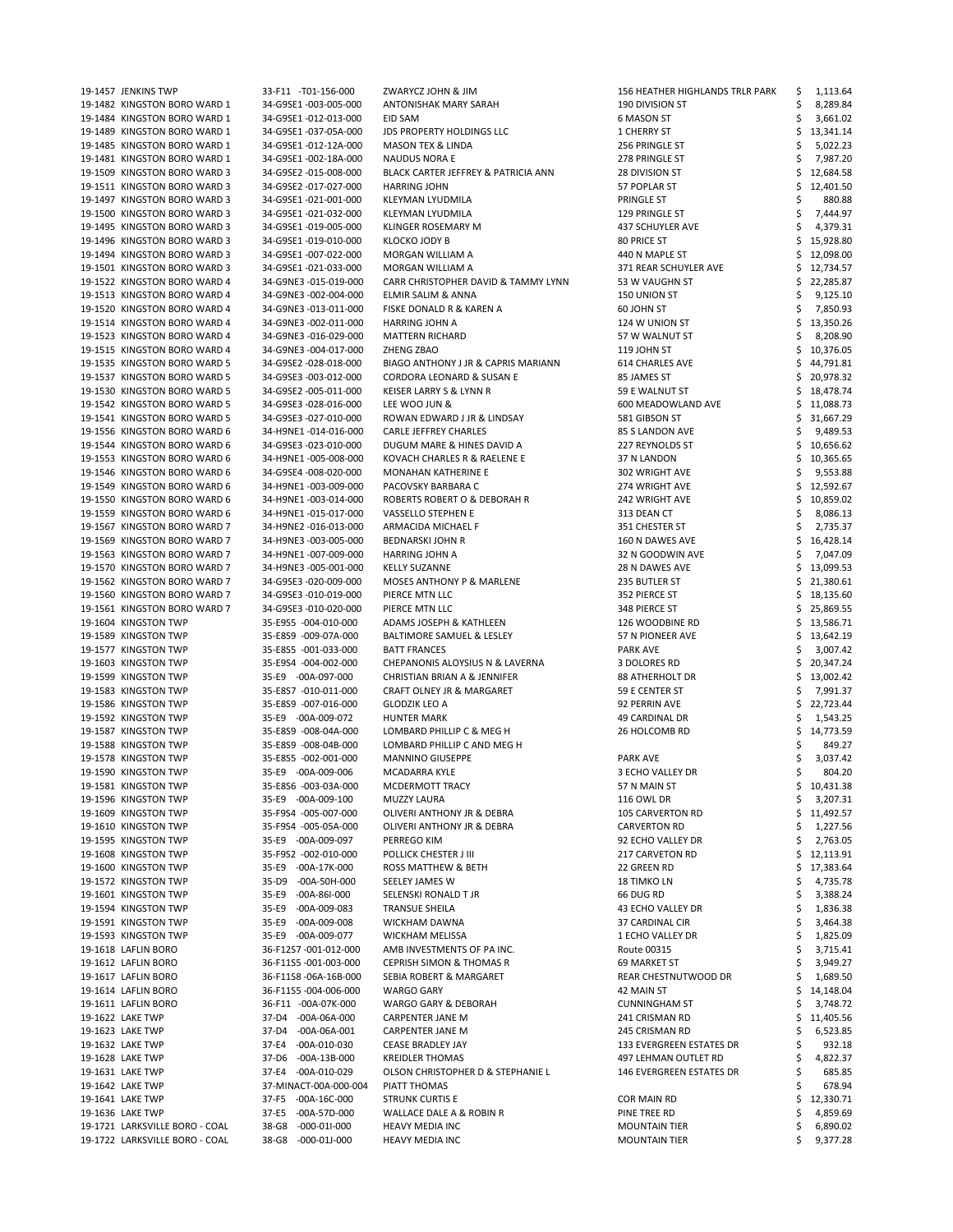| 19-1723 LARKSVILLE BORO - COAL                             | 38-G9 -000-01H-000                             | <b>HEAVY MEDIA INC</b>                              | <b>MOUNTAIN TIER</b>                 | 13,782.03            |
|------------------------------------------------------------|------------------------------------------------|-----------------------------------------------------|--------------------------------------|----------------------|
| 19-1724 LARKSVILLE BORO - COAL                             | 38-G9 -00A-01L-000                             | <b>HEAVY MEDIA INC</b>                              | <b>MOUNTAIN TIER</b>                 | 9,399.21             |
| 19-1725 LARKSVILLE BORO - COAL                             | 38-G9 -00A-02A-000                             | <b>HEAVY MEDIA INC</b>                              | D J WALLER                           | 4,906.77             |
| 19-1726 LARKSVILLE BORO - COAL                             | 38-G9<br>$-00A-02B-000$                        | <b>HEAVY MEDIA INC</b>                              | <b>DJ WALLER</b>                     | 4,654.79             |
| 19-1727 LARKSVILLE BORO - COAL                             | 38-H8 -00A-01A-000                             | <b>HEAVY MEDIA INC</b>                              | <b>WASHINGTON AVE</b>                | 4,643.80             |
| 19-1728 LARKSVILLE BORO - COAL                             | 38-H8 -00A-01B-000                             | <b>HEAVY MEDIA INC</b>                              | <b>BROADWAY ST</b>                   | 14,625.76            |
| 19-1729 LARKSVILLE BORO - COAL                             | 38-H8 -00A-01K-000                             | <b>HEAVY MEDIA INC</b>                              | <b>MOUNTAIN TIER</b>                 | 6,659.88             |
| 19-1730 LARKSVILLE BORO - COAL                             | 38-H8 -00A-U62-000                             | <b>HEAVY MEDIA INC</b>                              | D J WALLER                           | 8,807.53             |
| 19-1731 LARKSVILLE BORO - COAL                             | 38-H8 -00A-U65-000                             | <b>HEAVY MEDIA INC</b>                              | MT TIER RIVER TIER                   | 13,256.14            |
| 19-1733 LARKSVILLE BORO - COAL                             | 38-H9 -00A-01G-000                             | <b>HEAVY MEDIA INC</b>                              | <b>HOWARD ST</b>                     | 2,759.18             |
| 19-1734 LARKSVILLE BORO - COAL                             | 38-H9 -00A-81C-000                             | <b>HEAVY MEDIA INC</b>                              | RR R/W                               | 4,567.15             |
| 19-1735 LARKSVILLE BORO - COAL                             | 38-H9 -00A-82C-000                             | <b>HEAVY MEDIA INC</b>                              | RR R/W                               | 4,621.91             |
| 19-1732 LARKSVILLE BORO - COAL                             | 38-H9 -00A-01C-000                             | MT CARMEL COGEN INC                                 | NESBITT ST                           | 57,260.05            |
| 19-1644 LARKSVILLE BORO WARD 1                             | 38-G8 -00A-13F-000                             | <b>BARTOLI MARILYN</b>                              | <b>MOUNTAIN RD</b>                   | 15,094.09            |
| 19-1657 LARKSVILLE BORO WARD 1                             | 38-H8S1 -009-031-000                           | CAMPBELL RICE WILMA                                 | 533 W STATE ST                       | 6,204.00             |
| 19-1647 LARKSVILLE BORO WARD 1                             | 38-H8 -00A-006-000                             | <b>HEAVY MEDIA INC</b>                              | ADJ HEAVY MEDIA                      | 5,246.45             |
| 19-1648 LARKSVILLE BORO WARD 1                             | 38-H8 -00A-20B-000                             | <b>HEAVY MEDIA INC</b>                              | E STATE ST                           | 14,691.50            |
| 19-1643 LARKSVILLE BORO WARD 1                             | 38-G8 -00A-035-000                             | KOCHER STANLEY E                                    | 915 MOUNTAIN RD                      | 5,472.75             |
| 19-1658 LARKSVILLE BORO WARD 1                             | 38-H8S1 -009-032-000                           | NEWMAN RANDY L & LOUISE E                           | 525 W STATE ST                       | 10,337.72            |
| 19-1655 LARKSVILLE BORO WARD 1                             | 38-H8S1 -009-001-000                           | <b>SENK MARK</b>                                    | <b>6 BARNEY ST</b>                   | 7,719.91             |
| 19-1649 LARKSVILLE BORO WARD 1                             | 38-H8S1 -005-022-000                           | THOMAS DAWN                                         | 48 MORGAN ST                         | 7,062.50             |
| 19-1656 LARKSVILLE BORO WARD 1                             | 38-H8S1 -009-006-000                           | UNICE CHARLES                                       | 28 BARNEY ST                         | 6,547.51             |
| 19-1661 LARKSVILLE BORO WARD 2                             | 38-H8S3 -001-53A-000                           | <b>GEORGE ANDREA</b>                                | 386 1/2 CARVER ST                    | 2,611.28             |
| 19-1664 LARKSVILLE BORO WARD 2                             | 38-H8S3 -004-001-000                           | REAL ESTATE MAGNATE LLC                             | 264 VINE ST                          | 8,128.22             |
| 19-1672 LARKSVILLE BORO WARD 3                             | 38-H8S4 -008-001-000                           | <b>HEAVY MEDIA INC</b>                              | <b>REAR NESBITT ST</b>               | 3,854.92             |
| 19-1673 LARKSVILLE BORO WARD 3                             | 38-H8S4 -008-007-000                           | <b>HEAVY MEDIA INC</b>                              | REAR NESBITT ST                      | 4,523.28             |
| 19-1670 LARKSVILLE BORO WARD 3                             | 38-H8S2 -001-014-000                           | REAL ESTATE MAGNATE LLC                             |                                      |                      |
|                                                            |                                                |                                                     | 29 W BROADWAY                        | 9,421.10             |
| 19-1669 LARKSVILLE BORO WARD 3                             | 38-H8S2 -001-013-000                           | <b>SIMS RODNEY</b>                                  | 17 W BROADWAY                        | 12,224.38            |
| 19-1683 LARKSVILLE BORO WARD 4                             | 38-H8S5 -007-017-000                           | <b>HAZELTINE ARTHUR</b>                             | E MAIN ST                            | 2,241.33             |
| 19-1685 LARKSVILLE BORO WARD 4                             | 38-H8S5 -007-035-000                           | <b>HAZELTINE ARTHUR</b>                             | 263 BUTTONWOOD LN                    | 9,012.81             |
| 19-1688 LARKSVILLE BORO WARD 4                             | 38-H8S5 -007-07A-000                           | <b>HAZELTINE ARTHUR</b>                             | <b>BUTTONWOOD ST</b>                 | 2,635.75             |
| 19-1686 LARKSVILLE BORO WARD 4                             | 38-H8S5 -007-036-000                           | <b>HAZELTINE ARTHUR J</b>                           | 289 BUTTONWOOD LN                    | 2,211.33             |
| 19-1687 LARKSVILLE BORO WARD 4                             | 38-H8S5 -007-037-000                           | <b>HAZELTINE ARTHUR J</b>                           | 289 BUTTONWOOD LN                    | 5,487.54             |
| 19-1693 LARKSVILLE BORO WARD 4                             | 38-H9S1 -005-002-000                           | KEYSTONE GARDEN ESTATES INC.                        | Route 00011                          | \$310,504.44         |
| 19-1680 LARKSVILLE BORO WARD 4                             | 38-H8S5 -006-012-000                           | RUGGERE JAMES J & MARY S                            | E MAIN ST                            | 3,307.09             |
| 19-1675 LARKSVILLE BORO WARD 4                             | 38-H8S5 -004-006-000                           | <b>SCHALL JAMES ERIC</b>                            | <b>REAR CHURCH ST</b>                | 5,608.05             |
| 19-1679 LARKSVILLE BORO WARD 4                             | 38-H8S5 -006-011-000                           | SCHALL JAMES ERIC                                   | E MAIN ST                            | 5,180.74             |
| 19-1674 LARKSVILLE BORO WARD 4                             | 38-H8S5 -004-004-000                           | SHAWNEE CONCRETE & ASPHALT                          | <b>COR MAIN ST</b>                   | 43,344.47            |
| 19-1676 LARKSVILLE BORO WARD 4                             | 38-H8S5 -004-05B-000                           | SHAWNEE READY MIX CONCRETE CO                       | OFF MAIN ST                          | 5,147.86             |
| 19-1684 LARKSVILLE BORO WARD 4                             | 38-H8S5 -007-033-000                           | <b>ZURENDA SHARON</b>                               | 243 BUTTONWOOD LN                    | 8,188.41             |
| 19-1689 LARKSVILLE BORO WARD 4                             | 38-H8S5 -007-33A-000                           | <b>ZURENDA SHARON</b>                               | <b>BUTTONWOOD LN</b>                 | 2,211.33             |
| 19-1697 LARKSVILLE BORO WARD 5                             | 38-H8S4 -004-027-000                           | ELLSWORTH ASA & MARIAN                              | 70 E BROADWAY ST                     | 10,538.10            |
| 19-1696 LARKSVILLE BORO WARD 5                             | 38-H8S4 -004-003-000                           | PIERANTONI ROBERT                                   | 29 E BROADWAY ST                     | 18,790.99            |
| 19-1695 LARKSVILLE BORO WARD 5                             | 38-H8S2 -006-001-000                           | WILLIAM & WILLIAM HOLDINGS LLC                      | <b>NESBITT ST</b>                    | 23,925.52            |
|                                                            |                                                | BOWER JOAN & GEISINGER KIMBERLY A                   | 331 E STATE ST                       |                      |
| 19-1700 LARKSVILLE BORO WARD 6                             | 38-H8S2 -002-023-000                           |                                                     |                                      | 7,631.24             |
| 19-1704 LARKSVILLE BORO WARD 6                             | 38-H9 -00A-01E-000                             | <b>HEAVY MEDIA INC</b>                              | <b>MAIN RD</b>                       | 18,537.51            |
| 19-1705 LARKSVILLE BORO WARD 7                             | 38-G9S1 -007-002-000                           | <b>ISMAIL CHRISTINE</b>                             | <b>JACKSON ST</b>                    | 11,524.87            |
| 19-1708 LARKSVILLE BORO WARD 7                             | 38-G9S1 -007-018-000                           | <b>ISMAIL CHRISTINE</b>                             | 9 PACE ST                            | 19,775.67            |
| 19-1719 LARKSVILLE BORO WARD 7                             | 38-G9S4A -014-027-000                          | RYNKIEWICZ ARLENE & MICHELLE                        | 120 PHEASANT DR                      | 17,232.03            |
| 19-1714 LARKSVILLE BORO WARD 7                             | 38-G9S2 -004-026-000                           | <b>TAYLOR DAMON</b>                                 | 50 SNYDER ST                         | 7,599.36             |
| 19-1744 LAUREL RUN BORO                                    | 39-I10S2 -001-003-000                          | <b>BONK ALFRED &amp; JUDITH</b>                     | 142 PARRISH RD                       | 5,678.91             |
| 19-1739 LAUREL RUN BORO                                    | 39-I10 -T01-375-001                            | <b>HANNON MARTIN</b>                                | 375 LAUREL RUN ESTATES               | 1,151.49             |
| 19-1737 LAUREL RUN BORO                                    | 39-110 -T01-134-000                            | <b>JOHNSON ALVIN</b>                                | 134 LAUREL RUN EST                   | 2,485.01             |
| 19-1738 LAUREL RUN BORO                                    | 39-I10 -T01-362-001                            | KOONRAD ANGELA &                                    | <b>362 LAUREL RUN EST</b>            | 4,472.99             |
| 19-1742 LAUREL RUN BORO                                    | 39-I10 -T01-433-000                            | <b>TYSON GAIL</b>                                   | 433 ROCKY HILL ROAD                  | 2,833.90             |
| 19-1775 LEHMAN TWP                                         | 40-G6S2 -002-014-000                           | <b>BONK ANTOINETTE</b>                              | NORSTEDT ST                          | 1,935.66             |
| 19-1776 LEHMAN TWP                                         | 40-G6S2 -002-015-000                           | <b>BONK ANTOINETTE</b>                              | NORSTEDT ST                          | 1,935.66             |
| 19-1777 LEHMAN TWP                                         | 40-G6S2 -002-016-000                           | <b>BONK ANTOINETTE</b>                              | NORSTEDT ST                          | 2,179.66             |
|                                                            |                                                |                                                     |                                      |                      |
| 19-1748 LEHMAN TWP                                         | 40-E6 -00A-11A-000                             | DUDA STANLEY W                                      | 308 OUTLET RD                        | 3,778.64             |
| 19-1758 LEHMAN TWP                                         | 40-E7 -T01-015-000                             | <b>IMLER JACKIE</b>                                 | 13 JANELLE LN                        | 3,854.51             |
| 19-1751 LEHMAN TWP                                         | 40-E7 -00A-24A-000                             | LANSBERRY LAWRENCE &                                | PEACEFUL VALLEY RD                   | 1,167.48             |
| 19-1769 LEHMAN TWP                                         | 40-G5S3 -001-003-000                           | LETTIERI FRANCO & JOANNE                            | <b>LAKEVIEW DR</b>                   | 3,711.31             |
| 19-1773 LEHMAN TWP                                         | 40-G5S6 -002-005-000                           | MEDIACARBON INC                                     | 1961 ROUTE 29 HWY                    | 7,717.28             |
| 19-1778 LEHMAN TWP                                         | 40-G6S2 -003-008-000                           | ROLF HUGH ETAL                                      | NORSTEDT LN                          | 4,274.52             |
| 19-1779 LEHMAN TWP<br>19-1770 LEHMAN TWP                   | 40-G6S2 -003-009-000                           | ROLF HUGH ETAL                                      | NORSTEDT AVE                         | 2,470.00             |
|                                                            | 40-G5S4 -010-001-000                           | ROOT ROBERT &                                       | <b>REAR SANDO ST</b>                 | 1,295.32             |
| 19-1771 LEHMAN TWP                                         | 40-G5S4 -010-003-000                           | <b>ROOT ROBERT &amp;</b>                            | 69 SANDO ST                          | 5,800.10             |
| 19-1763 LEHMAN TWP                                         | 40-G5 -T02-013-000                             | <b>SCHAEFFER JESSE &amp;</b>                        | <b>21 COUNTRY CREST LN</b>           | 1,641.42             |
| 19-1765 LEHMAN TWP                                         | 40-G5 -T02-047-000                             | <b>SCHELL JUSTIN</b>                                | 6 DEER LN                            | 1,302.96             |
| 19-1754 LEHMAN TWP                                         | 40-E7<br>-00A-28F-000                          | <b>SPENCER JOHN S</b>                               | HUNTSVILLE IDETOWN RD                | 6,577.59             |
| 19-1755 LEHMAN TWP                                         | 40-E7 -00A-28G-000                             | <b>SPENCER JOHN S</b>                               | <b>HUNTSVILLE IDETOWN RD</b>         | 1,448.34             |
| 19-1756 LEHMAN TWP                                         | 40-E7 -00A-28H-000                             | <b>SPENCER JOHN S</b>                               | HUNTSVILLE IDETOWN RD                | 6,021.89             |
| 19-1750 LEHMAN TWP                                         | 40-E7<br>-00A-026-000                          | SPENCER JOHN S SR ETAL                              | 80 GOLF COURSE RD                    | 42,949.44            |
| 19-1752 LEHMAN TWP                                         | 40-E7 -00A-26B-000                             | SPENCER JOHN S SR ETAL                              | Route 00118                          | 790.02               |
| 19-1753 LEHMAN TWP                                         | 40-E7 -00A-27D-000                             | SPENCER JOHN S SR ETAL                              | HUNTSVILLE IDETOWN RD                | 678.91               |
| 19-1786 LUZERNE BORO WARD 1                                | 41-G9NE3 -006-006-000                          | <b>FITSER HARRY</b>                                 | 202 VAUGHN ST                        | 5,456.58             |
| 19-1788 LUZERNE BORO WARD 1<br>19-1787 LUZERNE BORO WARD 1 | 41-G9NE3 -006-008-000<br>41-G9NE3 -006-007-000 | FITSER HARRY & ROSE MARY<br>FITSER HARRY & ROSEMARY | <b>40 FULTON ST</b><br>200 VAUGHN ST | 2,461.24<br>5,542.13 |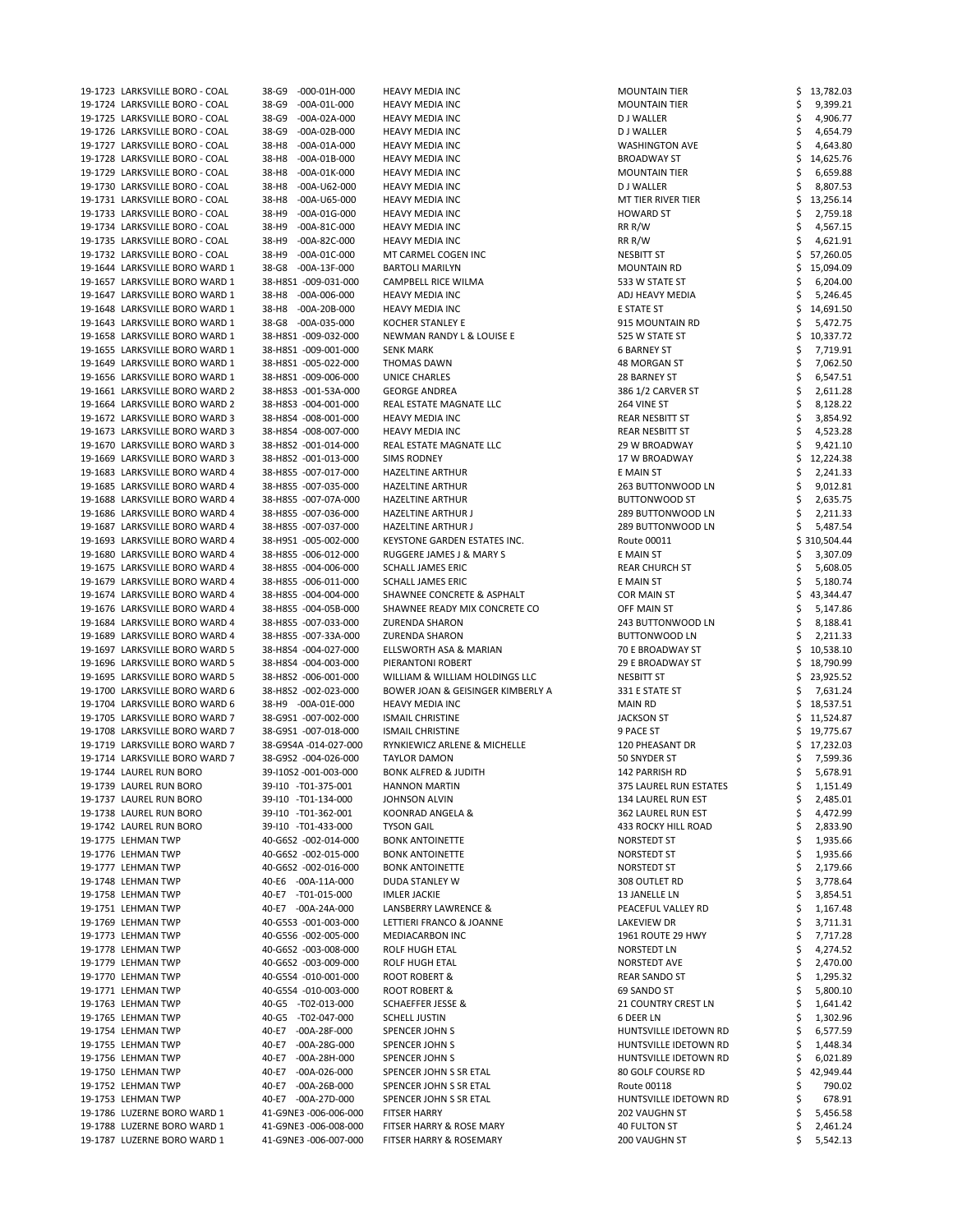| 19-1790 LUZERNE BORO WARD 2    | 41-G9NE1-007-011-000  | CAMPAS HOFFMAN MELISSA                        | 450 BENNETT ST       | 10,621.24     |
|--------------------------------|-----------------------|-----------------------------------------------|----------------------|---------------|
| 19-1795 LUZERNE BORO WARD 2    | 41-G9NE2 -018-018-000 | CAMPAS-HOFFMAN REALTY                         | 381 BENNETT ST       | 12,335.06     |
| 19-1793 LUZERNE BORO WARD 2    | 41-G9NE2 -011-017-000 | POORMAN JEFFREY M                             | 371 WALNUT ST        | 4,048.00      |
| 19-1798 LUZERNE BORO WARD 3    | 41-G9NE1-016-006-000  | PACE JOSEPH & HELEN E                         | <b>COR TENER ST</b>  | 4,983.76      |
| 19-1806 LUZERNE BORO WARD 4    | 41-F9SE4 -030-013-000 | CAMPAS-HOFFMAN REALTY LLC                     | 739 N WALNUT ST      | 12,613.19     |
| 19-1807 LUZERNE BORO WARD 4    | 41-F9SE4 -17A-002-000 | COOLBAUGH MARK A & DONNA P                    | 884 BENNETT ST       | 6,673.32      |
|                                |                       |                                               |                      |               |
| 19-1800 LUZERNE BORO WARD 4    | 41-F9S1 -003-02A-000  | KUBASTI MARY JO                               | <b>6 RAUB ST</b>     | 9,386.86      |
| 19-1799 LUZERNE BORO WARD 4    | 41-F9S1 -003-002-000  | KUBINETZ BERNARD B & PATRICIA A               | 10 RAUB ST           | 9,215.75      |
| 19-1802 LUZERNE BORO WARD 4    | 41-F9SE4 -017-002-000 | KURENT JOSEPH J JR & JOHN J                   | 884 N WALNUT ST      | 1,666.77      |
| 19-1977 NANTICOKE CITY - COAL  | 42-J7 -00A-04D-000    | HUD INC                                       | INDUSTRIAL RD        | 46,304.00     |
| 19-1811 NANTICOKE CITY WARD 1  | 42-J7 -00A-003-000    | ABDULRAHMAN ASMAHAN                           | <b>NEAR RIVER</b>    | 1,801.50      |
| 19-1812 NANTICOKE CITY WARD 1  | 42-J7 -00A-03A-000    | ABDULRAHMAN ASMAHAN                           | <b>NEAR RIVER</b>    | 780.31        |
| 19-1820 NANTICOKE CITY WARD 1  | 42-J7NW2 -003-03A-000 | ABDULRAHMAN ASMAHAN                           | LOW BROADWAY         | 1,201.43      |
| 19-1818 NANTICOKE CITY WARD 1  | 42-J7NE4 -002-29A-000 | <b>DELANEY MICHAEL J</b>                      | 508 E MAIN ST        | 12,274.91     |
| 19-1816 NANTICOKE CITY WARD 1  | 42-J7NE4 -002-015-000 | DELANEY MICHAEL J REVOCABLE LIVING            | 584 E MAIN ST        |               |
|                                |                       |                                               |                      | 6,753.84      |
| 19-1814 NANTICOKE CITY WARD 1  | 42-J7NE3 -002-03A-000 | <b>GRABOWSKI WILLIAM &amp; LYNN</b>           | LOOMIS ST            | 1,173.69      |
| 19-1817 NANTICOKE CITY WARD 1  | 42-J7NE4 -002-025-000 | <b>MACE FRANKLIN &amp;</b>                    | 554 E MAIN ST        | 6,087.36      |
| 19-1813 NANTICOKE CITY WARD 1  | 42-J7NE3 -001-014-000 | REAL ESTATE MAGNATE LLC                       | 588 E MAIN ST        | 8,465.54      |
| 19-1823 NANTICOKE CITY WARD 2  | 42-J7NW3 -008-008-000 | <b>MACK MARGARET</b>                          | 46 SLOPE ST          | 4,762.14      |
| 19-1824 NANTICOKE CITY WARD 2  | 42-J7NW3 -011-022-000 | MILLER MARK & KIMBERLY                        | 33 HILL ST           | 6,938.98      |
| 19-1825 NANTICOKE CITY WARD 2  | 42-J7NW3 -011-023-000 | MILLER MARK & KIMBERLY                        | 31 HILL ST           | 4,192.02      |
| 19-1821 NANTICOKE CITY WARD 2  | 42-J7NW3 -007-041-000 | <b>NOWAK JENNIFER</b>                         | 29 SLOPE ST          | 3,721.25      |
| 19-1826 NANTICOKE CITY WARD 2  | 42-J7NW3 -011-050-000 | PEKAAR STEPHEN J & KAREN                      | 46 COAL ST           |               |
|                                |                       |                                               |                      | 4,856.34      |
| 19-1822 NANTICOKE CITY WARD 2  | 42-J7NW3 -008-003-000 | SOPKO ALVIN D & DENISE N                      | 103 HILL ST          | 4,181.52      |
| 19-1828 NANTICOKE CITY WARD 3  | 42-J7 -00A-02A-000    | ABDULRAHMAN ASMAHAN                           | <b>NEAR RIVER</b>    | 1,041.52      |
| 19-1835 NANTICOKE CITY WARD 4  | 42-J7NW1-011-002-000  | <b>BOZEK EDWARD T III</b>                     | 83 HONEY POT ST      | 5,014.43      |
| 19-1831 NANTICOKE CITY WARD 4  | 42-J7NW1-003-011-000  | <b>BRODOWICZ JOSEPH &amp; BERTHA</b>          | 232 HONEY POT ST     | 4,435.77      |
| 19-1832 NANTICOKE CITY WARD 4  | 42-J7NW1-006-014-000  | <b>GUEVAREZ DANIEL</b>                        | 26 KEECH ST          | 3,560.50      |
| 19-1834 NANTICOKE CITY WARD 4  | 42-J7NW1-009-001-000  | JASON DANIEL JONATHAN                         | <b>RYE ST</b>        | 2,616.34      |
| 19-1844 NANTICOKE CITY WARD 4  | 42-J7NW2 -012-21A-000 | <b>KEMECSY FRANK &amp; LOTTIE</b>             | 33 GARFIELD ST       | 4,992.13      |
| 19-1845 NANTICOKE CITY WARD 4  | 42-J7NW2 -014-003-000 | <b>MATTHEWS EDWIN &amp; ARLENE TRUSTEES</b>   | 18 ROSS ST           |               |
|                                |                       |                                               |                      | 13,904.70     |
| 19-1829 NANTICOKE CITY WARD 4  | 42-J7NW1-003-001-000  | MAY BUCK HUNTER & KELLIANN                    | 206 HONEY POT ST     | 5,019.39<br>⇒ |
| 19-1833 NANTICOKE CITY WARD 4  | 42-J7NW1-006-015-000  | <b>MAY RICHARD</b>                            | 24 KEECH ST          | 4,903.52      |
| 19-1836 NANTICOKE CITY WARD 4  | 42-J7NW1-012-004-000  | SALLOGA HENRY                                 | 153 HONEY POT ST     | 7,650.41      |
| 19-1837 NANTICOKE CITY WARD 4  | 42-J7NW2 -002-004-000 | WOZINAK DANIEL & SHEMANSKI JENNIFER           | 244 HONEY POT ST     | 6,649.76      |
| 19-1854 NANTICOKE CITY WARD 5  | 42-J7SE1 -020-020-000 | ADAMS KEVIN                                   | 256 E NOBLE ST       | 8,840.89      |
| 19-1849 NANTICOKE CITY WARD 5  | 42-J7NE4 -026-013-000 | ADZEMOVIC SEJDEFA                             | 248 STATE ST         | 10,345.89     |
| 19-1851 NANTICOKE CITY WARD 5  | 42-J7NE4 -028-029-000 | <b>BADOWSKI JOSEPH T</b>                      | 127 S CHESTNUT ST    | 7,541.44      |
| 19-1855 NANTICOKE CITY WARD 5  | 42-J7SE1 -020-022-000 |                                               |                      | 5,580.14      |
|                                |                       | CHIRIAC MICHAEL P                             | 246 E NOBLE ST       |               |
| 19-1850 NANTICOKE CITY WARD 5  | 42-J7NE4 -026-033-000 | DELANEY MICHAEL J                             | 273 E SPRING ST      | 9,977.86      |
| 19-1847 NANTICOKE CITY WARD 5  | 42-J7NE4 -020-011-000 | DILLON BERNADINE L                            | 390 E GREEN ST       | 5,244.67      |
| 19-1858 NANTICOKE CITY WARD 5  | 42-J7SE1 -032-013-000 | HIGGINS AARON S & KIMBERLY ANN                | 267 E NOBLE ST       | 7,640.60      |
| 19-1846 NANTICOKE CITY WARD 5  | 42-J7NE4 -006-016-000 | <b>JUSINSKI THEODORE &amp; GERALDINE ETAL</b> | 373 E GREEN ST       | 7,958.17      |
| 19-1852 NANTICOKE CITY WARD 5  | 42-J7SE1 -003-026-000 | KAFCHINSKI DELPHINE ETAL                      | 232 E CHURCH ST      | 4,840.84      |
| 19-1862 NANTICOKE CITY WARD 6  | 42-J7NE4 -023-017-000 | ADZEMOVIC FEIM                                | 22 S WALNUT ST       | 5,968.42      |
| 19-1864 NANTICOKE CITY WARD 6  | 42-J7NE4 -024-011-000 | <b>BOREAL PROPERTIES LLC</b>                  | 130 STATE ST         | 8,472.44      |
| 19-1866 NANTICOKE CITY WARD 6  | 42-J7SE1 -002-018-000 | <b>GREBAS STANLEY A</b>                       | 174 E GREEN ST       | 10,813.19     |
|                                |                       |                                               |                      |               |
| 19-1867 NANTICOKE CITY WARD 6  | 42-J7SE1 -019-001-000 | LEE DONNA MARIE                               | 101 E GREEN ST       | 16,145.46     |
| 19-1869 NANTICOKE CITY WARD 6  | 42-J7SE1 -038-011-000 | MINERSVILLE LLC                               | 518 S WALNUT ST      | 3,736.56      |
| 19-1861 NANTICOKE CITY WARD 6  | 42-J7NE4 -023-006-000 | NILVED APARTMENTS LLC                         | 143 E MAIN ST        | 24,074.35     |
| 19-1873 NANTICOKE CITY WARD 7  | 42-J7NE4 -010-006-000 | ESPINAL YAIRA & MILTON TENELEMA               | 136 S MARKET ST      | 14,683.69     |
| 19-1877 NANTICOKE CITY WARD 8  | 42-K7S1 -006-01B-000  | ALLES CATHERINE J                             | 300 MOSIER ST        | 12,752.58     |
| 19-1881 NANTICOKE CITY WARD 8  | 42-K7S1 -010-015-000  | <b>BUSHKO BARBARA &amp; JOHN</b>              | 318 FRONT ST         | 10,862.95     |
| 19-1890 NANTICOKE CITY WARD 8  | 42-K7S1 -018-005-000  | DALLEY DOLLY MARGARET                         | 86 SENECA DR         | 17,847.92     |
| 19-1891 NANTICOKE CITY WARD 8  | 42-K7S1 -018-05A-000  | DALLEY DOLLY MARGARET                         | R SENACE DRIVE       | 1,620.52      |
| 19-1892 NANTICOKE CITY WARD 8  | 42-K7S1 -020-016-000  | JOHNSON MAURA KATHERINE                       | 79 SENECA DR         | 4,496.67      |
| 19-1888 NANTICOKE CITY WARD 8  | 42-K7S1 -015-012-000  | <b>KRAFT FREDERICK G</b>                      | 205 PINE ST          |               |
|                                |                       |                                               |                      | 7,916.02      |
| 19-1889 NANTICOKE CITY WARD 8  | 42-K7S1 -016-008-000  | LUCERO JESUS SALMERON &                       | 203 PHILLIPS ST      | 2,473.23      |
| 19-1884 NANTICOKE CITY WARD 8  | 42-K7S1 -011-017-000  | <b>MILLER CHARLES E</b>                       | 246 FRONT ST         | 4,719.78      |
| 19-1900 NANTICOKE CITY WARD 9  | 42-J7SE1 -034-027-000 | BUCHANAN JASON G & EVALYNN M                  | 210 E GRAND ST       | 6,892.53      |
| 19-1901 NANTICOKE CITY WARD 9  | 42-J7SE2 -001-008-000 | CAREY DAVID A JR & IRENE                      | 622 KOSCIUSZKO ST    | 3,409.81      |
| 19-1894 NANTICOKE CITY WARD 9  | 42-J7SE1 -007-016-000 | <b>HAMM MARK H</b>                            | 371 E UNION ST       | 6,273.78      |
| 19-1903 NANTICOKE CITY WARD 9  | 42-J7SE2 -005-007-000 | MINERSVILLE LLC                               | 415 E GROVE ST       | 7,716.06      |
| 19-1893 NANTICOKE CITY WARD 9  | 42-J7SE1 -007-006-000 | <b>MOSIER THEODORE F</b>                      | 323 E UNION ST       | 5,156.22      |
|                                |                       |                                               |                      |               |
| 19-1906 NANTICOKE CITY WARD 10 | 42-J7SE1 -027-010-000 | <b>BOREAL PROPERTIES LLC</b>                  | 23 W NOBLE ST        | 6,747.51      |
| 19-1909 NANTICOKE CITY WARD 10 | 42-J7SE1 -028-020-000 | KRUSHINSKI BARBARA A                          | 46 W NOBLE ST        | 5,493.81      |
| 19-1913 NANTICOKE CITY WARD 10 | 42-J7SW2 -005-008-000 | TAGNANI FRANK & VILMA                         | 239 S HANOVER ST     | 10,877.12     |
| 19-1912 NANTICOKE CITY WARD 10 | 42-J7SW2 -005-005-000 | TAGNANI FRANK & VILMA M                       | 240 MAPLE ST         | 2,124.26      |
| 19-1910 NANTICOKE CITY WARD 10 | 42-J7SE1 -028-02A-000 | ZOVKO ZORAN                                   | 39 W CHURCH ST       | 22,844.21     |
| 19-1914 NANTICOKE CITY WARD 11 | 42-J7 -00A-14B-000    | ABDULRAHMAN ASMAHAN                           | ADJ CENTRAL R R      | 3,641.83      |
| 19-1952 NANTICOKE CITY WARD 11 | 42-K7NW2-02B-01A-000  | ABDULRAHMAN ASMAHAN                           | <b>ENTERPRISE ST</b> | 4,462.97      |
| 19-1929 NANTICOKE CITY WARD 11 | 42-J7SW2 -009-013-000 | ADZEMOVIC FEIM                                | 147 W RIDGE ST       | 9,368.85      |
| 19-1948 NANTICOKE CITY WARD 11 | 42-J7SW3 -004-006-000 | ANDIEJEWSKI JOSEPH A & DOROTHY                | 147 W UNION ST       | 7,084.37      |
|                                |                       |                                               |                      |               |
| 19-1936 NANTICOKE CITY WARD 11 | 42-J7SW2 -014-015-000 | ATKINSON DAVID &                              | 127 PARK ST          | 10,854.96     |
| 19-1934 NANTICOKE CITY WARD 11 | 42-J7SW2 -012-018-000 | <b>BONK ANTOINETTE</b>                        | 200 W CHURCH ST      | 16,362.07     |
| 19-1927 NANTICOKE CITY WARD 11 | 42-J7SW2 -008-009-000 | <b>BURGOS LIORNA L</b>                        | 177 179 W NOBLE ST   | 7,517.22      |
| 19-1922 NANTICOKE CITY WARD 11 | 42-J7SW2 -006-015-000 | ELMIR SALIM N & ANNA                          | 143 W GREEN ST       | 4,557.78      |
| 19-1946 NANTICOKE CITY WARD 11 | 42-J7SW2 -015-43A-000 | <b>GOLOBEK DAWN R</b>                         | 170 REAR W GREEN ST  | 5,547.33      |
|                                |                       |                                               |                      |               |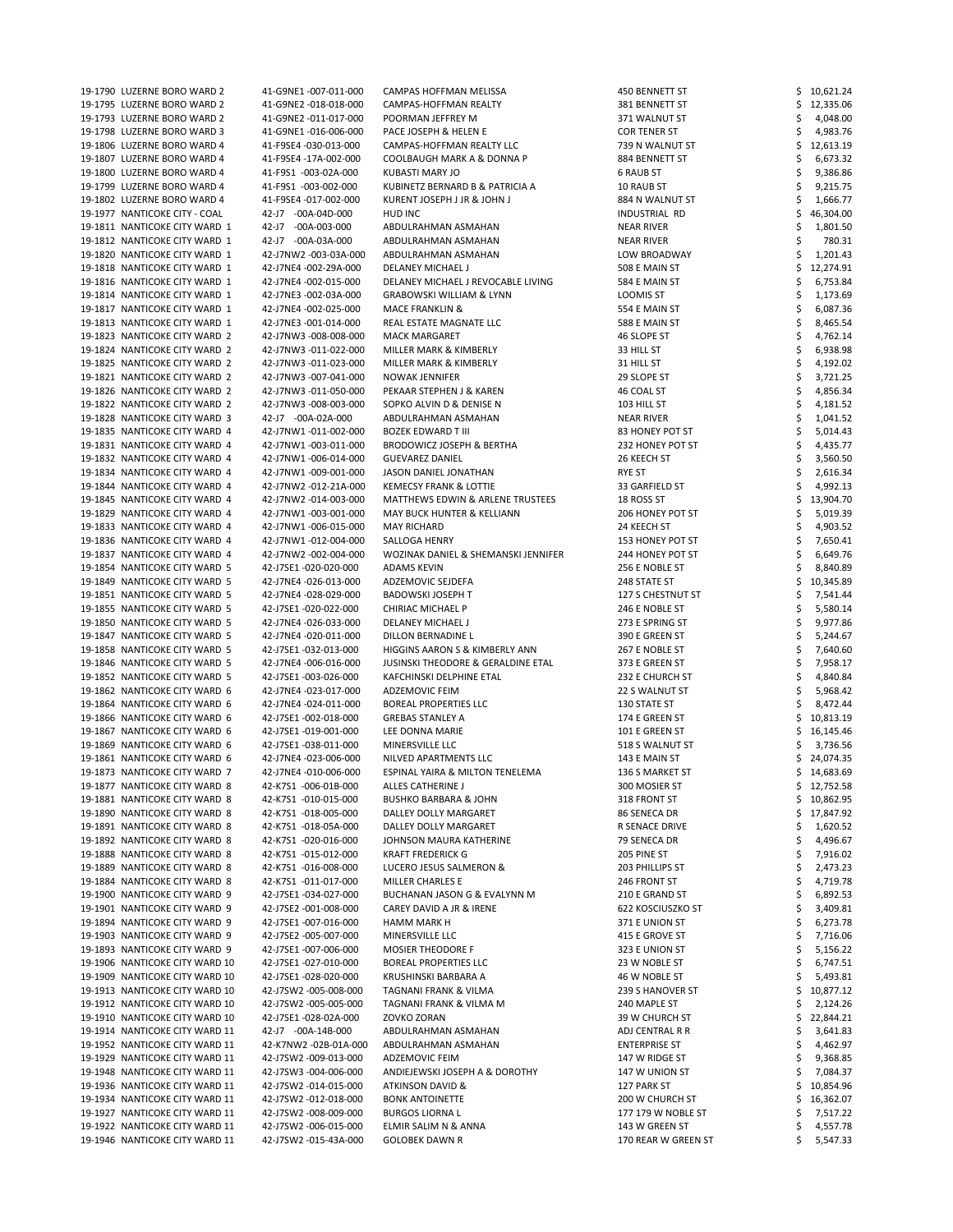| 19-1937 NANTICOKE CITY WARD 11 | 42-J7SW2 -014-021-000 | <b>HAMBOUSSI GEORGE</b>                 | 124 S HANOVER ST        | 7,160.79  |
|--------------------------------|-----------------------|-----------------------------------------|-------------------------|-----------|
| 19-1919 NANTICOKE CITY WARD 11 | 42-J7SE4 -014-007-000 | <b>HAYDOCK FRANK</b>                    | 800 S HANOVER ST        | 5,366.48  |
| 19-1924 NANTICOKE CITY WARD 11 | 42-J7SW2 -007-029-000 | <b>HOTKO LEONA</b>                      | 452 S HANOVER ST        | 14,853.76 |
| 19-1925 NANTICOKE CITY WARD 11 | 42-J7SW2 -007-031-000 | <b>HOTKO LEONA</b>                      | W NOBLE ST              | 1,336.27  |
| 19-1920 NANTICOKE CITY WARD 11 | 42-J7SW2 -003-029-000 | <b>JOSEFOWICZ JENNIFER</b>              | 132 PARK ST             | 9,907.59  |
| 19-1933 NANTICOKE CITY WARD 11 | 42-J7SW2 -011-009-000 | ORITZ JOSE JR                           | 213 W CHURCH ST         | 6,241.24  |
| 19-1943 NANTICOKE CITY WARD 11 | 42-J7SW2 -015-038-000 | SANTONE MARIE ANN                       | 146 W GREEN ST          | 7,503.67  |
| 19-1941 NANTICOKE CITY WARD 11 | 42-J7SW2 -015-023-000 | SELETSKI GEORGE R                       | 210 S HANOVER ST        | 6,430.06  |
| 19-1923 NANTICOKE CITY WARD 11 | 42-J7SW2 -006-034-000 | SELNER MARY L & CATHERINE E             | 108 W CHURCH ST         | 7,204.55  |
| 19-1939 NANTICOKE CITY WARD 11 | 42-J7SW2 -014-025-000 | <b>SPEAR ROBERT JAMES &amp;</b>         | 162 S HANOVER ST        | 8,331.06  |
| 19-1917 NANTICOKE CITY WARD 11 | 42-J7SE1 -016-08A-000 | STEGURA JONATHON F & ROSEANNE L         | <b>638 S HANOVER ST</b> | 3,799.73  |
| 19-1928 NANTICOKE CITY WARD 11 | 42-J7SW2 -009-011-000 | <b>WALTERMEYER MICHAEL S</b>            | 155 W RIDGE ST          | 9,539.79  |
| 19-1964 NANTICOKE CITY WARD 12 | 42-J7SE4 -025-011-000 | BERRY JOSEPH & MARGARET                 | 1006-1008 S MARKET ST   | 14,106.30 |
| 19-1963 NANTICOKE CITY WARD 12 | 42-J7SE4 -024-004-000 | BOREAL PROPERTIES LLC                   | 930 S HANOVER ST        | 14,643.17 |
| 19-1961 NANTICOKE CITY WARD 12 | 42-J7SE4 -020-013-000 | KOLOSKI ROBERT J                        | 35 W FIELD ST           | 5,411.04  |
| 19-1958 NANTICOKE CITY WARD 12 | 42-J7SE4 -002-012-000 | NOVACK JESSICA                          | 27 W GRAND ST           | 8,496.36  |
| 19-1956 NANTICOKE CITY WARD 12 | 42-J7SE1 -026-024-000 | SWINKA REALTY INVESTMENTS               | 58 60 W UNION ST        | 6,830.14  |
| 19-1962 NANTICOKE CITY WARD 12 | 42-J7SE4 -021-010-000 | YEVICH CAROLYN                          | <b>20 ENTERPRISE ST</b> | 5,892.57  |
| 19-1969 NANTICOKE CITY WARD 13 | 42-J7SE1 -025-007-000 | <b>CHIRICO AMY E</b>                    | 720 S PROSPECT ST       | 5,733.31  |
| 19-1973 NANTICOKE CITY WARD 13 | 42-J7SE4 -006-002-000 | <b>GUESTO SAMUEL T JR</b>               | 33 E SOUTH ST           | 9,295.20  |
| 19-1976 NANTICOKE CITY WARD 13 | 42-J7SE4 -019-007-000 | LEWIS MELVAN R                          | 1128 S PROSPECT ST      | 4,990.84  |
| 19-1993 NESCOPECK BORO         | 43-P3SW4-013-002-000  | <b>B &amp; B INVESTORS</b>              | 406 N FOURTH ST         | 9,430.57  |
| 19-1978 NESCOPECK BORO         | 43-P3SW3 -001-005-000 | <b>BABB TIMOTHY H</b>                   | 616 FIRST ST            | 5,658.40  |
| 19-1979 NESCOPECK BORO         | 43-P3SW3 -001-006-000 | <b>BABB TIMOTHY H</b>                   | 618 FIRST ST            | 5,641.44  |
| 19-1994 NESCOPECK BORO         | 43-P3SW4-014-13A-000  | HETLER JOHN W & TAMMY M                 | 313 W FIFTH ST          | 6,099.93  |
| 19-1981 NESCOPECK BORO         | 43-P3SW3 -014-005-000 | JOHNSON VAN Y & JOANN                   | 720 E SECOND ST         | 7,583.40  |
| 19-1987 NESCOPECK BORO         | 43-P3SW4-006-008-000  | MANEVAL JON E & JUDITH A                | 538 FOURTH ST           | 7,233.72  |
| 19-1997 NESCOPECK TWP          | 44-Q3 -00A-045-000    | MOSER DAVID F                           | 359 STOUTS RD           | 7,940.57  |
| 19-1998 NESCOPECK TWP          | 44-Q3 -00A-11F-000    | <b>VOUGHT JENNIFER A &amp; ROLAND T</b> | 1036 HILLSIDE LN        | 11,119.81 |
| 19-2006 NEW COLUMBUS BORO      | 45-K2 -00A-02B-000    | HUNTER WILLIAM                          | 20 ACADEMY ST           | 6,389.42  |
| 19-2016 NEWPORT TWP WARD 1     | 46-K6S4 -003-008-000  | <b>GARAGVITO JOSE</b>                   | 1044 E MAIN ST          | 7,280.59  |
| 19-2028 NEWPORT TWP WARD 1     | 46-K7S1 -001-004-000  | <b>GRABINSKI CAROL &amp;</b>            | <b>15 FRANKLIN ST</b>   | 4,683.95  |
| 19-2008 NEWPORT TWP WARD 1     | 46-K6S3 -004-003-000  | <b>GRABOWSKI JOHN B</b>                 | <b>1011 E MAIN ST</b>   | 4,907.96  |
| 19-2034 NEWPORT TWP WARD 1     | 46-K7S2 -002-007-000  | <b>HAMPTON DAVID &amp; JANELLE</b>      | 31/2 GRUVER ST          | 7,844.68  |
| 19-2038 NEWPORT TWP WARD 1     | 46-K7S2 -011-010-000  | <b>HAMPTON MARIE THERESA</b>            | 138 1/2 SHARPE ST       | 5,031.36  |
| 19-2015 NEWPORT TWP WARD 1     | 46-K6S4 -003-004-000  | JUMPER DAVID ETAL                       | 1008 W MAIN ST          | 4,585.41  |
| 19-2011 NEWPORT TWP WARD 1     | 46-K6S3 -03A-001-000  | MINERSVILLE LLC                         | 598 NEWPORT ST          | 7,280.59  |
| 19-2012 NEWPORT TWP WARD 1     | 46-K6S3 -03A-01B-000  | MINERSVILLE LLC                         | 594 NEWPORT ST          | 11,821.58 |
| 19-2013 NEWPORT TWP WARD 1     | 46-K6S3 -03A-06C-000  | MINERSVILLE LLC                         | <b>COR CENTER ST</b>    | 1,846.37  |
| 19-2035 NEWPORT TWP WARD 1     | 46-K7S2 -004-010-000  | NEWELL DAVID                            | 87 E KIRMAR AVE         | 6,081.69  |
| 19-2033 NEWPORT TWP WARD 1     | 46-K7S2 -001-010-000  | <b>OBITZ JAMES</b>                      | 34 W KIRMAR AVE         | 8,219.00  |
| 19-2032 NEWPORT TWP WARD 1     | 46-K7S2 -001-009-000  | RUDAWSKI STEPHEN                        | 36 W KIRMAR AVE         | 7,070.33  |
| 19-2031 NEWPORT TWP WARD 1     | 46-K7S2 -001-005-000  | RUDAWSKI STEPHEN & LISA                 | 46 W KIRMAR AVE         | 5,613.96  |
| 19-2019 NEWPORT TWP WARD 1     | 46-K7 -00A-03A-000    | RUDAWSKI STEPHEN AND LISA               | W KIRMAR AVE            | 6,537.82  |
| 19-2030 NEWPORT TWP WARD 1     | 46-K7S2 -001-004-000  | RUDAWSKI STEPHEN M & LISA A             | 48 W KIRMAR AVE         | 8,079.66  |
| 19-2039 NEWPORT TWP WARD 1     | 46-K7S3 -001-004-000  | <b>TROJANOWSKI FRANK</b>                | 44 W RAILROAD ST        | 4,231.05  |
| 19-2009 NEWPORT TWP WARD 1     | 46-K6S3 -007-012-000  | ZIOMEK ROBERT J JR                      | 261 MINER AVE           | 4,693.51  |
| 19-2042 NEWPORT TWP WARD 2     | 46-K5S1 -003-017-000  | ACKERMAN MARK K                         | 18 PARK ST              | 6,056.77  |
| 19-2074 NEWPORT TWP WARD 2     | 46-K6S2 -008-020-000  | <b>CAESAR PATRICK</b>                   | 216 E MAIN ST           | 11,934.39 |
| 19-2049 NEWPORT TWP WARD 2     | 46-K6S1 -011-012-000  | DINOME PATRICK A                        | 106 NEWPORT ST          | 6,509.62  |
| 19-2048 NEWPORT TWP WARD 2     | 46-K6S1 -010-031-000  | <b>GRASSI DANA</b>                      | 43 NEWPORT ST           | 5,848.74  |
| 19-2043 NEWPORT TWP WARD 2     | 46-K5S1 -004-009-000  | <b>HIGGINS LISA A</b>                   | 141 NEWPORT ST          | 6,207.77  |
| 19-2066 NEWPORT TWP WARD 2     | 46-K6S2 -004-17A-000  | KAMIONKA DARREN C                       | 12 SPRING ST            | 4,112.13  |
| 19-2053 NEWPORT TWP WARD 2     | 46-K6S1 -013-013-000  | <b>MAUL MICHAEL</b>                     | 128 W MAIN ST           | 5,793.46  |
| 19-2055 NEWPORT TWP WARD 2     | 46-K6S1 -016-012-000  | MILLER CHARLES E                        | 50 MARKET ST            | 3,123.65  |
| 19-2046 NEWPORT TWP WARD 2     | 46-K6S1 -009-019-000  | MINERSVILLE LLC                         | 32 ROCK ST              | 6,819.89  |
| 19-2065 NEWPORT TWP WARD 2     | 46-K6S2 -004-001-000  | MINERSVILLE LLC                         | 67 E MAIN ST            | 14,905.35 |
| 19-2058 NEWPORT TWP WARD 2     | 46-K6S1 -021-004-000  | <b>MOSIER THEODORE F</b>                | 127 MAIN ST             | 7,562.62  |
| 19-2050 NEWPORT TWP WARD 2     | 46-K6S1 -012-002-000  | <b>NOSS ROBERT</b>                      | 167 W MAIN ST           | 6,763.47  |
| 19-2041 NEWPORT TWP WARD 2     | 46-K5S1 -003-015-000  | NOSS ROBERT & PAUL M                    | W MAIN ST               | 2,626.73  |
| 19-2067 NEWPORT TWP WARD 2     | 46-K6S2 -005-001-000  | <b>OLSZYK JOHN &amp; KELLY</b>          | 37 E MAIN ST            | 4,202.81  |
| 19-2047 NEWPORT TWP WARD 2     | 46-K6S1 -010-021-000  | <b>TAORMINA MARIA</b>                   | 71 NEWPORT ST           | 1,913.12  |
| 19-2051 NEWPORT TWP WARD 2     | 46-K6S1 -013-011-000  | TAYLOR DAMON                            | 118 W MAIN ST           | 4,132.80  |
| 19-2072 NEWPORT TWP WARD 2     | 46-K6S2 -008-009-000  | WYCHOCK DAVID JR & EVARTS KATHLEEN      | 166 E MAIN ST           | 6,725.87  |
| 19-2045 NEWPORT TWP WARD 2     | 46-K6S1 -007-009-000  | YETTER LINDSAY                          | 76 COAL ST              | 6,530.24  |
| 19-2068 NEWPORT TWP WARD 2     | 46-K6S2 -006-012-000  | ZAPOTOCKI THOMAS & HEFFRON DOROTHY      | 23 SPRING ST            | 2,839.63  |
| 19-2085 NUANGOLA BORO          | 47-L8S6 -001-07A-000  | ARNOLD CHARLES F & JOYCE                | 5180 NUANGOLA RD        | 6,138.09  |
| 19-2084 NUANGOLA BORO          | 47-L8S6 -001-028-000  | <b>CONNORS EDITH G ETAL</b>             | 15 HIGH ST              | 9,746.75  |
| 19-2076 NUANGOLA BORO          | 47-L8S2 -003-014-000  | KMETZ JOSEPH P & NICOLE L               | NORTH END RD            | 4,576.32  |
| 19-2079 NUANGOLA BORO          | 47-L8S4 -003-019-000  | RICHMOND MARY & WILLIAM                 | <b>MEYERS ST</b>        | 2,011.66  |
| 19-4040 PENN LAKE PARK BORO    | 75-N12S2 -002-007-000 | ANTHONY PAUL G JR                       | 1550 LAKEVIEW DR        | 12,067.88 |
| 19-4039 PENN LAKE PARK BORO    | 75-N12S2 -002-002-000 | MCGUIRE EDWARD V                        | 1530 LAKEVIEW DR        | 11,801.56 |
| 19-3200 PITTSTON CITY WARD 1   | 72-D11SE2-013-041-000 | <b>MARTIN BONNIE L</b>                  | 44 CHAPEL ST            | 6,807.67  |
| 19-3199 PITTSTON CITY WARD 1   | 72-D11SE2-009-008-000 | STANKUS JOHN C & ROSEMARY A             | 701 N MAIN ST           | 6,762.54  |
| 19-3205 PITTSTON CITY WARD 2   | 72-D11SE3-002-026-000 | <b>CLISHAM KAREN</b>                    | 509 N MAIN ST           | 12,711.32 |
| 19-3206 PITTSTON CITY WARD 2   | 72-D11SE3-003-014-000 | <b>CLISHAM KAREN</b>                    | 56 WILFORD ST           | 5,813.65  |
| 19-3204 PITTSTON CITY WARD 2   | 72-D11SE3-001-016-000 | <b>WHARTON MERLE &amp; LUCINDA</b>      | 464 N MAIN ST           | 8,594.30  |
| 19-3214 PITTSTON CITY WARD 3   | 72-D11SE3-012-017-000 | <b>BIEBLE KATHY &amp; LEONARD</b>       | 421 N MAIN ST           | 20,844.13 |
|                                |                       |                                         |                         |           |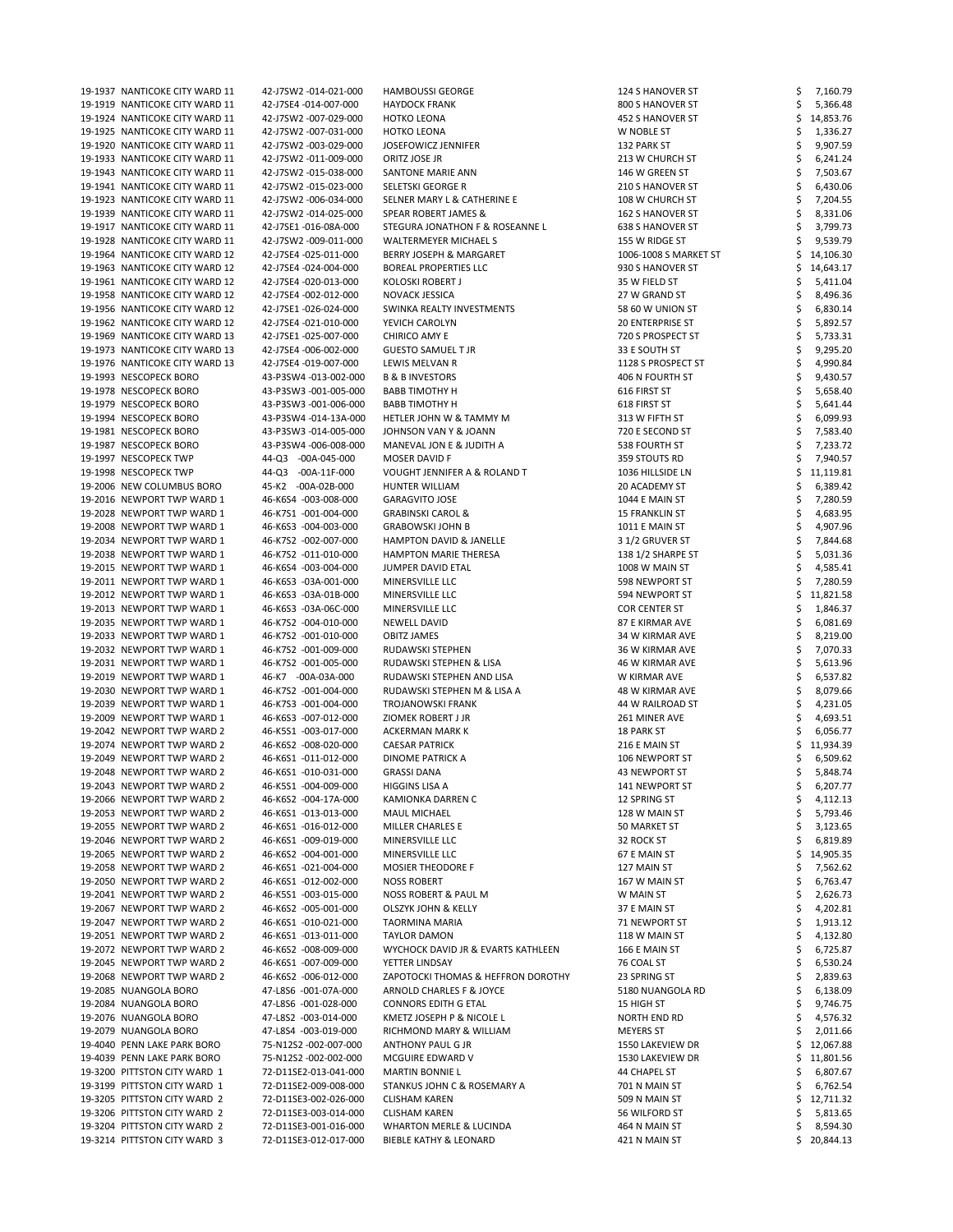| 19-3210 PITTSTON CITY WARD 3  | 72-D11SE3-005-024-000 | CALVEY AMANDA                            | 39 WILFORD ST              | 11,706.98    |
|-------------------------------|-----------------------|------------------------------------------|----------------------------|--------------|
| 19-3208 PITTSTON CITY WARD 3  | 72-D11SE3-005-013-000 | <b>FONTES VINICIUS V</b>                 | 1 WILFORD ST               | 8,719.27     |
| 19-3217 PITTSTON CITY WARD 3  | 72-E11NE2-003-012-000 | <b>GARZELLA CATALDO J</b>                | 177 PANAMA ST              |              |
|                               |                       |                                          |                            | 6,860.94     |
| 19-3211 PITTSTON CITY WARD 3  | 72-D11SE3-006-003-000 | <b>GEORGE WENDY LEE</b>                  | <b>29 CURTIS ST</b>        | 8,930.50     |
| 19-3212 PITTSTON CITY WARD 3  | 72-D11SE3-010-016-000 | URITZ JONATHAN                           | <b>15 CORNELIA ST</b>      | 10,455.23    |
| 19-3223 PITTSTON CITY WARD 4  | 72-E11NE2-016-017-000 | <b>GARRITY KIMBERLY</b>                  | 26 GIDDING ST              | 7,750.77     |
| 19-3222 PITTSTON CITY WARD 4  | 72-E11NE2-016-014-000 | <b>JANOSKY ROBERT</b>                    | 15 GIDDING ST              | 10,194.12    |
| 19-3225 PITTSTON CITY WARD 4  | 72-E11NE2-022-007-000 | KURTINITIS BERNARD & JEAN MARIE          | 27 MORGAN LN               |              |
|                               |                       |                                          |                            | 8,006.39     |
| 19-3235 PITTSTON CITY WARD 4  | 72-E11NE2-023-019-000 | <b>SEARFOSS JAMES &amp; KIMBERLY</b>     | 28 LAMBERT ST              | 7,495.94     |
| 19-3234 PITTSTON CITY WARD 4  | 72-E11NE2-023-013-000 | <b>TAYLOR DAMON</b>                      | <b>6 LYONS LN</b>          | 8,081.46     |
| 19-3219 PITTSTON CITY WARD 4  | 72-E11NE2-004-004-000 | WALKER FRANK A JR                        | <b>165 PARSONAGE ST</b>    | 6,667.36     |
| 19-3228 PITTSTON CITY WARD 4  | 72-E11NE2-022-035-000 | WALKER FRANK A JR & SARA A               | 183 N MAIN ST              | 21,267.33    |
|                               |                       |                                          |                            |              |
| 19-3243 PITTSTON CITY WARD 5  | 72-E11NE3-004-025-000 | <b>BURNSIDE ROBERT &amp; ANGIE</b>       | 100 MILL ST                | 7,154.47     |
| 19-3247 PITTSTON CITY WARD 5  | 72-E11NE3-019-029-000 | <b>GALLI DONNA</b>                       | 180 MILL ST                | 4,564.58     |
| 19-3245 PITTSTON CITY WARD 5  | 72-E11NE3-005-035-000 | MAFFEI JOSEPH S                          | 37 STARK ST                | 6,181.20     |
| 19-3241 PITTSTON CITY WARD 5  | 72-E11NE2-010-016-000 | STRUZZERI MICHAEL & VIRGINIA             | 111 CHURCH ST              | 9,168.37     |
|                               |                       |                                          |                            |              |
| 19-3239 PITTSTON CITY WARD 5  | 72-E11NE2-007-006-000 | WALKER FRANK A JR & SARA ANN             | 37 WASHINGTON TER          | 8,651.63     |
| 19-3237 PITTSTON CITY WARD 5  | 72-E11NE2-004-017-000 | WHITE PAULETTE                           | 221 PARSONAGE ST           | 4,699.35     |
| 19-3238 PITTSTON CITY WARD 5  | 72-E11NE2-004-17A-000 | WHITE PAULETTE                           | 219 PARSONAGE ST           | 4,597.07     |
| 19-3248 PITTSTON CITY WARD 6  | 72-E11NE3-002-008-000 | <b>AVALANCHE LLC</b>                     | 18 GEORGE ST               | 14,996.20    |
| 19-3251 PITTSTON CITY WARD 6  | 72-E11NE3-008-023-000 | CUEVAS-HEREDIA FERDINAND                 |                            |              |
|                               |                       |                                          | 51 FULTON ST               | 4,696.06     |
| 19-3255 PITTSTON CITY WARD 6  | 72-E11NE3-029-01A-000 | ORTH MATTHEW J & GUARNIERI ELAINE        | 97 CARROLL ST              | 10,326.84    |
| 19-3252 PITTSTON CITY WARD 6  | 72-E11NE3-018-025-000 | PUCCI ELAINE GUARNIERI                   | 112 CARROLL ST             | 11,280.66    |
| 19-3260 PITTSTON CITY WARD 6  | 72-E11SE2-07A-002-000 | <b>SKURSKY DIANE</b>                     | 290 WILLIAM ST             | 21,340.84    |
| 19-3259 PITTSTON CITY WARD 6  | 72-E11NE3-032-001-000 | ZERBLAS JOSEPH & WENDY                   | 160 BUTLER ST              | 21,752.75    |
|                               |                       |                                          |                            |              |
| 19-3265 PITTSTON CITY WARD 7  | 72-E11NE3-027-024-000 | AMUNDSEN STIJN & BIRGIT                  | 70 WILLIAM ST              | 10,996.19    |
| 19-3262 PITTSTON CITY WARD 7  | 72-E11NE3-016-010-000 | <b>CHIRIAC MICHAEL &amp; KATICA</b>      | <b>40 CHURCH ST</b>        | 16,886.76    |
| 19-3261 PITTSTON CITY WARD 7  | 72-E11NE3-015-012-000 | LAFOCA SANTO T                           | 20 N MAIN ST               | 53,284.28    |
| 19-3267 PITTSTON CITY WARD 7  | 72-E11NE3-027-15A-000 | POLICARE JOSEPH                          | 10 REAR DEFOE ST           | 9,713.28     |
|                               |                       |                                          |                            |              |
| 19-3266 PITTSTON CITY WARD 7  | 72-E11NE3-027-042-000 | WALKER FRANK A JR                        | 9 PROSPECT PL              | 12,669.06    |
| 19-3270 PITTSTON CITY WARD 8  | 72-E11SE2-024-004-000 | LOMBARDO JOSEPH M                        | 114 PINE ST                | 7,273.15     |
| 19-3269 PITTSTON CITY WARD 8  | 72-E11SE2-023-004-000 | ROWLANDS ANNMARIE                        | 125 JOHN ST                | 10,321.29    |
| 19-3273 PITTSTON CITY WARD 9  | 72-E11SE2-002-010-000 | MANSOOR VIQAR SAYYED                     | 50 MARKET ST               | 7,460.71     |
|                               |                       |                                          |                            |              |
| 19-3291 PITTSTON CITY WARD 10 | 72-E11SE2-025-034-000 | <b>BOVIAN WILLIAM &amp; PATRICE</b>      | 92 E COLUMBUS AVE          | 8,859.84     |
| 19-3286 PITTSTON CITY WARD 10 | 72-E11SE1-045-002-000 | <b>BURNS MICHAEL</b>                     | 7 E FROTHINGHAM ST         | 5,136.38     |
| 19-3290 PITTSTON CITY WARD 10 | 72-E11SE2-019-030-000 | <b>CERULLO GERALD T &amp; KAREN</b>      | 116 VINE ST                | 10,477.35    |
| 19-3292 PITTSTON CITY WARD 10 | 72-E11SE4-008-13B-000 | HAWK JOSEPH J JR                         | <b>TEDRICK ST</b>          | 2,263.64     |
| 19-3284 PITTSTON CITY WARD 10 | 72-E11SE1-044-013-000 | <b>KRUSHNOWSKI PAUL F</b>                | 30 E FROTHINGHAM ST        | 8,369.89     |
|                               |                       |                                          |                            |              |
| 19-3275 PITTSTON CITY WARD 10 | 72-E11SE1-009-004-000 | <b>MUSSO MICHAEL</b>                     | 51 E COLUMBUS AVE          | 9,104.88     |
| 19-3289 PITTSTON CITY WARD 10 | 72-E11SE2-012-011-000 | REAL LIFE REALTY INC                     | 53 PINE ST                 | 9,349.85     |
| 19-3287 PITTSTON CITY WARD 10 | 72-E11SE1-045-027-000 | WALKER FRANK A JR & SARA A               | 234 S MAIN ST              | 14,910.46    |
| 19-3294 PITTSTON CITY WARD 11 | 72-E11SE1-003-009-000 | CAVELLO MICHAEL R & SABRINA A            | 63 ELIZABETH ST            | 10,763.86    |
|                               |                       |                                          |                            |              |
| 19-3296 PITTSTON CITY WARD 11 | 72-E11SE1-020-006-000 | <b>FEDUCHAK MARK</b>                     | 197 JOHNSON ST             | 9,670.81     |
| 19-3307 PITTSTON CITY WARD 11 | 72-E11SE1-049-019-000 | FERRARA SALVATRICE M & DIANE             | 124 JOHNSON ST             | 9,136.30     |
| 19-3305 PITTSTON CITY WARD 11 | 72-E11SE1-042-011-000 | <b>J&amp;Z REALTY LLC</b>                | 76 ELIZABETH ST            | 14,886.01    |
| 19-3295 PITTSTON CITY WARD 11 | 72-E11SE1-019-002-000 | MCLAUGHLIN JOHN W ETAL                   | 28 CLEVELAND ST            | 13,756.29    |
|                               |                       | PHILLIP DARREN                           | 187 JOHNSON ST             |              |
|                               |                       |                                          |                            |              |
| 19-3302 PITTSTON CITY WARD 11 | 72-E11SE1-038-016-000 |                                          |                            | 8,651.55     |
| 19-3308 PITTSTON CITY WARD 11 | 72-E11SE1-051-005-000 | REAL ESTATE MAGNATE LLC                  | <b>122 TOMPKINS ST</b>     | 12,558.81    |
| 19-3297 PITTSTON CITY WARD 11 | 72-E11SE1-027-004-000 | WALKER FRANK A & SARA A                  | <b>37 TOMPKINS ST</b>      | 13,036.52    |
| 19-3303 PITTSTON CITY WARD 11 | 72-E11SE1-040-003-000 | WALKER FRANK A JR & SARA A               | 93 JOHNSON ST              | 11,383.00    |
|                               |                       |                                          |                            |              |
| 19-2378 PITTSTON TWP          | 51-E11 -00A-001-012   | A2 SPEC HOMES LLC                        | 54 GRANDVIEW DR            | 30,560.29    |
| 19-2382 PITTSTON TWP          | 51-E11S4 -018-006-000 | <b>BURGIO SAMANTHA</b>                   | <b>113 OAK ST</b>          | 8,750.79     |
| 19-2384 PITTSTON TWP          | 51-E11SE2-006-009-000 | DOMORACKI FRANK JR ETAL                  | 168 MARKET ST              | 9,143.78     |
| 19-2374 PITTSTON TWP          | 51-D13S2 -001-003-000 | <b>GORZKOWSKI EDWARD JR &amp; SHARON</b> | 189 GLENDALE RD            | 14,271.85    |
| 19-2375 PITTSTON TWP          | 51-D13S2 -001-03A-000 | <b>GORZKOWSKI EDWARD JR &amp; SHARON</b> | 187 GLENDALE RD            | 22,244.33    |
|                               |                       |                                          |                            |              |
| 19-2404 PITTSTON TWP          | 51-F13S1-001-026-000  | <b>GUIDE FEED, LLC</b>                   |                            | 1,510.47     |
| 19-2373 PITTSTON TWP          | 51-D13S1-001-030-000  | LEWIS DONALD J &                         | <b>GLENDALE RD</b>         | 8,721.60     |
| 19-2400 PITTSTON TWP          | 51-E12SW1-009-024-000 | LOMBARDO PATRICK & FRANK L               | <b>104 S PITTSTON BLVD</b> | 13,790.70    |
| 19-2381 PITTSTON TWP          | 51-E11S4 -009-020-000 | PHILLIPS RENE PENNY                      | 64 WINTER ST               | 11,186.78    |
|                               |                       |                                          |                            |              |
| 19-2377 PITTSTON TWP          | 51-D13S4 -003-011-000 | POPLAWSKI MATTHEW S                      | 526 LANGANS RD             | 31,233.98    |
| 19-2383 PITTSTON TWP          | 51-E11SE2-001-007-000 | RANIELI DAVID P                          | 22 REAR NORMAN ST          | 4,733.09     |
| 19-2396 PITTSTON TWP          | 51-E12S6 -002-04B-000 | SIRED LLC                                | 26 LAUREL ST               | 33,519.68    |
| 19-2380 PITTSTON TWP          | 51-E11S4 -006-001-000 | STANSKI FRED & BARBARA                   | 175 OAK ST                 | \$10,696.25  |
| 19-2386 PITTSTON TWP          | 51-E12S1-007-009-000  | TIMCHACK BRUCE & ROSE MARIE              | Route 00315                | 21,670.24    |
|                               | 51-E12S1-007-011-000  | TIMCHACK BRUCE & ROSE MARIE              | 429 ROUTE 315 HWY          |              |
| 19-2387 PITTSTON TWP          |                       |                                          |                            | 56,093.70    |
| 19-2372 PITTSTON TWP          | 51-D13S1-001-002-000  | <b>WILDER EUGENE</b>                     | <b>GLENDALE ST</b>         | 6,234.51     |
| 19-2379 PITTSTON TWP          | 51-E11S4 -005-022-000 | ZELONIS MARIANNE M                       | 164 REAR OAK ST            | 6,500.61     |
| 19-2283 PLAINS TWP WARD 1     | 50-F10SE4-005-07B-000 | <b>BALENT PAMELA</b>                     | 473 N MAIN ST              | 3,107.90     |
| 19-2273 PLAINS TWP WARD 1     | 50-F10S1-008-013-000  | <b>BENZI PATRICIA E &amp; DENNIS</b>     | 589 N MAIN ST              | 4,789.71     |
|                               |                       |                                          |                            |              |
| 19-2287 PLAINS TWP WARD 1     | 50-G10NE1-018-018-000 | CATALANOTTE PETER & JOANN                | 16 KYRA WAY                | 12,091.07    |
| 19-2280 PLAINS TWP WARD 1     | 50-F10SE4-002-009-000 | <b>CHOPKA ANDREW &amp; JEAN</b>          | MITCHELL ST                | 1,944.89     |
| 19-2272 PLAINS TWP WARD 1     | 50-F10S1-001-006-000  | KEOWN DANIEL B & SANDRA LEE              | 303 FARRELL ST             | 6,738.07     |
| 19-2286 PLAINS TWP WARD 1     | 50-G10NE1-002-005-000 | PALAGUACHI JOSE RICARDO PAGUAY           | 52 POWELL ST               | 10,536.08    |
| 19-2284 PLAINS TWP WARD 1     | 50-F10SE4-006-017-000 | PARALIS JULIA A                          | <b>BURKE ST</b>            |              |
|                               |                       |                                          |                            | 1,370.27     |
| 19-2276 PLAINS TWP WARD 1     | 50-F10S4 -008-002-000 | PISANESCHI SHIRLEY                       | 1 BIRCH AVE                | 19,113.38    |
| 19-2279 PLAINS TWP WARD 1     | 50-F10SE4-001-022-000 | <b>TIMEK MARTIN</b>                      | 50 MITCHELL ST             | 6,301.37     |
| 19-2274 PLAINS TWP WARD 1     | 50-F10S4 -003-014-000 | WINIEWICZ RICHARD JR                     | 27 S BEECH RD              | \$169,839.94 |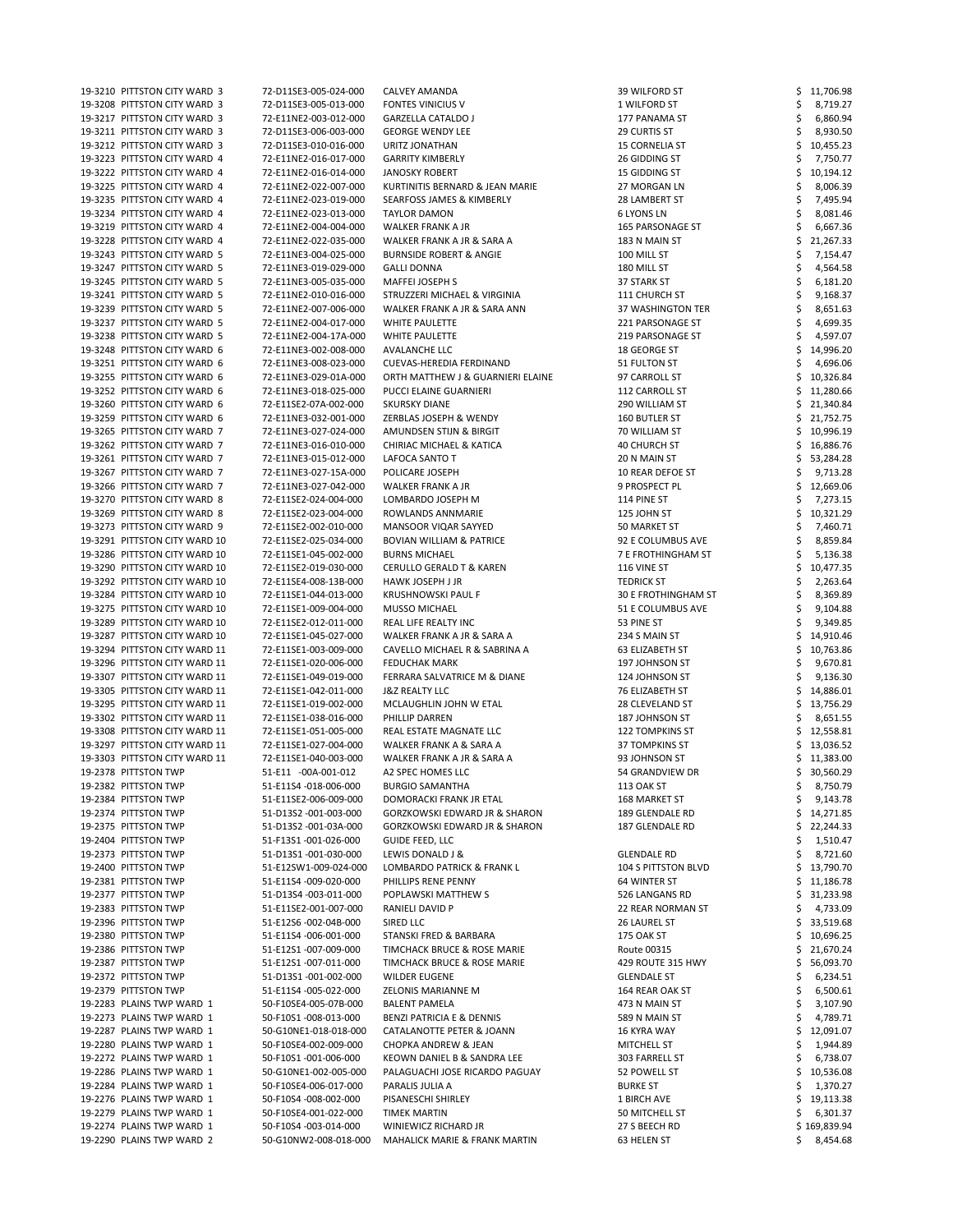| 19-2291 PLAINS TWP WARD 2                                    | 50-G10NW2-008-020-000                          | <b>MITSOCK ANNA A</b>                                     | 59 HELEN ST                       |   | 8,134.96             |
|--------------------------------------------------------------|------------------------------------------------|-----------------------------------------------------------|-----------------------------------|---|----------------------|
| 19-2293 PLAINS TWP WARD 2                                    | 50-G10NW2-013-006-000                          | PLAINS PAPER CO INC                                       | 111 CAREY ST                      |   | 1,687.36             |
| 19-2303 PLAINS TWP WARD 3                                    | 50-G11NW4-005-008-000                          | <b>DOMINICK OLIVER</b>                                    | <b>CONLON AVE</b>                 |   | 2,289.31             |
| 19-2299 PLAINS TWP WARD 3                                    | 50-G10NE3-003-003-000                          | SINGER RONALD                                             | 67 JONES ST                       |   | 9,188.80             |
| 19-2298 PLAINS TWP WARD 3                                    | 50-G10NE3-001-01C-000                          | SORBELLI PAUL MICHAEL & BONNIE S                          | <b>COTTON AVE</b>                 |   | 2,076.80             |
| 19-2311 PLAINS TWP WARD 5                                    | 50-G10NE4-018-008-000                          | <b>KEMPKA HELEN P</b>                                     | 58 ST JAMES ST                    |   | 3,757.45             |
| 19-2309 PLAINS TWP WARD 5                                    | 50-G10NE1-11A-01A-000                          | OMALIA ROBERT I & SHIRLEY                                 | RIVER ST                          |   | 18,404.51            |
|                                                              |                                                |                                                           |                                   |   |                      |
| 19-2317 PLAINS TWP WARD 5                                    | 50-G10NW2-004-021-000                          | RUBASKY DAVID & KAREN                                     | 104 W CAREY ST                    |   | 9,898.98             |
| 19-2318 PLAINS TWP WARD 5                                    | 50-G10NW2-004-022-000                          | RUBASKY DAVID & KAREN                                     | 106 W CAREY ST                    |   | 10,655.50            |
| 19-2319 PLAINS TWP WARD 5                                    | 50-G10NW2-004-024-000                          | <b>RUBASKY KAREN</b>                                      | 2 ST MARY ST                      |   | 13,857.60            |
| 19-2310 PLAINS TWP WARD 5                                    | 50-G10NE4-003-012-000                          | <b>WARGO GARY</b>                                         | 108 N MAIN ST                     |   | 8,815.73             |
| 19-2321 PLAINS TWP WARD 6                                    | 50-G10NE4-004-006-000                          | SELEVER MIHAI & NATALCA                                   | 44 WILCOX ST                      |   | 8,315.64             |
| 19-2322 PLAINS TWP WARD 6                                    | 50-G10NE4-005-006-000                          | VILLAMAN JUAN CARLOS                                      | 109 WILLIAM ST                    |   | 8,056.44             |
| 19-2326 PLAINS TWP WARD 7                                    |                                                | KMA INVESTMENT PROPERTIES LLC                             |                                   |   |                      |
|                                                              | 50-G10SE1-004-006-000                          |                                                           | 106 ABBOTT ST                     |   | 9,222.35             |
| 19-2328 PLAINS TWP WARD 7                                    | 50-G10SE1-012-013-000                          | <b>LEPORE CHARLES</b>                                     | 119 S MAIN ST                     |   | 6,585.22             |
| 19-2327 PLAINS TWP WARD 7                                    | 50-G10SE1-008-003-000                          | SHALATA MICHAEL J & EILEEN M                              | 24 E CHARLES ST                   |   | 7,632.86             |
| 19-2325 PLAINS TWP WARD 7                                    | 50-G10SE1-002-001-000                          | ZENDZION ROBERT & TAMMY                                   | 71 S MAIN ST                      |   | 4,668.54             |
| 19-2329 PLAINS TWP WARD 8                                    | 50-G11S4 -03A-011-000                          | <b>GURDOCK DANIEL ETAL</b>                                | 199 RIDGEWOOD RD                  |   | 3,088.60             |
| 19-2335 PLAINS TWP WARD 9                                    | 50-G10NE3-012-27A-000                          | <b>DENN HARVEY &amp; MARGARET</b>                         | <b>12 STARK ST</b>                |   | 12,206.14            |
| 19-2332 PLAINS TWP WARD 9                                    | 50-G10NE3-007-012-000                          | PAVLOVICH JOHN J. & MARY J.                               | 75 MINER ST                       |   | 10,716.31            |
| 19-2333 PLAINS TWP WARD 9                                    | 50-G10NE3-007-013-000                          | PAVLOVICH JOHN J. & MARY J.                               | 83 MINER ST                       |   | 1,239.52             |
|                                                              |                                                |                                                           |                                   |   |                      |
| 19-2354 PLAINS TWP WARD 10                                   | 50-G11 -T02-403-000                            | BALOGA DON & JOAN                                         | 403 E MOUNTAIN RIDGE MHP          |   | 754.32               |
| 19-2347 PLAINS TWP WARD 10                                   | 50-G11 -T01-051-001                            | <b>BELLES HALEY</b>                                       | 51 E MOUNTAIN RIDGE               |   | 1,750.54             |
| 19-2366 PLAINS TWP WARD 10                                   | 50-H10NE2-014-047-000                          | <b>COLEMAN JOHN &amp; FLORENCE</b>                        | 175 LAIRD ST                      |   | 8,292.57             |
| 19-2355 PLAINS TWP WARD 10                                   | 50-G11 -T02-405-000                            | FREY KYLE PETER                                           | 405 E MOUNTAIN RIDGE MHP          |   | 877.66               |
| 19-2352 PLAINS TWP WARD 10                                   | 50-G11 -T02-213-000                            | <b>HECK RONALD &amp; ALICE</b>                            | 213 E MOUNTAIN RIDGE MHP          |   | 828.19               |
| 19-2364 PLAINS TWP WARD 10                                   | 50-G11S1-004-01B-000                           | <b>HENICHECK ROBERT D</b>                                 | <b>15 PETHICK DR</b>              |   | 19,060.80            |
| 19-2362 PLAINS TWP WARD 10                                   | 50-G11S1-003-016-000                           | HIGHWAY 315 CUBES LLC                                     | Route 00315                       |   | 40,134.97            |
| 19-2363 PLAINS TWP WARD 10                                   | 50-G11S1-003-16D-000                           |                                                           |                                   |   |                      |
|                                                              |                                                | HIGHWAY 315 CUBES LLC                                     | Route 00315                       |   | 19,612.42            |
| 19-2341 PLAINS TWP WARD 10                                   | 50-G10SE2-006-004-000                          | <b>KELLY SANDRA &amp; CHARLES</b>                         | 92 CLEVELAND ST                   |   | 7,047.53             |
| 19-2342 PLAINS TWP WARD 10                                   | 50-G10SE2-006-04A-000                          | <b>KELLY SANDRA &amp; CHARLES</b>                         | 96 CLEVELAND ST                   |   | 19,620.30            |
| 19-2369 PLAINS TWP WARD 10                                   | 50-H11S2 -001-003-000                          | MANTUSH BETTY JO & LORI                                   | LITCHEY DR                        |   | 1,687.36             |
| 19-2370 PLAINS TWP WARD 10                                   | 50-H11S2 -001-004-000                          | MANTUSH PATRICK L & BETTY JO                              | 38 LITCHEY DR                     |   | 2,713.84             |
| 19-2345 PLAINS TWP WARD 10                                   | 50-G11 -T01-015-000                            | <b>MOSIER THEODORE F</b>                                  | 15 EAST MT RIDGE MHP              |   | 810.47               |
| 19-2349 PLAINS TWP WARD 10                                   | 50-G11 -T01-056-000                            | <b>MOSIER THEODORE F</b>                                  | 56 E MOUNTAIN RIDGE MHP           |   | 821.67               |
| 19-2358 PLAINS TWP WARD 10                                   | 50-G11 -T02-436-000                            | <b>MOSIER THEODORE F</b>                                  | 436 E MOUNTAIN RIDGE              |   | 5,797.63             |
|                                                              |                                                |                                                           |                                   |   |                      |
| 19-2343 PLAINS TWP WARD 10                                   | 50-G10SE2-006-04D-000                          | <b>RUGGERE EDWIN &amp; CONSTANCE</b>                      | 94 REAR CLEVELAND ST              |   | 6,546.50             |
| 19-2367 PLAINS TWP WARD 10                                   | 50-H11S1-002-024-000                           | <b>SIMPSON LEONARD &amp; HELEN</b>                        | 236 BEAR CREEK BLVD               |   | 11,899.45            |
| 19-2368 PLAINS TWP WARD 10                                   | 50-H11S1-002-23B-000                           | SIMPSON LEONARD A & HELEN P                               | <b>BEAR CREEK BLVD</b>            |   | 2,187.62             |
|                                                              |                                                |                                                           |                                   |   |                      |
| 19-2356 PLAINS TWP WARD 10                                   | 50-G11 -T02-408-000                            | STOKER JESSICA                                            | 408 E MOUNTAIN RIDGE MHP          |   | 2,135.25             |
| 19-2350 PLAINS TWP WARD 10                                   | 50-G11 -T02-131-000                            | TALUBA DORTHY & NEIL                                      |                                   |   |                      |
|                                                              |                                                |                                                           | 131 E MOUNTAIN RIDGE MHP          |   | 5,801.21             |
| 19-2346 PLAINS TWP WARD 10                                   | 50-G11 -T01-031-000                            | <b>TERPAK SHARON</b>                                      | 31 E MOUNTAIN RIDGE MHP           |   | 632.13               |
| 19-2359 PLAINS TWP WARD 10                                   | 50-G11S1-001-004-000                           | YALE CALVIN O & LINDA L                                   | 79 TAMARACK RD                    |   | 13,112.33            |
| 19-2360 PLAINS TWP WARD 10                                   | 50-G11S1-001-03A-000                           | YALE CALVIN O & LINDA L                                   | TAMARACK RD                       |   | 2,336.77             |
| 19-2353 PLAINS TWP WARD 10                                   | 50-G11 -T02-401-000                            | ZIMMERMAN BRIDGETT                                        | 401 E MOUNTAIN RIDGE MHP          |   | 1,397.51             |
| 19-2097 PLYMOUTH BORO WARD 1                                 | 48-H8SE3 -004-012-000                          | ALLABAUGH KAREN                                           | 27 VINE ST                        |   | 7,026.94             |
| 19-2095 PLYMOUTH BORO WARD 1                                 | 48-H8SE3 -003-005-000                          | <b>HAMBOUSSI GEORGE</b>                                   | 41 ELM ST                         |   | 7,086.18             |
| 19-2092 PLYMOUTH BORO WARD 1                                 | 48-H8SE2 -011-009-000                          | LIVINGSTONE BRIAN G                                       | 127 PIERCE ST                     |   | 11,330.41            |
| 19-2102 PLYMOUTH BORO WARD 1                                 | 48-H8SE3 -015-022-000                          | <b>MORALES MIGUEL A</b>                                   | 50 JEANETTE ST                    |   |                      |
|                                                              |                                                |                                                           |                                   |   | 6,746.32             |
| 19-2103 PLYMOUTH BORO WARD 1                                 | 48-H8SE3 -015-023-000                          | <b>MORALES MIGUEL A</b>                                   | 52 JEANETTE ST                    |   | 4,949.78             |
| 19-2089 PLYMOUTH BORO WARD 1                                 | 48-H8SE2 -006-013-000                          | REAL ESTATE MAGNATE LLC                                   | 70 PIERCE ST                      |   | 9,064.77             |
| 19-2107 PLYMOUTH BORO WARD 2                                 | 48-H8SE3 -016-007-000                          | <b>BERHOLTZ GREGORY</b>                                   | 326 E MAIN ST                     |   | 5,046.89             |
| 19-2104 PLYMOUTH BORO WARD 2                                 | 48-H8SE3 -008-002-006                          | <b>BLUE WIRELESS</b>                                      |                                   |   | 16,652.92            |
| 19-2111 PLYMOUTH BORO WARD 2                                 | 48-H8SE3 -018-003-000                          | LAMBACHER SABRINA                                         | 326 E RAILROAD ST                 |   | 4,531.20             |
| 19-2109 PLYMOUTH BORO WARD 2                                 | 48-H8SE3 -016-022-000                          | REAL ESTATE MAGNATE LLC                                   | 431-433 MOSS ST                   |   | 6,297.14             |
| 19-2105 PLYMOUTH BORO WARD 2                                 | 48-H8SE3 -011-005-000                          | SMITH PAUL R                                              | 221 BEADE ST                      |   | 10,060.12            |
| 19-2113 PLYMOUTH BORO WARD 3                                 | 48-H8SE2 -002-012-000                          | FLAYHART CHRISTOPHER SCOTT                                | 358 HARRIS ST                     |   | 4,955.52             |
| 19-2114 PLYMOUTH BORO WARD 3                                 | 48-H8SE4 -023-002-000                          | <b>HOLENA MICHAEL</b>                                     | 118 HIGH ST                       |   | 3,115.06             |
|                                                              |                                                |                                                           |                                   |   |                      |
| 19-2116 PLYMOUTH BORO WARD 4                                 | 48-H8SE3 -002-002-000                          | <b>BIDDING MICHAEL S</b>                                  | 101 WASHINGTON AVE                |   | 1,753.82             |
| 19-2120 PLYMOUTH BORO WARD 4                                 | 48-H8SE4 -011-009-000                          | CM BURNS 3 LLC                                            | 133 E MAIN ST                     |   | 10,022.24            |
| 19-2121 PLYMOUTH BORO WARD 4                                 | 48-H8SE4 -011-09A-000                          | CM BURNS 3 LLC                                            | 135 E MAIN ST                     |   | 14,706.59            |
| 19-2119 PLYMOUTH BORO WARD 4                                 | 48-H8SE4 -010-012-000                          | <b>COSTA TILLIE MRS</b>                                   | 145 COMMERCIAL LN                 |   | 6,911.97             |
| 19-2122 PLYMOUTH BORO WARD 4                                 | 48-H8SE4 -013-012-000                          | <b>KRATZ MARY AGNES</b>                                   | <b>MARTX MNR</b>                  |   | 20,387.25            |
| 19-2123 PLYMOUTH BORO WARD 4                                 | 48-H8SE4 -013-12A-000                          | <b>KRATZ MARY AGNES</b>                                   | <b>MARTZ AVE</b>                  | Ş | 2,379.50             |
| 19-2127 PLYMOUTH BORO WARD 5                                 | 48-H8SE4 -046-017-000                          | DAVIS THOMAS & EVA                                        | <b>80 R GAYLORD AVE</b>           |   | 1,538.32             |
| 19-2128 PLYMOUTH BORO WARD 5                                 | 48-H8SE4 -046-16A-000                          | DAVIS THOMAS G & EVA A                                    | <b>80 REAR GAYLORD AVE</b>        |   |                      |
|                                                              |                                                |                                                           |                                   |   | 5,831.66             |
| 19-2142 PLYMOUTH BORO WARD 6                                 | 48-H8SW3 -024-020-000                          | <b>CINTRON JOSE &amp; JASON</b>                           | 501 W SHAWNEE AVE                 |   | 12,028.17            |
| 19-2145 PLYMOUTH BORO WARD 6                                 | 48-I8NE1-003-003-000                           | <b>GRANT GARY JR</b>                                      | 420 W MAIN ST                     |   | 9,725.33             |
| 19-2146 PLYMOUTH BORO WARD 6                                 | 48-I8NE1-003-004-000                           | <b>GRANT GARY JR</b>                                      | 418 W MAIN ST                     |   | 12,776.85            |
| 19-2147 PLYMOUTH BORO WARD 6                                 | 48-I8NE1-003-007-000                           | <b>GRANT GARY JR</b>                                      | 402 W MAIN ST                     |   | 24,412.40            |
| 19-2134 PLYMOUTH BORO WARD 6                                 | 48-H8SE4 -021-002-000                          | <b>HOPKINS KRISTEN</b>                                    | 257 W SHAWNEE AVE                 |   | 11,497.41            |
| 19-2135 PLYMOUTH BORO WARD 6                                 | 48-H8SE4 -030-027-000                          | IDE DAVID K & CYNTHIA A                                   | <b>16 TURNER ST</b>               |   | 6,723.52             |
| 19-2131 PLYMOUTH BORO WARD 6                                 | 48-H8SE4 -018-011-000                          | REAL ESTATE MAGNATE LLC                                   | 339 W MAIN ST                     |   | 11,379.56            |
| 19-2140 PLYMOUTH BORO WARD 6                                 | 48-H8SW3 -024-018-000                          | REAL ESTATE MAGNATE LLC                                   | 119 123 NOTTINGHAM ST             |   | 8,943.39             |
|                                                              |                                                |                                                           |                                   |   |                      |
| 19-2141 PLYMOUTH BORO WARD 6                                 | 48-H8SW3-024-019-000                           | REAL ESTATE MAGNATE LLC                                   | 115 NOTTINGHAM ST                 |   | 8,324.28             |
| 19-2138 PLYMOUTH BORO WARD 6                                 | 48-H8SW3 -021-003-000                          | SANK LEON & SHEILA                                        | 141 POPLAR ST                     |   | 8,657.57             |
| 19-2139 PLYMOUTH BORO WARD 6<br>19-2153 PLYMOUTH BORO WARD 7 | 48-H8SW3 -021-006-000<br>48-I8NW2 -017-022-000 | <b>SCHALL DAYNA S</b><br>DAVIS EDWARD P & HUGHES NICOLE M | 133 W POPLAR ST<br>56 FRANKLIN ST |   | 5,681.78<br>1,551.50 |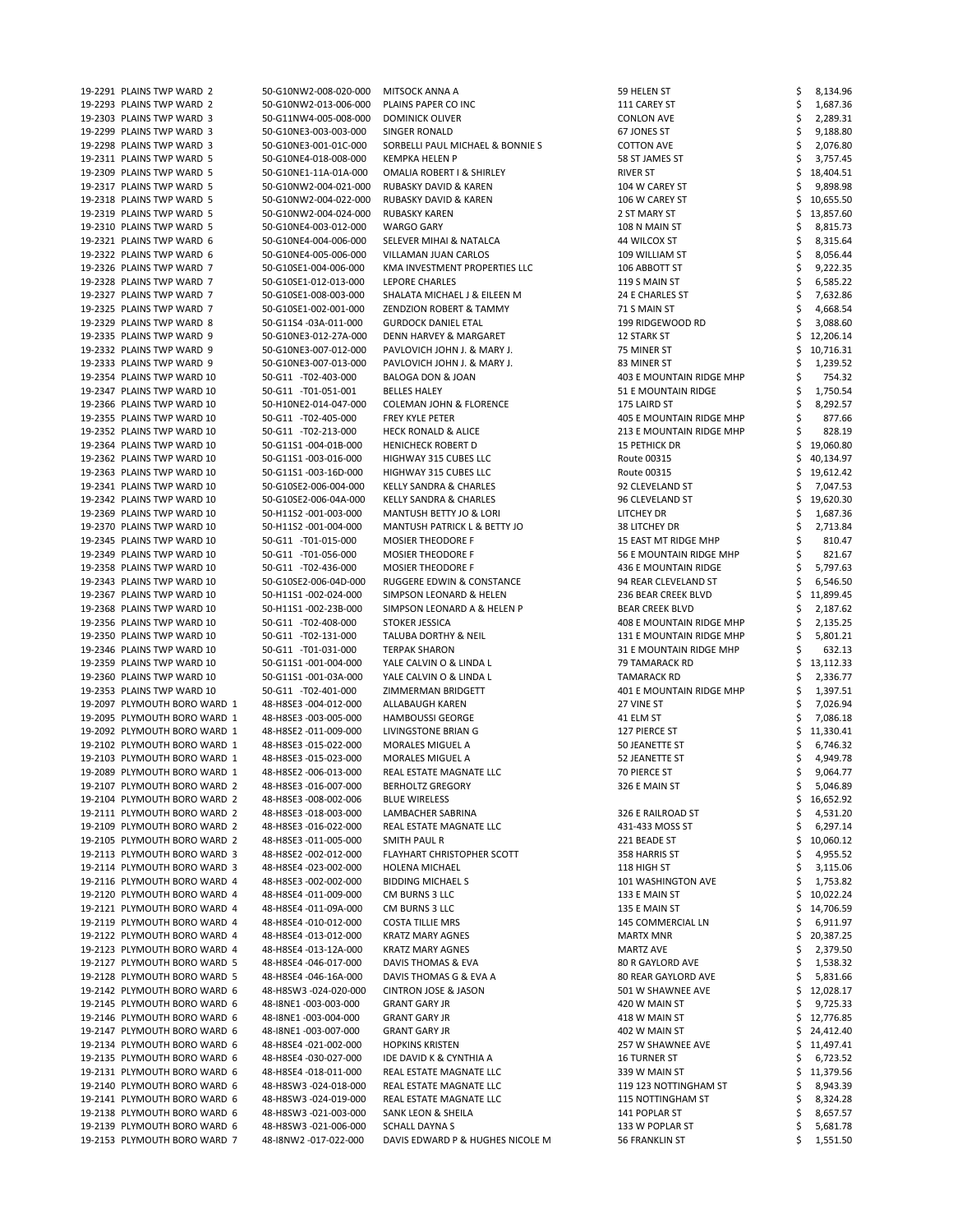| 19-2150 PLYMOUTH BORO WARD 7  | 48-H8SW3 -012-016-000 | DOPKO NANCY GABRIEL                  | 119 DAVENPORT ST           | 5,198.29  |
|-------------------------------|-----------------------|--------------------------------------|----------------------------|-----------|
| 19-2154 PLYMOUTH BORO WARD 7  | 48-I8NW2 -017-023-000 | <b>GRULLON RAFAEL DEJESUS JR</b>     | <b>60 FRANKLIN ST</b>      | 8,459.84  |
| 19-2152 PLYMOUTH BORO WARD 7  | 48-H8SW3 -012-07A-000 | KOSLOSKI JOSEPH C & DOROTHY          | 604 ACKLEY ST              | 4,289.07  |
| 19-2156 PLYMOUTH BORO WARD 7  | 48-I8NW2 -025-015-000 | WALSKI ALEXANDER J JR                | 15 RANSOM LN               | 7,614.24  |
| 19-2166 PLYMOUTH BORO WARD 8  | 48-I8NW2 -11A-005-000 | <b>BANKOVICH JEFFREY JOHN</b>        | 821 BEVERLY DR             | 25,928.68 |
| 19-2165 PLYMOUTH BORO WARD 8  | 48-I8NW2 -024-013-000 | CM BURNS 3 LLC                       | 21 FRANKLIN ST             | 6,684.95  |
|                               |                       |                                      |                            |           |
| 19-2162 PLYMOUTH BORO WARD 8  | 48-I8NW2 -015-004-000 | MILLER DAVID C SR                    | 725 SHUPP ALY              | 8,463.57  |
| 19-2158 PLYMOUTH BORO WARD 8  | 48-H8SW3 -013-015-000 | MUSCAVAGE AMANDA & TARAWNEH MOHAMED  | 725 MILL ST                | 3,543.17  |
| 19-2157 PLYMOUTH BORO WARD 8  | 48-H8SW3 -013-011-000 | PRIMITIVE METHODIST CHURCH           | 185 FRANKLIN ST            | 2,861.95  |
| 19-2164 PLYMOUTH BORO WARD 8  | 48-I8NW2 -016-008-000 | SPIERS LOUISE M                      | 115 FRANKLIN ST            | 7,850.87  |
| 19-2171 PLYMOUTH BORO WARD 9  | 48-H8SE4 -022-007-000 | EVANS JOHN H                         | 52 E SHAWNEE AVE           | 3,943.79  |
| 19-2169 PLYMOUTH BORO WARD 9  | 48-H8SE4 -004-007-000 | <b>GARCIA WILSON</b>                 | 210 212 CENTER ST          | 2,970.17  |
| 19-2170 PLYMOUTH BORO WARD 9  | 48-H8SE4 -005-014-000 | <b>MUNDY BRIAN R</b>                 | 25 E SHAWNEE AVE           | 9,424.65  |
| 19-2182 PLYMOUTH BORO WARD 11 | 48-H8SE4 -002-008-000 | <b>GOLDSTEIN COURIERS LLC</b>        | 236 GARDNER ST             | 6,266.60  |
| 19-2176 PLYMOUTH BORO WARD 11 | 48-H8SE1 -001-001-000 | SANTIAGO NANCY ANNETTE & GILBERT     | 319 GARDENER               | 1,710.23  |
| 19-2184 PLYMOUTH BORO WARD 11 | 48-H8SE4 -034-007-000 | STANIECKI DAVID & NICOLE             | 147 GAYLORD AVE            | 7,334.52  |
| 19-2178 PLYMOUTH BORO WARD 11 | 48-H8SE1-002-014-000  | STUBBLEBINE HOWARD                   | 35 W WALL ST               | 5,975.15  |
|                               |                       | USA HOME OFFER LLC                   |                            |           |
| 19-2177 PLYMOUTH BORO WARD 11 | 48-H8SE1 -002-012-000 |                                      | 25 W WALL ST               | 4,112.74  |
| 19-2193 PLYMOUTH BORO WARD 12 | 48-H8SW3 -028-005-000 | HAZLETT WILLIAM H IV                 | <b>185 ORCHARD ST</b>      | 31,488.04 |
| 19-2185 PLYMOUTH BORO WARD 12 | 48-H8SW3 -005-003-000 | <b>HOYT MARCELLA &amp; OSCAR A</b>   | 460 FOURTH ST              | 9,216.15  |
| 19-2191 PLYMOUTH BORO WARD 12 | 48-H8SW3 -018-008-000 | PROSKI JOHN J                        | 221 ORCHARD ST             | 4,957.70  |
| 19-2186 PLYMOUTH BORO WARD 12 | 48-H8SW3 -006-008-000 | <b>WELKI CHARLES M</b>               | 281 ORCHARD ST             | 7,773.82  |
| 19-2196 PLYMOUTH BORO WARD 13 | 48-H8SW3 -003-010-000 | <b>HARDING DIANE</b>                 | 254 MOUNTAIN RD            | 3,764.49  |
| 19-2201 PLYMOUTH BORO WARD 13 | 48-H8SW3 -016-05A-000 | JARENSKI JOSEPH S ETAL               | 557 LEE ST                 | 4,251.96  |
| 19-2197 PLYMOUTH BORO WARD 13 | 48-H8SW3 -013-009-000 | JEFFREY JON PAUL                     | 193 FRANKLIN ST            | 6,152.97  |
| 19-2200 PLYMOUTH BORO WARD 13 | 48-H8SW3 -016-019-000 | THOMAS RICHARD & DAWN                | 635 LEE ST                 | 14,113.01 |
| 19-2219 PLYMOUTH TWP          | 49-17S1A -002-009-000 | <b>ABATE KIMBERLY</b>                | 355 E POPLAR ST            | 4,698.26  |
| 19-2259 PLYMOUTH TWP          | 49-18S1 -003-008-000  | <b>APONTI JAMES</b>                  | 55 DRISCOLL ST             | 4,861.44  |
|                               |                       |                                      |                            |           |
| 19-2229 PLYMOUTH TWP          | 49-17S2 -012-021-000  | <b>BANKOVICH JEFFREY</b>             | 57 ALLAN ST                | 3,635.66  |
| 19-2231 PLYMOUTH TWP          | 49-17S2 -012-023-000  | <b>BANKOVICH JEFFREY</b>             | 51 E ALLAN ST              | 8,884.72  |
| 19-2232 PLYMOUTH TWP          | 49-17S2 -012-024-000  | <b>BANKOVICH JEFFREY</b>             | 27 ALLAN ST                | 2,551.96  |
| 19-2234 PLYMOUTH TWP          | 49-17S2 -012-25A-000  | <b>BANKOVICH JEFFREY</b>             | 25 ALLAN ST                | 9,460.59  |
| 19-2224 PLYMOUTH TWP          | 49-17S2 -004-003-000  | <b>BANKOVICH JEFFREY J</b>           | Route 00011                | 1,486.03  |
| 19-2225 PLYMOUTH TWP          | 49-17S2 -004-006-000  | <b>BANKOVICH JEFFREY J</b>           | <b>HOUSEMAN ST</b>         | 1,548.21  |
| 19-2228 PLYMOUTH TWP          | 49-17S2 -012-020-000  | <b>BANKOVICH JEFFREY J</b>           | 59 ALLAN ST                | 5,980.66  |
| 19-2233 PLYMOUTH TWP          | 49-17S2 -012-029-000  | <b>BANKOVICH JEFFREY J</b>           | 45 ALLAN ST                | 2,368.04  |
| 19-2235 PLYMOUTH TWP          | 49-17S2 -012-29A-000  | <b>BANKOVICH JEFFREY J</b>           | 47 ALLAN ST                | 2,368.04  |
| 19-2257 PLYMOUTH TWP          | 49-17S7 -001-001-000  | <b>BANKOVICH JEFFREY J</b>           | 14 MILL ST                 | 2,151.05  |
| 19-2243 PLYMOUTH TWP          | 49-17S3 -005-014-000  | <b>BROCIOUS MELVIN &amp; CAROL</b>   | <b>HIGH ST</b>             | 890.86    |
|                               |                       |                                      |                            |           |
| 19-2241 PLYMOUTH TWP          | 49-17S3 -005-010-000  | <b>BROCIOUS MELVIN R &amp; CAROL</b> | <b>HIGH ST</b>             | 864.25    |
| 19-2242 PLYMOUTH TWP          | 49-17S3 -005-012-000  | <b>BROCIOUS MELVIN R &amp; CAROL</b> | 1250 HIGH ST               | 5,109.65  |
| 19-2217 PLYMOUTH TWP          | 49-17S1A -002-001-000 | <b>BRUZA YVONNE</b>                  | 4 ADJ PEOPLE ST            | 2,886.14  |
| 19-2248 PLYMOUTH TWP          | 49-17S4 -001-009-000  | <b>CUPIL SEAN</b>                    | 12 MOONEY RD               | 2,187.13  |
| 19-2258 PLYMOUTH TWP          | 49-18 -00A-000-001    | DULSKY DAVID E                       | <b>HUNLOCK GDNS</b>        | 1,145.12  |
| 19-2261 PLYMOUTH TWP          | 49-18S1 -005-010-000  | <b>EDGAR GILBERT</b>                 | 942 W MAIN ST              | 6,474.78  |
| 19-2230 PLYMOUTH TWP          | 49-17S2 -012-022-000  | <b>EGET ROSE &amp; EDWARD</b>        | <b>EMPTY LOTS BLOCK 12</b> | 3,441.76  |
| 19-2238 PLYMOUTH TWP          | 49-17S3 -001-002-000  | <b>GABRIEL BRANDON</b>               | 640 AVONDALE HILL RD ST    | 6,651.83  |
| 19-2262 PLYMOUTH TWP          | 49-18S1 -005-023-000  | <b>GEORGE WALTER SR</b>              | 904 W MAIN ST              | 2,583.75  |
| 19-2263 PLYMOUTH TWP          | 49-18S1 -005-026-000  | <b>GRANT GARY J</b>                  | 894 W MAIN ST              | 6,183.94  |
| 19-2260 PLYMOUTH TWP          | 49-18S1 -004-007-000  | <b>GURKA DEANNA ETAL</b>             | <b>15 DRISCOLL ST</b>      | 9,015.02  |
|                               |                       |                                      |                            |           |
| 19-2256 PLYMOUTH TWP          | 49-17S6 -005-005-000  | <b>GUSKIEWICZ CHARLES B</b>          | 35 MAUDE ST                | 9,118.04  |
| 19-2271 PLYMOUTH TWP          | 49-18S2 -002-011-000  | HILLARD JOANNE P & PETER J           | 76 SMITH ST                | 5,251.77  |
| 19-2221 PLYMOUTH TWP          | 49-I7S1A -007-005-000 | HILLARD LOUIS D                      | 98 E POPLAR ST             | 9,614.27  |
| 19-2222 PLYMOUTH TWP          | 49-17S1A -007-006-000 | <b>HILLARD LOUIS D</b>               | Route 00011                | 5,579.35  |
| 19-2212 PLYMOUTH TWP          | 49-H8 -00A-35C-000    | HILLARD LOUIS D & SHERRY             | W MOUNTAIN RD              | 5,944.80  |
| 19-2255 PLYMOUTH TWP          | 49-17S6 -001-010-000  | <b>HONTZ ERICA L</b>                 | <b>15 LAMOREAUX ST</b>     | 5,053.52  |
| 19-2203 PLYMOUTH TWP          | 49-H6 -00A-02B-000    | HORST BRIAN K & JO ANN M             | 123 CRNR REDMOND RD        | 9,157.30  |
| 19-2204 PLYMOUTH TWP          | 49-H6 -00A-02G-000    | HORST BRIAN K & JO ANN M             | <b>REDMOND RD</b>          | 3,895.29  |
| 19-2218 PLYMOUTH TWP          | 49-17S1A -002-006-000 | <b>HUNTER JEREMY</b>                 | 361 E POPLAR ST            | 6,315.58  |
| 19-2268 PLYMOUTH TWP          | 49-18S1A -014-008-000 | KAPREVICH MARY EVELYN                | <b>MILTON AVE</b>          | 1,429.19  |
| 19-2245 PLYMOUTH TWP          | 49-17S3 -02A-003-000  | <b>KOLLARICK DONNA J</b>             | 155 HARVEY ST              | 7,392.00  |
| 19-2220 PLYMOUTH TWP          | 49-17S1A -002-02B-000 | LISOWSKI ALICE                       | 12 ADJ PEOPLE ST           | 2,635.44  |
|                               |                       |                                      |                            |           |
| 19-2207 PLYMOUTH TWP          | 49-H6 -00A-57F-000    | MITCHELL WILLIAM G                   | MIZDALE RD                 | 3,825.20  |
| 19-2269 PLYMOUTH TWP          | 49-18S2 -001-006-000  | NEWTON ARTHUR D & RENEE M            | 126 SMITH ROW              | 5,501.73  |
| 19-2267 PLYMOUTH TWP          | 49-18S1A -000-VAR-000 | NIZNICK ROSEMARY                     | PLYMOUTH TWP FLTS          | 1,332.29  |
| 19-2216 PLYMOUTH TWP          | 49-17S1 -001-008-000  | <b>NOVACK EDWARD</b>                 | <b>REAR TILBURY TER</b>    | 891.01    |
| 19-2246 PLYMOUTH TWP          | 49-17S3 -02A-004-001  | PHILLIPS IRVIN                       | <b>HARVEY ST</b>           | 3,530.43  |
| 19-2244 PLYMOUTH TWP          | 49-17S3 -02A-002-000  | PHILLIPS IRVIN & CLARA               | 155 ADJ HARVEY ST          | 2,611.51  |
| 19-2266 PLYMOUTH TWP          | 49-18S1 -009-005-000  | REAL ESTATE MAGNATE LLC              | 170 PROSPECT ST            | 5,453.25  |
| 19-2239 PLYMOUTH TWP          | 49-17S3 -002-001-000  | <b>REILLY SHAWN R</b>                | 175 VALLEY VIEW AVE        | 4,674.93  |
| 19-2211 PLYMOUTH TWP          | 49-H8 -00A-35B-000    | SIMON CASPER J                       | 236 KEATING ST             | 6,696.79  |
| 19-2226 PLYMOUTH TWP          | 49-17S2 -008-004-000  | <b>SPENCER MARK</b>                  | CANAL ST                   | 15,943.73 |
| 19-2270 PLYMOUTH TWP          | 49-18S2 -002-010-000  |                                      |                            |           |
|                               |                       | <b>STONE PATRICK SR</b>              | SMITH ROW                  | 2,302.29  |
| 19-2253 PLYMOUTH TWP          | 49-17S5 -002-024-000  | <b>SUBARTON JOSEPH</b>               | MCDONALD ST                | 1,659.51  |
| 19-2223 PLYMOUTH TWP          | 49-17S2 -001-009-000  | SZENDI JANOS & ELENA                 | 125 W POPLAR ST            | 7,318.59  |
| 19-2251 PLYMOUTH TWP          | 49-17S5 -001-001-000  | <b>TEMELEMA MILTON</b>               | <b>REAR MCDONALD ST</b>    | 6,757.91  |
| 19-2250 PLYMOUTH TWP          | 49-17S4 -002-18A-000  | <b>TORCHIA CATHERINE</b>             | 1459 W MAIN ST             | 4,719.14  |
| 19-2409 PRINGLE BORO          | 52-G9S1 -007-038-000  | <b>BLACK NATHAN</b>                  | 19 COOPER ST               | 7,593.95  |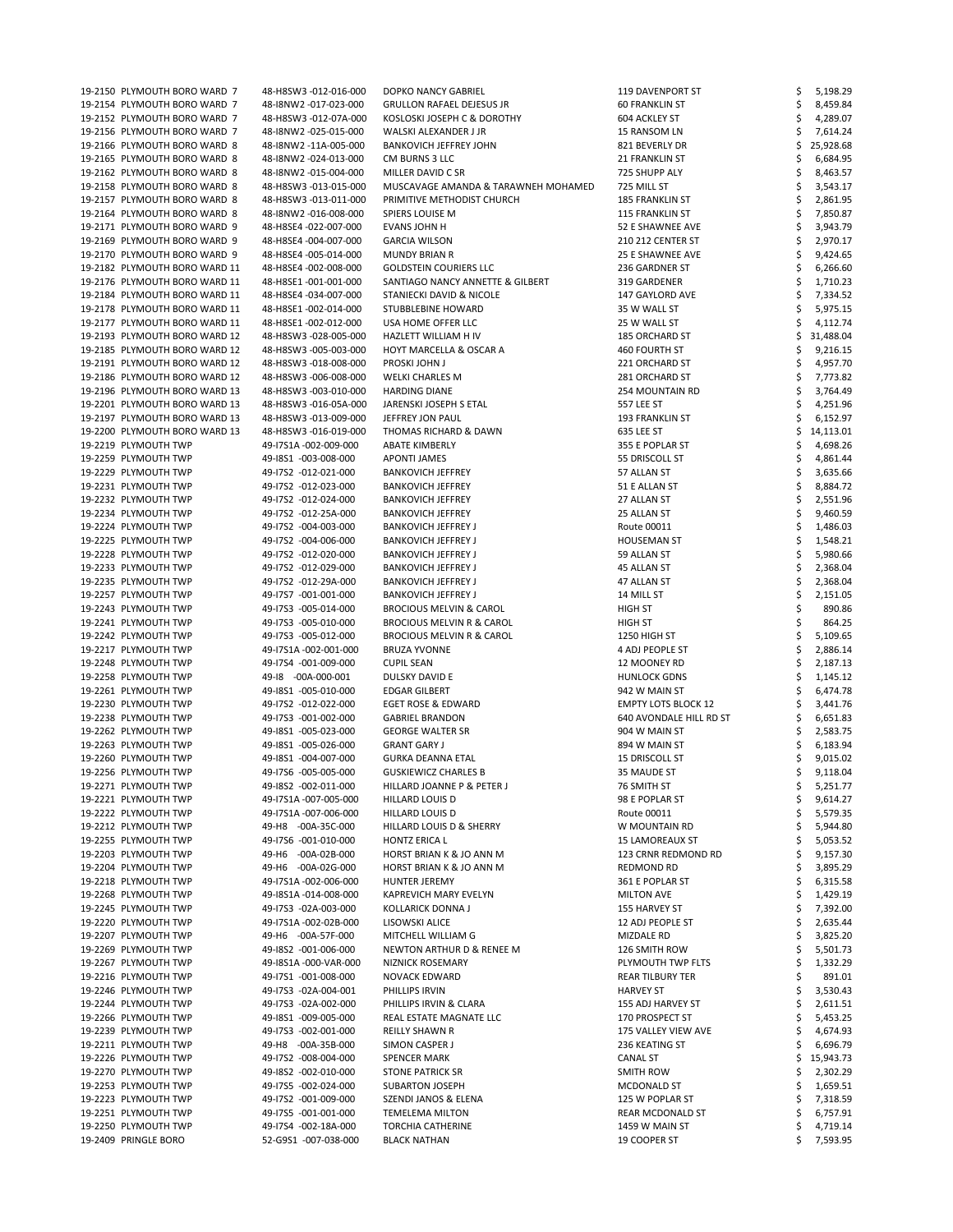| 19-2414 PRINGLE BORO                                               | 52-G9S1 -016-009-000                           | <b>KRIVENKO VERONICA</b>                                            | <b>78 COURTRIGHT ST</b>          | 6,226.87             |
|--------------------------------------------------------------------|------------------------------------------------|---------------------------------------------------------------------|----------------------------------|----------------------|
| 19-2407 PRINGLE BORO                                               | 52-G9S1 -003-015-000                           | <b>OLSON FLORENCE T</b>                                             | 473 PRINGLE ST                   | 6,576.32             |
| 19-2411 PRINGLE BORO                                               | 52-G9S1 -013-003-000                           | PARALIS BRENDAN                                                     | 418 PRINGLE ST                   | 8,258.35             |
| 19-2405 PRINGLE BORO                                               | 52-G9S1 -002-022-000                           | PARALIS JOHN & KATHLEEN                                             | 428 PRINGLE ST                   | 6,140.57             |
| 19-2408 PRINGLE BORO                                               | 52-G9S1 -006-053-000                           | PICARELLA ANGELA M                                                  | 1 VALLEY VIEW DR                 | 5,145.74             |
| 19-2441 RICE TWP                                                   | 53-M8 -T01-016-000                             | <b>BARTNICK CARL J JR</b>                                           | <b>16 VALLEY STREAM PK</b>       | 2,134.62             |
|                                                                    |                                                |                                                                     |                                  |                      |
| 19-2434 RICE TWP                                                   | 53-M8 -00A-11E-142                             | COLUMBO WILLIAM                                                     | 105 VALLEY STREAM PARK           | 2,251.47             |
| 19-2445 RICE TWP                                                   | 53-M8S2 -001-12C-000                           | COOK THOMAS & STEPHANIE M                                           | 300 PARK DR                      | 3,956.45             |
| 19-2447 RICE TWP                                                   | 53-M8S2 -001-12M-000                           | COOK THOMAS & STEPHANIE M                                           | <b>PARK DR</b>                   | 3,369.71             |
| 19-2448 RICE TWP                                                   | 53-M8S2 -02A-13B-000                           | COOK THOMAS J & STEPHANINE M                                        | 295 PARK DR                      | 12,199.77            |
| 19-2421 RICE TWP                                                   | 53-L8S10 -007-013-000                          | <b>CUMMINS ELIZABETH P</b>                                          | <b>COPLAY PL</b>                 | 3,835.43             |
| 19-2418 RICE TWP                                                   | 53-L8S1 -002-002-000                           | DOMBROSKI KATHERINE E & MARK P                                      | 2260 NUANGOLA RD                 | 2,415.86             |
| 19-2417 RICE TWP                                                   | 53-L8S1 -002-001-000                           | DOMBROSKI MARK P & KATHERINE E                                      | 2260 NUANGOLA RD                 | 15,116.61            |
| 19-2420 RICE TWP                                                   | 53-L8S1 -02A-002-000                           | DOMBROSKI MARK P & KATHERINE E                                      | <b>FRANKENFIELD RD</b>           | 3,000.81             |
| 19-2428 RICE TWP                                                   | 53-M8 -00A-11E-057                             | DOMINSKY DALE                                                       | 3 VALLEY STREAM MHP              | 1,005.13             |
| 19-2430 RICE TWP                                                   | 53-M8 -00A-11E-101                             | EDWARDS TAMMY & EUGENE                                              | 81 VALLEY STREAM PARK            | 1,142.65             |
| 19-2442 RICE TWP                                                   | 53-M8 -T01-040-002                             | <b>GREGONOWICZ ALMA LYNN MILLS</b>                                  | PAD 40 VALLEY STREAM             | 5,998.79             |
|                                                                    |                                                |                                                                     |                                  |                      |
| 19-2436 RICE TWP                                                   | 53-M8 -00A-11E-170                             | <b>JESTER MICHAEL &amp; ROSEMARIE</b>                               | 140 VALLEY STREAM PARK           | 2,824.65             |
| 19-2419 RICE TWP                                                   | 53-L8S1 -003-018-000                           | KAQNE JASON R & MCDERMOTT KAREN A                                   | POPE TER                         | 2,305.20             |
| 19-2449 RICE TWP                                                   | 53-M8S5 -001-007-000                           | KEMMERER PATRICIA ELLEN                                             | 390 PROSPECT RD                  | 7,857.74             |
| 19-2439 RICE TWP                                                   | 53-M8 -00A-11H-000                             | LEVANDOWSKI JOHNNIE F                                               | PROSPECT RD                      | 2,202.71             |
| 19-2437 RICE TWP                                                   | 53-M8 -00A-11E-172                             | <b>MALYS MARY BETH</b>                                              | 131 VALLEY STREAM PARK           | 2,061.75             |
| 19-2424 RICE TWP                                                   | 53-L8S4 -001-018-000                           | MITKOWSKI RICHARD & PATRICIA                                        | NUANGOLA RD                      | 12,990.28            |
| 19-2443 RICE TWP                                                   | 53-M8 -T01-068-001                             | WOMELSDORF WAYNE                                                    | <b>68 VALLEY STREAM PARK</b>     | 3,401.72             |
| 19-2422 RICE TWP                                                   | 53-L8S11-012-012-000                           | ZIELINSKI THOMAS J & DEBORAH A                                      | 907 DEER RACK RD                 | 25,327.46            |
| 19-2470 ROSS TWP                                                   | 54-G4S5 -001-008-000                           | <b>BACON DAVID &amp; LIANE</b>                                      | 20 HARRIS POND RD                | 15,898.83            |
| 19-2472 ROSS TWP                                                   | 54-G4S5 -001-08A-000                           | BACON DAVID AND LIANE                                               |                                  | 5,996.13             |
| 19-2459 ROSS TWP                                                   | 54-F4S4 -002-009-000                           | BACON DAVID S & LIANE M                                             | OFF MAIN RD                      | 3,352.11             |
| 19-2471 ROSS TWP                                                   | 54-G4S5 -001-014-000                           | BACON DAVID S & LIANE M                                             |                                  |                      |
|                                                                    |                                                |                                                                     | 5488 MAIN RD                     | 12,633.74            |
| 19-2469 ROSS TWP                                                   | 54-G4S4 -003-008-000                           | BACON DAVID SCOTT & LIANE M SMITH                                   | <b>GRASSY POND RD</b>            | 4,120.68             |
| 19-2474 ROSS TWP                                                   | 54-G5 -00A-005-001                             | <b>BAKER CLARA</b>                                                  | 174 PALL RD                      | 892.50<br>S          |
| 19-2477 ROSS TWP                                                   | 54-G5 -00A-05D-000                             | <b>BAKER CLARA MOORE</b>                                            | PALL RD                          | 5,056.71             |
| 19-2476 ROSS TWP                                                   | 54-G5 -00A-05C-000                             | <b>BAKER SAMANTHA</b>                                               | 174 PALL RD                      | 5,320.88             |
| 19-2460 ROSS TWP                                                   | 54-F5 -00A-10B-000                             | <b>CAMPBELL GARY H</b>                                              | PALL RD                          | 3,020.34             |
| 19-2481 ROSS TWP                                                   | 54-H4S1 -001-018-000                           | <b>CAREY CRYSTAL</b>                                                | 386 SWEET VALLEY RD              | 3,292.04             |
| 19-2458 ROSS TWP                                                   | 54-F4S4 -002-004-000                           | DAUM SHERYLIE DORIS & BRIAN                                         | EARTH RD                         | 4,217.80             |
| 19-2455 ROSS TWP                                                   | 54-F4S1 -005-005-000                           | DONAGHEY MICHELE                                                    | 72 OLIVER AVE                    | 4,354.47             |
| 19-2466 ROSS TWP                                                   | 54-G4 -00A-63B-000                             | <b>DOTY CONSTANCE</b>                                               | 106 CALLENDER RD                 | 9,371.65             |
| 19-2467 ROSS TWP                                                   | 54-G4S1 -002-005-000                           | HONEYWELL DONALD & COLLEEN B WANDEL                                 | <b>MAIN RD</b>                   | 5,845.01             |
| 19-2468 ROSS TWP                                                   | 54-G4S1 -002-006-000                           | HONEYWELL DONALD & COLLEEN WANDEL                                   | <b>MAIN RD</b>                   | 3,341.81             |
|                                                                    |                                                |                                                                     |                                  |                      |
| 19-2452 ROSS TWP                                                   | 54-F4 -00A-054-000                             | KIWAK LAWRENCE M & LAURA J                                          | 405 OLD STATE RD                 | 6,172.50             |
| 19-2454 ROSS TWP                                                   | -00A-73E-000<br>54-F4                          | LUPINSKI GARY A ETAL                                                | Route 00118                      | 12,447.73            |
| 19-2475 ROSS TWP                                                   | 54-G5 -00A-05B-000                             | MITCHELL WILLARD G                                                  | <b>13 MITCHELL RD</b>            | 3,454.27             |
| 19-2457 ROSS TWP                                                   | 54-F4S4 -001-008-000                           | STRAIGIS JOHNJ & CHERUB B                                           | 26 HARRIS POND RD                | 4,366.99             |
| 19-2461 ROSS TWP                                                   | 54-F5 -00A-27A-000                             | THOMAS LANCE R & REBEKAH BRACKET                                    | 5724 MAIN RD                     | 16,251.11            |
| 19-2505 SALEM TWP                                                  | 55-O4S1 -003-014-000                           | <b>BABB TIMOTHY H</b>                                               | 942 SALEM BLVD                   | 8,378.31             |
| 19-2506 SALEM TWP                                                  | 55-04S1 -003-015-000                           | <b>BABB TIMOTHY H</b>                                               | SALEM BLVD                       | 3,263.00             |
| 19-2528 SALEM TWP                                                  | 55-P4NW2 -003-04C-000                          | <b>BENEDICT DARREN</b>                                              | 114 WALNUT DR                    | 6,253.65             |
| 19-2521 SALEM TWP                                                  | 55-P4 -00A-014-000                             | <b>CHURCH KENNETH A III &amp;</b>                                   | <b>RIVER RD</b>                  | 2,455.90             |
| 19-2486 SALEM TWP                                                  | 55-L4S1 -023-002-000                           | <b>COSTANZO ANTHONY</b>                                             | 1096 SHICKSHINNY VALLEY RD       | 5,385.63             |
| 19-2529 SALEM TWP                                                  | 55-P4S1 -003-014-000                           | CRAGLE CARL C                                                       | 158 MAIN ST                      | 5,759.34             |
|                                                                    |                                                |                                                                     |                                  |                      |
| 19-2530 SALEM TWP                                                  | 55-P4S1 -003-01A-000                           | <b>CRAGLE ISAAC WIGINS</b>                                          | 179 MAIN ST                      | 4,898.95             |
| 19-2515 SALEM TWP                                                  | 55-P3NW4 -001-002-000                          | DENSBERGER LINDA C                                                  | 631 E TENTH ST                   | 14,808.65            |
| 19-2526 SALEM TWP                                                  | 55-P4NW2 -003-014-000                          | FICCA ROBERT M & MARGARET                                           | TOW PATH LN                      | 9,585.74             |
| 19-2527 SALEM TWP                                                  | 55-P4NW2 -003-015-000                          | FICCA ROBERT M & MARGARET B                                         | <b>TOW PATH LN</b>               | 4,642.36             |
| 19-2532 SALEM TWP                                                  | 55-P4S1 -004-007-000                           | <b>FULLER RICHARD JR</b>                                            | 191 MAIN ST                      | 13,477.23            |
| 19-2516 SALEM TWP                                                  | 55-P3NW4-03A-08C-000                           | HARVEY LESLIE E JR & WENDY J.                                       | 1020 E FIFTH ST                  | 12,103.21            |
| 19-2524 SALEM TWP                                                  | 55-P4NW2 -003-008-000                          | <b>HORNER HAYES</b>                                                 | 53 MAIN ST                       | 6,558.06             |
| 19-2510 SALEM TWP                                                  | 55-P3 -00A-018-000                             | JFK OIL TERMINAL CORP                                               | SALEM BLVD                       | 23,098.17            |
| 19-2511 SALEM TWP                                                  | $-00A-019-000$<br>55-P3                        | JFK OIL TERMINAL CORP                                               | <b>SALEM BLVD</b>                | 3,713.11             |
| 19-2533 SALEM TWP                                                  | 55-P4S1 -005-010-000                           | KAJA HOLDINGS LLC                                                   | 202 MAIN ST                      | 3,841.87             |
| 19-2495 SALEM TWP                                                  | 55-N4 -00A-04H-000                             | KARCHNER JAN & MELISSA                                              | <b>14 JOY LN</b>                 | 8,743.25             |
| 19-2522 SALEM TWP                                                  | 55-P4 -00A-024-000                             | LEMING DAVID                                                        | 85 RIVER RD                      | \$10,717.80          |
|                                                                    |                                                |                                                                     |                                  | 9,989.98             |
| 19-2507 SALEM TWP                                                  |                                                |                                                                     | 138 BELL BEND RD                 |                      |
| 19-2514 SALEM TWP                                                  | 55-04S1 -005-004-000                           | MICHAEL THOMAS                                                      |                                  |                      |
| 19-2512 SALEM TWP                                                  | 55-P3NW2 -008-003-000                          | <b>MORGAN DARLENE E</b>                                             | E EIGHTH ST                      | 627.56               |
|                                                                    | 55-P3NW1-006-001-000                           | PINTERICH STEVEN & VAJDA BRENDA L                                   | 351 BOWERS RD                    | 10,596.79            |
| 19-2494 SALEM TWP                                                  | 55-N3 -00A-32C-000                             | RINEHIMER WAYNE R & WANDA                                           | 434 MOORES HILL RD               | 15,711.91            |
| 19-2523 SALEM TWP                                                  | 55-P4 -00A-12B-000                             | <b>SCHMIDT CHAD &amp; ANN</b>                                       | 1112 SALEM BLVD                  | 8,533.18             |
| 19-2500 SALEM TWP                                                  | 55-N4 -T01-008-000                             | SILVERSTEIN SUSAN                                                   | 8 COUNTRY MOB HM CT              | 894.15               |
| 19-2489 SALEM TWP                                                  | 55-M3S1 -001-006-000                           | STILWELL TIMOTHY                                                    | <b>HICKORY LN</b>                | 9,589.91             |
| 19-2490 SALEM TWP                                                  | 55-M3S1 -001-007-000                           | STILWELL TIMOTHY                                                    | <b>HICKORY LN</b>                | 3,754.48             |
| 19-2520 SALEM TWP                                                  | 55-P4 -00A-002-000                             | <b>TAVOC IOSIF AND CLAUDIA</b>                                      | 4032 MARKET ST                   |                      |
|                                                                    |                                                |                                                                     |                                  | 6,444.58             |
| 19-2488 SALEM TWP                                                  | 55-M3 -T03-023-000                             | <b>TUBBS JUNE</b>                                                   | 47 SLEEPY HOLLOW CT              | 1,569.73             |
| 19-2502 SALEM TWP                                                  | 55-03 -00A-58B-000                             | ZANOLINE TYLER J AND JILLIAN M                                      | <b>BOWERS RD</b>                 | 27,573.22            |
| 19-2542 SHICKSHINNY BORO WARD 1                                    | 56-L4SE1 -018-004-000                          | <b>BASKETT DEIDRA ANN</b>                                           | 10 SEARCH ST                     | 4,675.56             |
| 19-2543 SHICKSHINNY BORO WARD 1                                    | 56-L4SE1 -018-008-000                          | DEMARIS JENNIFER MARIE                                              | <b>19 CONYNGHAM ST</b>           | 5,761.90             |
| 19-2536 SHICKSHINNY BORO WARD 1<br>19-2537 SHICKSHINNY BORO WARD 1 | 56-L4SE1 -004-003-000<br>56-L4SE1 -004-004-000 | <b>EYERLEY CLAYTON W</b><br><b>EYERLEY RUTH ANN &amp; CLAYTON W</b> | <b>SEARCH ST</b><br>28 SEARCH ST | 1,565.95<br>3,381.98 |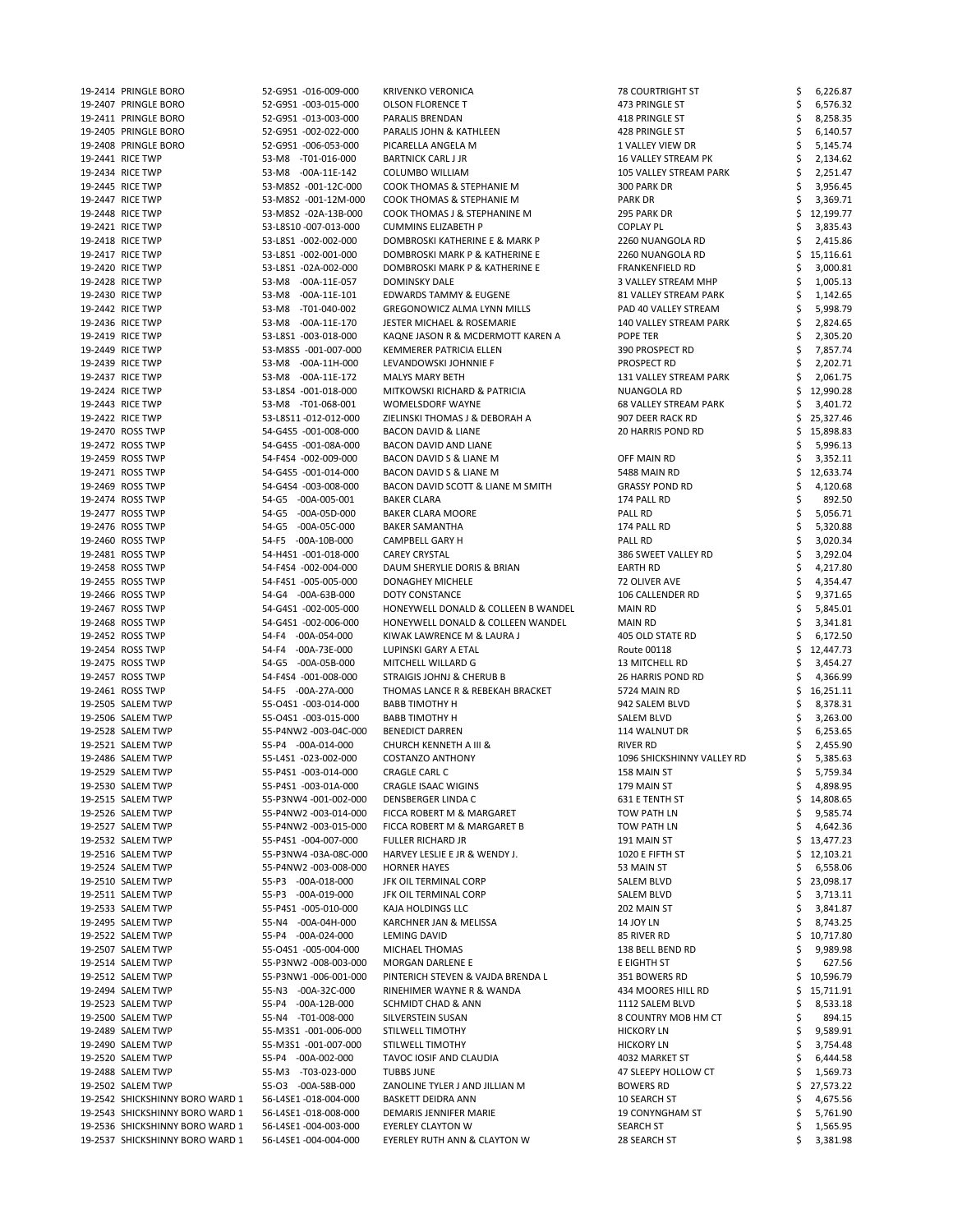19-2534 SHICKSHINNY BORO WARD 1 56-L4NE4 -001-006-000 MCDANIELS HAROLD A AND AGNES AND CHESTNUT ST \$ 1,425.00 19-2541 SHICKSHINNY BORO WARD 1 56-L4SE1 -017-009-000 TITUS JEAN & HOWARD GAYLORD 10 NICELY ST \$ 4,690.07 19-2540 SHICKSHINNY BORO WARD 1 56-L4SE1 -010-03D-000 TROY DUANE L 158 N CANAL ST \$ 8,119.34 19-2551 SHICKSHINNY BORO WARD 3 56-L4SE1 -025-002-000 SHERRICK LEONA 10 W BUTLER ST \$ 5,469.59 19-2552 SHICKSHINNY BORO WARD 3 56-L4SE1 -025-007-000 SHERRICK LEONA **FURNACE ST** FURNACE ST \$ 1,395.00 19-2554 SHICKSHINNY BORO WARD 4 56-L4SE4 -002-004-000 ELSAWAH MOHAMED A & PATRICIA 82 S MAIN ST \$ 3,490.18 19-2562 SLOCUM TWP 57-L7S2 -005-005-000 DANKULICH MARGARET K 1145 BLUE RIDGE TRL \$ 9,544.16 19-2563 SLOCUM TWP 57-M6S1 -001-009-000 LLOYD HERBERT S & LORRAINE B FORREST AVE \$ 2,001.21 19-2564 SLOCUM TWP 57-M6S1 -001-02A-000 LLOYD LORRAINE B FORREST AVE FORREST AVE \$ 2,243.48 19-2558 SLOCUM TWP 57-L7 -00A-047-000 ONTKO EARL ROBERT 1056 SLOCUM RD \$ 6,653.14 19-2565 SLOCUM TWP 57-N6 -00A-02B-000 PETROSKI EDWARD M JR & ADRIENE L 63 PETROSKI LN \$ 8,535.87 19-2559 SLOCUM TWP 57-L7 -00A-17H-000 RINEHIMER MICHAEL ALAN 183 SLOCUM RD \$ 9,128.64 19-2560 SLOCUM TWP 57-L7 -00A-17K-000 RINEHIMER MICHAEL AND SUSAN SLOCUM RD \$6,186.34 19-2653 SUGAR NOTCH BORO 60-J8SE3 -003-016-000 BARKET MARQUERITE 837 REAR MAIN ST \$ 6,617.60 19-2659 SUGAR NOTCH BORO 60-J9SW1 -004-031-000 COLLUM MARK & JANET 176 BROADHEAD AVE \$ 9,770.96 19-2656 SUGAR NOTCH BORO 60-J8SE3 -006-01E-000 KUKLEWICZ JEFFREY & MACY SMYTHE ST \$ 2,065.55 19-2660 SUGAR NOTCH BORO 60-J9SW1 -005-009-000 POCKEVICH MICHAEL W 638 MAIN ST \$ 6,566.75 19-2662 SUGAR NOTCH BORO 60-J9SW1 -005-10B-000 POCKEVICH MICHAEL W MAIN ST \$ 1,679.08 19-2575 SUGARLOAF TWP 58-Q6 -00A-08B-000 BOLUS BOB Route 00093 \$ 23,916.80 19-2596 SUGARLOAF TWP 58-S6S11 -008-003-000 COMMONWEALTH COMMERCE LLC 326 TURKEY PATH RD \$ 8,432.76 19-2586 SUGARLOAF TWP 58-R6 -00A-60D-000 COOPER GRANT C & MARIANNE ADJ COOPER FARM \$ 14,599.40 19-2599 SUGARLOAF TWP 58-S6S14 -005-003-000 DELJANIN REDZO & VJOLCA 41 RHEDWOOD AVE \$ 27,617.10 19-2601 SUGARLOAF TWP 58-S7S6 -001-010-000 ELSWICK DAVID & MAUREEN AIRPORT RD \$ 9,660.46 19-2579 SUGARLOAF TWP 58-Q6S2 -002-010-000 JACKETTI JOSEPH SUGARLOAF HEIGHTS RD \$ 5,937.83 19-2602 SUGARLOAF TWP 58-T5S1 -001-004-000 JUDGE SUSAN 20 SECOND ST \$ 2,824.30 19-2589 SUGARLOAF TWP 58-S5 -00A-30B-000 NAHAY EDWARD N & PATRICIA E 397 ROCK GLEN RD \$ 30,929.86 19-2597 SUGARLOAF TWP 58-S6S13 -001-015-000 NEMETH ROBERT & LYNNE CENTER HILL RD \$ 16,742.25 19-2576 SUGARLOAF TWP 58-Q6S1 -001-004-000 PATEL MUKESH & BHUPENDRA P & SUNIL OLD BERWICK HWY \$ 6,200.93 19-2577 SUGARLOAF TWP 58-Q6S1 -001-015-000 PATEL MUKESH & BHUPENDRA P & SUNIL OLD BERWICK HWY \$ 1,976.56 19-2578 SUGARLOAF TWP 58-Q6S1 -001-016-000 PATEL MUKESH & BHUPENDRA P & SUNIL OLD BERWICK HWY \$ 8,460.30 19-2595 SUGARLOAF TWP 58-S6S11 -004-011-000 SHOEMAKER STEPHEN & LIZANNE EASTVIEW CIR \$ 21,144.39 19-2568 SUGARLOAF TWP 58-Q5S1 -005-013-000 SPAIDE GEORGE C ETAL LIDNER DR SUGARLOAF TWP \$ 984.91 19-2569 SUGARLOAF TWP 58-Q5S1 -005-014-000 SPAIDE GEORGE C ETAL LIDNER DR \$ 2,153.03 19-2570 SUGARLOAF TWP 58-Q5S1 -005-021-000 SPAIDE GEORGE C ETAL JAMES DR \$ 2,153.03 19-2571 SUGARLOAF TWP 58-Q5S1 -005-022-000 SPAIDE GEORGE C ETAL JAMES DR \$ 2,153.03 19-2587 SUGARLOAF TWP 58-R6S9 -002-006-000 STERENCHAK THOMAS & SHARON S 270 MAPLE DR \$ 7,744.26 19-2581 SUGARLOAF TWP 58-R5 -00A-01B-000 STICKLEY LISA 29 RED ROCK RD \$ 5,796.71 19-2582 SUGARLOAF TWP 58-R5 -00A-01E-000 STICKLEY LISA SANKO LN SANKO LN \$ 584.54 19-2583 SUGARLOAF TWP 58-R5 -00A-01G-000 STICKLEY LISA 29 RED ROCK RD \$ 14,337.44 19-2567 SUGARLOAF TWP 58-Q5 -T01-009-000 STRINEY GARY & TERRY 9 LAROCK TRAILER COURT \$ 773.59 19-2616 SWOYERSVILLE WARD 1 59-F10NW3-015-007-000 BARTOLAI ALBERT G & LORRAINE R 49 NOYES AVE \$ 16,370.70 19-2617 SWOYERSVILLE WARD 1 59-F10NW3-019-012-000 KOPETCHNY JOHN P & CAREY ANN 52 LACKAWANNA AVE \$ 9,107.35 19-2611 SWOYERSVILLE WARD 1 59-F10NW1-013-005-000 MARCIN JOSEPH S CONENT THE OWEN ST S 2,656.91 19-2612 SWOYERSVILLE WARD 1 59-F10NW1-014-006-000 MARGAVITCH ANTHONY MARK JR 331 HUGHES ST \$ 8,698.96 19-2607 SWOYERSVILLE WARD 1 59-F10NW1-003-003-000 PECHAL DANIEL & DAUGHTREY DONNA 1284 MAIN ST \$ 7,915.53 19-2618 SWOYERSVILLE WARD 1 59-F10NW3-019-017-000 STEFANICK RUTH ANN 28 LACKAWANNA AVE \$ 16,225.64 19-2621 SWOYERSVILLE WARD 2 59-F10NW4-009-018-000 HADDICK CHARLES E & ANNA MAE 29 SYCAMORE DR \$ 6,272.22 19-2622 SWOYERSVILLE WARD 2 59-F10NW4-009-019-000 HADDICK CHARLES E & ANNA MAE 29 E SYCAMORE DR \$ 28,873.00 19-2636 SWOYERSVILLE WARD 2 59-F9SE2 -009-004-000 HANADEL DAVID P 138 BARBER ST \$ 5,960.43 19-2632 SWOYERSVILLE WARD 2 59-F10SW4-011-11A-000 KACHMARSKY GEORGE & OLGA WATKINS ST \$ 1,068.11 19-2624 SWOYERSVILLE WARD 2 59-F10SW1-011-01B-000 KAMARUNAS ANTHONY JOHN 12 GRACE ST \$ 8,993.32 19-2625 SWOYERSVILLE WARD 2 59-F10SW1-020-008-000 KARMILOWICZ CARL 26 SIDNEY ST \$ 27,886.47 19-2626 SWOYERSVILLE WARD 2 59-F10SW1-06A-013-000 KERN MELISSA 60 BIRCH DR \$ 8,702.42 19-2634 SWOYERSVILLE WARD 2 59-F10SW4-012-020-000 PALENCHAR BERNARD 166 SHOEMAKER ST \$ 10,695.18 19-2627 SWOYERSVILLE WARD 2 59-F10SW4-001-006-000 PALMA ROBERT E 150 WATKINS ST \$ 9,203.33 19-2629 SWOYERSVILLE WARD 2 59-F10SW4-005-007-000 SIMS MARY ELLEN 195 SIMPSON ST \$ 8,899.28

| 19-2639 SWOYERSVILLE WARD 2 | 59-F9SE3 -014-010-000           | VIKARA JOSEPH WAYNE JR & KIMBERLY A      | <b>LABAR ST</b>           | 2,992.48  |
|-----------------------------|---------------------------------|------------------------------------------|---------------------------|-----------|
| 19-2640 SWOYERSVILLE WARD 2 | 59-F9SE3 -014-011-000           | VIKARA JOSEPH WAYNE JR & KIMBERLY A      | <b>LABAR ST</b>           | 3,076.08  |
| 19-2641 SWOYERSVILLE WARD 2 | 59-F9SE3 -021-002-000           | <b>VOJTEK STEPHEN &amp; STONE JUDITH</b> | 301 DANA ST               | 10,057.61 |
| 19-2644 SWOYERSVILLE WARD 3 | 59-F9SE3 -012-001-000           | BARBOSE SAMUEL A & MARCIA A              | 361 MAIN ST               | 12,356.91 |
| 19-2643 SWOYERSVILLE WARD 3 | 59-F9SE3 -010-017-000           | KESTER STEPHEN C & MARILYN M             | 282 TENER ST              | 6,044.27  |
| 19-2668 UNION TWP           | 61-I4S1 -002-002-000            | ANDREZZE DONALD E                        | HUNLOCK-HARVEYVILLE RD    | 5,095.34  |
| 19-2671 UNION TWP           | 61-I4S1 -002-15A-000            | <b>BANKOVICH JEFFREY J</b>               | 61 HUNLOCK-HARVEYVILLE RD | 9,452.52  |
| 19-2691 UNION TWP           | 61-K4 -00A-09L-000              | <b>BELLES ELOISE A</b>                   | REYBURN RD                | 3,930.33  |
| 19-2684 UNION TWP           | 61-K4<br>-00A-007-000           | <b>BELLES ELOISE A &amp;</b>             | 30 SAWMILL LN             | 10,808.28 |
| 19-2686 UNION TWP           | 61-K4<br>$-00A-012-000$         | CABLE TV INC.                            | Route 00239               | 17,198.36 |
| 19-2697 UNION TWP           | $-00A-003-000$<br>61-L4         | CABLE TV INC.                            | TAYLOR-SORBER             | 20,171.30 |
| 19-2698 UNION TWP           | $-00A-03B-000$<br>61-L4         | CABLE TV INC.                            | Route 00239               | 6,270.64  |
| 19-2695 UNION TWP           | 61-K4<br>-00A-45A-000           | CRAGLE CARL C ETAL                       | BILBY HILL RD             | 3,603.02  |
| 19-2681 UNION TWP           | $-00A-12N-000$<br>$61 - J4$     | <b>CURTIS GRACE</b>                      | 72 MUNICIPAL RD           | 1,827.69  |
| 19-2690 UNION TWP           | 61-K4 -00A-07V-000              | DAVENPORT PHILIP R                       | 585 CRAGLE HILL RD        | 11,067.16 |
| 19-2665 UNION TWP           | $-00A-04F-000$<br>$61 - 14$     | DAVIS JAMES SR & JEANNE                  | 105 RANGE RD              | 7,065.71  |
| 19-2666 UNION TWP           | $-00A-04J-000$<br>$61 - 14$     | DAVIS WILLIAM R & DAVIS-TAYLOR BJ        | 107 RANGE RD              | 4,936.43  |
| 19-2663 UNION TWP           | $61 - 13$<br>$-00A - 016 - 000$ | <b>FTORKOWSKI ENTERPRISES</b>            | MAIN RD                   | 15,020.83 |
| 19-2672 UNION TWP           | $-00A-002-000$<br>$61 - J3$     | <b>FTORKOWSKI ENTERPRISES</b>            | <b>MAIN</b>               | 18,169.10 |
| 19-2673 UNION TWP           | $-00A-003-000$<br>$61 - J3$     | <b>FTORKOWSKI ENTERPRISES</b>            | APACHE                    | 13,495.12 |
| 19-2674 UNION TWP           | $61 - J3$<br>$-00A-029-000$     | <b>FTORKOWSKI ENTERPRISES</b>            | <b>SENECA</b>             | 14,113.77 |
| 19-2675 UNION TWP           | -00A-28B-000<br>61-J3           | <b>FTORKOWSKI ENTERPRISES</b>            | <b>MAIN</b>               | 7,132.74  |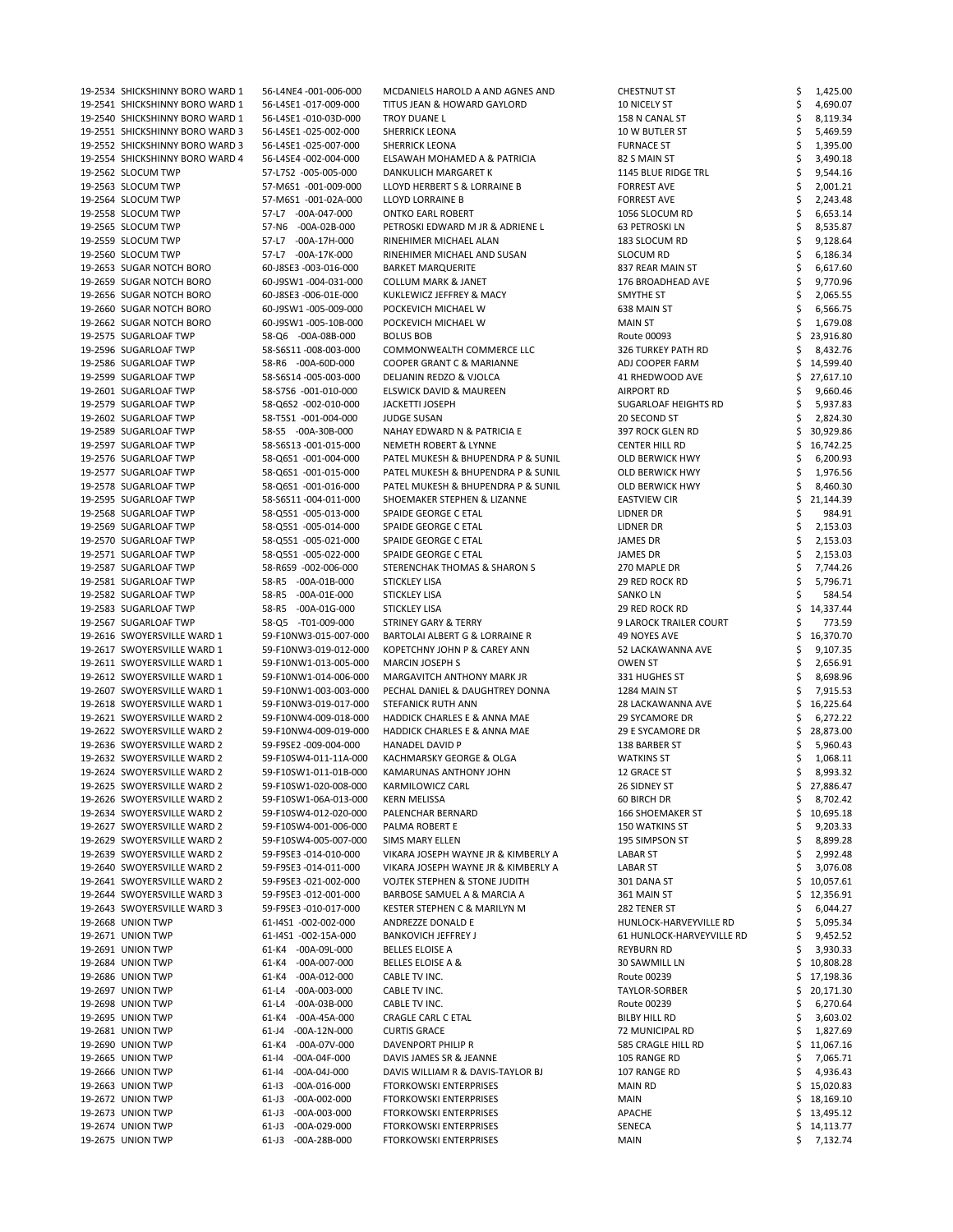| 19-2676 UNION TWP               | 61-J3 -00A-29A-000    | <b>FTORKOWSKI ENTERPRISES</b>              | APACHE                       | 5,161.81    |
|---------------------------------|-----------------------|--------------------------------------------|------------------------------|-------------|
| 19-2682 UNION TWP               | 61-J4 -00A-47E-000    | REAKES WILSON T III & LORI A               | <b>120 CHIPMUNK RIDGE RD</b> | 11,925.16   |
| 19-2679 UNION TWP               | 61-J4 -00A-033-000    | STRAIT WADE                                | 419 REYBURN RD               | 8,311.18    |
| 19-2696 UNION TWP               | 61-K4S1 -013-012-000  | THUMA PAUL & DOLORES                       | <b>10 MCKENDREE RD</b>       | 4,529.63    |
| 19-2669 UNION TWP               | 61-I4S1 -002-007-001  | TOLSMA NORMAN & JAMIE L                    | <b>5 RANGE RD</b>            | 640.67      |
| 19-2685 UNION TWP               | 61-K4 -00A-008-000    | WEAVER MICHAEL J                           | 753 CRAGLE HILL RD           | 8,211.23    |
|                                 |                       |                                            |                              |             |
| 19-2692 UNION TWP               | 61-K4 -00A-09M-000    | <b>WEAVER MICHAEL J</b>                    | 751 CRAGLE HILL RD           | 2,854.66    |
| 19-2705 WARRIOR RUN BORO        | 62-K8NE1-004-08A-000  | <b>GILROY JANET E</b>                      | <b>REAR BRISLIN ST</b>       | 937.11      |
| 19-2703 WARRIOR RUN BORO        | 62-K8NE1-004-004-000  | <b>GILROY THOMAS &amp; JANET E</b>         | <b>BRISLIN ST</b>            | 1,729.02    |
| 19-2704 WARRIOR RUN BORO        | 62-K8NE1-004-005-000  | <b>GILROY THOMAS &amp; JANET E</b>         | 334 BRISLIN ST               | 6,241.76    |
| 19-2701 WARRIOR RUN BORO        | 62-J8SE4 -004-012-000 | <b>MORALES MIGUEL</b>                      | 514 FRONT ST                 | 8,803.00    |
| 19-2709 WEST HAZLETON WARD 1    | 63-T7SE2 -031-015-000 | NEMETH ROBERT & CALDWELL                   | 125 E BROAD ST               | 2,809.83    |
| 19-2708 WEST HAZLETON WARD 1    | 63-T7SE2 -022-023-000 | <b>TORRES LUCAS H</b>                      | 105 E GREEN ST               | 5,308.18    |
| 19-2727 WEST HAZLETON WARD 2    | 63-T7SE2 -021-14A-000 | DVORSHAK DONNA                             | 29 E GREEN ST                | 5,563.52    |
| 19-2719 WEST HAZLETON WARD 2    | 63-T7NE3 -015-024-011 | <b>FANNIE MAE</b>                          | 324 ALLEN ST                 | 14,227.94   |
| 19-2728 WEST HAZLETON WARD 2    | 63-T7SE2 -029-010-000 | MISTO JASON                                | 33 W BROAD ST                | 21,387.68   |
| 19-2729 WEST HAZLETON WARD 2    | 63-T7SE2 -029-011-000 | MISTO JASON                                | 37 W BROAD ST                | 1,773.63    |
|                                 |                       |                                            |                              |             |
| 19-2724 WEST HAZLETON WARD 2    | 63-T7SE2 -003-04D-000 | MUNOZ ERNESTO V                            | 132 PUTNAM ST                | 5,586.57    |
| 19-2714 WEST HAZLETON WARD 2    | 63-T7NE3 -015-015-000 | REYES VERONICA & VICTORIA                  | 9 MADISON AVE                | 3,595.15    |
| 19-2710 WEST HAZLETON WARD 2    | 63-T7NE1 -005-003-000 | ZYCH JOANN M & WILLIAM H                   | 684 N BROAD ST               | 13,898.16   |
| 19-2738 WEST HAZLETON WARD 3    | 63-T7SE2 -016-013-000 | <b>COXE MELANIE L</b>                      | 205 WINTERS AVE              | 2,574.10    |
| 19-2733 WEST HAZLETON WARD 3    | 63-T7SE1-006-05A-000  | HUNSICKER RICHARD W JR                     | 532 REAR WINTERS AVE         | 3,089.21    |
| 19-2732 WEST HAZLETON WARD 3    | 63-T7SE1-003-026-000  | KONTROVICH JR MICHAEL                      | 347 WINTERS AVE              | 13,728.58   |
| 19-2735 WEST HAZLETON WARD 3    | 63-T7SE2 -013-002-000 | LEVITSKY SABINA & DAVID                    | <b>29 W CRANBERRY AVE</b>    | 7,374.02    |
| 19-2741 WEST HAZLETON WARD 3    | 63-T7SE2 -028-007-000 | <b>MISTO STEPHEN P</b>                     | 2 BROAD ST                   | 17,713.56   |
| 19-2734 WEST HAZLETON WARD 3    | 63-T7SE1-007-016-000  | PAULINO JOEL A &                           | 515 WINTERS AVE              | 11,192.41   |
| 19-2731 WEST HAZLETON WARD 3    | 63-T7SE1 -003-004-000 | REAL ESTATE MAGNATE LLC                    | 328 W GREEN ST               | 14,124.79   |
|                                 |                       |                                            |                              |             |
| 19-2739 WEST HAZLETON WARD 3    | 63-T7SE2 -016-014-000 | ROMERO JOSE ETAL                           | 207 WINTERS AVE              | 3,819.70    |
| 19-2736 WEST HAZLETON WARD 3    | 63-T7SE2 -014-02A-000 | <b>ROSSI EUGENE</b>                        | 127 W CRANBERRY ST           | 2,430.85    |
| 19-2737 WEST HAZLETON WARD 3    | 63-T7SE2 -015-009-000 | SALAZAR LETICIA CORONA                     | 220 WINTERS AVE              | 4,366.07    |
| 19-2771 WEST PITTSTON WARD 1    | 65-D11SE4-015-09A-000 | <b>BARBER THOMAS</b>                       | 136 ELM ST                   | 5,852.10    |
| 19-2781 WEST PITTSTON WARD 1    | 65-E11NE1-003-024-000 | CHAUMP DONALD & LINDA M                    | 248 PARKE ST                 | 16,488.14   |
| 19-2768 WEST PITTSTON WARD 1    | 65-D11SE4-013-025-000 | CIAMPI DONNA LYNNE                         | 702 JENKINS ST               | 6,935.68    |
| 19-2770 WEST PITTSTON WARD 1    | 65-D11SE4-015-009-000 | <b>DALE PATRICIA</b>                       | 138 ELM ST                   | 11,467.09   |
| 19-2780 WEST PITTSTON WARD 1    | 65-E11NE1-002-018-000 | <b>ECKERSLEY BRUCE P</b>                   | 226 WASHINGTON ST            | 6,043.73    |
| 19-2778 WEST PITTSTON WARD 1    | 65-D11SW3-009-032-000 | <b>KOLBECK ROBERT J</b>                    | 844 FOUNDRY ST               | 7,165.60    |
| 19-2779 WEST PITTSTON WARD 1    | 65-E11NE1-002-015-000 | MUSINSKI RICHARD M & NICHOLAS D            | 206 WASHINGTON ST            | 15,316.22   |
| 19-2777 WEST PITTSTON WARD 1    | 65-D11SW3-002-001-000 | PETROSKY JOHN                              | 730 LUZERNE ST               |             |
|                                 |                       |                                            |                              | 7,917.31    |
| 19-2772 WEST PITTSTON WARD 1    | 65-D11SE4-016-006-000 | TOSLIN JAMES L & SANDRA L                  | 137 ELM ST                   | 4,142.15    |
| 19-2801 WEST PITTSTON WARD 2    | 65-E11NE4-017-001-000 | ARDOLINE MICHAEL & LOUISE                  | 615 THIRD ST                 | 14,038.20   |
| 19-2798 WEST PITTSTON WARD 2    | 65-E11NE4-008-004-000 | <b>AUSTIN SHARON &amp; RICHARD A</b>       | 23 MONTGOMERY AVE            | 11,769.48   |
| 19-2800 WEST PITTSTON WARD 2    | 65-E11NE4-016-027-000 | DISANFERDINAND JOHN                        | 128 PHILADELPHIA AVE         | 11,926.96   |
| 19-2802 WEST PITTSTON WARD 2    | 65-E11NW2-001-013-000 | SELEVER MIHAI & NATALCA &                  | 520 DELAWARE AVE             | 8,119.98    |
| 19-2793 WEST PITTSTON WARD 2    | 65-E11NE1-016-11A-000 | TROWBRIDGE EDWARD & CARRIE                 | 410 CARPENTER ST             | 6,509.49    |
| 19-2834 WEST WYOMING BORO       | 66-F10S4 -010-012-000 | ARAYA RONALD P                             | 97 LINCOLN ST                | 11,736.13   |
| 19-2820 WEST WYOMING BORO       | 66-E10SE1-003-011-000 | <b>BUTLER KAREN A</b>                      | 552 SPERLING ST              | 9,844.82    |
| 19-2819 WEST WYOMING BORO       | 66-E10SE1-002-018-000 | <b>HAYNES CATHERINE</b>                    | 85 BRADY ST                  | 13,541.55   |
| 19-2817 WEST WYOMING BORO       | 66-E10S1-003-015-000  | JARENSKI JOSEPH S                          | 1574 REAR SHOEMAKER AVE      | 2,943.63    |
| 19-2829 WEST WYOMING BORO       |                       |                                            |                              |             |
|                                 | 66-E10SE1-021-27A-000 | <b>MANGINO BERT &amp; CARMEN</b>           | 429 REAR HOLDEN ST           | 3,658.89    |
| 19-2813 WEST WYOMING BORO       | 66-E10NE4-004-006-000 | <b>MARSTELL KATHLEEN</b>                   | 708 W EIGHT ST               | 5,912.04    |
| 19-2815 WEST WYOMING BORO       | 66-E10NE4-007-004-000 | PHILLIPS JAMES B III                       | 599 W EIGHTH ST              | 8,312.47    |
| 19-2831 WEST WYOMING BORO       | 66-E10SE2-004-016-000 | PREBOLA EDWARD A                           | SIXTH ST                     | 3,065.10    |
| 19-2832 WEST WYOMING BORO       | 66-E10SE2-004-017-000 | PREBOLA EDWARD A                           | SIXTH ST                     | 3,656.52    |
| 19-2828 WEST WYOMING BORO       | 66-E10SE1-017-046-000 | RANDAZZO LOU & KIM                         | 449 W EIGHTH ST              | 4,558.45    |
| 19-2823 WEST WYOMING BORO       | 66-E10SE1-008-002-000 | SHIMKO CHESTER T JR                        | 634 AVENUE E                 | 11,862.23   |
| 19-2824 WEST WYOMING BORO       | 66-E10SE1-008-02A-000 | SHIMKO CHESTER T JR                        | OLD $R/R$                    | 2,086.85    |
| 19-2833 WEST WYOMING BORO       | 66-F10S4 -004-004-000 | <b>TAYLOR DAMON</b>                        | <b>HAMILTON</b>              | 1,635.37    |
| 19-2863 WHITE HAVEN BORO WARD 1 | 68-P12NW2-004-001-000 | <b>FLYING A ENTERPRISES</b>                | <b>TOWANDA ST</b>            | 1,509.33    |
| 19-2864 WHITE HAVEN BORO WARD 1 | 68-P12NW2-004-010-000 | <b>FLYING A ENTERPRISES</b>                | <b>TOWANDA ST</b>            | 6,217.40    |
|                                 | 68-P12NW1-033-004-000 |                                            |                              |             |
| 19-2862 WHITE HAVEN BORO WARD 1 |                       | HISSAM BARBARA E                           | <b>BERWICK ST</b>            | 5,008.48    |
| 19-2868 WHITE HAVEN BORO WARD 1 | 68-P12S1-005-019-000  | MJB OF BAYSHORE LLC                        | W WOODWAY                    | 4,791.08    |
| 19-2860 WHITE HAVEN BORO WARD 1 | 68-P12NW1-004-001-000 | MULHEARN SEAN P                            | SUSQUEHANNA ST               | 1,212.44    |
| 19-2872 WHITE HAVEN BORO WARD 2 | 68-P12NW4-007-003-000 | <b>FLYING A ENTERPRISES</b>                | 410 ERIE ST                  | 6,566.13    |
| 19-2870 WHITE HAVEN BORO WARD 2 | 68-P12NW1-023-005-000 | KINNEY JOSEPH M                            | 306 BERWICK ST               | 3,620.68    |
| 19-2901 WILKES-BARRE TWP        | 69-I10SW1-005-037-000 | 307 CENTER ST LLC                          | 307 CENTER ST                | 4,910.35    |
| 19-2890 WILKES-BARRE TWP        | 69-I10NW4-005-018-000 | <b>BOCCOLINI RONALD D &amp; PATRICIA A</b> | 754 METCALF ST               | 6,500.12    |
| 19-2896 WILKES-BARRE TWP        | 69-I10NW4-008-065-000 | <b>CRAWFORD JENNIFER</b>                   | 413 FRANCIS ST               | 5,251.00    |
| 19-2891 WILKES-BARRE TWP        | 69-I10NW4-005-019-000 | FILIP THOMAS A & LEONA                     | 752 METCALF ST               | 8,593.08    |
| 19-2906 WILKES-BARRE TWP        | 69-I9SE2 -001-031-000 | <b>GUESTO SAMUEL T JR</b>                  | 214 PROSPECT ST              | 7,082.60    |
| 19-2897 WILKES-BARRE TWP        | 69-I10NW4-009-09A-000 | KOCHER JACQUALYN                           | <b>665 E NORTHAMPTON ST</b>  | 2,383.00    |
|                                 |                       |                                            |                              |             |
| 19-2894 WILKES-BARRE TWP        | 69-I10NW4-008-018-000 | KOCHER JACQUALYN F                         | ANDERSON ST                  | 4,471.04    |
| 19-2884 WILKES-BARRE TWP        | 69-I10NW4-001-003-000 | KOCHER JOHN                                | 255 AUGUSTA ST               | 1,235.95    |
| 19-2886 WILKES-BARRE TWP        | 69-I10NW4-001-026-000 | KOCHER JOHN & BARBARA                      | 617 CASEY AVE                | 4,543.45    |
| 19-2887 WILKES-BARRE TWP        | 69-I10NW4-001-028-000 | KOCHER JOHN & BARBARA                      | 251 AUGUSTA ST               | 4,443.24    |
| 19-2892 WILKES-BARRE TWP        | 69-I10NW4-008-014-000 | KOCHER JOHN & BARBARA                      | 545 ANDERSON ST              | 6,392.12    |
| 19-2893 WILKES-BARRE TWP        | 69-I10NW4-008-015-000 | KOCHER JOHN & BARBARA                      | 547 ANDERSON ST              | 1,124.58    |
| 19-2876 WILKES-BARRE TWP        | 69-I10 -00A-20A-000   | KOCHER JOHN C                              | <b>AUGUSTA ST</b>            | 1,937.56    |
| 19-2900 WILKES-BARRE TWP        | 69-I10SW1-004-009-000 | KOCHER JOHN C                              | <b>SEYMOUR ST</b>            | \$10,067.16 |
|                                 |                       |                                            |                              |             |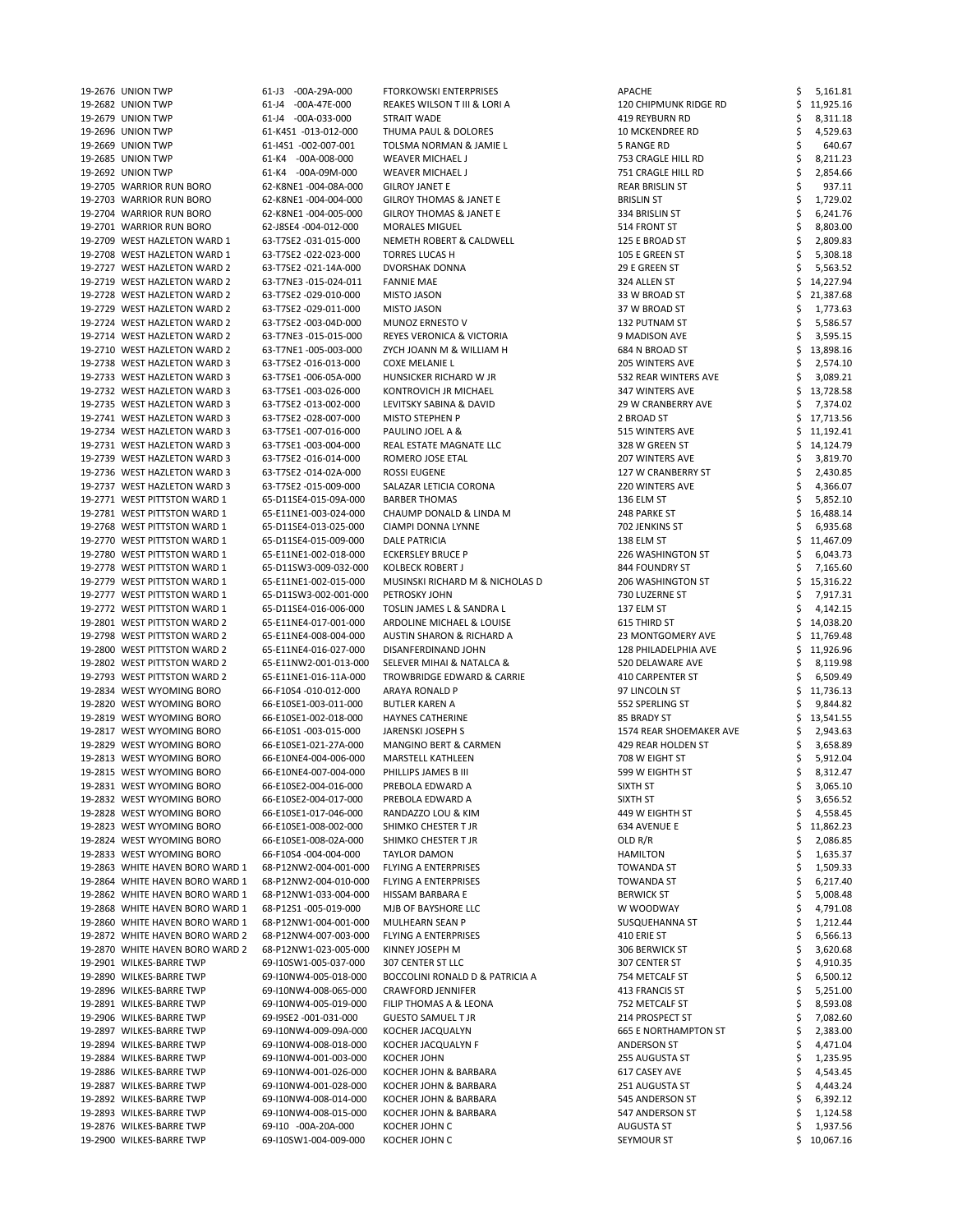| 19-2899 WILKES-BARRE TWP    | 69-I10SW1-003-013-000 | KOCHER JOHN C & JOHN J               | <b>SHANNON ST</b>         | 1,124.58     |
|-----------------------------|-----------------------|--------------------------------------|---------------------------|--------------|
| 19-2904 WILKES-BARRE TWP    | 69-I10SW2-001-008-000 | KOCHER JOHN C & JOHN J               | <b>13 SHANNON ST</b>      | 4,799.63     |
| 19-2883 WILKES-BARRE TWP    | 69-I10NW3-010-013-000 | <b>MALONEY THOMAS + PAULINE</b>      | 85 HEMLOCK ST             | 7,936.71     |
| 19-2875 WILKES-BARRE TWP    | 69-H10S4 -004-012-000 | MOONEY RONALD M III & MICHAEL D      | 54 SARATOGA CT            | 10,309.00    |
| 19-2882 WILKES-BARRE TWP    | 69-I10NW3-009-018-000 | <b>PALKA FRANCES</b>                 | 718 E NORTHAMPTON ST      | 4,586.74     |
| 19-2888 WILKES-BARRE TWP    | 69-I10NW4-002-011-000 | PORIS MARK & KELLY                   | 13 CASEY AVE              | 7,818.61     |
| 19-2873 WILKES-BARRE TWP    | 69-H10S1-001-006-000  | RUBANDO DAVID                        | <b>MUNDY ST</b>           | 64,628.30    |
| 19-2908 WILKES-BARRE TWP    | 69-I9SE2 -002-004-000 | SNIPAS JR WM & WITKOWSKI LEONARD J   | 1 1/2 KETCHUM ST          | 4,031.44     |
| 19-2912 WILKES-BARRE TWP    | 69-I9SE2 -002-33A-000 | SNIPAS WILLIAM J & FLORENCE          | 7 REAR KETCHUM ST         | 2,817.52     |
| 19-2919 WILKES-BARRE TWP    | 69-I9SE2 -005-005-000 | TOMKO RICHARD R & SHARON B           | 83 NICHOLSON ST           | 2,762.23     |
| 19-2881 WILKES-BARRE TWP    | 69-I10NW3-009-003-000 | VIRGO LEON                           | 7 EVANS ST                | 10,601.73    |
| 19-2903 WILKES-BARRE TWP    | 69-I10SW1-006-002-000 | YELLAND THOMAS                       | 134 1/2 S WALNUT ST       | 7,709.76     |
| 19-3337 WILKES-BARRE WARD 1 | 73-H10NW4-026-016-000 | 302 NORTH MAIN LLC                   | 302 N MAIN ST             | 13,570.70    |
| 19-3321 WILKES-BARRE WARD 1 | 73-H10NW2-018-025-000 | ABREU CESAR O JR                     | 1 AUBURN ST               | 3,696.01     |
| 19-3312 WILKES-BARRE WARD 1 | 73-H10NW1-004-027-000 | <b>BASAN ANTONIO SOSA</b>            | 21 O'NEILL AVE            | 9,497.79     |
| 19-3334 WILKES-BARRE WARD 1 | 73-H10NW4-017-025-000 | <b>FRANCIS CALVIN</b>                | 354 N MAIN ST             | 11,952.27    |
| 19-3317 WILKES-BARRE WARD 1 | 73-H10NW2-002-011-000 | <b>GOLEMBESKI SEAN</b>               | 3 CYPRESS ST              | 985.23       |
| 19-3318 WILKES-BARRE WARD 1 | 73-H10NW2-002-10A-000 | <b>GOLEMBESKI SEAN</b>               | 1 CYPRESS ST              | 5,118.91     |
| 19-3316 WILKES-BARRE WARD 1 | 73-H10NW1-006-028-000 | <b>HILAIRE GERVAIS</b>               | 459 N RIVER ST            | 11,005.39    |
| 19-3319 WILKES-BARRE WARD 1 | 73-H10NW2-006-007-000 | <b>HIMLIN GRETCHEN</b>               | 730 N MAIN ST             | 17,754.89    |
| 19-3309 WILKES-BARRE WARD 1 | 73-H10NW1-003-003-000 | HINES DAVID A                        | 68 -70 W MAPLE ST         | 5,553.98     |
| 19-3310 WILKES-BARRE WARD 1 | 73-H10NW1-003-006-000 | HINES DAVID A                        | 60 W MAPLE ST             | 6,200.20     |
| 19-3330 WILKES-BARRE WARD 1 | 73-H10NW4-013-028-000 | <b>KIRK MARIE J</b>                  | <b>66 DARLING ST</b>      | 4,157.33     |
| 19-3315 WILKES-BARRE WARD 1 | 73-H10NW1-006-003-000 | NORTHEAST INVESTORS GROUP INC        | <b>66 W HOLLENBACK ST</b> | 5,166.44     |
| 19-3332 WILKES-BARRE WARD 1 | 73-H10NW4-017-018-000 | PARALIS JULIA & BRENDON              | 386 N MAIN ST             | 4,836.84     |
| 19-3327 WILKES-BARRE WARD 1 | 73-H10NW4-004-010-000 | REAL ESTATE MAGNATE LLC              | 460 N MAIN ST             | 4,795.71     |
| 19-3329 WILKES-BARRE WARD 1 | 73-H10NW4-004-11B-000 | REAL ESTATE MAGNATE LLC              | 456 N MAIN ST             | 19,605.27    |
| 19-3322 WILKES-BARRE WARD 1 | 73-H10NW2-019-010-000 | <b>SHAFER FRED</b>                   | 699 N FRANKLIN ST         | 8,164.65     |
| 19-3314 WILKES-BARRE WARD 1 | 73-H10NW1-005-006-000 | <b>VIKING ENTERPRISES LLC</b>        | 56 O'NEILL AVE            | 5,262.37     |
| 19-3328 WILKES-BARRE WARD 1 | 73-H10NW4-004-027-000 | VIKING ENTERPRISES LLC               | <b>61 COURTRIGHT ST</b>   | 8,260.83     |
| 19-3350 WILKES-BARRE WARD 2 | 73-H10SW2-005-033-000 | <b>AGOSTINO TERESA</b>               | 384 SCOTT ST              | 10,082.32    |
| 19-3340 WILKES-BARRE WARD 2 | 73-H10NW3-017-003-000 | <b>BEALLA SUSAN</b>                  | 281 BOWMAN ST             | 9,479.10     |
| 19-3368 WILKES-BARRE WARD 2 | 73-H10SW2-025-004-000 | <b>CHIRIAC MICHAEL &amp; KATICA</b>  | 41 MAXWELL ST             | 3,812.99     |
| 19-3369 WILKES-BARRE WARD 2 | 73-H10SW2-025-005-000 | <b>CHIRIAC MICHAEL &amp; KATICA</b>  | 43 MAXWELL ST             | 7,570.72     |
| 19-3339 WILKES-BARRE WARD 2 | 73-H10NW3-010-001-000 | <b>CUTTER BRIAN F &amp; APRIL C</b>  | 180 CRNR BOWMAN ST        | 5,782.59     |
| 19-3352 WILKES-BARRE WARD 2 | 73-H10SW2-009-009-000 | DEMELLIER BRIAN & CHRISTINA L        | 33 PENN ST                | 7,045.84     |
| 19-3345 WILKES-BARRE WARD 2 | 73-H10SW1-013-014-000 | <b>GLODZIK LEO A III</b>             | 253 NEW HANCOCK ST        | 10,387.34    |
| 19-3355 WILKES-BARRE WARD 2 | 73-H10SW2-011-023-000 | HEARST BERNARD V & CYNTHIA E         | 329 NEW HANCOCK ST        | 10,448.93    |
| 19-3342 WILKES-BARRE WARD 2 | 73-H10SW1-011-002-000 | <b>KASPER DONALD</b>                 | 129 SCOTT ST              | 13,044.56    |
| 19-3364 WILKES-BARRE WARD 2 | 73-H10SW2-018-017-000 | <b>KASPER DONALD</b>                 | 96 SPRING ST              | 8,109.33     |
| 19-3349 WILKES-BARRE WARD 2 | 73-H10SW2-003-017-000 | <b>KEEFE WILLIAM</b>                 | 178 KIDDER ST             | 7,333.62     |
| 19-3360 WILKES-BARRE WARD 2 | 73-H10SW2-014-035-000 | MARGAVITCH ANTHONY M JR              | 228 SCOTT ST              | 11,307.64    |
| 19-3341 WILKES-BARRE WARD 2 | 73-H10SW1-010-013-000 | <b>MICHAELS MELISSA</b>              | 25 KIDDER ST              | 9,639.30     |
| 19-3353 WILKES-BARRE WARD 2 | 73-H10SW2-010-036-000 | NASSER MARILYN C                     | 371 NEW GRANT ST          | 9,780.83     |
| 19-3347 WILKES-BARRE WARD 2 | 73-H10SW2-003-002-000 | <b>OBRIEN CHARLES T &amp; ANN E</b>  | 171 BOWMAN ST             | 6,249.14     |
| 19-3344 WILKES-BARRE WARD 2 | 73-H10SW1-013-013-000 | PEREZ MANUEL                         | 249 NEW HANCOCK ST        | 7,974.77     |
| 19-3346 WILKES-BARRE WARD 2 | 73-H10SW2-001-009-000 | RAMIREZ ROLANDO RIVERA SR            | 87 BOWMAN ST              | 6,493.52     |
| 19-3343 WILKES-BARRE WARD 2 | 73-H10SW1-011-004-000 | <b>TAVAREZ ISRAEL &amp; CRYSTIAN</b> | 135 SCOTT ST              | 8,819.76     |
| 19-3359 WILKES-BARRE WARD 2 | 73-H10SW2-014-022-000 | <b>WALLACE CHRISTOPHER R</b>         | 272 SCOTT ST              | 9,193.80     |
| 19-3361 WILKES-BARRE WARD 2 | 73-H10SW2-015-009-000 | YOST DOROTHY IDA & JERRY RICHARD     | 173 KIDDER ST             | 7,835.47     |
| 19-3382 WILKES-BARRE WARD 3 | 73-H10SW4-005-048-000 | ANDES BRIAN                          | <b>46 CARBON LN</b>       | 7,409.00     |
| 19-3390 WILKES-BARRE WARD 3 | 73-H10SW4-005-58A-000 | <b>BROWN JOSEPH &amp; CHRISTINE</b>  | 67 CARBON LN              | 4,295.15     |
| 19-3387 WILKES-BARRE WARD 3 | 73-H10SW4-005-059-000 | BROWN JOSPEH A JR                    | <b>CARBON LN</b>          | 3,732.37     |
| 19-3408 WILKES-BARRE WARD 3 | 73-I10NW1-005-010-000 | <b>CARDAMONE FRANK</b>               | 45 N EMPIRE ST            | 6,569.72     |
| 19-3374 WILKES-BARRE WARD 3 | 73-H10SW3-003-017-000 | COSTANZO CHRISTOPHER M & SARAH A     | 105 N EMPIRE ST           | 4,080.98     |
| 19-3392 WILKES-BARRE WARD 3 | 73-H10SW4-006-052-000 | DROZDA GERALD                        | 50 N MEADE ST             | 7,229.72     |
| 19-3378 WILKES-BARRE WARD 3 | 73-H10SW4-005-032-000 | DURAN NELSON JR                      | 88 N SHERMAN ST           | 3,984.24     |
| 19-3380 WILKES-BARRE WARD 3 | 73-H10SW4-005-046-000 | <b>ECK CHRISTOPHER</b>               | 40 ADJ CARBON LN          | 1,817.76     |
| 19-3381 WILKES-BARRE WARD 3 | 73-H10SW4-005-047-000 | <b>ECK CHRISTOPHER</b>               | 40 CARBON LN              | 961.35       |
| 19-3389 WILKES-BARRE WARD 3 | 73-H10SW4-005-39A-000 | <b>ECK CHRISTOPHER</b>               | 66 REAR N SHERMAN ST      | 2,958.00     |
| 19-3376 WILKES-BARRE WARD 3 | 73-H10SW4-003-031-000 | <b>FULLER RAYMOND L</b>              | 41 DOUGHER LN             | 3,437.28     |
| 19-3400 WILKES-BARRE WARD 3 | 73-H10SW4-009-004-000 | JONES TRUMAN A & SIMONE S            | 7 N MEADE ST              | 9,603.73     |
| 19-3409 WILKES-BARRE WARD 3 | 73-I10NW1-005-028-000 | MAJEWSKI RONALD A                    | 472 NEW MARKET ST         | 9,448.49     |
| 19-3401 WILKES-BARRE WARD 3 | 73-H10SW4-009-068-000 | <b>MOWATT TRICIA</b>                 | 37 LOGAN ST               | 8,173.18     |
| 19-3405 WILKES-BARRE WARD 3 | 73-H10SW4-019-007-000 | NAPERKOWSKI LYNDA                    | 29 N SHERMAN ST           | 9,292.70     |
| 19-3393 WILKES-BARRE WARD 3 | 73-H10SW4-006-056-000 | NGANGA JOSEPH                        | 66 N FULTON ST            | 6,562.89     |
| 19-3372 WILKES-BARRE WARD 3 | 73-H10SW3-002-18C-000 | NT CIRCLE ENTERPRISES LLC            | <b>COAL ST</b>            | \$100,283.79 |
| 19-3373 WILKES-BARRE WARD 3 | 73-H10SW3-002-18D-000 | NT CIRCLE ENTERPRISES LLC            | <b>COAL ST</b>            | 41,179.23    |
| 19-3384 WILKES-BARRE WARD 3 | 73-H10SW4-005-051-000 | PEREZ MARIA A                        | <b>68 ADJ CARBON LN</b>   | 2,012.47     |
| 19-3386 WILKES-BARRE WARD 3 | 73-H10SW4-005-058-000 | <b>RUSHTON REBECCA</b>               | 69 CARBON LN              | 3,729.73     |
| 19-3398 WILKES-BARRE WARD 3 | 73-H10SW4-008-030-000 | SAUERWINE WILLIAM J JR               | 77 RENO LN                | 5,355.99     |
| 19-3407 WILKES-BARRE WARD 3 | 73-H10SW4-019-042-000 | <b>SCOTT KEITH J</b>                 | 48 N FULTON ST            | 5,296.64     |
| 19-3371 WILKES-BARRE WARD 3 | 73-H10 -00A-14B-000   | SHERMAN HILLS REALTY LLC             | NORTH SHERMAN STREET ST   | 18,787.02    |
| 19-3395 WILKES-BARRE WARD 3 | 73-H10SW4-007-002-000 | <b>VASQUEZ CARLOS</b>                | 79 ADJ N MEADE ST         | 988.91       |
| 19-3396 WILKES-BARRE WARD 3 | 73-H10SW4-007-01A-000 | VASQUEZ CARLOS                       | 79 N MEADE ST             | 6,705.55     |
| 19-3375 WILKES-BARRE WARD 3 | 73-H10SW4-003-025-000 | VIKING ENTERPRISES LLC               | 22 DOUGHER LN             | 3,595.96     |
| 19-3391 WILKES-BARRE WARD 3 | 73-H10SW4-006-051-000 | VIKING ENTERPRISES LLC               | 52 N MEADE ST             | 7,303.61     |
| 19-3394 WILKES-BARRE WARD 3 | 73-H10SW4-006-084-000 | VIKING ENTERPRISES LLC               | 59 N FULTON ST            | 7,472.13     |
|                             |                       |                                      |                           |              |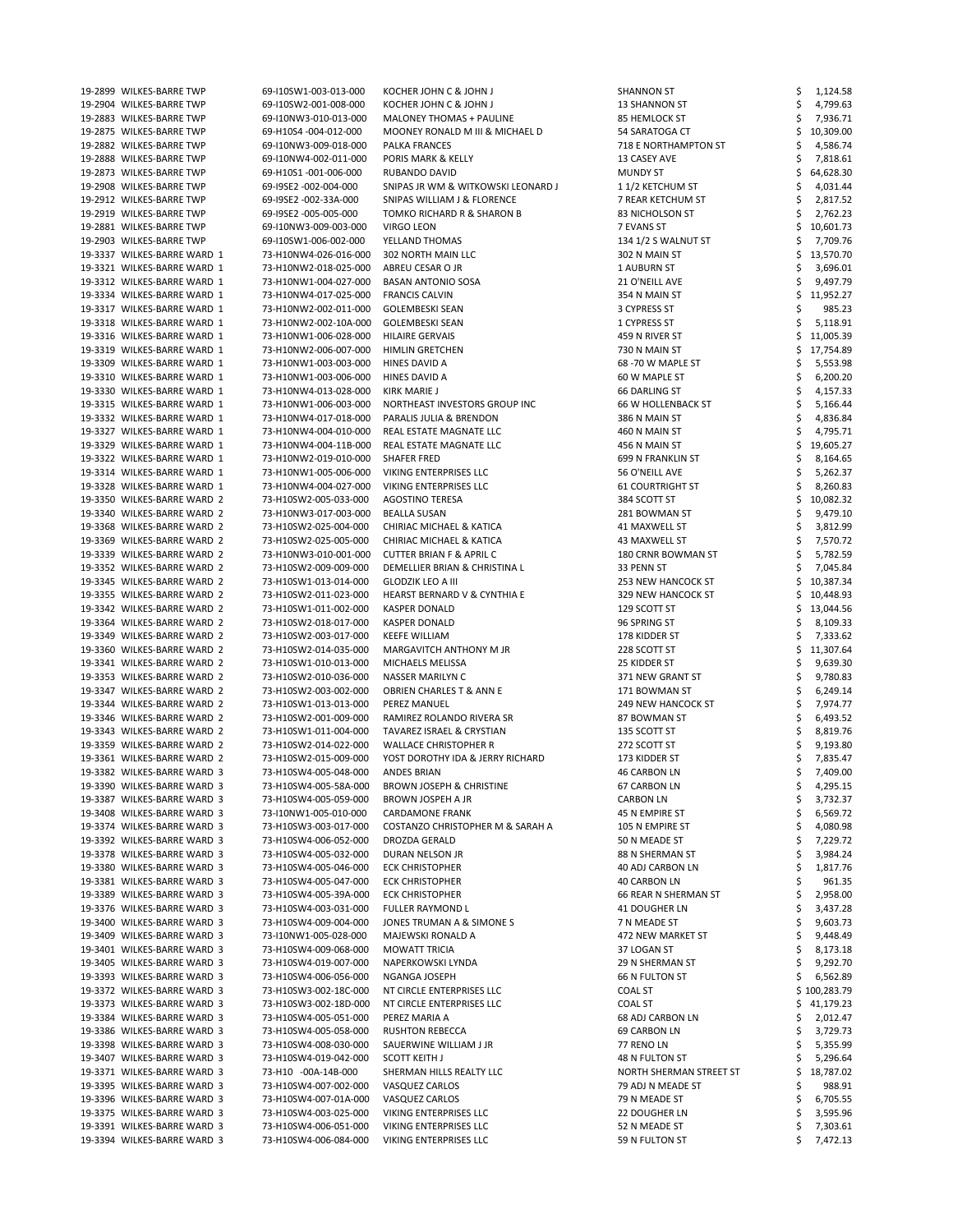| 19-3403 WILKES-BARRE WARD 3  | 73-H10SW4-018-012-000 | <b>VIKING ENTERPRISES LLC</b>          | 38 N SHERMAN ST             |   | 6,082.79     |
|------------------------------|-----------------------|----------------------------------------|-----------------------------|---|--------------|
| 19-3404 WILKES-BARRE WARD 3  | 73-H10SW4-018-014-000 | <b>VIKING ENTERPRISES LLC</b>          | 36 N SHERMAN ST             |   | 6,156.23     |
| 19-3410 WILKES-BARRE WARD 4  | 73-H9SE2 -003-008-000 | 72 W UNION STREET LLC                  | 72 W UNION ST               |   | 16,316.88    |
| 19-3414 WILKES-BARRE WARD 4  | 73-H9SE2 -018-006-000 | CM BURNS 3 LLC                         | 45 N RIVER ST               |   | \$109,179.22 |
| 19-3413 WILKES-BARRE WARD 4  | 73-H9SE2 -004-006-000 | <b>PROKOP PAUL</b>                     | N FRANKLIN ST               |   | 20,696.00    |
|                              |                       |                                        |                             |   |              |
| 19-3411 WILKES-BARRE WARD 4  | 73-H9SE2 -003-009-000 | <b>SMITH PAUL R</b>                    | 60 64 W UNION ST            |   | 39,902.61    |
| 19-3412 WILKES-BARRE WARD 4  | 73-H9SE2 -003-09A-000 | <b>SMITH PAUL R</b>                    | 68 70 W UNION ST            |   | 19,518.25    |
| 19-3420 WILKES-BARRE WARD 5  | 73-H10SW1-019-015-000 | CM BURNS LLC                           | 16 E UNION ST               |   | 66,415.67    |
| 19-3421 WILKES-BARRE WARD 5  | 73-H10SW1-021-016-000 | FRENCH EMORY & MILLER RANDOLPH         | 27 E NORTH ST               |   | 17,551.32    |
| 19-3429 WILKES-BARRE WARD 6  | 73-H10SW4-011-001-000 | AFRICAN BROADCASTING FOUNDATION INC    | 306 E NORTHAMPTON ST        |   | 8,946.11     |
| 19-3427 WILKES-BARRE WARD 6  | 73-H10SW4-010-033-000 | ALIYAH HOLDINGS LLC                    | 39 S FULTON ST              |   | 5,004.20     |
| 19-3458 WILKES-BARRE WARD 6  | 73-I10NW1-016-025-000 | AMELLER GEORGE                         | 70 HILLSIDE ST              |   | 7,076.21     |
| 19-3428 WILKES-BARRE WARD 6  | 73-H10SW4-010-034-000 | AMERICAN NOTE WAREHOUSE                | 37 S FULTON ST              |   | 5,562.57     |
| 19-3456 WILKES-BARRE WARD 6  | 73-I10NW1-016-013-000 | ARIAS-PANIAGUA FRANCISCO S             | 53 OAKWOOD LN               |   | 7,005.82     |
| 19-3445 WILKES-BARRE WARD 6  | 73-I10NW1-002-027-000 | <b>BATSON RONALD A</b>                 | 380 E NORTHAMPTON ST        |   | 14,403.96    |
| 19-3455 WILKES-BARRE WARD 6  | 73-I10NW1-014-029-000 | CM BURNS 3 LLC                         | 18 HILLSIDE ST              |   | 6,585.10     |
|                              |                       |                                        | 13 S EMPIRE ST              |   |              |
| 19-3454 WILKES-BARRE WARD 6  | 73-I10NW1-014-020-000 | ELMIR SALIM & ANNA                     |                             |   | 6,953.43     |
| 19-3433 WILKES-BARRE WARD 6  | 73-H10SW4-020-031-000 | JONES WILLIAM M & SHIRLEY L            | 35 S SHERMAN ST             |   | 8,802.33     |
| 19-3444 WILKES-BARRE WARD 6  | 73-I10NW1-002-026-000 | <b>KENNEDY MARGARET M</b>              | 384 - 386 E NORTHAMPTON ST  |   | 8,566.98     |
| 19-3447 WILKES-BARRE WARD 6  | 73-I10NW1-006-022-000 | KLEYMAN LYUDMILA                       | 534 E NORTHAMPTON ST        |   | 8,758.65     |
| 19-3450 WILKES-BARRE WARD 6  | 73-I10NW1-006-028-000 | MAXWELL LEYANN                         | 502 E NORTHAMPTON ST        |   | 4,590.43     |
| 19-3442 WILKES-BARRE WARD 6  | 73-I10NW1-002-011-000 | PERRY LORI                             | 33 S MEADE ST               |   | 6,751.97     |
| 19-3430 WILKES-BARRE WARD 6  | 73-H10SW4-011-022-000 | RYAN KELSEY M                          | 324 E NORTHAMPTON ST        |   | 10,576.29    |
| 19-3431 WILKES-BARRE WARD 6  | 73-H10SW4-011-029-000 | <b>RYAN KELSEY M</b>                   | <b>19 PURITAN LN</b>        |   | 1,405.32     |
| 19-3446 WILKES-BARRE WARD 6  | 73-I10NW1-002-031-000 | SOTO WILFREDO                          | <b>364 NORTHAMPTON ST</b>   |   | 12,379.39    |
| 19-3443 WILKES-BARRE WARD 6  | 73-I10NW1-002-014-000 | SWINKA REALTY INVESTMENTS LLC          | 41 S MEADE ST               |   | 9,204.36     |
| 19-3441 WILKES-BARRE WARD 6  |                       |                                        |                             |   |              |
|                              | 73-H10SW4-024-033-000 | VALENZUELA CHRISTIAN                   | 37 S GRANT ST               |   | 13,555.50    |
| 19-3452 WILKES-BARRE WARD 6  | 73-I10NW1-012-012-000 | VIKING ENTERPRISES LLC                 | 35 TAFT ST                  |   | 4,677.48     |
| 19-3457 WILKES-BARRE WARD 6  | 73-I10NW1-016-016-000 | <b>VIKING ENTERPRISES LLC</b>          | 61 OAKWOOD LN               |   | 6,834.13     |
| 19-3467 WILKES-BARRE WARD 8  | 73-H9SE3 -031-004-000 | <b>BDL COMPANY INC</b>                 | 240 S MAIN ST               |   | \$119,403.37 |
| 19-3469 WILKES-BARRE WARD 8  | 73-H9SE3 -037-016-000 | <b>BELLA PAUL &amp; CAROL</b>          | 24 GILDERSLEEVE ST          |   | 2,305.27     |
| 19-3460 WILKES-BARRE WARD 8  | 73-H9SE2 -021-002-005 | <b>BLUE WIRELESS</b>                   |                             | S | 6,904.56     |
| 19-3470 WILKES-BARRE WARD 8  | 73-H9SE3 -037-027-000 | CROSS NORMAN M ETAL                    | 235 S WASHINGTON ST         |   | 18,066.32    |
| 19-3463 WILKES-BARRE WARD 8  | 73-H9SE3 -004-007-000 | D & D HAMPTON II LLC                   | <b>39 E NORTHAMPTON ST</b>  |   | 30,869.17    |
| 19-3464 WILKES-BARRE WARD 8  | 73-H9SE3 -004-020-000 | <b>MEZA PATRICIA</b>                   |                             |   | 3,881.94     |
| 19-3465 WILKES-BARRE WARD 8  | 73-H9SE3 -006-002-000 | MURGAI REBECCA & VIKRAM                | JEFFERSON LN                |   | 2,079.94     |
| 19-3478 WILKES-BARRE WARD 9  | 73-H9SE3 -008-010-000 | AMELLER GEORGE                         | 56 PARK AVE                 |   | 7,219.22     |
|                              |                       |                                        |                             |   |              |
| 19-3485 WILKES-BARRE WARD 9  | 73-I10NW1-001-039-000 | <b>BARBERIO MARY JANE</b>              | 149 S SHERMAN ST            |   | 9,349.24     |
| 19-3493 WILKES-BARRE WARD 9  | 73-I10NW1-011-010-000 | <b>CHENG SHAO FA</b>                   | 156 S SHERMAN ST            |   | 11,578.97    |
| 19-3506 WILKES-BARRE WARD 9  | 73-I10NW1-021-029-000 | <b>DEETS KARL</b>                      | 411 E NORTHAMPTON ST        |   | 9,741.86     |
| 19-3479 WILKES-BARRE WARD 9  | 73-H9SE3 -008-028-000 | DZANIS GAMBRIELLE                      | 254 E SOUTH ST              |   | 12,391.03    |
| 19-3473 WILKES-BARRE WARD 9  | 73-G10SE4-002-009-000 | FORD MICHAEL D & DENISE                | 24 BEATTY ST                |   | 7,906.43     |
| 19-3512 WILKES-BARRE WARD 9  | 73-I9NE2 -005-020-000 | <b>ISABELLA HOUSING FOUNDATION INC</b> | 179 S GRANT ST              |   | 6,286.50     |
| 19-3481 WILKES-BARRE WARD 9  | 73-H9SE3 -025-020-000 | LAURENCY LEGACY LLC                    | <b>209 E NORTHAMPTON ST</b> |   | 1,143.46     |
| 19-3495 WILKES-BARRE WARD 9  | 73-I10NW1-011-032-000 | MCDERMOTT D BRYAN                      | 21 PERSHING ST              |   | 8,336.65     |
| 19-3505 WILKES-BARRE WARD 9  | 73-I10NW1-021-009-000 | MOONEY MARTIN J & RHODA J              | 152 S MEADE ST              |   | 8,031.63     |
| 19-3513 WILKES-BARRE WARD 9  | 73-I9NE2 -005-021-000 | MOYNIHAN CATHERINE A                   | 181 S GRANT ST              |   | 10,063.17    |
| 19-3502 WILKES-BARRE WARD 9  | 73-I10NW1-020-027-000 | NOEL BERGETTE & DWAYNE A               | 107 S MEADE ST              |   | 8,348.99     |
|                              |                       |                                        |                             |   |              |
| 19-3484 WILKES-BARRE WARD 9  | 73-I10NW1-001-037-000 | OLSHEFSKI STEPHEN J & DOLORES          | 145 S SHERMAN ST            |   | 9,631.28     |
| 19-3483 WILKES-BARRE WARD 9  | 73-I10NW1-001-028-000 | PRADO NELSON PAULINO                   | 333 E NORTHAMPTON ST        |   | 2,799.39     |
| 19-3508 WILKES-BARRE WARD 9  | 73-I10NW1-022-043-000 | RODRIGUEZ ROBERTO                      | SHERIDAN ST                 |   | 1,045.21     |
| 19-3509 WILKES-BARRE WARD 9  | 73-I10NW1-022-04A-000 | RODRIGUEZ ROBERTO                      | 78 SYLVANUS ST              |   | 6,873.25     |
| 19-3511 WILKES-BARRE WARD 9  | 73-I10NW1-024-013-000 | RUDNESKY EDWARD JR                     | 131 S EMPIRE ST             |   | 10,929.74    |
| 19-3503 WILKES-BARRE WARD 9  | 73-I10NW1-020-036-000 | TEBERIO JOHN M & LINDA A               | 183 S MEADE ST              |   | 5,927.84     |
| 19-3504 WILKES-BARRE WARD 9  | 73-I10NW1-020-36A-000 | TEBERIO JOHN M & LINDA A               | 185 S MEADE ST              |   | 5,808.30     |
| 19-3482 WILKES-BARRE WARD 9  | 73-I10NW1-001-003-000 | VIKING ENTERPRISES LLC                 | 194 S GRANT ST              |   | 9,346.42     |
| 19-3497 WILKES-BARRE WARD 9  | 73-I10NW1-011-045-000 | <b>VIKING ENTERPRISES LLC</b>          | 102 REESE ST                |   | 8,019.93     |
| 19-3499 WILKES-BARRE WARD 9  | 73-I10NW1-019-006-000 | <b>VIKING ENTERPRISES LLC</b>          | 161 REESE ST                |   | 8,226.22     |
| 19-3500 WILKES-BARRE WARD 9  | 73-I10NW1-019-009-000 | <b>VIKING ENTERPRISES LLC</b>          | 167 REESE ST                |   | 6,123.33     |
|                              |                       |                                        |                             |   |              |
| 19-3529 WILKES-BARRE WARD 10 | 73-H9SE3 -018-020-000 | 243 S MAIN LLC                         | 215 S MAIN ST               |   | 24,744.99    |
| 19-3538 WILKES-BARRE WARD 10 | 73-H9SE4 -008-054-000 | ACADEMY ST MANAGEMENT LLC              | 127 ACADEMY ST              |   | 46,772.27    |
| 19-3531 WILKES-BARRE WARD 10 | 73-H9SE4 -006-027-000 | <b>BURNS MICHAEL</b>                   | 199 W RIVER ST              |   | 11,800.50    |
| 19-3540 WILKES-BARRE WARD 10 | 73-H9SE4 -010-014-000 | <b>BUTLER CASKET CO INC</b>            | REAR ACADEMY ST             |   | 2,503.37     |
| 19-3541 WILKES-BARRE WARD 10 | 73-H9SE4 -010-020-000 | <b>BUTLER CASKET COMPANY</b>           | 21 ACADEMY ST               |   | 20,294.07    |
|                              |                       |                                        |                             |   |              |
| 19-3514 WILKES-BARRE WARD 10 | 73-H9SE1 -004-015-000 | <b>DELISCART EDENARS</b>               | <b>45 STANLEY ST</b>        |   | 5,913.37     |
| 19-3532 WILKES-BARRE WARD 10 | 73-H9SE4 -006-038-000 | ELMIR MARIE ETAL                       | 197 ACADEMY ST              |   | 12,456.48    |
| 19-3537 WILKES-BARRE WARD 10 | 73-H9SE4 -008-053-000 | KAPUSTENSKY REALTY LLC                 | 121 ACADEMY ST              |   | 14,378.96    |
| 19-3533 WILKES-BARRE WARD 10 | 73-H9SE4 -007-010-000 | LIVINGSTON AMANDA & ROBERT             |                             |   |              |
|                              |                       |                                        | 9 MALLERY PL                |   | 11,163.14    |
| 19-3521 WILKES-BARRE WARD 10 | 73-H9SE2 -025-10D-000 | <b>MANTIONE SALVATORE JR</b>           | W NORTHAMPTON ST            |   | 17,677.68    |
| 19-3518 WILKES-BARRE WARD 10 | 73-H9SE1-016-004-000  | <b>MCANNEY MELANIE L</b>               | 184 NEW MALLERY PL          |   | 5,019.36     |
| 19-3517 WILKES-BARRE WARD 10 | 73-H9SE1-015-010-000  | <b>REESE ROXZANN</b>                   | 374 W ACADEMY ST            |   | 7,258.94     |
| 19-3530 WILKES-BARRE WARD 10 | 73-H9SE4 -006-023-000 | RM DELEVAN INC                         | 183 W RIVER ST              |   | 12,248.06    |
| 19-3515 WILKES-BARRE WARD 10 | 73-H9SE1-010-019-000  | ROBINSON SAIETTA                       | 49 MALLERY PL               |   | 19,226.99    |
| 19-3547 WILKES-BARRE WARD 12 | 73-H9SE4 -005-012-000 | ALEXIS ANTHONY G JR                    | 3 R ORCHARD ST              |   | 1,585.23     |
| 19-3548 WILKES-BARRE WARD 12 | 73-H9SE4 -005-032-000 | ALEXIS ANTHONY G JR                    | 43 ELDER ST                 |   | 4,950.44     |
| 19-3545 WILKES-BARRE WARD 12 | 73-H9SE1 -014-012-000 | <b>ALSTON GARNSEY</b>                  | <b>MINER ST</b>             |   | 1,019.84     |
| 19-3586 WILKES-BARRE WARD 12 | 73-H9SE4 -032-037-000 | AMIGON OSCAR                           | <b>S FRANKLIN ST</b>        |   | 3,074.04     |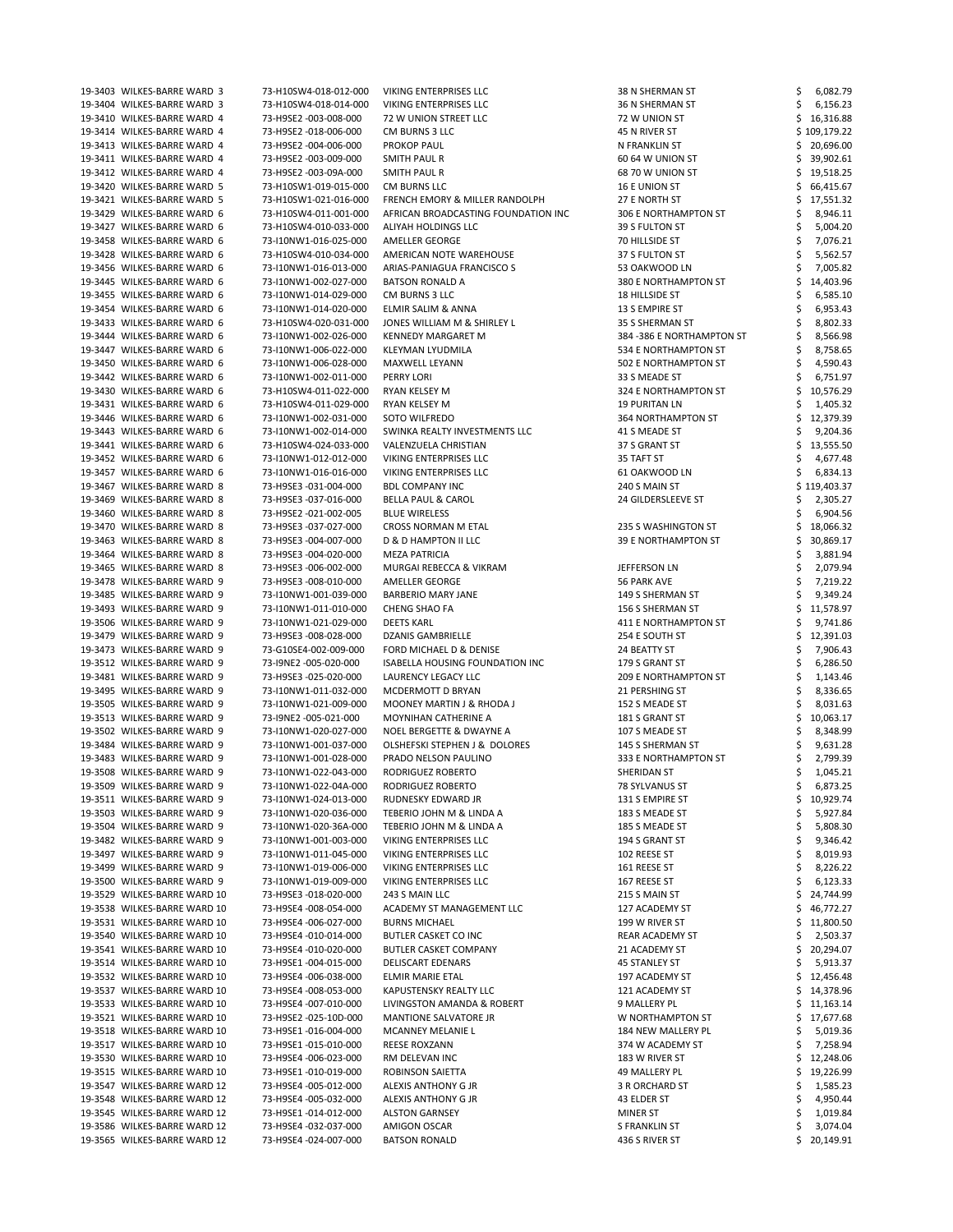| 19-3595 WILKES-BARRE WARD 12 | 73-I9NE1-004-021-000  | <b>BONARIO JOSEPH</b>                     | <b>175 SAMBOURNE ST</b>  | 9,527.29       |
|------------------------------|-----------------------|-------------------------------------------|--------------------------|----------------|
| 19-3597 WILKES-BARRE WARD 12 | 73-I9NE1-004-037-000  | <b>CASTRO KYLE</b>                        | 205 1/2 SAMBOURNE ST     | 4,122.82       |
| 19-3570 WILKES-BARRE WARD 12 | 73-H9SE4 -026-005-000 | DAVIS CHARLES B &                         | 514 S FRANKLIN ST        | 10,278.13      |
| 19-3585 WILKES-BARRE WARD 12 | 73-H9SE4 -032-025-000 | <b>DCNP REALTY LLC</b>                    | 475 S FRANKLIN ST        | 24,528.00      |
| 19-3555 WILKES-BARRE WARD 12 | 73-H9SE4 -015-025-000 | DELOSSANTOS JUANA                         | 69 WOOD ST               | 7,255.39       |
|                              |                       |                                           |                          |                |
| 19-3552 WILKES-BARRE WARD 12 | 73-H9SE4 -013-021-000 | DOHMAN WILLIAM J & DEBORAH                | 90 SAMBOURNE ST          | 7,958.28       |
| 19-3576 WILKES-BARRE WARD 12 | 73-H9SE4 -027-011-000 | ELMIR SALIM & ANNA                        | <b>ELK LN</b>            | 3,302.21       |
| 19-3577 WILKES-BARRE WARD 12 | 73-H9SE4 -027-013-000 | ELMIR SALIM & ANNA                        | 533 S RIVER ST           | 8,395.06       |
| 19-3599 WILKES-BARRE WARD 12 | 73-I9NE1-005-007-000  | <b>FRANCISCO JOSE</b>                     | 220 SAMBOURNE ST         | 5,580.21       |
| 19-3594 WILKES-BARRE WARD 12 | 73-H9SW2 -018-013-000 | <b>GRAY CAROL LEIGHTON</b>                | 61 RELIANCE DR           | 3,793.63       |
| 19-3542 WILKES-BARRE WARD 12 | 73-H9SE1-012-007-000  | <b>HESS EUGENE</b>                        | 296 ACADEMY ST           | 17,764.17      |
| 19-3575 WILKES-BARRE WARD 12 | 73-H9SE4 -026-031-000 | <b>HIDALGO BELKIS</b>                     | 133 SAMBOURNE ST         | 9,751.83       |
| 19-3590 WILKES-BARRE WARD 12 | 73-H9SW2 -008-002-000 | <b>HORST BRIAN K &amp; JOANN</b>          | <b>AMHERST AVE</b>       | 1,953.37       |
| 19-3571 WILKES-BARRE WARD 12 | 73-H9SE4 -026-008-000 | <b>KELLY SANDA J</b>                      | 496 S FRANKLIN ST        | 19,041.08      |
|                              |                       |                                           |                          |                |
| 19-3578 WILKES-BARRE WARD 12 | 73-H9SE4 -027-018-000 | LAURORE GUERLINE & MAX                    | 519 S RIVER ST           | 7,459.63       |
| 19-3598 WILKES-BARRE WARD 12 | 73-I9NE1-004-042-000  | <b>MANKOVICH SHAWN M</b>                  | 215 SAMBOURNE ST         | 6,876.28       |
| 19-3561 WILKES-BARRE WARD 12 | 73-H9SE4 -021-041-000 | <b>MANNINO GIUSEPPE</b>                   | 13 KIRKENDALL AVE        | 5,302.67       |
| 19-3562 WILKES-BARRE WARD 12 | 73-H9SE4 -022-003-000 | MARTINEZ ALEX & MICHELLLE                 | 82 CAREY AVE             | 15,870.07      |
| 19-3544 WILKES-BARRE WARD 12 | 73-H9SE1 -014-004-000 | <b>MCANDREW MARY P</b>                    | 28 BIRCH ST              | 7,126.90       |
| 19-3564 WILKES-BARRE WARD 12 | 73-H9SE4 -023-018-000 | MIRGILIANI NICHOLAS & BEATRICE            | 431 S RIVER ST           | 5,890.89       |
| 19-3558 WILKES-BARRE WARD 12 | 73-H9SE4 -021-007-000 | <b>NADEAK TUMPAL P</b>                    | 194 ACADEMY ST           | 16,728.28      |
| 19-3583 WILKES-BARRE WARD 12 | 73-H9SE4 -031-021-000 | NAESSIG CARL W JR & MARY A                | 53 CAREY AVE             | 12,885.72      |
|                              |                       |                                           |                          |                |
| 19-3581 WILKES-BARRE WARD 12 | 73-H9SE4 -030-09A-000 | NARDONE TANDUM E                          | 71 ORCHARD ST            | 5,002.31       |
| 19-3582 WILKES-BARRE WARD 12 | 73-H9SE4 -031-003-000 | NIN CARIDAD & BASULTO FRANCISCA           | 50 ORCHARD ST            | 5,719.97       |
| 19-3550 WILKES-BARRE WARD 12 | 73-H9SE4 -013-016-000 | OLAH MARGARET E                           | 102 SAMBOURNE ST         | 6,668.84       |
| 19-3553 WILKES-BARRE WARD 12 | 73-H9SE4 -014-004-000 | PANIAQUA FRANCISCO S ARIAS                | 552 S FRANKLIN ST        | 5,030.01       |
| 19-3549 WILKES-BARRE WARD 12 | 73-H9SE4 -005-12A-000 | REGULA ADELLA ETAL                        | 43 R ELDER ST            | 1,585.23       |
| 19-3587 WILKES-BARRE WARD 12 | 73-H9SE4 -033-027-000 | ROBINSON MARK A & TRACEY                  | 27 RACE ST               | 10,175.16      |
| 19-3559 WILKES-BARRE WARD 12 | 73-H9SE4 -021-021-000 | SANFILIPPO CARL SALVATORE                 | 31 CAREY AVE             | 7,400.42       |
|                              |                       |                                           |                          |                |
| 19-3588 WILKES-BARRE WARD 12 | 73-H9SW2 -007-003-000 | SAPAK ROBERT C & DONNA R                  | 44 MAFFETT ST            | 1,716.30       |
| 19-3572 WILKES-BARRE WARD 12 | 73-H9SE4 -026-024-000 | SPEIGHT LORI MARIE                        | 105 SAMBOURNE ST         | 8,023.15       |
| 19-3551 WILKES-BARRE WARD 12 | 73-H9SE4 -013-017-000 | <b>VIKING ENTERPRISES LLC</b>             | 100 SAMBOURNE ST         | \$<br>4,075.72 |
| 19-3660 WILKES-BARRE WARD 13 | 73-I9NE2 -046-004-000 | ABDUL-MAJEED AKRAM M                      | 36 HUTSON ST             | 6,615.06       |
| 19-3644 WILKES-BARRE WARD 13 | 73-I9NE2 -032-013-000 | AVENA LOUIS A JR                          | 261 DANA ST              | 3,243.07       |
| 19-3634 WILKES-BARRE WARD 13 | 73-I9NE2 -022-032-000 | BABB MELVIN & ESTHER A ROTHMAN            | 110 LEHIGH ST            | 10,949.54      |
| 19-3669 WILKES-BARRE WARD 13 | 73-I9NE3 -003-001-000 | <b>CHIRIAC MICHAEL</b>                    | 16 LYNCH LN              | 1,300.42       |
| 19-3670 WILKES-BARRE WARD 13 | 73-I9NE3 -003-002-000 | <b>CHIRIAC MICHAEL</b>                    | 14 LYNCH LN              | 5,912.27       |
|                              |                       |                                           |                          |                |
| 19-3653 WILKES-BARRE WARD 13 | 73-I9NE2 -038-032-000 | <b>CULBERTSON BEN M &amp; GAIL JONES</b>  | 250 S HANCOCK ST         | 8,256.62       |
| 19-3613 WILKES-BARRE WARD 13 | 73-I9NE1-025-037-000  | <b>DEGNON EUGENE J ETUX</b>               | <b>18 MCCARRAGHER ST</b> | 6,454.64       |
| 19-3666 WILKES-BARRE WARD 13 | 73-I9NE2 -048-016-000 | DURAN NELSON JR                           | 218 PARK AVE             | 8,887.10       |
| 19-3643 WILKES-BARRE WARD 13 | 73-I9NE2 -031-001-000 | <b>GENAO CRISTIAN &amp; SILVIA MEDINA</b> | <b>PARK AVE</b>          | 2,693.90       |
| 19-3663 WILKES-BARRE WARD 13 | 73-I9NE2 -048-001-000 | <b>GENAO CRISTIAN &amp; SILVIA MEDINA</b> | 264 PARK AVE             | 5,706.43       |
| 19-3632 WILKES-BARRE WARD 13 | 73-I9NE2 -021-010-000 | <b>GILLIOM CHARLES &amp; LINDA</b>        | LEHIGH ST                | 1,449.16       |
| 19-3631 WILKES-BARRE WARD 13 | 73-I9NE2 -015-019-000 | <b>GREEN THOMAS J SR &amp; JANICE</b>     | 232 STANTON ST           | 6,146.87       |
| 19-3682 WILKES-BARRE WARD 13 | 73-I9NE3 -026-025-000 | KITTRICK SANDRA & MARK                    | 394 S MEADE ST           | 3,790.87       |
| 19-3679 WILKES-BARRE WARD 13 | 73-I9NE3 -011-06A-000 |                                           |                          |                |
|                              |                       | <b>MAGDA ANDREW</b>                       | 397 S EMPIRE ST          | 5,131.95       |
| 19-3684 WILKES-BARRE WARD 13 | 73-I9NE3 -028-003-000 | MAKARAVAGE ROBERT J & ROBERTA             | <b>MOYALLEN ST</b>       | 19,171.56      |
| 19-3655 WILKES-BARRE WARD 13 | 73-I9NE2 -041-013-000 | <b>MCNEIL STEVE</b>                       | 97 METCALF ST            | 5,603.69       |
| 19-3672 WILKES-BARRE WARD 13 | 73-I9NE3 -004-013-000 | MOSIER JEFFREY J & M A PALCHANIS          | 204 NOBLE LN             | 7,390.12       |
| 19-3659 WILKES-BARRE WARD 13 | 73-I9NE2 -045-004-000 | <b>MOWATT TRICIA</b>                      | <b>86 HICKORY ST</b>     | 8,401.12       |
| 19-3673 WILKES-BARRE WARD 13 | 73-I9NE3 -005-023-000 | OKRONGOLY JOHN R                          | 424 S SHERMAN ST         | 6,195.16       |
| 19-3625 WILKES-BARRE WARD 13 | 73-I9NE2 -007-014-000 | OLDZIEJEWSKI THOMAS & LAURA               | 282 LEHIGH ST            | 8,659.61       |
| 19-3681 WILKES-BARRE WARD 13 | 73-I9NE3 -024-016-000 | <b>OLERTA PATRICK JOHN</b>                | 21 HUBER ST              | 7,205.88       |
| 19-3657 WILKES-BARRE WARD 13 | 73-I9NE2 -042-029-000 | PASTORE DEBRA A                           | 248 DANA ST              | 7,126.91       |
| 19-3650 WILKES-BARRE WARD 13 | 73-I9NE2 -036-05A-000 | RAMCALLIAN REBECCA                        | 85 LEHIGH ST             | 8,188.08       |
| 19-3649 WILKES-BARRE WARD 13 |                       |                                           |                          |                |
|                              | 73-I9NE2 -033-01B-000 | RIVERS STARDAISIA                         | 241 HAZLE ST             | 9,152.77       |
| 19-3668 WILKES-BARRE WARD 13 | 73-I9NE3 -002-027-000 | ROMANOWSKI THOMAS                         | 320 STANTON ST           | 9,199.85       |
| 19-3676 WILKES-BARRE WARD 13 | 73-I9NE3 -011-012-000 | RUDNESKY EDWARD                           | 425 S EMPIRE ST          | 7,193.08       |
| 19-3654 WILKES-BARRE WARD 13 | 73-I9NE2 -040-005-000 | RYAN KEVIN                                | 330 S HANCOCK ST         | 3,041.00       |
| 19-3648 WILKES-BARRE WARD 13 | 73-I9NE2 -033-018-000 | SANTIAGO STEVEN & KATARZYNA M             | 38 FARLEY LN             | 11,666.47      |
| 19-3683 WILKES-BARRE WARD 13 | 73-I9NE3 -027-003-000 | SLUSARIK JR JOHN ETAL                     | 281 S SHERIDAN ST        | 5,995.71       |
| 19-3611 WILKES-BARRE WARD 13 | 73-I9NE1-025-011-000  | TEBERIO JOHN M & LINDA A                  | 103 DANA ST              | 8,484.85       |
| 19-3628 WILKES-BARRE WARD 13 | 73-I9NE2 -013-008-000 | VALENZUELA CRISTIAN                       | 336 HAZLE ST             | 9,111.68       |
| 19-3615 WILKES-BARRE WARD 13 | 73-I9NE1-027-005-001  | <b>VERHOSKI NICHOLAS &amp; BERNADETTE</b> | 67 MOYALLEN ST           | 4,746.57       |
|                              |                       |                                           |                          |                |
| 19-3614 WILKES-BARRE WARD 13 | 73-I9NE1-026-008-000  | VIKING ENTERPRISES LLC                    | 55 MCCARRAGHER ST        | 5,870.09       |
| 19-3616 WILKES-BARRE WARD 13 | 73-I9NE1-027-015-000  | VIKING ENTERPRISES LLC                    | 121 GROVE ST             | 4,402.08       |
| 19-3658 WILKES-BARRE WARD 13 | 73-I9NE2 -043-14C-000 | VIKING ENTERPRISES LLC                    | <b>125 HICKORY ST</b>    | 6,717.91       |
| 19-3665 WILKES-BARRE WARD 13 | 73-I9NE2 -048-008-000 | VIKING ENTERPRISES LLC                    | 240 PARK AVE             | 6,496.03       |
| 19-3622 WILKES-BARRE WARD 13 | 73-I9NE2 -004-001-000 | WHITT JACOB E.                            | 230 S WELLES ST          | 1,911.71       |
| 19-3617 WILKES-BARRE WARD 13 | 73-I9NE1-027-017-000  | WILLIAMSON DONNA M & MICHAEL E            | 74 PROSPECT ST           | 7,195.15       |
| 19-3630 WILKES-BARRE WARD 13 | 73-I9NE2 -015-006-000 | <b>WYCHE KEYANA E</b>                     | 161 PROSPECT ST          | 9,566.47       |
| 19-3621 WILKES-BARRE WARD 13 | 73-I9NE1-037-008-000  | YARD KENNETH II                           | <b>25 MCCARRAGHER ST</b> | 7,939.48       |
| 19-3619 WILKES-BARRE WARD 13 | 73-I9NE1-035-014-000  | YOUR SOLUTION NE LLC                      | 110 STANTON ST           | 9,359.55       |
|                              |                       |                                           |                          |                |
| 19-3726 WILKES-BARRE WARD 14 | 73-I9NE4 -020-021-000 | ANGULO CINDY                              | 222 BLACKMAN ST          | 8,301.39       |
| 19-3752 WILKES-BARRE WARD 14 | 73-I9NE4 -035-018-000 | <b>BATSON RONALD</b>                      | 244 BROWN ST             | 10,118.45      |
|                              |                       |                                           |                          |                |
| 19-3685 WILKES-BARRE WARD 14 | 73-I9NE1-015-008-000  | <b>BDL COMPANY INC</b>                    | 325 HIGH ST              | 8,733.14       |
| 19-3705 WILKES-BARRE WARD 14 | 73-I9NE3 -029-026-000 | BONK JOHN W & MELANY LUCARINO             | <b>BLACKMAN ST</b>       | 2,026.77       |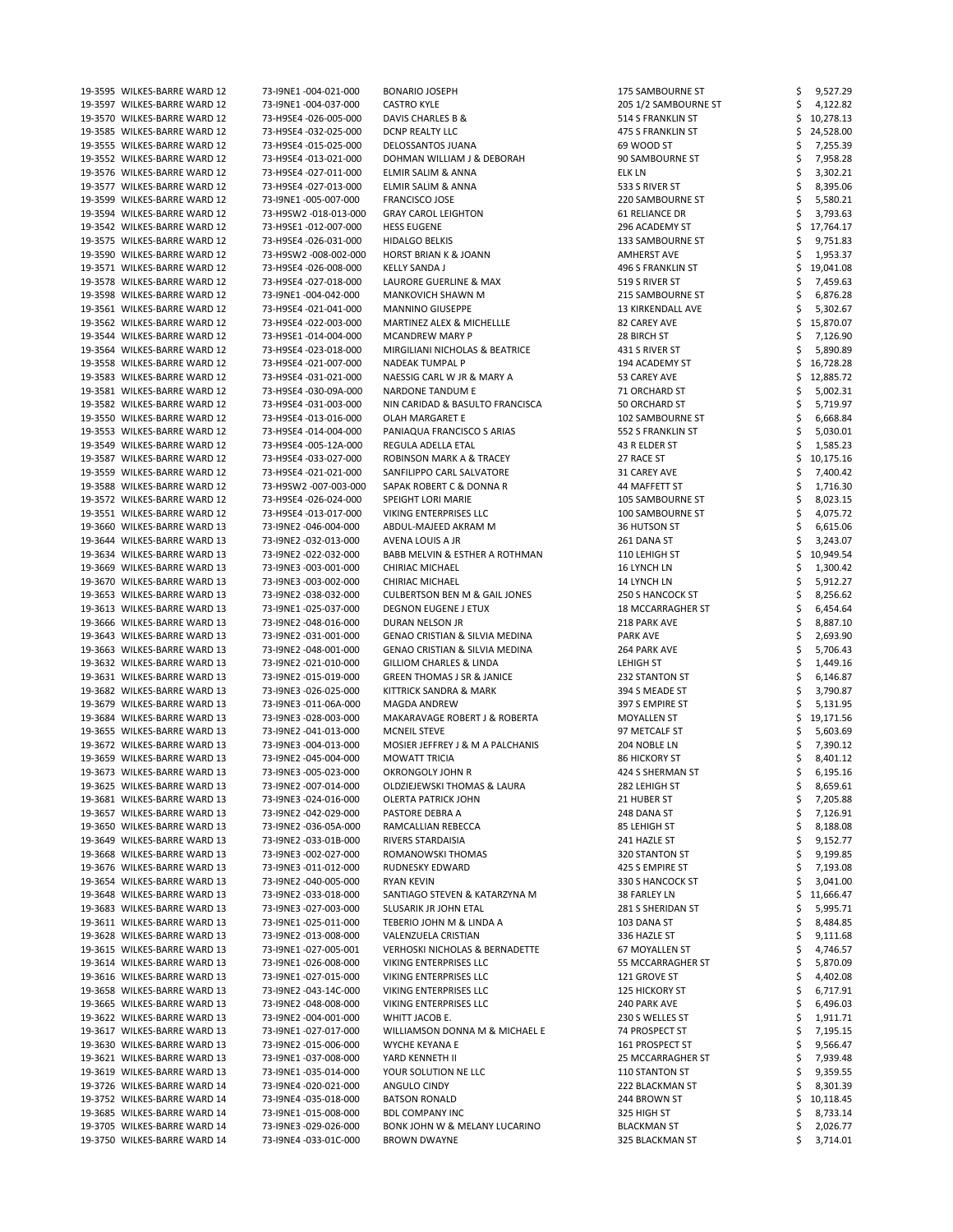| 19-3739 WILKES-BARRE WARD 14 | 73-I9NE4 -024-014-000 | <b>BURNS JOSEPH JR</b>               | 559 HAZLE ST             | 8,454.40    |
|------------------------------|-----------------------|--------------------------------------|--------------------------|-------------|
| 19-3717 WILKES-BARRE WARD 14 | 73-I9NE4 -016-004-000 | <b>CHULVICK FRANK &amp; HELEN</b>    | 83 ANDOVER ST            | 2,035.83    |
| 19-3707 WILKES-BARRE WARD 14 | 73-I9NE4 -005-020-000 | COGER CHERYL J.                      | 57 DODSON LN             | 4,262.21    |
| 19-3741 WILKES-BARRE WARD 14 | 73-I9NE4 -026-057-000 | DECHANT LISA MARIE ANTHONY           | 424 NEW GROVE ST         | 1,697.54    |
| 19-3759 WILKES-BARRE WARD 14 | 73-I9SE1 -003-018-000 | <b>DOMINICK OLIVER</b>               |                          |             |
|                              |                       |                                      | 34 CUMMISKEY ST          | 8,204.04    |
| 19-3690 WILKES-BARRE WARD 14 | 73-I9NE1-031-018-000  | FIRST DANCER LLC                     | 61 JONES ST              | 3,898.48    |
| 19-3716 WILKES-BARRE WARD 14 | 73-I9NE4 -013-009-000 | FUTURE HORIZONS PA LTD               | 447 NEW GROVE ST         | 71,810.20   |
| 19-3724 WILKES-BARRE WARD 14 | 73-I9NE4 -019-040-000 | <b>GARREN DAVID S &amp; SIMONE</b>   | 83 BRADFORD ST           | 7,569.84    |
| 19-3746 WILKES-BARRE WARD 14 | 73-I9NE4 -031-036-000 | <b>GRULLON RAFAEL DEJESUS JR</b>     | 130 HOLLAND ST           | 5,274.55    |
| 19-3702 WILKES-BARRE WARD 14 | 73-I9NE3 -023-004-000 | HARCHARUFKA JOHN A & ANNETTE         | 406 HAZLE ST             | 7,057.36    |
| 19-3713 WILKES-BARRE WARD 14 | 73-I9NE4 -011-013-000 | <b>HUGHES JENNIE M</b>               | 236 LUZERNE ST           | 6,485.63    |
| 19-3689 WILKES-BARRE WARD 14 | 73-I9NE1-031-015-000  | JONES JOHN E & MARY ELLEN            | 53 JONES ST              | 8,420.07    |
| 19-3695 WILKES-BARRE WARD 14 | 73-I9NE3 -015-008-000 | KRAVABLOSKI PATRICK & ALISHA         | 423 BLACKMAN ST          | 7,085.95    |
| 19-3742 WILKES-BARRE WARD 14 | 73-I9NE4 -029-011-000 | LAURORE MAX J & GUERLINE L           | 121 POPLAR ST            | 8,656.19    |
| 19-3733 WILKES-BARRE WARD 14 | 73-I9NE4 -023-022-000 | <b>MORALES MIGUEL</b>                | 320 BLACKMAN ST          | 12,727.84   |
|                              |                       | <b>MORALES MIGUEL</b>                | <b>BLACKMAN ST</b>       |             |
| 19-3734 WILKES-BARRE WARD 14 | 73-I9NE4 -023-023-000 |                                      |                          | 2,257.49    |
| 19-3760 WILKES-BARRE WARD 14 | 73-I9SE2 -002-007-000 | <b>MORALES MIGUEL</b>                | 501 BLACKMAN ST          | 6,829.18    |
| 19-3704 WILKES-BARRE WARD 14 | 73-I9NE3 -029-002-000 | MURGAI REBECCA J                     | 86 SENECA ST             | 11,923.96   |
| 19-3751 WILKES-BARRE WARD 14 | 73-I9NE4 -034-043-000 | <b>NOEL BERGETTE &amp; DWAYNE A</b>  | 268 ANDOVER ST           | 7,572.14    |
| 19-3755 WILKES-BARRE WARD 14 | 73-I9NE4 -037-03A-000 | OROURKE JAMIE & JAMES                | 237 BLACKMAN ST          | 12,151.20   |
| 19-3699 WILKES-BARRE WARD 14 | 73-I9NE3 -021-022-000 | PENNINGTON BRIAN &                   | 29 ESSEX LN              | 6,506.27    |
| 19-3720 WILKES-BARRE WARD 14 | 73-I9NE4 -019-010-000 | PETERS DANIEL A                      | 155 BLACKMAN ST          | 8,223.15    |
| 19-3722 WILKES-BARRE WARD 14 | 73-I9NE4 -019-012-000 | PETERS DANIEL A                      | 169 BROWN ST             | 8,120.84    |
| 19-3723 WILKES-BARRE WARD 14 | 73-I9NE4 -019-013-000 | PETERS DANIEL A                      | 175 BROWN ST             | 3,675.66    |
| 19-3743 WILKES-BARRE WARD 14 | 73-I9NE4 -030-035-000 | PETERS DANIEL A                      | 164 BROWN ST             | 6,419.43    |
| 19-3737 WILKES-BARRE WARD 14 | 73-I9NE4 -024-005-000 | ROCCO USED TIRES LLC                 | 369 BLACKMAN ST          | 13,155.82   |
|                              |                       |                                      |                          |             |
| 19-3738 WILKES-BARRE WARD 14 | 73-I9NE4 -024-007-000 | ROCCO USED TIRES LLC                 | 539 HAZLE ST             | 6,583.61    |
| 19-3740 WILKES-BARRE WARD 14 | 73-I9NE4 -024-05A-000 | ROCCO USED TIRES LLC                 | 531 HAZLE ST             | 6,568.24    |
| 19-3744 WILKES-BARRE WARD 14 | 73-I9NE4 -031-016-000 | ROCK PROPERTY GROUP LLC              | 275 PARRISH ST           | 17,113.07   |
| 19-3756 WILKES-BARRE WARD 14 | 73-I9NE4-004-025-000  | SEC. OF HUD                          |                          | 2,602.50    |
| 19-3691 WILKES-BARRE WARD 14 | 73-I9NE1-032-007-000  | SMITH DWIGHT D & DEBORAH A           | 39 GLENN ST              | 9,494.11    |
| 19-3729 WILKES-BARRE WARD 14 | 73-I9NE4 -022-024-000 | SOMMER WILLIAM P & MELISSA E         | <b>66 LLOYDS LN</b>      | 5,377.36    |
| 19-3730 WILKES-BARRE WARD 14 | 73-I9NE4 -022-026-000 | SZAFRAN KATHLEEN M ETAL              | 56 LLOYDS LN             | 6,892.19    |
| 19-3731 WILKES-BARRE WARD 14 | 73-I9NE4 -023-009-000 | <b>TAVAREZ ISRAEL</b>                | <b>15 HUGHES ST</b>      | 4,194.27    |
| 19-3708 WILKES-BARRE WARD 14 | 73-I9NE4 -006-009-000 | VIKING ENTERPRISES LLC               | 126 JONES ST             | 3,305.86    |
| 19-3686 WILKES-BARRE WARD 14 | 73-I9NE1-017-022-000  | <b>WHITTAKER ROBERT &amp; SHARON</b> | 20 MCLEAN ST             | 2,951.10    |
| 19-3761 WILKES-BARRE WARD 14 | 73-I9SE2 -004-009-000 | <b>WILLIAMS GARY S</b>               | 421 MCLEAN ST            | 9,015.88    |
|                              |                       |                                      |                          |             |
| 19-3725 WILKES-BARRE WARD 14 | 73-I9NE4 -019-042-000 | YARD KENNETH R                       | 75 BRADFORD ST           | 5,902.11    |
| 19-3697 WILKES-BARRE WARD 14 | 73-I9NE3 -016-011-000 | YARD KENNETH R II                    | 417 BLACKMAN ST          | 5,183.66    |
| 19-3763 WILKES-BARRE WARD 15 | 73-H9SE4 -016-009-000 | 12 STONE LLC                         | 26 28 BARNEY ST          | 6,259.34    |
| 19-3839 WILKES-BARRE WARD 15 | 73-I9NW2 -032-001-000 | ACADEMY MANAGEMENT ST LLC            | 196 CARLISLE ST          | 28,501.24   |
| 19-3819 WILKES-BARRE WARD 15 | 73-I9NW2 -018-032-000 | BACON DAVID S & LIANE M              | 159 WALLER ST            | 12,563.03   |
| 19-3820 WILKES-BARRE WARD 15 | 73-I9NW2 -018-033-000 | BACON DAVID S & LIANE M              | <b>WALLER ST</b>         | 1,996.50    |
| 19-3767 WILKES-BARRE WARD 15 | 73-H9SW3 -014-001-000 | <b>BARNES VALERIE</b>                | 266 CAREY AVE            | 22,046.56   |
| 19-3770 WILKES-BARRE WARD 15 | 73-H9SW3 -018-009-000 | <b>BATSON RONALD</b>                 | 408 CAREY AVE            | 17,991.61   |
| 19-3779 WILKES-BARRE WARD 15 | 73-H9SW3 -032-026-000 | <b>BOOTE DANIEL J</b>                | <b>49 RICHMONT ST</b>    | 6,693.44    |
| 19-3790 WILKES-BARRE WARD 15 | 73-I9NE1-002-08A-000  | <b>BRENNAN JARROD M</b>              | <b>20 WESTMINSTER ST</b> | 11,133.61   |
| 19-3811 WILKES-BARRE WARD 15 | 73-I9NW2 -015-012-000 | <b>CASTRO KYLE</b>                   | 98 REGENT ST             | 9,145.35    |
| 19-3812 WILKES-BARRE WARD 15 | 73-I9NW2 -015-013-000 | <b>CASTRO KYLE</b>                   | 94 REGENT ST             | 1,898.71    |
|                              |                       |                                      |                          |             |
| 19-3813 WILKES-BARRE WARD 15 | 73-I9NW2 -015-015-000 | <b>CASTRO KYLE</b>                   | 915 ADJ S FRANKLIN ST    | 1,699.16    |
| 19-3838 WILKES-BARRE WARD 15 | 73-I9NW2 -031-009-000 | <b>CASTRO RICARDO</b>                | 77 REGENT ST             | 14,856.54   |
| 19-3798 WILKES-BARRE WARD 15 | 73-I9NE4 -016-017-000 | CHULVICH FRANK J ETUX                | 44 SCHULER ST            | 6,746.58    |
| 19-3801 WILKES-BARRE WARD 15 | 73-I9NW1-005-04A-000  | <b>COLON JAY DOUGLAS</b>             | 102 SIMPSON ST           | 4,261.97    |
| 19-3832 WILKES-BARRE WARD 15 | 73-I9NW2 -025-023-000 | <b>DANIEL TONI</b>                   | 7 STURDEVANT ST          | 8,833.09    |
| 19-3818 WILKES-BARRE WARD 15 | 73-I9NW2 -018-031-000 | DELOS-SANTOS RAISBEL                 | 157 WALLER ST            | 9,090.77    |
| 19-3810 WILKES-BARRE WARD 15 | 73-I9NW2 -013-022-000 | DORZINSKY GILDEA NANCY               | 832 S FRANKLIN ST        | 9,114.05    |
| 19-3841 WILKES-BARRE WARD 15 | 73-I9NW2 -033-001-000 | DURAN NELSON JR                      | 560 CAREY AVE            | 11,656.73   |
| 19-3817 WILKES-BARRE WARD 15 | 73-I9NW2 -018-017-000 | <b>FAIRFIELD REALTY LLC</b>          | 83 WALLER ST             | 63,589.02   |
| 19-3791 WILKES-BARRE WARD 15 | 73-I9NE1-002-12A-000  | FARRELL JOHN & KLYNOWSKY-DENISE      | 96 WOOD ST               | 2,124.56    |
| 19-3766 WILKES-BARRE WARD 15 | 73-H9SW3 -006-001-000 | <b>FORMOLA DEBRA</b>                 | 102 CRESCENT AVE         | 13,243.67   |
| 19-3768 WILKES-BARRE WARD 15 |                       |                                      |                          |             |
|                              | 73-H9SW3 -014-005-000 | <b>GARREN HENRY &amp; SUSAN</b>      | 43 BARNEY ST             | 6,333.91    |
| 19-3777 WILKES-BARRE WARD 15 | 73-H9SW3-032-016-000  | <b>GRILLI DOROTHY A</b>              | 20 CATLIN AVE            | 9,481.91    |
| 19-3795 WILKES-BARRE WARD 15 | 73-I9NE1-021-001-000  | <b>HOLTON JR JAMES T</b>             | 91 HANOVER ST            | \$15,635.70 |
| 19-3809 WILKES-BARRE WARD 15 | 73-I9NW2 -013-014-000 | <b>JONES RICHARD III</b>             | 852 ADJ S FRANKLIN ST    | 1,922.92    |
| 19-3849 WILKES-BARRE WARD 15 | 73-I9NW3 -008-017-000 | <b>KENVIN MARGARET</b>               | 890 S MAIN ST            | 8,906.31    |
| 19-3799 WILKES-BARRE WARD 15 | 73-I9NE4 -017-006-000 | KLEYMAN LYUDMILA                     | 47 POPLAR ST             | 11,178.85   |
| 19-3800 WILKES-BARRE WARD 15 | 73-I9NE4 -017-008-000 | <b>KLEYMAN LYUDMILA</b>              | 53 POPLAR ST             | 5,596.84    |
| 19-3796 WILKES-BARRE WARD 15 | 73-I9NE4 -001-009-000 | KMA INVESTMENT PROPERTIES LLC        | 27 MCLEAN ST             | 5,500.39    |
| 19-3786 WILKES-BARRE WARD 15 | 73-H9SW3 -040-029-000 | LAURENT JOYCELINE                    | 31 LAWRENCE ST           | 10,328.18   |
| 19-3802 WILKES-BARRE WARD 15 | 73-I9NW2 -004-009-000 | <b>LOPATOFSKY CAROL</b>              | 266 HORTON ST            | 11,074.01   |
| 19-3807 WILKES-BARRE WARD 15 | 73-I9NW2 -011-031-000 | MATSON ROCKVIEW CAPITAL LLC          | 126 BARNEY ST            | 8,762.95    |
| 19-3808 WILKES-BARRE WARD 15 | 73-I9NW2 -011-051-000 | <b>MATSON ROCKVIEW CAPITAL LLC</b>   | 43 REAR ROWLAND ST       | 1,585.23    |
|                              |                       |                                      |                          |             |
| 19-3773 WILKES-BARRE WARD 15 | 73-H9SW3 -022-019-000 | MCDANIELS GLADYS H                   | 81 OAK ST                | 4,697.95    |
| 19-3784 WILKES-BARRE WARD 15 | 73-H9SW3-040-002-000  | <b>MORALES MIGUEL</b>                | 354 HORTON ST            | 6,375.85    |
| 19-3826 WILKES-BARRE WARD 15 | 73-I9NW2 -020-020-000 | PHILLIPS MICHAEL JR                  | 231 DIVISION ST          | 9,970.19    |
| 19-3827 WILKES-BARRE WARD 15 | 73-I9NW2 -020-20A-000 | PHILLIPS MICHAEL JR                  | 231 RR DIVISIM ST        | 4,954.34    |
| 19-3804 WILKES-BARRE WARD 15 | 73-I9NW2 -006-005-000 | <b>REED ROBYN L</b>                  | 51 CARLISLE ST           | 5,536.98    |
| 19-3772 WILKES-BARRE WARD 15 | 73-H9SW3 -019-009-000 | ROSARIO MARITZA & NARCISO CRUZ       | 273 HORTON ST            | 7,289.45    |
|                              |                       |                                      |                          |             |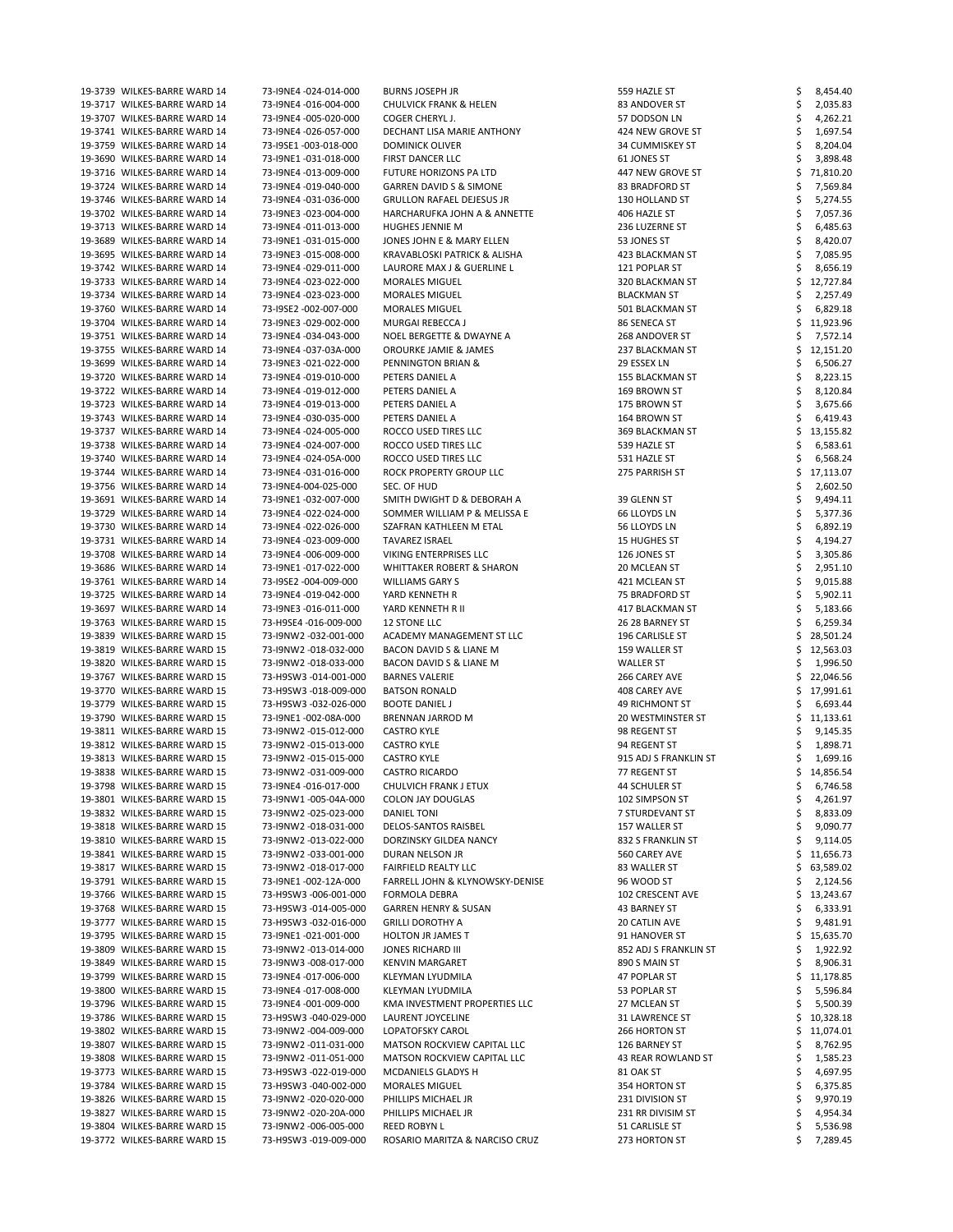| 19-3834 WILKES-BARRE WARD 15 | 73-I9NW2 -027-021-000 | ROSSIGNOL SUSANNE                           | 80 CHURCH ST              | 4,288.22  |
|------------------------------|-----------------------|---------------------------------------------|---------------------------|-----------|
| 19-3814 WILKES-BARRE WARD 15 | 73-I9NW2 -016-027-000 | SEMANEK ANDREW & CATHERINE                  | 125 REGENT ST             | 8,519.65  |
| 19-3776 WILKES-BARRE WARD 15 | 73-H9SW3 -031-01A-000 | SHELLEY JOHN P                              | 3 GREBE ST                | 16,300.79 |
|                              |                       |                                             |                           |           |
| 19-3762 WILKES-BARRE WARD 15 | 73-H9SE4 -016-004-000 | <b>SHREVE ROBERT J &amp; NELSON SHARI E</b> | 46 BARNEY ST              | 7,604.86  |
| 19-3842 WILKES-BARRE WARD 15 | 73-I9NW2 -036-022-000 | SMALLCOMB JAMES T JR & ELAINE T             | 198 BARNEY ST             | 4,985.17  |
| 19-3846 WILKES-BARRE WARD 15 | 73-I9NW3 -002-03A-000 | <b>SPENCER DIANNE</b>                       | 69 BEECH ST               | 5,080.65  |
| 19-3829 WILKES-BARRE WARD 15 | 73-I9NW2 -024-020-000 | <b>TEEL HARRY</b>                           | 171 CARLISLE ST           | 7,781.47  |
| 19-3840 WILKES-BARRE WARD 15 | 73-I9NW2 -032-015-000 | <b>TORRES JULIAN</b>                        | 152 CARLISLE ST           | 1,585.23  |
|                              |                       |                                             |                           |           |
| 19-3771 WILKES-BARRE WARD 15 | 73-H9SW3 -018-011-000 | <b>VERGARA VERTER &amp; VIVIANA</b>         | 404 CAREY AVE             | 13,266.14 |
| 19-3769 WILKES-BARRE WARD 15 | 73-H9SW3 -018-004-000 | <b>WILKINSON CHRISTOPHER SR</b>             | 428 CAREY AVE             | 7,700.18  |
| 19-3860 WILKES-BARRE WARD 16 | 73-H10NW2-021-013-000 | <b>BANAS PATRICIA &amp; WILLIAM</b>         | 35 BROOKSIDE ST           | 7,178.61  |
| 19-3899 WILKES-BARRE WARD 16 | 73-H10NW4-006-025-000 | <b>BATSON RONALD</b>                        | 42 BULTER ST              | 8,497.38  |
|                              |                       |                                             |                           |           |
| 19-3859 WILKES-BARRE WARD 16 | 73-H10NW2-020-033-000 | <b>BAUT JACOB S</b>                         | 7 CHASE LN                | 5,287.35  |
| 19-3903 WILKES-BARRE WARD 16 | 73-H10NW4-018-010-000 | CRUZ VICTOR M JR & CHERIE                   | N MAIN ST                 | 3,254.10  |
| 19-3888 WILKES-BARRE WARD 16 | 73-H10NW4-005-004-000 | <b>DOUS BB LLC</b>                          | 415 N MAIN ST             | 30,281.60 |
| 19-3894 WILKES-BARRE WARD 16 | 73-H10NW4-005-01A-000 | DOUS BB LLC                                 | N MAIN ST                 | 3,755.30  |
|                              |                       |                                             |                           |           |
| 19-3861 WILKES-BARRE WARD 16 | 73-H10NW2-021-026-000 | ELMIR SALIM N & ANNA                        | 20 WEIR LN                | 16,476.97 |
| 19-3880 WILKES-BARRE WARD 16 | 73-H10NW3-020-023-000 | <b>EMERICK FRANCIS ETAL</b>                 | 20 RALPH ST               | 5,175.35  |
| 19-3915 WILKES-BARRE WARD 16 | 73-H10NW4-023-026-000 | <b>ENGELMAN RICHARD &amp; SUE ELLEN</b>     | <b>13 BEAUMONT ST</b>     | 11,913.64 |
| 19-3852 WILKES-BARRE WARD 16 | 73-H10NW2-009-004-000 | <b>FRAZIER RON</b>                          | 82 BROOKSIDE ST           | 6,148.66  |
|                              |                       |                                             |                           |           |
| 19-3862 WILKES-BARRE WARD 16 | 73-H10NW2-021-21A-000 | <b>FRONCZKIEWICZ SHANNON</b>                | 53 BROOKSIDE ST           | 8,186.88  |
| 19-3919 WILKES-BARRE WARD 16 | 73-H10SW1-005-044-000 | <b>GLODZIK PILAR</b>                        | 60 E NORTH ST             | 2,772.45  |
| 19-3898 WILKES-BARRE WARD 16 | 73-H10NW4-006-015-000 | <b>GUPKO JOSEPH J &amp; DOLORES</b>         | 452 N WASHINGTON ST       | 6,791.09  |
| 19-3917 WILKES-BARRE WARD 16 | 73-H10SW1-005-009-000 | <b>KASPER DONALD</b>                        | 231 N WASHINGTON ST       | 6,445.34  |
|                              |                       |                                             |                           |           |
| 19-3857 WILKES-BARRE WARD 16 | 73-H10NW2-020-012-000 | KLINE DAVID B & DIANE T                     | 61 JOHNSON ST             | 6,611.63  |
| 19-3853 WILKES-BARRE WARD 16 | 73-H10NW2-009-012-000 | KOPEC IGNATZ & SOPHIE                       | 98 BROOKSIDE ST           | 8,594.08  |
| 19-3851 WILKES-BARRE WARD 16 | 73-H10NW2-008-029-000 | KOPEC JOSEPH A                              | <b>BROOKSIDE ST</b>       | 2,154.54  |
| 19-3921 WILKES-BARRE WARD 16 | 73-H10SW1-006-003-000 | <b>MASKINAS FABIAN</b>                      | 27 WYOMING ST             | 10,458.31 |
| 19-3896 WILKES-BARRE WARD 16 |                       |                                             |                           |           |
|                              | 73-H10NW4-005-029-000 | MINARIK MICHAEL R                           | 248 MADISON ST            | 7,648.73  |
| 19-3854 WILKES-BARRE WARD 16 | 73-H10NW2-009-01A-000 | NARDONE VINCENT R                           | <b>BROOKSIDE ST</b>       | 1,581.03  |
| 19-3863 WILKES-BARRE WARD 16 | 73-H10NW2-024-007-000 | <b>ONUFER JOSEPHINE &amp; ETAL</b>          | 425 MADISON ST            | 8,971.55  |
| 19-3858 WILKES-BARRE WARD 16 | 73-H10NW2-020-032-000 | PARALIS BRENDAN                             | E CHESTNUT ST             | 2,528.48  |
| 19-3850 WILKES-BARRE WARD 16 | 73-H10NW2-007-024-000 | PATTE CHRISTOPHER C                         | 58 ADJ JOHNSON ST         |           |
|                              |                       |                                             |                           | 2,318.36  |
| 19-3905 WILKES-BARRE WARD 16 | 73-H10NW4-018-062-000 | REAL ESTATE MAGNATE LLC                     | 106 MADISON ST            | 7,417.98  |
| 19-3906 WILKES-BARRE WARD 16 | 73-H10NW4-018-063-000 | REAL ESTATE MAGNATE LLC                     | <b>MADISON ST</b>         | 9,163.98  |
| 19-3901 WILKES-BARRE WARD 16 | 73-H10NW4-007-013-000 | SARBAUGH RICHARD & STEVEN                   | 393 N PENNSYLVANIA AVE    | 7,538.18  |
| 19-3883 WILKES-BARRE WARD 16 | 73-H10NW3-021-019-000 | <b>TAWFIK EIHAB H</b>                       | 56 CHESTER ST             | 2,035.34  |
|                              |                       |                                             |                           |           |
| 19-3855 WILKES-BARRE WARD 16 | 73-H10NW2-011-015-000 | TERPAK WALTER & FLORENCE                    | 760 N PENNA AVE           | 8,148.34  |
| 19-3856 WILKES-BARRE WARD 16 | 73-H10NW2-011-016-000 | TERPAK WALTER & FLORENCE                    | 758 N PENNA AVE           | 2,371.69  |
| 19-3865 WILKES-BARRE WARD 16 | 73-H10NW2-025-009-000 | VIKING ENTERPRISES LLC                      | 563 N MAIN ST             | 7,970.99  |
| 19-3872 WILKES-BARRE WARD 16 | 73-H10NW3-002-003-000 | VIKING ENTERPRISES LLC                      | 291 MADISON ST            | 4,894.80  |
|                              |                       |                                             |                           |           |
| 19-3884 WILKES-BARRE WARD 16 | 73-H10NW3-021-15A-000 | VIKING ENTERPRISES LLC                      | 37 RALPH ST               | 4,860.63  |
| 19-3902 WILKES-BARRE WARD 16 | 73-H10NW4-008-14D-000 | VIKING ENTERPRISES LLC                      | 80 WYOMING ST             | 4,285.51  |
| 19-3900 WILKES-BARRE WARD 16 | 73-H10NW4-006-027-000 | <b>WILLIAMS DARRELL</b>                     | 38 BUTLER ST              | 6,192.48  |
| 19-3864 WILKES-BARRE WARD 16 | 73-H10NW2-024-020-000 | ZIEMBA CHRISTOPHER                          | 668 N WASHINGTON ST       | 7,450.89  |
|                              |                       |                                             |                           |           |
| 19-3924 WILKES-BARRE WARD 17 | 73-H10NE1-006-007-000 | <b>BARBITTA CHARLES</b>                     | 65 JAY ST                 | 4,653.58  |
| 19-3927 WILKES-BARRE WARD 17 | 73-H10NE1-009-005-000 | <b>BUZINSKI GERALD</b>                      | 29 KADO ST                | 7,542.15  |
| 19-3931 WILKES-BARRE WARD 17 | 73-H10NE1-009-21B-000 | DAVIS CHARLES B                             | 801 SCOTT ST              | 10,214.08 |
| 19-3930 WILKES-BARRE WARD 17 | 73-H10NE1-009-031-000 | LANDOLT ERIC                                | 16 LIDDON ST              | 5,273.06  |
| 19-3935 WILKES-BARRE WARD 17 | 73-H10NE1-025-009-000 | LECCE DIANA & JAMES                         | 173 GEORGE AVE            | 6,606.58  |
|                              |                       |                                             |                           |           |
| 19-3947 WILKES-BARRE WARD 18 | 73-H10NE2-016-030-000 | BART MICHAEL D & GEORGIANNA                 | 123 BRADER DR             | 21,574.71 |
| 19-3939 WILKES-BARRE WARD 18 | 73-H10NE1-003-003-000 | <b>EVANS JEFFREY</b>                        | 237 MATSON AVE            | 7,315.08  |
| 19-3938 WILKES-BARRE WARD 18 | 73-G10SE4-007-002-000 | KUKOWSKI RONALD M ETAL                      | 75 AUSTIN AVE             | 12,579.33 |
| 19-3942 WILKES-BARRE WARD 18 | 73-H10NE1-016-011-000 | SAVURDICH DANIEL E                          | 18 WOODWARD ST            | 7,690.36  |
| 19-3946 WILKES-BARRE WARD 18 | 73-H10NE2-011-006-000 | ZIELINSKI THOMAS                            | 327-329 MATSON AVE        | 14,008.26 |
|                              |                       |                                             |                           |           |
| 19-3955 WILKES-BARRE WARD 19 | 73-G10SE1-011-021-000 | CHIRIAC MICHAEL TRUSTEE                     | 31 W SIDNEY ST            | 5,445.09  |
| 19-3958 WILKES-BARRE WARD 19 | 73-G10SE4-001-007-000 | <b>CHIRIAC MICHAEL TRUSTEE</b>              | 28 W BEATTY ST            | 5,884.20  |
| 19-3951 WILKES-BARRE WARD 19 | 73-G10SE1-003-014-000 | CHMIELEWSKI REBECCA L                       | 48 THOMAS ST              | 5,590.19  |
| 19-3957 WILKES-BARRE WARD 19 | 73-G10SE2-016-015-000 | <b>GRIMES LISA LOGAN</b>                    | 43 DILLON ST              | 7,846.51  |
|                              |                       |                                             |                           |           |
| 19-3948 WILKES-BARRE WARD 19 | 73-G10SE1-001-006-000 | KELLY CHARLES F & SANDRA J                  | 141 ABBOTT ST             | 7,880.78  |
| 19-3949 WILKES-BARRE WARD 19 | 73-G10SE1-003-008-000 | PISACK DAVID J                              | 236 ST CLAIR ST           | 4,558.95  |
| 19-3952 WILKES-BARRE WARD 19 | 73-G10SE1-006-012-000 | RUSH FRANCIS L & JO ANN C                   | 1326 N WASHINGTON ST      | 24,393.77 |
| 19-3953 WILKES-BARRE WARD 19 | 73-G10SE1-006-12A-000 | RUSH FRANCIS L & JO ANN C                   | 1330 REAR N WASHINGTON ST | 19,427.09 |
| 19-3968 WILKES-BARRE WARD 20 | 73-G10SE2-025-002-000 | <b>GREEN JEFFREY</b>                        | 240 MAYOCK ST             | 1,518.82  |
|                              |                       |                                             |                           |           |
| 19-3967 WILKES-BARRE WARD 20 | 73-G10SE2-023-002-000 | <b>HALLIDAY KAREN</b>                       | 171 E MAIN ST             | 17,146.72 |
| 19-3971 WILKES-BARRE WARD 20 | 73-G10SE3-004-009-000 | KONDRATICK BRIDGETT & ROBERT                | 1354 SCOTT ST             | 5,992.83  |
| 19-3973 WILKES-BARRE WARD 20 | 73-G10SE3-015-014-000 | LOWE JR JOHN & MOLLY                        | 20 PINE RIDGE DR          | 20,555.23 |
| 19-3972 WILKES-BARRE WARD 20 | 73-G10SE3-008-009-000 | NIJMEH ZAHI GIRYES ETAL                     | LAIRD ST                  | 1,805.58  |
|                              |                       |                                             |                           |           |
| 19-3962 WILKES-BARRE WARD 20 | 73-G10SE2-012-004-000 | SHEPANSKI FRANCIS & IRENE                   | 188 ADJ MAYOCK ST         | 1,853.12  |
| 19-3963 WILKES-BARRE WARD 20 | 73-G10SE2-012-005-000 | SHEPANSKI FRANCIS A & IRENE                 | <b>MAYOCK ST</b>          | 2,762.48  |
| 19-3961 WILKES-BARRE WARD 20 | 73-G10SE2-012-003-000 | SHEPANSKI FRANCIS A JR                      | 188 ADJ MAYOCK ST         | 1,960.92  |
| 19-3965 WILKES-BARRE WARD 20 | 73-G10SE2-020-021-000 | SOROKAS JOANNE M                            | 266 E MAIN ST             | 5,097.27  |
| 19-3966 WILKES-BARRE WARD 20 | 73-G10SE2-022-007-000 | VIKING ENTERPRISES LLC                      |                           |           |
|                              |                       |                                             | 221 E MAIN ST             | 36,229.99 |
| 19-3959 WILKES-BARRE WARD 20 | 73-G10SE2-004-007-000 | <b>WYNN MICHAEL</b>                         | 46 MCHALE ST              | 6,227.59  |
| 19-2761 WRIGHT TWP           | 64-N9S1 -001-VAR-000  | <b>BROOKMAN PAULA A</b>                     | <b>COOKSEY PLOT</b>       | 6,520.75  |
| 19-2745 WRIGHT TWP           | 64-L9S6 -002-011-000  | <b>HASHAGEN CARL E</b>                      | S MOUNTAIN BLVD           | 2,078.79  |
| 19-2757 WRIGHT TWP           | 64-N8S2 -001-016-000  | <b>HOUSELL KAREN &amp; MAJOR MARY</b>       | 27 RED MAPLE LN           | 10,923.39 |
|                              |                       |                                             |                           |           |
| 19-2764 WRIGHT TWP           | 64-N9S7 -006-019-000  | NARDONE JOSEPH R & JEAN M                   | 33 YORKTOWN RD            | 14,447.60 |